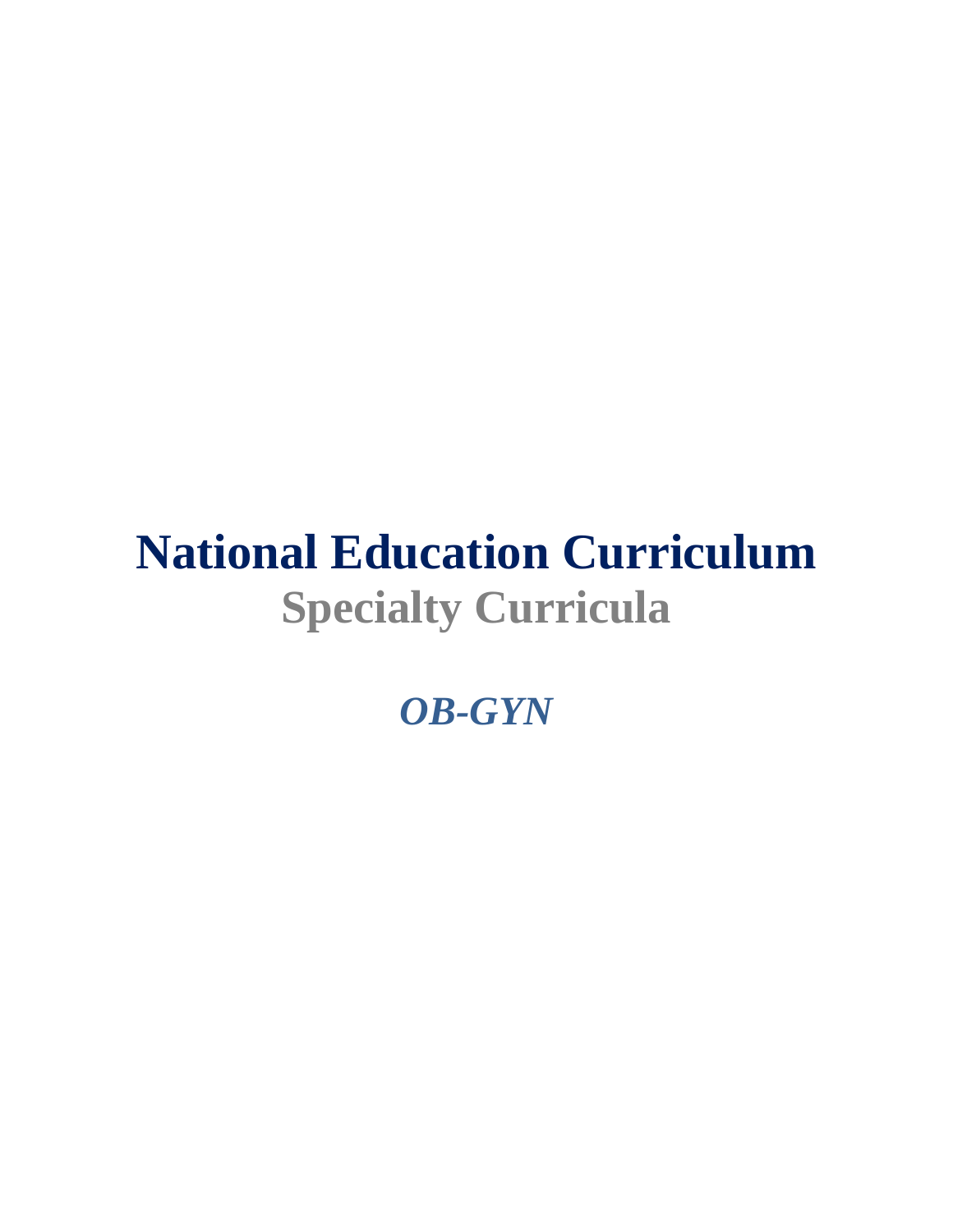# **Table of Contents**

<span id="page-1-1"></span><span id="page-1-0"></span>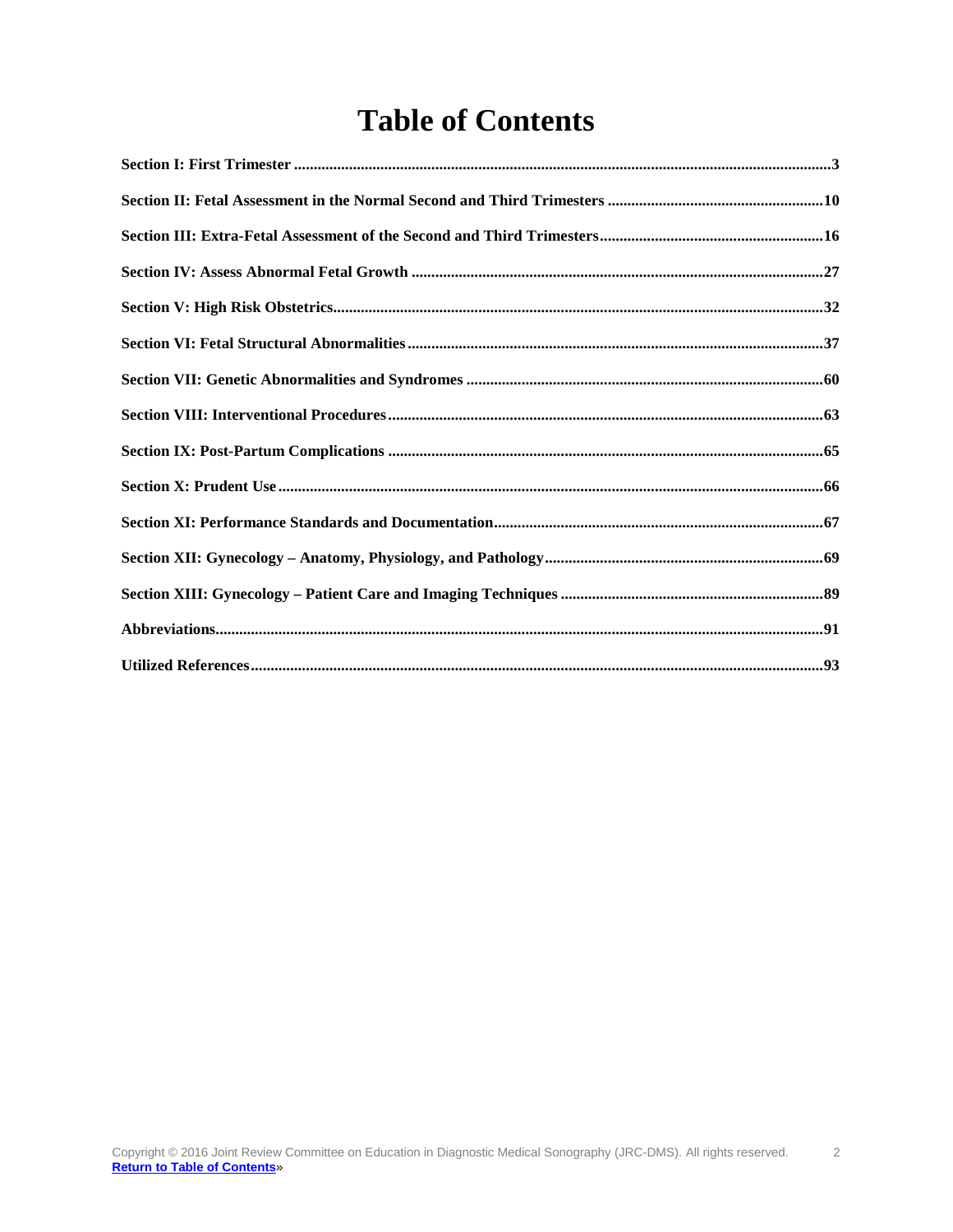# **Section I: First Trimester**

**Rationale**: Accurate assessment and performance of obstetrical sonograms require sonographers to assemble a comprehensive knowledge of the development and sonographic appearance of the fetal and extra-fetal anatomy throughout the gestational period. An understanding of the fertilization process, clinical indications for obstetrical sonograms, and sonographic characteristics of normal and abnormal gravid uterine anatomy specific to each trimester is essential for the performance of high quality examinations.

- 1. Define terminology related to obstetrics
- 2. Explain fertilization process
- 3. Distinguish between layers of decidualized endometrium
- 4. Identify normal anatomic features of developing embryo
- 5. Describe first trimester measurement techniques for determination of gestational age
- 6. Discuss normal findings of adnexa in first trimester
- 7. Correlate clinical presentation with sonographic findings
- 8. Differentiate the normal and abnormal appearances of a first trimester pregnancy
- 9. Discuss first trimester complications
- 10. Describe sonographic findings associated with ectopic pregnancy
- 11. Describe the types and sonographic appearances of abortion
- 12. List the clinical and sonographic findings associated with gestational trophoblastic neoplasia

## **I. Clinical Assessment of Obstetrical Patient**

- A. Terminology
	- 1. Gravidity
	- 2. Parity
	- 3. Abortion
	- 4. Fundal height
	- 5. Gestational age (GA)
	- 6. Menstrual age (MA)
	- 7. Embryologic age
- B. Laboratory Tests for Pregnancy Determination
	- 1. Qualitative
	- 2. Quantitative
	- 3. Rising pattern
	- 4. Quantitative references
	- 5. Second International Reference (2nd S)
	- 6. International Reference Preparation (IRP)
- C. Gestational Age Calculation
	- 1. Obstetric wheel
	- 2. Naegele's rule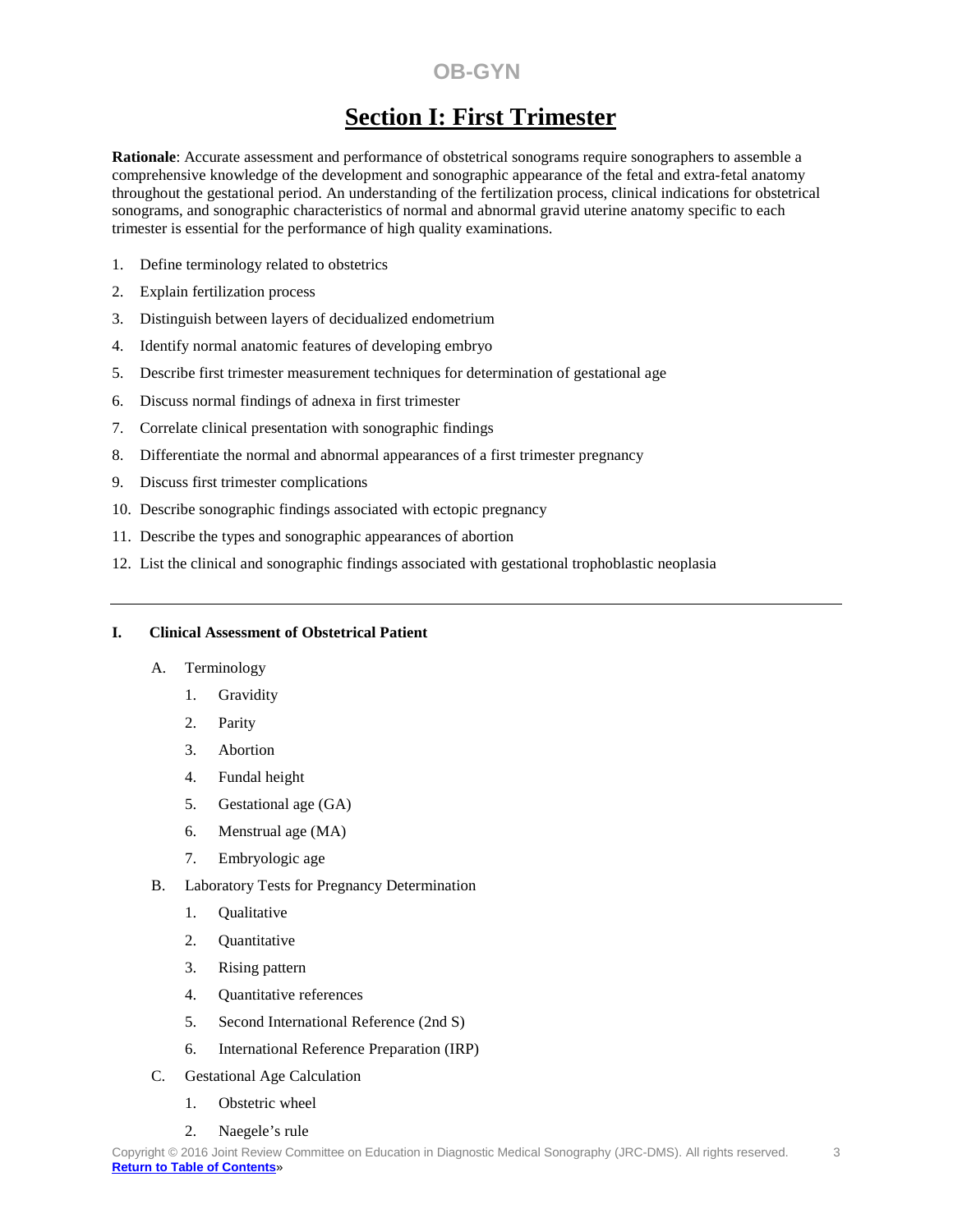- D. Indications for Sonographic Evaluation
	- 1. Numerous indications
	- 2. Often trimester specific
	- 3. Controversy surrounding scanning without clinical indication
	- 4. Pros and cons of routine scanning
	- 5. Point of care

## **II. Normal First Trimester**

- A. Fertilization
	- 1. Zygote fertilized egg
	- 2. Cleavage
	- 3. Morula
	- 4. Blastocyst
	- 5. Development of germ layers
- B. Decidualization
	- 1. Three layers
		- a. Decidua capsularis
		- b. Decidua parietalis
		- c. Decidua basalis
	- 2. Chorionic villi
		- a. Chorion frondosum
- C. Gestational Sac
	- 1. Implantation location
	- 2. Sonographic appearance
		- a. Echogenic ring surrounding fluid-filled space
		- b. Double decidual sac sign
		- c. Correlation with β-hCG values
		- d. Mean sac diameter (MSD)
			- i) An average measurement of three dimensions of gestational sac
- D. Embryonic/Fetal Membranes
	- 1. Chorion
	- 2. Amnion
	- 3. Vitelline stalk
	- 4. Allantois
- E. Yolk Sac
	- 1. Primary or primitive yolk sac
	- 2. Secondary yolk sac
		- a. First structure to be visualized within gestational sac
		- b. Location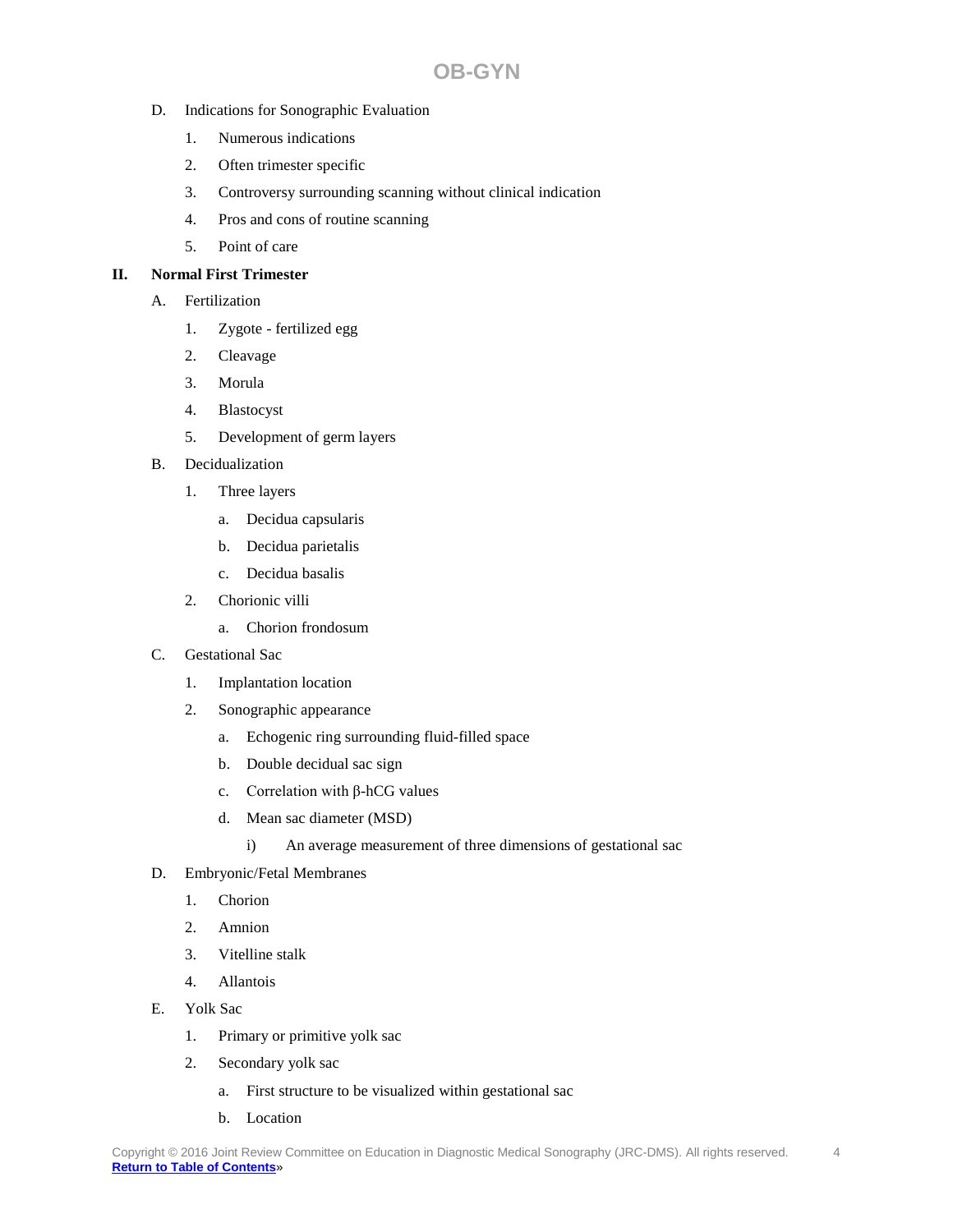- 3. Functions
	- a. Hemopoiesis
	- b. Development of sex glands
	- c. Formation of digestive tract
	- d. Transfer of nutrients
- 4. Sonographic technique
	- a. Endovaginal
		- i) Optimal for earliest visualization
	- b. Transabdominal
	- c. Measurements
- F. Embyronic Period
	- 1. Organogenesis
	- 2. Embryonic trilaminar disc
	- 3. Limb buds
	- 4. Spine
	- 5. Head and trunk differentiation
	- 6. Cranial structures
		- a. Rhombencephalon primitive hindbrain seen as anechoic cystic structure in posterior aspect of head
		- b. Cerebral hemispheres differentiated at week 9
	- 7. Physiologic umbilical herniation
	- 8. Sonographic appearance
		- a. Mean sac size consideration
		- b. Cardiac motion
		- c. Crown rump length (CRL)
		- d. Nuchal translucency

## **III. Uterine Assessment**

- A. Congenital Development Anomalies
- B. Leiomyoma(s)

## **IV. Extrauterine Assessment**

- A. Ovaries
	- 1. Corpus luteum cyst
		- a. Most common ovarian mass seen in first trimester
		- b. Function
		- c. Resolution
- B. Posterior cul-de-sac
	- 1. Evaluation for fluid

## **V. First Trimester Complications**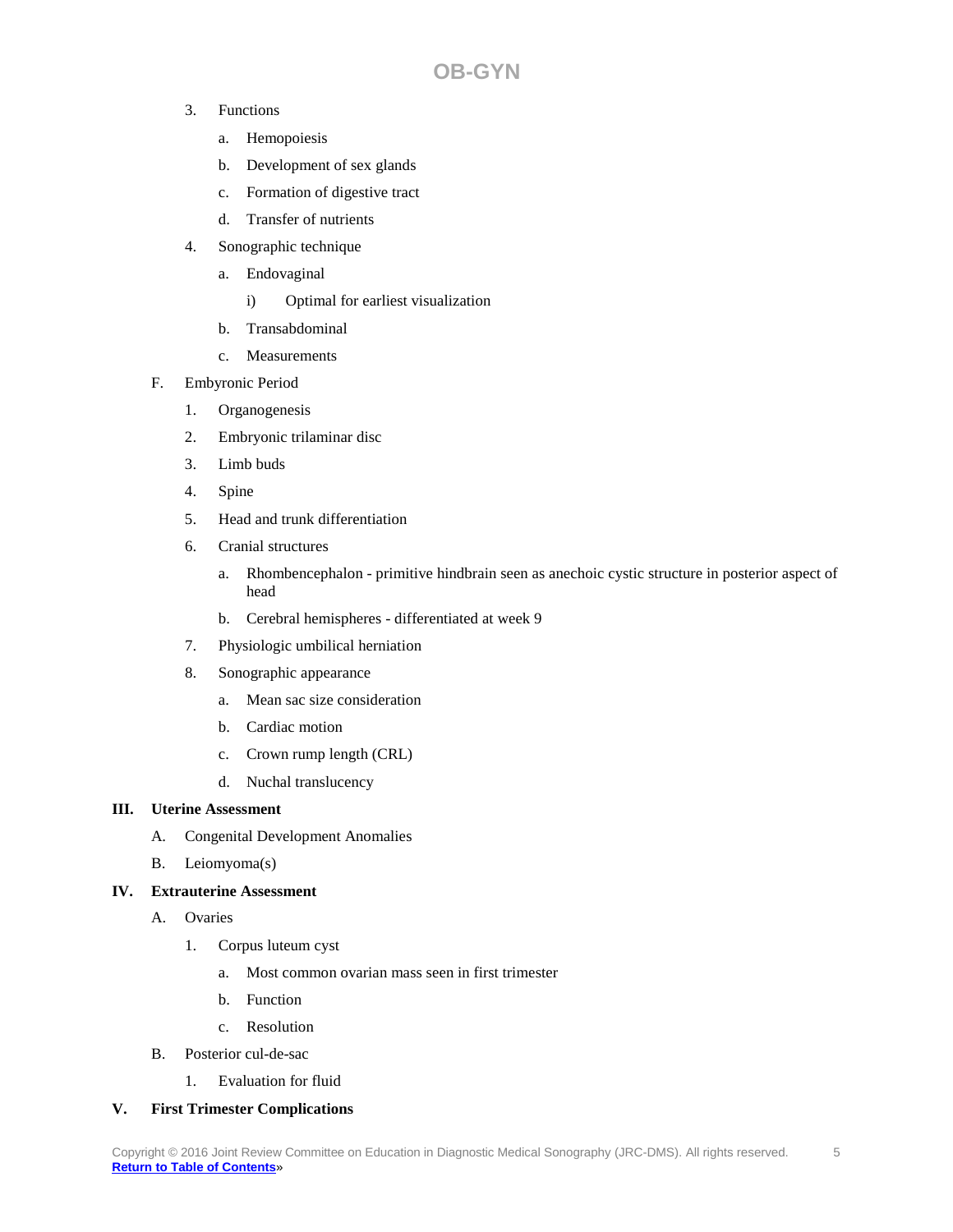#### A. Subchorionic Hemorrhage

- 1. Spontaneous bleed/hematoma between chorion and endometrium
- 2. Consequences and pregnancy outcome

#### B. Ectopic Pregnancy

- 1. Definition
- 2. Risk factors
	- a. Endometriosis
	- b. Pelvic inflammatory disease (PID)
	- c. Congenital abnormalities of fallopian tubes or uterus
	- d. Tubal scarring
	- e. Use of intrauterine contraceptive device (IUD)
	- f. Artificial reproductive techniques
	- g. Previous history of ectopic pregnancy
	- h. Previous history of C-section
- 3. Clinical Presentation
	- a. Positive β-hCG
	- b. Clinical triad
		- i) Vaginal bleeding
		- ii) Adnexal mass
		- iii) Pelvic pain
	- c. Symptoms outside clinical triad
	- d. Adnexal tenderness
		- i) Cervical tenderness
		- ii) Shock
			- Hypotension
			- Hemoperitoneum
			- Life-threatening
- 4. Potential sites for ectopic pregnancy
	- a. Fallopian tube
	- b. Ovarian
	- c. Interstitial/corneal
	- d. Cervical
	- e. Abdominal
- 5. Sonographic Assessment
	- a. Endometrium
		- i) Absence of gestational sac
		- ii) Thickened prominent endometrium
			- Decidual reaction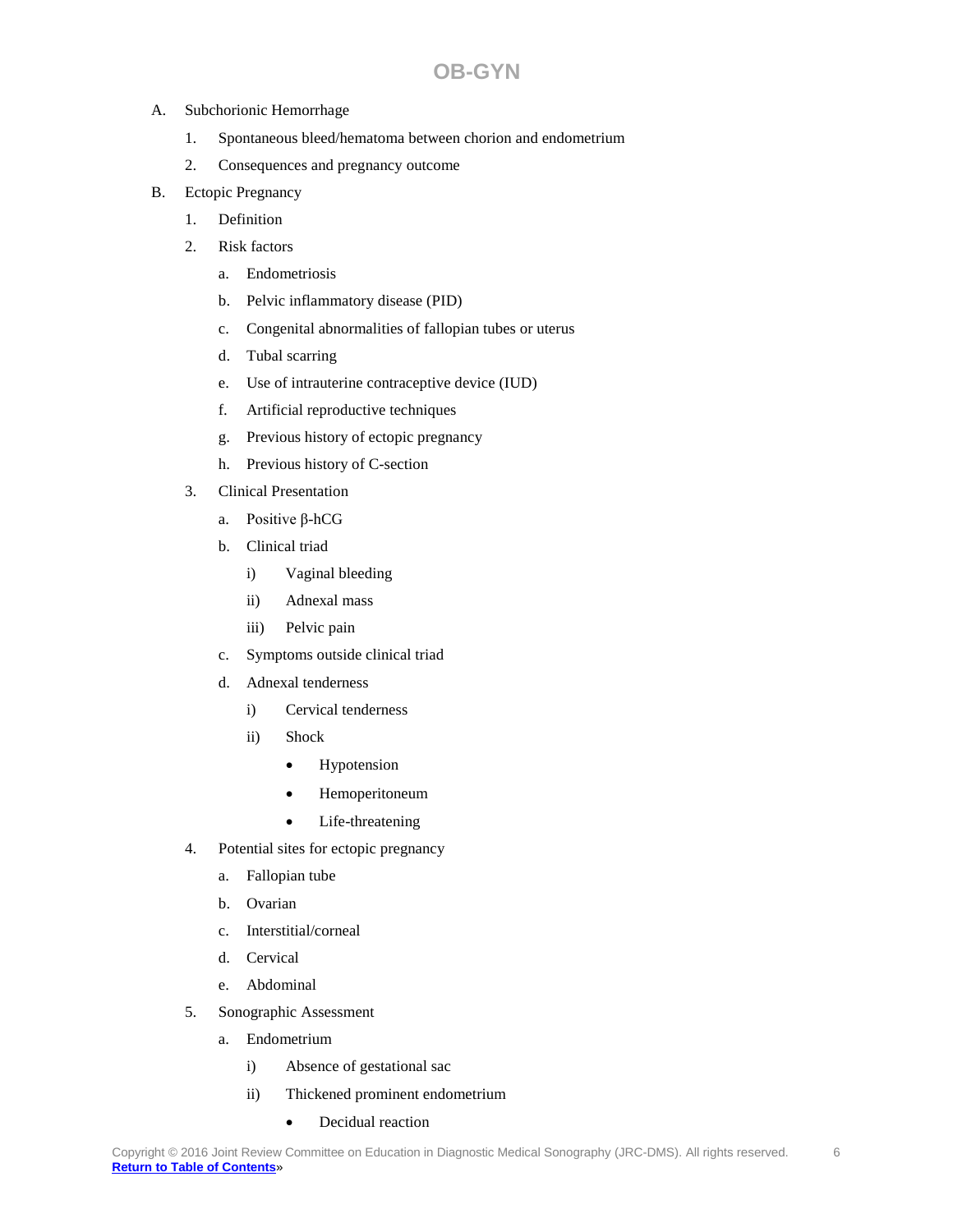- Pseudogestational sac
- b. Extrauterine/adnexal
	- i) Adnexal mass separate from ovary
	- ii) Gestational ring in adnexa
	- iii) Cardiac motion within gestational ring
	- iv) Fluid posterior cul-de-sac
	- v) Fluid in Morison's pouch
- 6. Treatment
	- a. Surgical
	- b. Pharmacologic
- C. Heterotopic Pregnancy
	- 1. Definition
		- a. Simultaneous intrauterine pregnancy and ectopic pregnancy
	- 2. Risk with assisted reproductive technology
- D. Anembryonic Gestation
	- 1. Definition
		- a. Presence of gestational sac without presence of embryo
		- b. Formerly termed blighted ovum
	- 2. Clinical associations
		- a. β-hCG values
		- b. Brownish vaginal discharge
		- c. Lack of emesis
		- d. Small uterine size
	- 3. Gestational sac considerations
		- a. Shape of sac
		- b. Size of sac
		- c. Yolk sac
- E. Spontaneous Abortion
	- 1. Threatened abortion
		- a. Definition
			- i) Clinical symptoms with normal sonographic findings
		- b. Clinical presentation
			- i) Cramping
			- ii) Vaginal spotting
		- c. Sonographic appearance
	- 2. Inevitable abortion
		- a. Definition

## i) Ruptured fetal membranes or open cervical os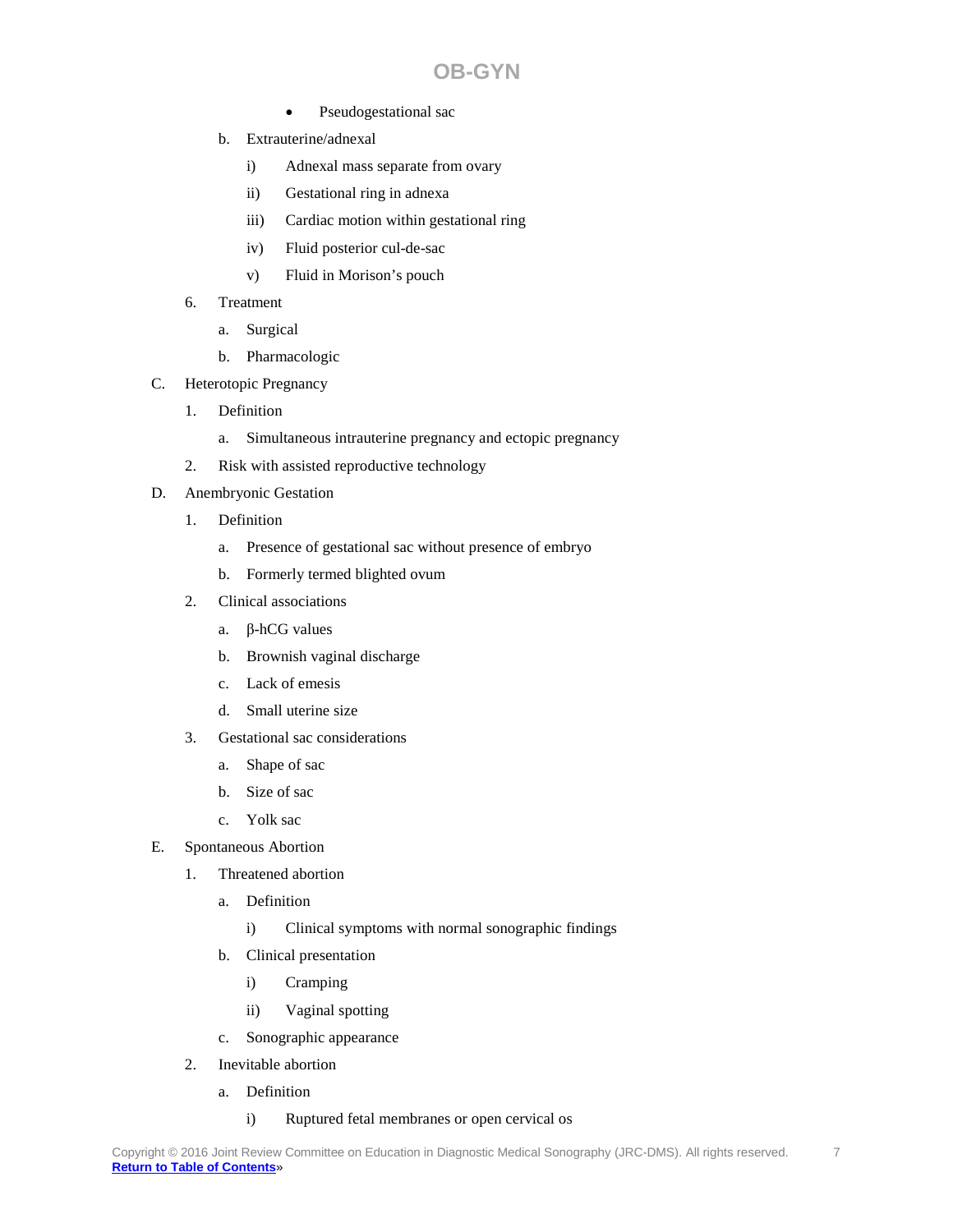- b. Clinical presentation
	- i) Vaginal bleeding
	- ii) Cramping
	- iii) β-hCG correlation
- c. Sonographic appearance
	- i) Position of sac in lower uterine segment
- 3. Incomplete abortion
	- a. Definition
		- i) Partial retained products of conception without viable fetus
	- b. Clinical presentation
		- i) Vaginal bleeding
		- ii) Cramping
		- iii) β-hCG correlation
	- c. Sonographic appearance
- 4. Missed abortion
	- a. Definition
		- i) Fetal demise
	- b. Clinical presentation
		- i) Variable
	- c. Sonographic appearance
- 5. Complete abortion
	- a. Definition
		- i) Expulsion of all products of conception
	- b. Clinical presentation
		- i) Vaginal bleeding
		- ii) Cramping
		- iii) β-hCG correlation
	- c. Sonographic appearance
- 6. Recurrent spontaneous abortion
	- a. Previously referred to as habitual abortion
	- b. Definition
		- i) Two consecutive or three total spontaneous abortions
- F. Embryonic Oligohydramnios
	- 1. Definition
		- a. Gestational sac is small in comparison to crown-rump length
	- 2. Sonographic appearance
- G. Gestational Trophoblastic Neoplasia (GTN)
	- 1. Classifications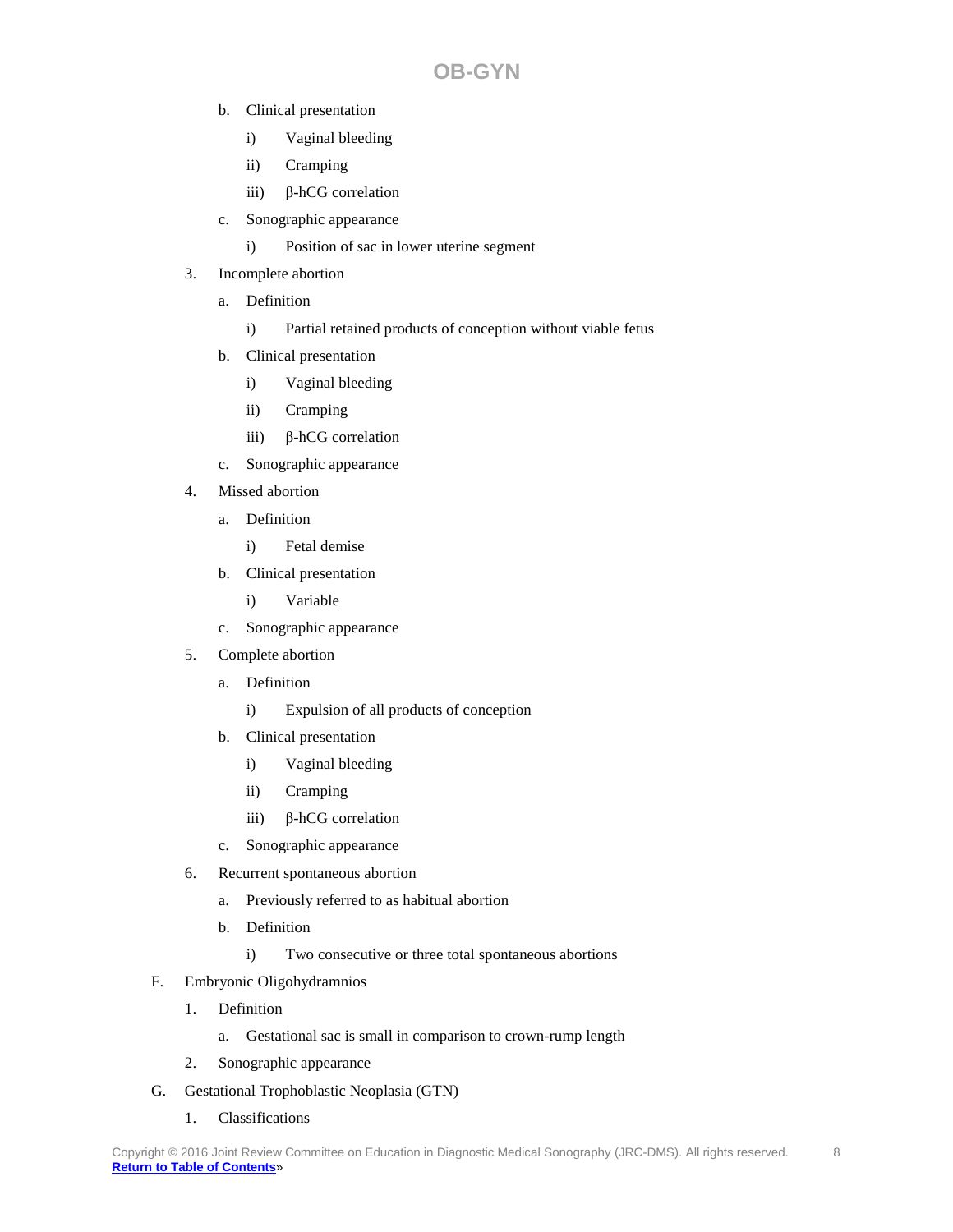- a. Hydaditiform mole
	- i) Most common form
	- ii) Types
		- Complete
		- Partial
- b. Choriocarcinoma
	- i) Malignant invasive form
- 2. Clinical assessment
	- a. Excessively elevated β-hCG
	- b. Hyperemesis
	- c. Large uterine size
- 3. Sonographic appearance
	- a. Complete mole
		- i) Enlarged uterus with vesicular appearance
	- b. Partial mole
		- i) Large placenta
		- ii) Gestational sac with or without fetus
	- c. Choriocarcinoma
		- i) Uterine enlargement
		- ii) Focal, echogenic myometrial nodules
	- d. Ovarian association
		- i) Theca lutein cysts
- 4. Treatment and follow-up
	- a. Uterine evacuation
	- b. Serial β-hCG
	- c. Computed tomography (CT)
	- d. Magnetic resonance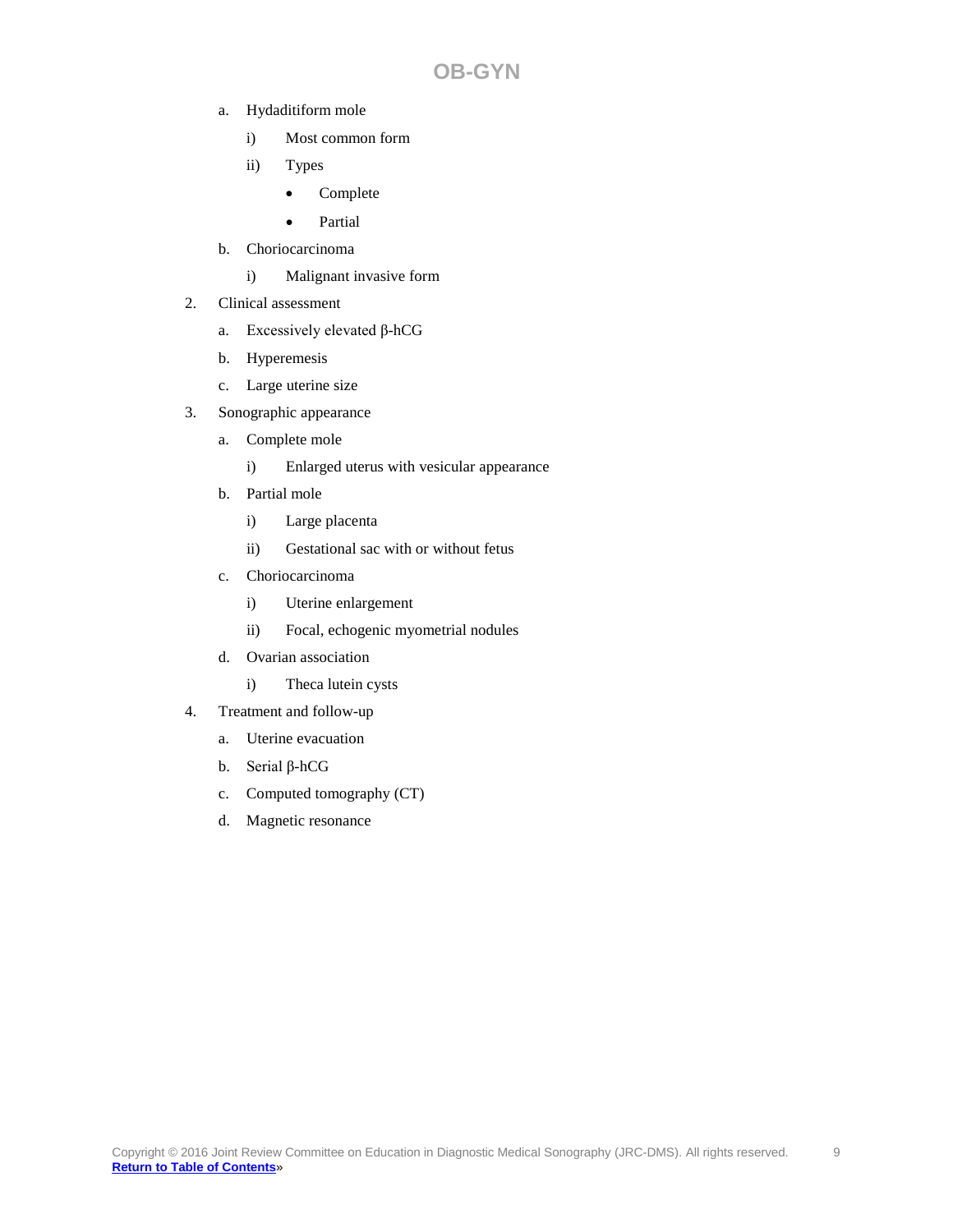# **Section II: Fetal Assessment in the Normal Second and Third Trimesters**

- <span id="page-9-0"></span>1. Describe the scan planes utilized in fetal sonography
- 2. Illustrate the various fetal positions
- 3. Identify normal fetal anatomy
- 4. Describe anatomical relationship to surrounding structures
- 5. Describe sonographic appearance of fetal anatomical structures
- 6. Indicate measurement techniques utilized in fetal gestational age and growth assessment

#### **II. Fetal Assessment in the Normal Second and Third Trimesters**

#### A. Scan Planes

- 1. Maternal scan planes
- 2. Sagittal
- 3. Transverse (axial)
- 4. Coronal
- 5. Fetal planes
- 6. Sagittal or longitudinal axis
- 7. Transverse or axial axis
- 8. Coronal axis
- B. Fetal Positions
	- 1. Vertex
	- 2. Breech
	- 3. Complete
	- 4. Incomplete breech
	- 5. Frank breech
	- 6. Transverse
	- 7. Oblique
- C. Assessment of Fetal Anatomy
	- 1. Cranial
		- a. Identification, sonographic appearance and anatomical relationship
			- i) Choroid plexus
			- ii) Lateral ventricles
			- iii) Cavum septum pellucidum and vergae
			- iv) Corpus callosum
			- v) Interhemispheric fissure or falx
			- vi) Thalami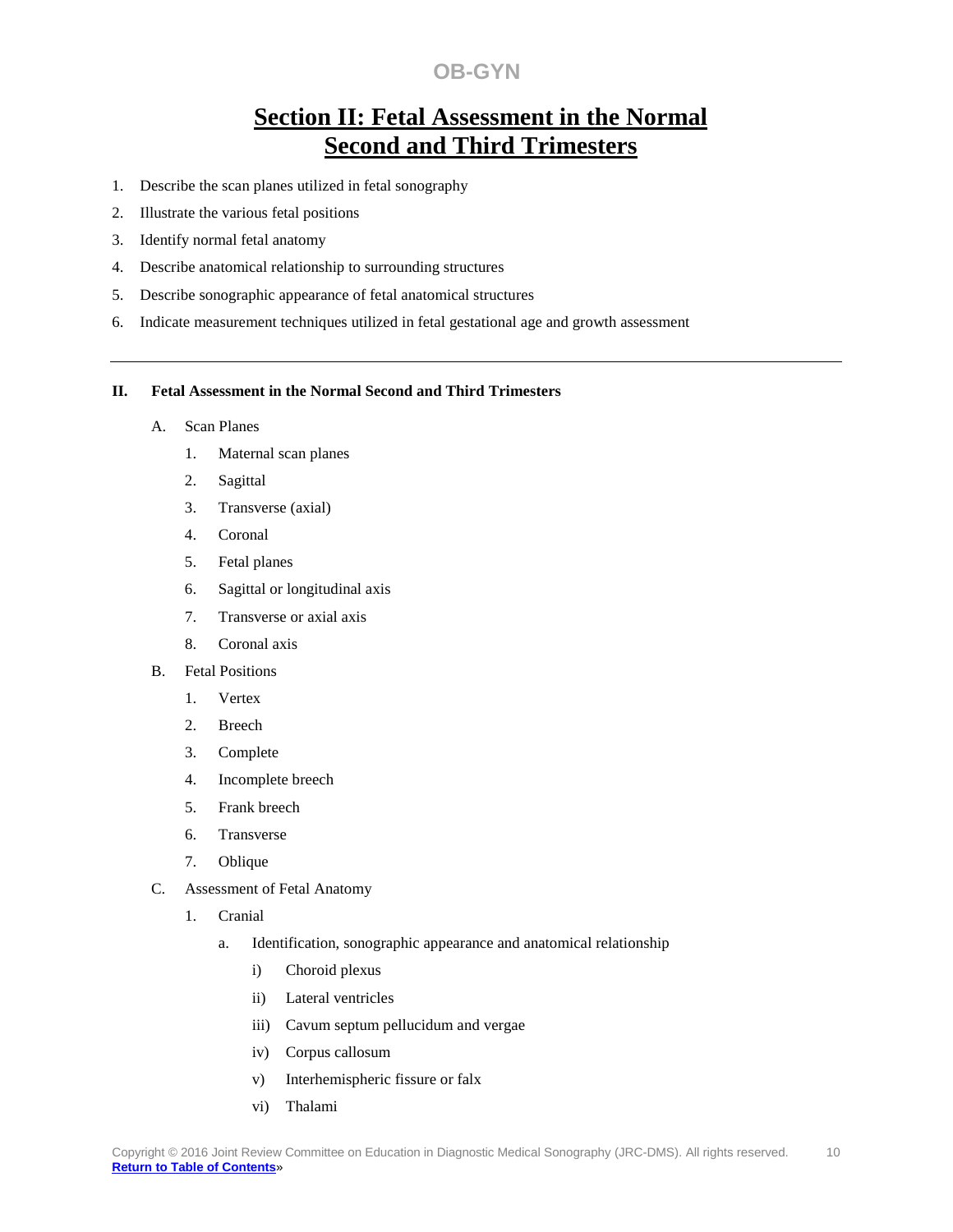- vii) Third ventricle
- viii) Cerebral peduncles
- ix) Circle of Willis
- x) Posterior fossa
	- Cerebellum
	- Fourth ventricle
	- Cisterna magna
- b. Calvarium
	- i) Frontal bone
	- ii) Parietal bone
	- iii) Occipital bone
- c. Head shape variations
	- i) Dolichocephaly
	- ii) Brachycephaly
	- iii) Oxencephaly
- d. Measurements of fetal head
	- i) Biparietal diameter (BPD)
		- Fetal axial or thalamic plane
		- Level of midline echo complex
		- Reliability with increasing gestational age
	- ii) Cephalic index (CI)
		- Evaluates head shape for reliability of BPD
		- Calculation formula
		- Normal values
		- Cephalic indices
			- o Dolichocephaly
			- o Brachycephaly
	- iii) Head circumference (HC)
		- Measurement obtained at same level as BPD
		- Reliability for age determination
	- iv) Lateral ventricle
		- Measurement obtained in fetal axial plane
		- Measurement criteria
	- v) Cerebellum
		- Shape
		- Measurement obtained in fetal axial oblique plane
		- Correlation to gestational age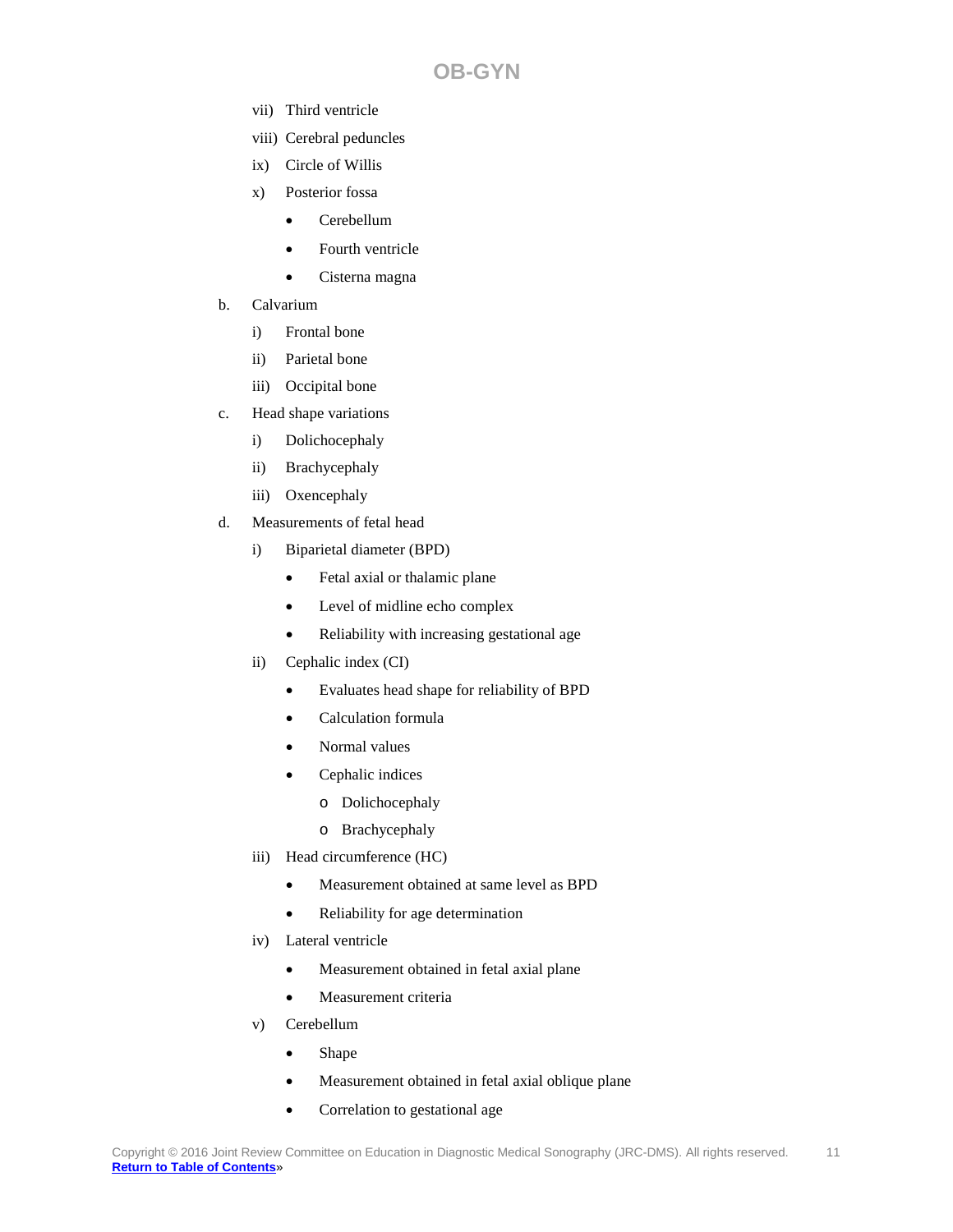- vi) Cisterna magna
	- Measurement criteria
- vii) Nuchal Fold
	- $\bullet$  18-22 weeks
	- Measurement criteria

## 2. Facial anatomy

- a. Identification, sonographic appearance and anatomical relationship
	- i) Sagittal or profile view
		- Frontal bone shape
		- Nose/nasal bone
		- Chin
	- ii) Coronal view
		- Upper lip
		- Orbits
		- Lens
		- Nostrils
		- Palate
- b. Measurements
	- i) Outer to outer orbital diameter (OOD)
	- ii) Inner orbital diameter (IOD)
	- iii) Correlation to gestational age
	- iv) Qualitative assessment
- 3. Spine
	- a. Vertebral development
		- i) Three ossification centers
			- Centrum
			- Right and left neural processes (Lateral ossification center)
	- b. Sonographic assessment
		- i) Sagittal plane
			- Vertebral body
			- Lateral ossification center
			- Caudal end tapering (Conus medularis)
			- Skin integrity
			- Curvature of spine
		- ii) Coronal plane
			- Lateral ossification centers
		- iii) Transverse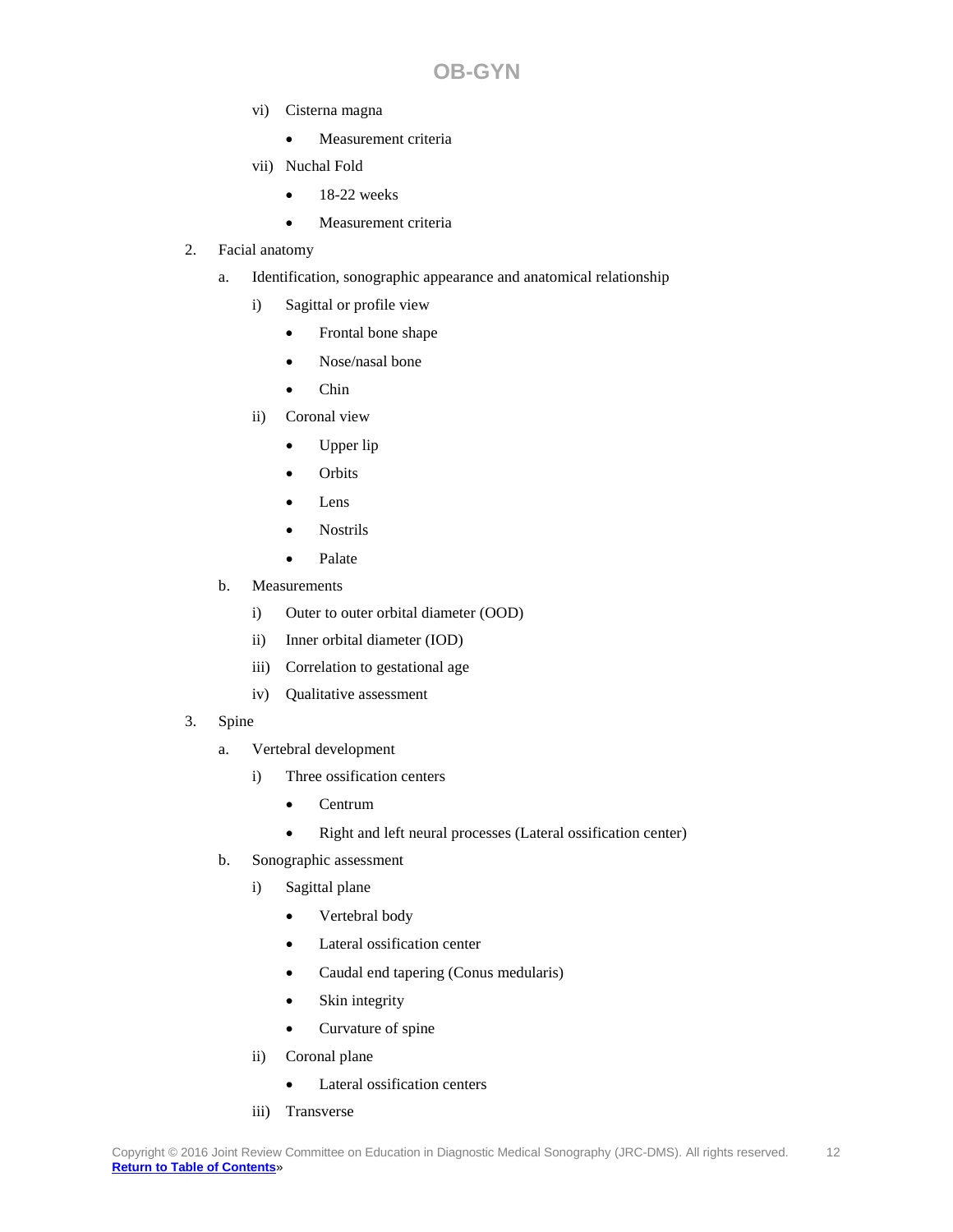- Most important view for evaluation of spinal defects
- Angulation of posterior centers
- 4. Thorax
	- a. Identification, sonographic appearance, and anatomical relationship
		- i) Lung
		- ii) Diaphragm
		- iii) Larynx
		- iv) Thymus
		- v) Fetal position and situs
		- vi) Heart
			- Cardiac axis
			- Heart/thorax ratio
			- M-Mode to determine fetal heart rate
				- o Optimal for practice of as low as reasonably achievable (ALARA)
				- o Cardiac rhythm
			- Identification of normal four heart chambers
				- o Left atrium lies closest to fetal spine
				- o Right ventricular apex may appear thicker due to moderator band
				- o Four chambers should be nearly equal in size
			- Anatomy demonstrated with 4-chamber view
				- o Atria
				- o Foramen ovale/septum primum
				- o Ventricles
				- o Atrioventricular valves
				- o Papillary muscles
				- o Intercardiac septae
			- Great vessels arising off ventricle
				- o Aorta
				- o Pulmonary artery
			- Anatomy demonstrated in a fetal sagittal view
				- o Aortic arch and great vessel branching
					- ~ Sonographic appearance resembles a candy cane shape
				- o Ductal arch
					- ~ Communication between main pulmonary artery and descending aorta
					- ~ Sonographic appearance resembles a hockey stick shape
			- Additional anatomy to be evaluated
				- o Subcostal view can demonstrate continuity of interventricular septum to aortic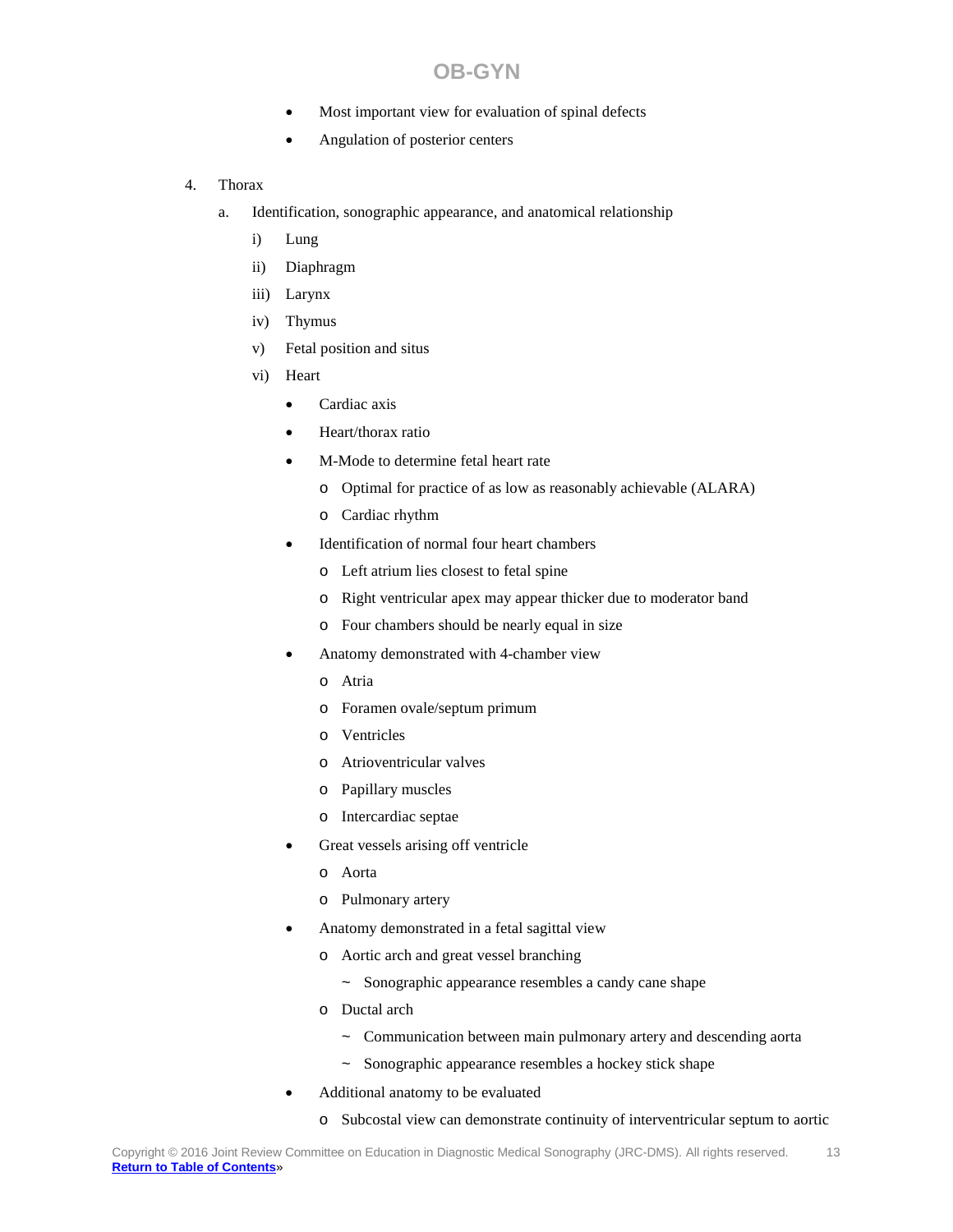root

- o Entrance of inferior vena cava and superior vena cava into right atrium
- o Entrance of pulmonary veins into left atrium

## 5. Abdomen/pelvis

- a. Identification, sonographic appearance, and anatomical relationship
	- i) Abdominal wall
		- Umbilical cord insertion
		- Anterior muscles
			- o Pseudoascites
	- ii) Gastrointestinal
		- Liver
		- Stomach
		- **Intestines** 
			- o Small intestine
			- o Colon
			- o Meconium
		- Gallbladder
	- iii) Genitourinary system
		- **Kidneys** 
			- o Location
			- o Sonographic assessment
				- ~ Number of kidneys
				- $\sim$  Size
				- ~ Echogenicity pattern
				- $\sim$  Renal pelvis
				- ~ Color Doppler to verify two kidneys if necessary
			- o Renal function association to amniotic fluid
		- **Bladder** 
			- o Sonographic assessment
				- ~ Fill/empty cycle
		- **Ureters**
		- **Adrenals** 
			- o Sonographic appearance
	- iv) Genitalia
		- Documentation of fetal gender
			- o Genitourinary anomalies
			- o Multiple gestation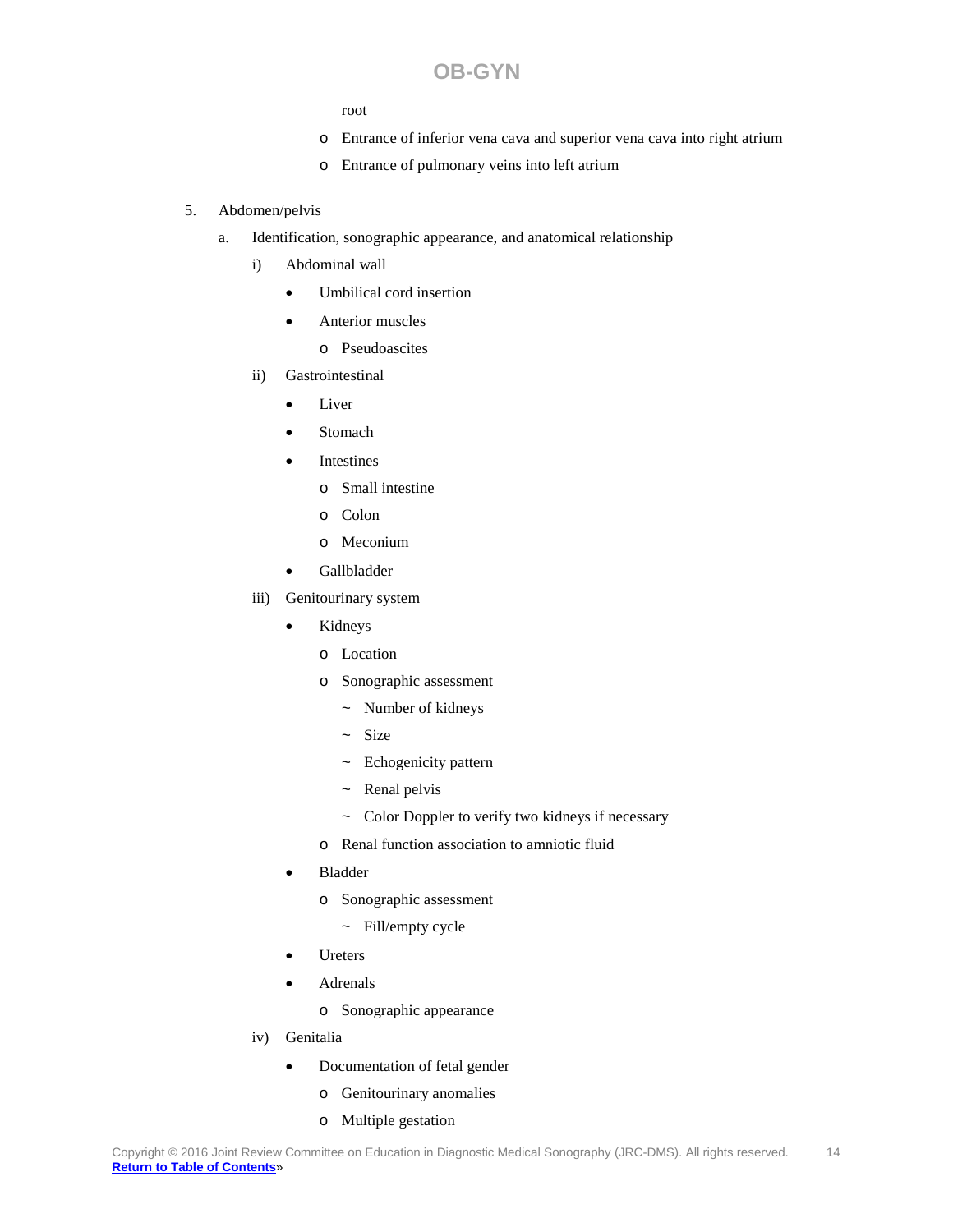- o Sex-linked anomaly
- v) Measurements of abdomen
	- Abdominal circumference
		- o Transverse axis at level of umbilical vein and portal sinus junction
		- o Correlation to gestational age and fetal weight
	- Renal length
		- o Indications for measurement inclusion
		- o Length measure in fetal sagittal plane
		- o Circumference
		- o Renal pelvis
- 6. Skeleton
	- a. Osteogenesis
	- b. Appendicular skeleton
		- i) Sonographic identification of bones
			- Femur
			- Humerus
			- Radius/Ulna
			- Tibia/Fibula
			- Hands
			- Feet
			- Digits
	- c. Pelvis
		- i) Iliac wings
	- d. Measurements
		- i) Femur
			- Humerus
			- Correlation to gestational age
			- Femur/foot ration in circumstances of a short femur
		- ii) Long bone measurements
			- Indications for long bones assessment
- 7. Estimation of fetal weight
	- a. Formulas used
	- b. Generated through biometry
	- c. Standard errors
	- d. Gestational age dependent
	- e. Variances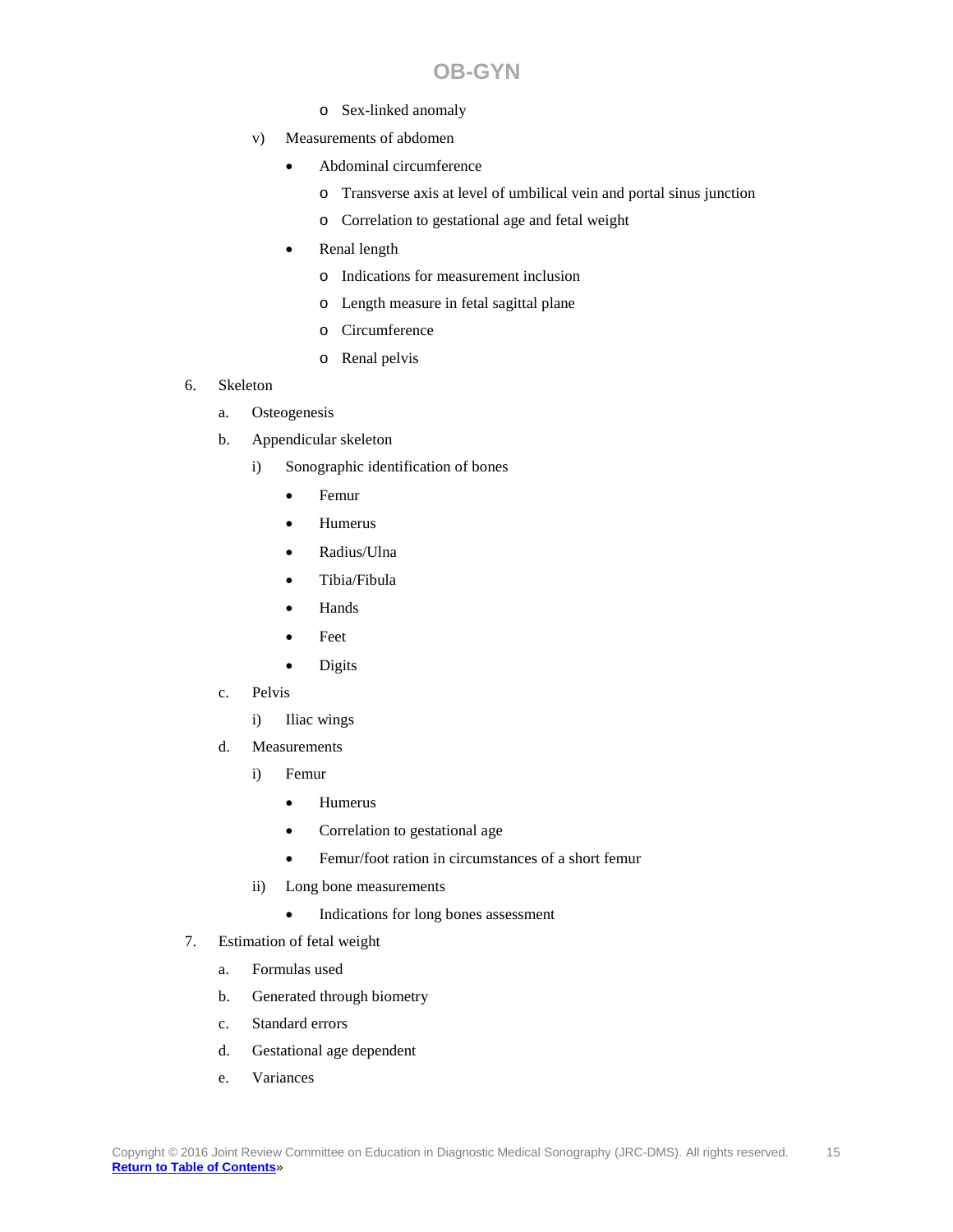# **Section III: Extra-Fetal Assessment of the Second and Third Trimesters**

- <span id="page-15-0"></span>1. Describe techniques utilized for assessment of the cervix
- 2. Describe developments, functions, and sonographic appearance of the placenta
- 3. List anomalies associated with the placenta and their sonographic appearances
- 4. Differentiate anomalies of the umbilical cord and their significance
- 5. Identify normal and abnormal Doppler waveforms of the umbilical artery
- 6. Discuss the production, role and regulation of amniotic fluid
- 7. Describe technique for obtaining an amniotic fluid index (AFI)

#### **III. Extra-Fetal Assessment of the Second and Third Trimesters**

- A. Cervix
	- 1. Role of sonography in assessment of cervix
		- a. Related to risk for premature birth and morbidity
		- b. Evaluation for determination of cervical length, funneling, or beaking
	- 2. Indications for cervical evaluation
		- a. History of premature birth
		- b. History of premature labor
		- c. Multiple gestation
		- d. Premature rupture of membranes
		- e. Uterine anomaly
		- f. Low lying placenta
		- g. Other
	- 3. Sonographic technique
		- a. Patient position
		- b. Application of fundal pressure
		- c. Transabdominal
			- i) Length may vary with bladder filling decreasing reliability
		- d. Translabial
			- i) May be referred to as transperineal
			- ii) Used when endovaginal approach is contraindicated
			- iii) Empty bladder
			- iv) Cervix is oriented horizontally on the image
		- e. Endovaginal
			- i) Considered gold-standard approach
			- ii) Higher frequency transducer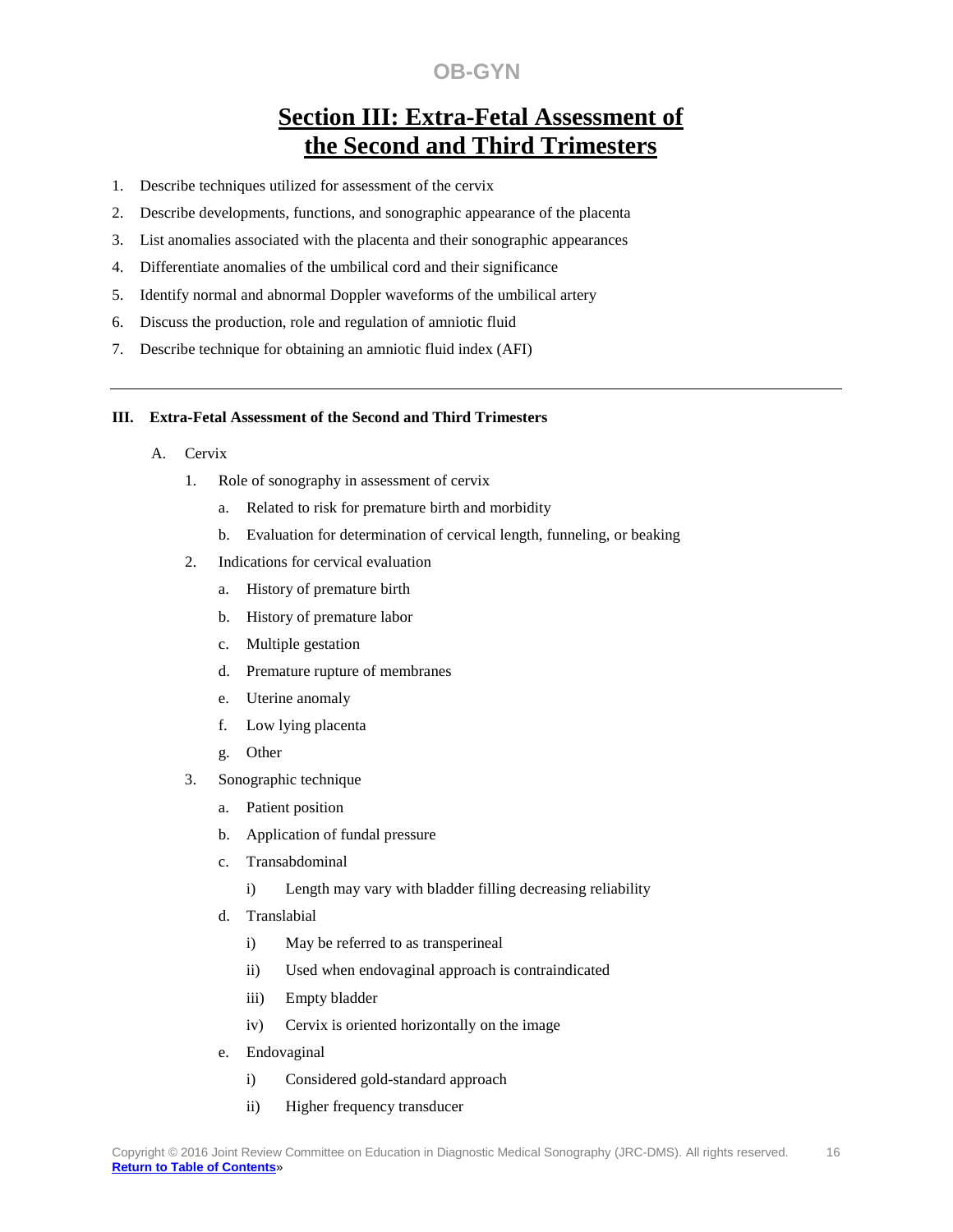- iii) Too much pressure on cervix shortens length
- f. Measurement from external os to internal os
	- i) Linear technique
	- ii) Trace technique
- 4. Incompetent cervix
	- a. Clinical diagnosis
	- b. Treatment options
		- i) Bedrest
		- ii) Cerclage
		- iii) Progesterone therapy

#### B. Placenta

- 1. Development of placenta
	- a. Decidual changes
		- i) Decidua basalis
			- Develops to become maternal surface of placenta
	- b. Decidua capsularis
		- i) Lies closest to endometrium
	- c. Decidua vera
		- i) Also known as decidua parietalis
		- ii) Endometrial changes in side opposite site of implantation
- 2. Functional unit
	- a. Chorionic villi
	- b. Chorion frondosum
		- i) Referred to as chorionic plate
- 3. Circulation
	- a. Role of uterine spiral arteries
	- b. Intervillous spaces
	- c. Maternal blood returns via network of veins
		- i) Basilar veins
		- ii) Subchorionic veins
		- iii) Interlobar veins
		- iv) Marginal veins
- 4. Physiology
	- a. Respiration
	- b. Nutrition
	- c. Excretion
	- d. Protection
	- e. Storage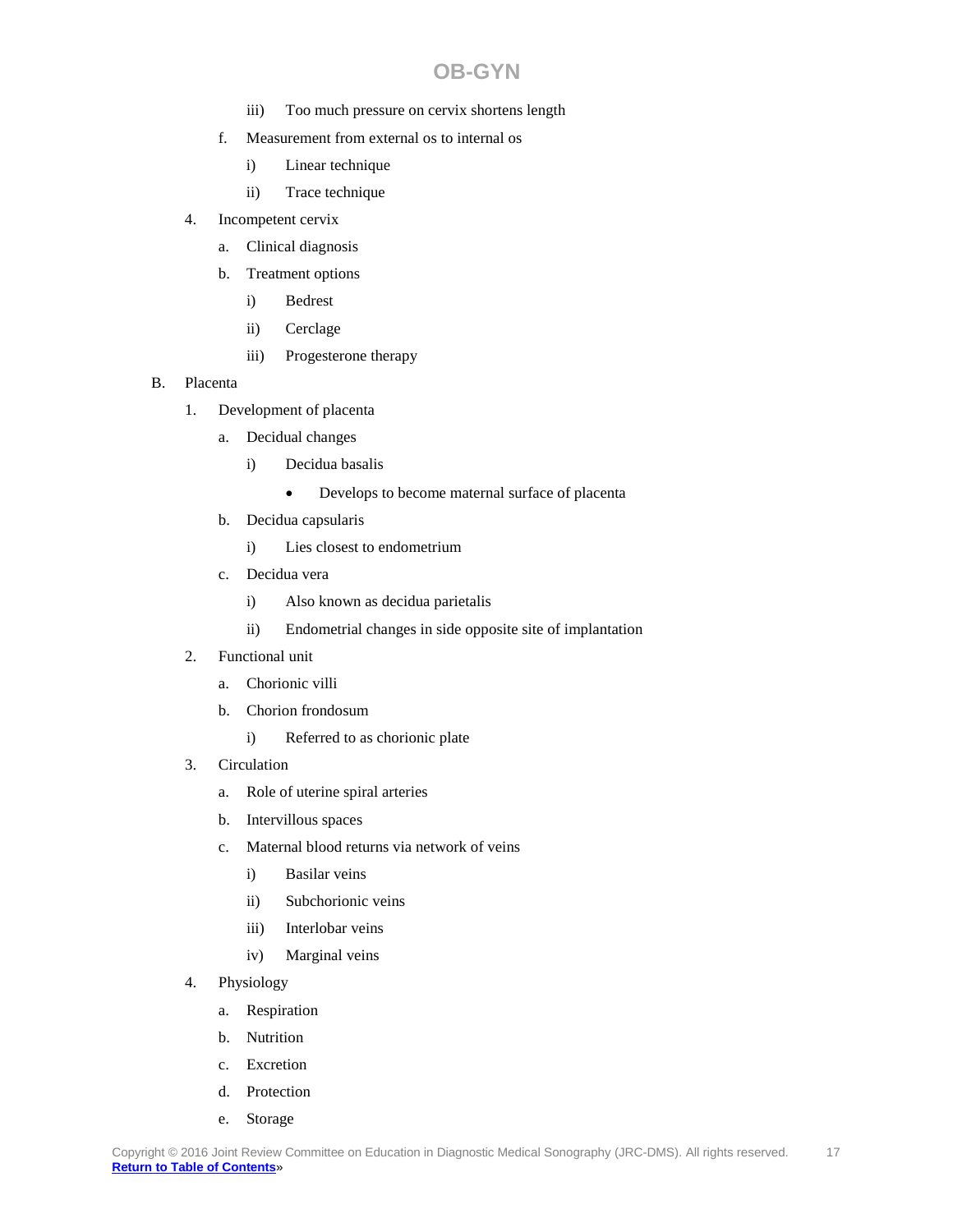- f. Hormone production
	- i) Human chorionic gonadotropin
	- ii) Estrogen
	- iii) Progesterone
- 5. Positions
	- a. Anterior
	- b. Posterior
	- c. Lateral left or right
	- d. Fundal
	- e. Combination
	- f. Relationship to internal os
- 6. Maturity and grading criteria
	- a. Grading scale of 0-3
	- b. Maturity
		- i) Causes for premature maturation
			- Maternal hypertension
			- Maternal cigarette smoking
			- Intrauterine growth restriction
			- Multiple gestation
		- ii) Causes for delayed maturation
			- Maternal diabetes
	- c. Placental lakes
- 7. Size considerations
	- a. Weight
	- b. Overall size hard to measure
	- c. Anteroposterior dimension
	- d. Associations with large placenta
		- i) Maternal diabetes
		- ii) Isoimmunization
		- iii) Feto-maternal hemorrhage
		- iv) Intrauterine infection
		- v) Non-immune hydrops
		- vi) Chromosomal anomaly
		- vii) Uterine anomaly
		- viii) Twin-to-twin transfusion syndrome
		- ix) Congenital neoplasm
		- x) Other
	- e. Associations with small placenta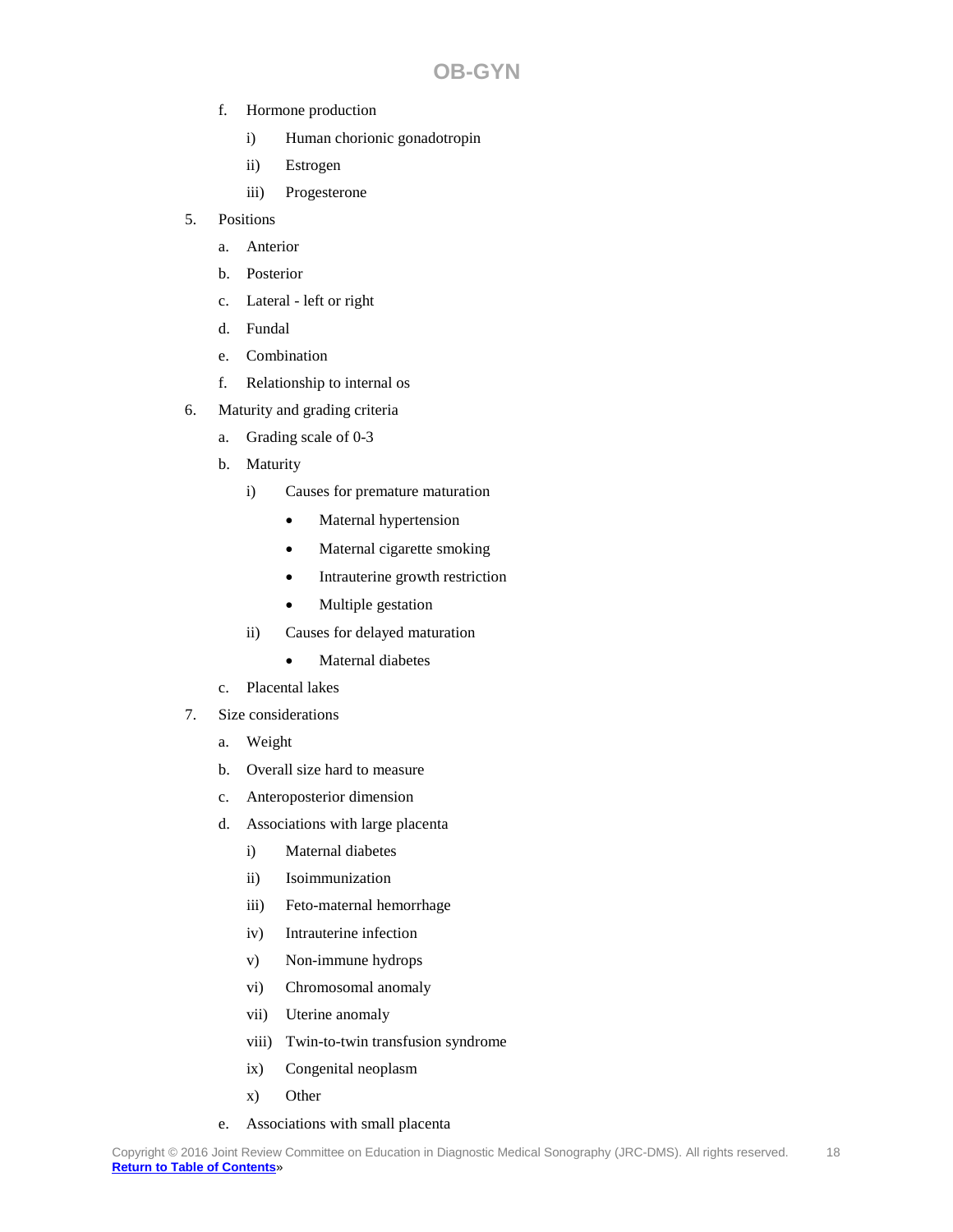- i) Intrauterine growth restriction
- ii) Placental infarction
- iii) Chromosomal anomaly
- iv) Intrauterine infection
- 8. Placenta abnormalities
	- a. Placenta previa
		- i) Placenta completely or partially covering internal os
		- ii) Risk factors
			- Multigravida and multiparous women
			- Prior cesarean section
			- History of therapeutic abortion
			- Advanced maternal age
			- Closely-spaced pregnancies
			- Abnormal fetal position
			- Maternal anemia
			- History of uterine leiomyomata
			- History of uterine infections
		- iii) Classifications of previa
			- Complete
			- **Partial**
			- **Marginal**
			- Low-lying
		- iv) Clinical symptoms
			- Painless vaginal bleeding
			- Presents in second and third trimesters
		- v) Sonographic considerations
			- Transabdominal approach
				- o Over distention of bladder may cause false-positive appearance
				- o Partial void technique assists in determining most accurate assessment
				- o Limited visualization in third trimester with cephalic presentations and a posterior placenta
					- ~ Reverse Trendelenburg position may assist visualization of internal os
			- **Endovaginal** 
				- o Most accurate approach
			- Relationship of placental edge to internal os
				- o Measurement of distance of edge of placenta to center of internal os
	- b. Abnormal placental attachment
		- i) Abnormal adherence of all or part of placenta to myometrium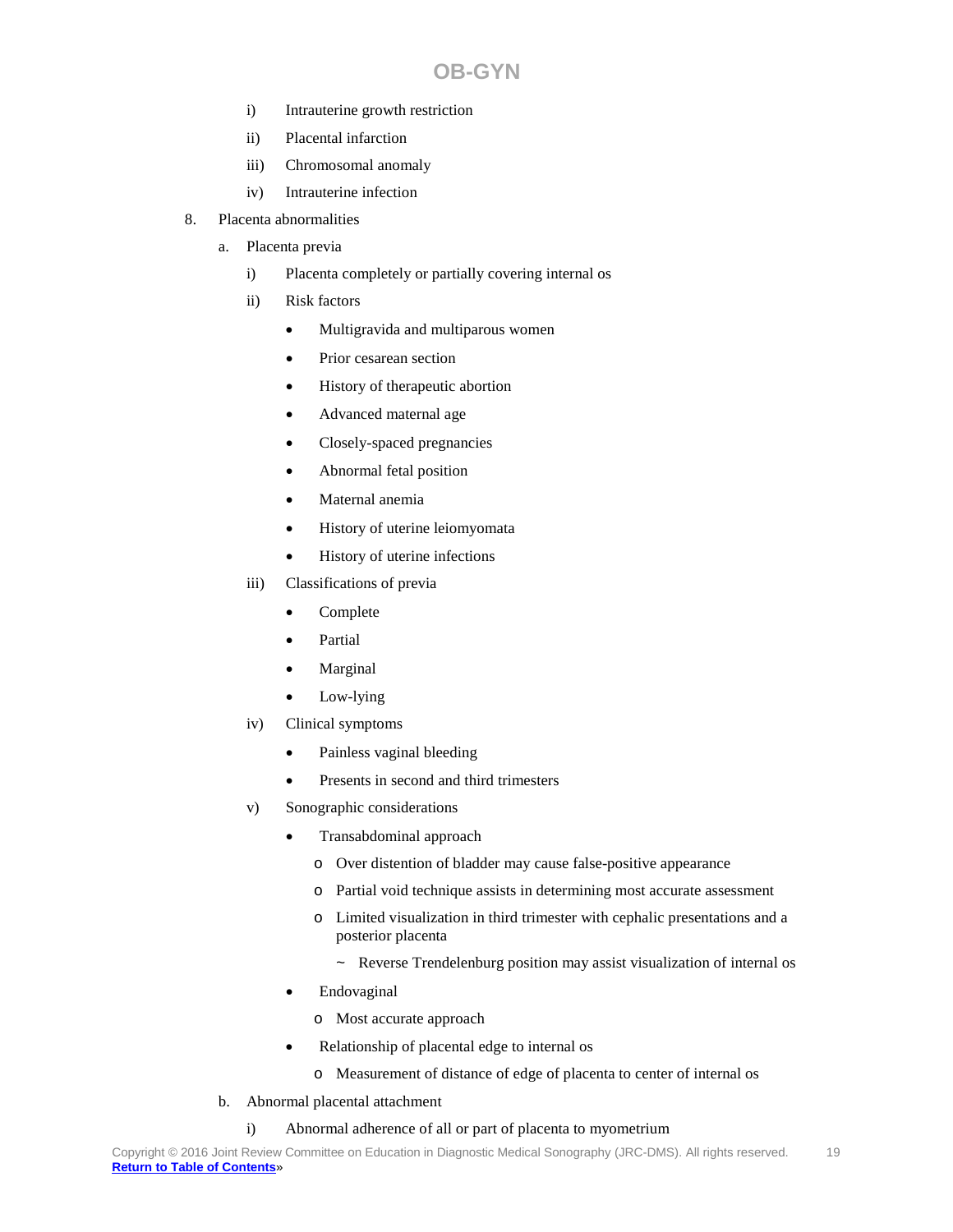- ii) Classifications
	- Accreta
	- **Increta**
	- Percreta
- iii) Risk factors
	- Placenta previa
	- Previous cesarean section
	- Advanced maternal age
	- Prior uterine surgery
- iv) Sonographic evaluation
	- Most common insertion site is lower uterine segment in patients with placenta previa
	- Absent or thin hypoechcoic interface between placenta and myometrium
	- Color Doppler can identify increased vascularity at abnormal insertion site
	- Translabial approach may be useful for evaluation of lower uterine segment in third trimester
	- MRI frequently used as an imaging adjunct
- v) Maternal consequences
	- Placenta may not expel causing excessive hemorrhage
	- High maternal mortality rate with increta and percreta without pre-natal diagnosis
- 9. Developmental variants and abnormalities
	- a. Succenturiate placenta
		- i) Presence of one or more accessory lobes connected to placenta by blood vessels
		- ii) Sonographic considerations
			- Connection with placenta by vascular band
			- Color Doppler
		- iii) Associated with vasa previa
	- b. Circumvallate/circummarginate placenta
		- i) Abnormal attachment of placental membranes to fetal placental surface
		- ii) Sonographic considerations
			- Elevated and thickened placental margin
		- iii) Clinical risks
			- Premature rupture of membranes
			- Premature labor
			- Placental abruption
			- Intrauterine growth restriction
			- Fetal anomalies
			- Retained placenta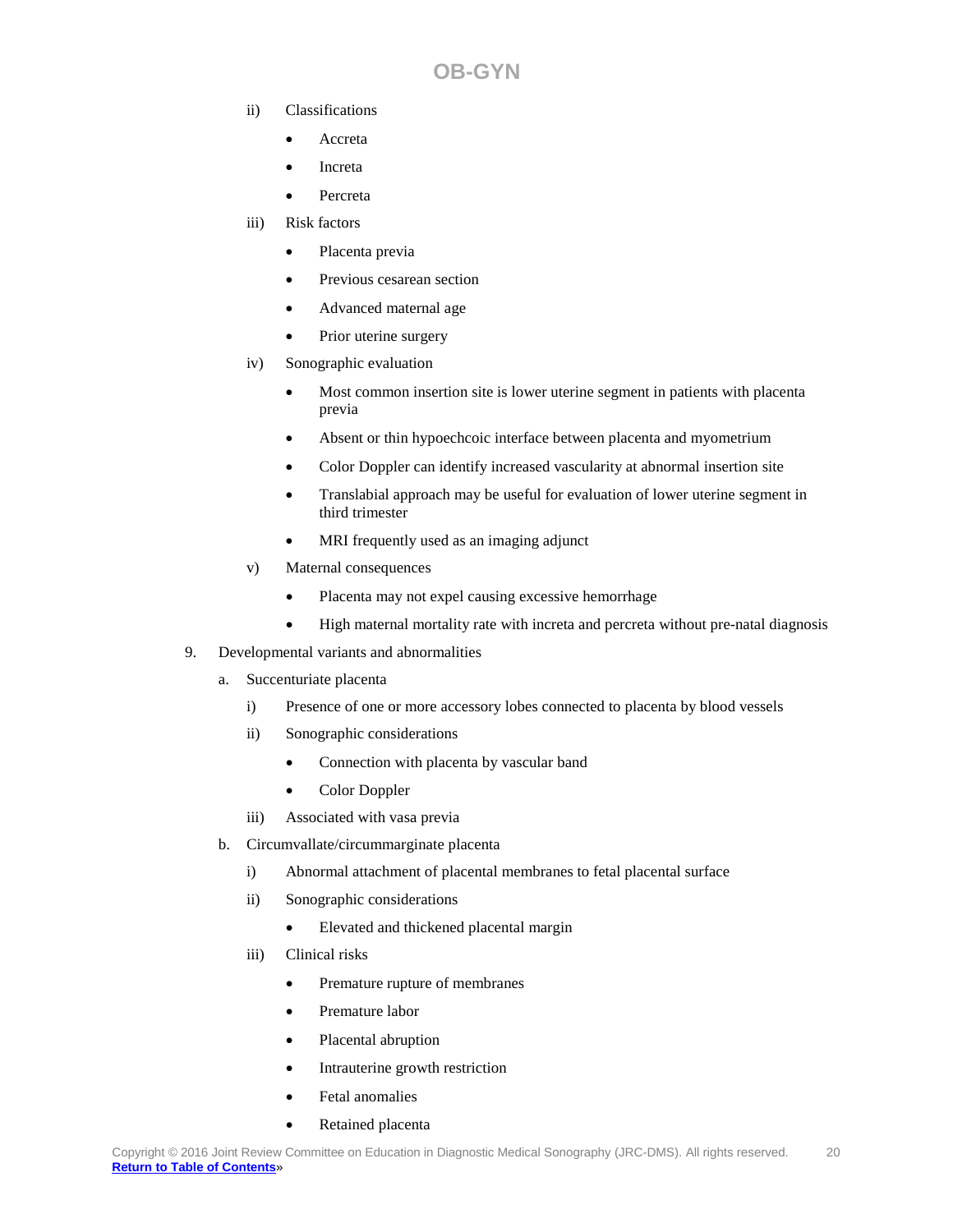- c. Abnormal chordal attachments
	- i) Battledore placenta
		- Umbilical cord attaches to placental margin
		- Clinical consequences
	- ii) Velamentous placenta
		- Umbilical cord inserts at margin of placenta beneath membranes
		- Area of cord closest to placenta is not covered by Wharton's jelly
		- Association with fetal intrauterine growth restriction (IUGR)
		- Risk of vasa previa
- d. Masses and lesions
	- i) Chorioangioma
		- Most common benign tumor of placenta
		- Sonographic presentation
			- o Located just beneath chorionic plate
			- o Small in size
			- o Well-circumscribed solid mass
			- o Variable echogenicity
		- Fetal consequences
			- o IUGR
			- o Polyhydramnios
			- o Cardiomegaly
			- o Hydrops
			- o Demise
	- ii) Less common masses
		- Hemangioma
		- Teratoma
		- Thrombosis
		- Hematoma
- 10. Placental abruption
	- a. Premature separation of placenta from endometrial surface
		- i) Clinical symptoms
			- Vaginal bleeding
			- Pain
			- Tense uterine wall
			- Shock
			- Preterm labor
	- b. Risk factors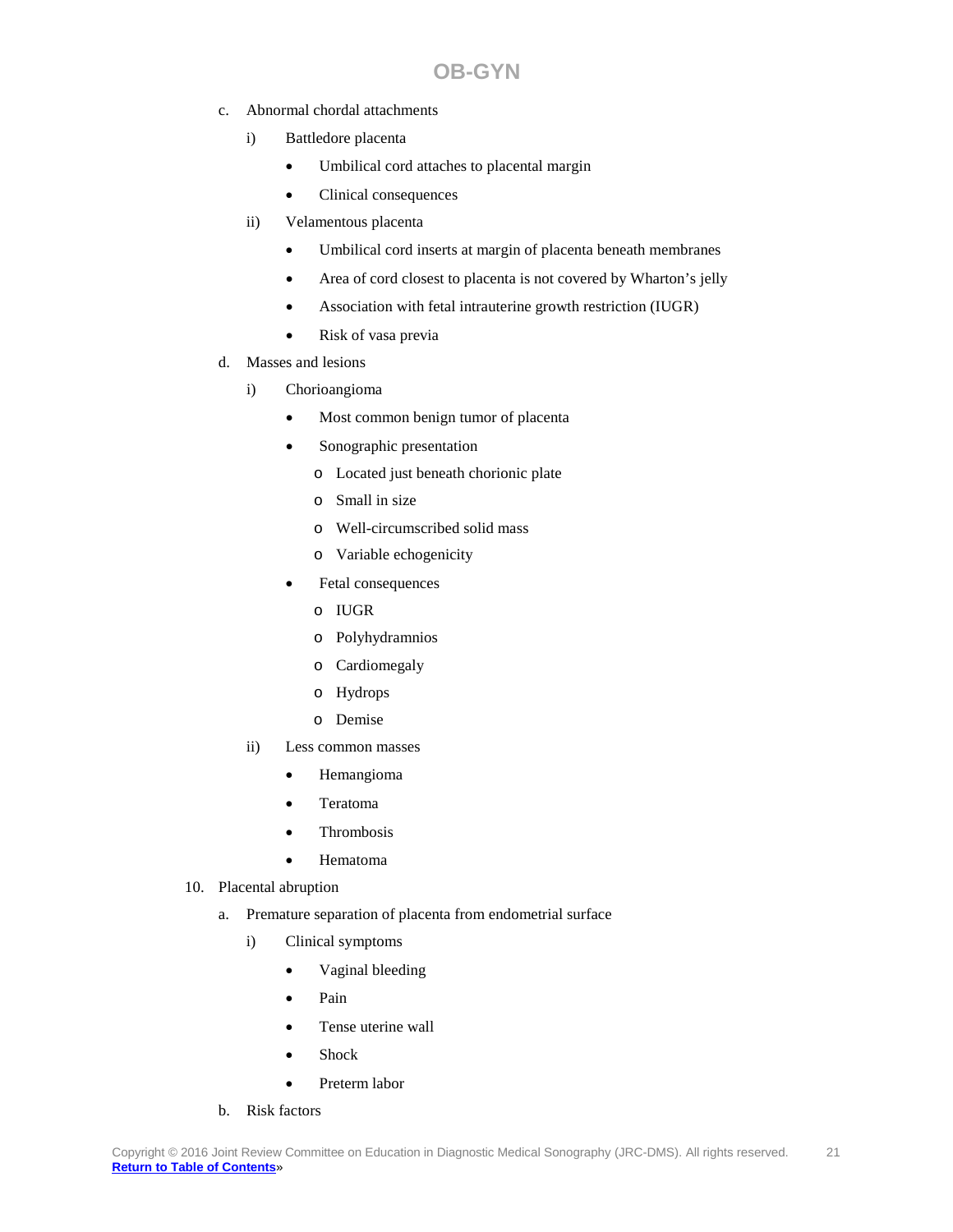- i) Previous history of abruption
- ii) Trauma
- iii) History of placenta previa
- iv) Maternal hypertension
- v) Uterine leiomyoma
- vi) Short umbilical cord
- vii) Methamphetamine use
- viii) Uterine anomalies
- c. Types
	- i) Retroplacental
		- Results from rupture of spiral arteries
		- High-pressure bleed
		- Sonographic presentation
			- o Thickened placenta
			- o Retroplacental clot may be visualized
	- ii) Marginal
		- Rupture of marginal vein
		- Low-pressure bleed
		- Sonographic presentation
			- o Anechoic or hypoechoic subchorionic area
	- iii) Fetal consequences
		- Premature labor or delivery
		- Fetal demise
	- iv) OB emergency
- 11. Fetal membrane abnormalities
	- a. Amniotic band syndrome
		- i) Malformations caused by fibrous strands entangling or trapping fetal parts
		- ii) Fetal anomalies associations
			- Craniofacial defects
			- Limb defects
			- Visceral defects
	- b. Amniotic sheets
		- i) Associated with intrauterine synechiae
		- ii) Clinical significance is unclear
- C. Umbilical Cord
	- 1. Embryology
	- 2. Wharton's jelly
	- 3. Anatomy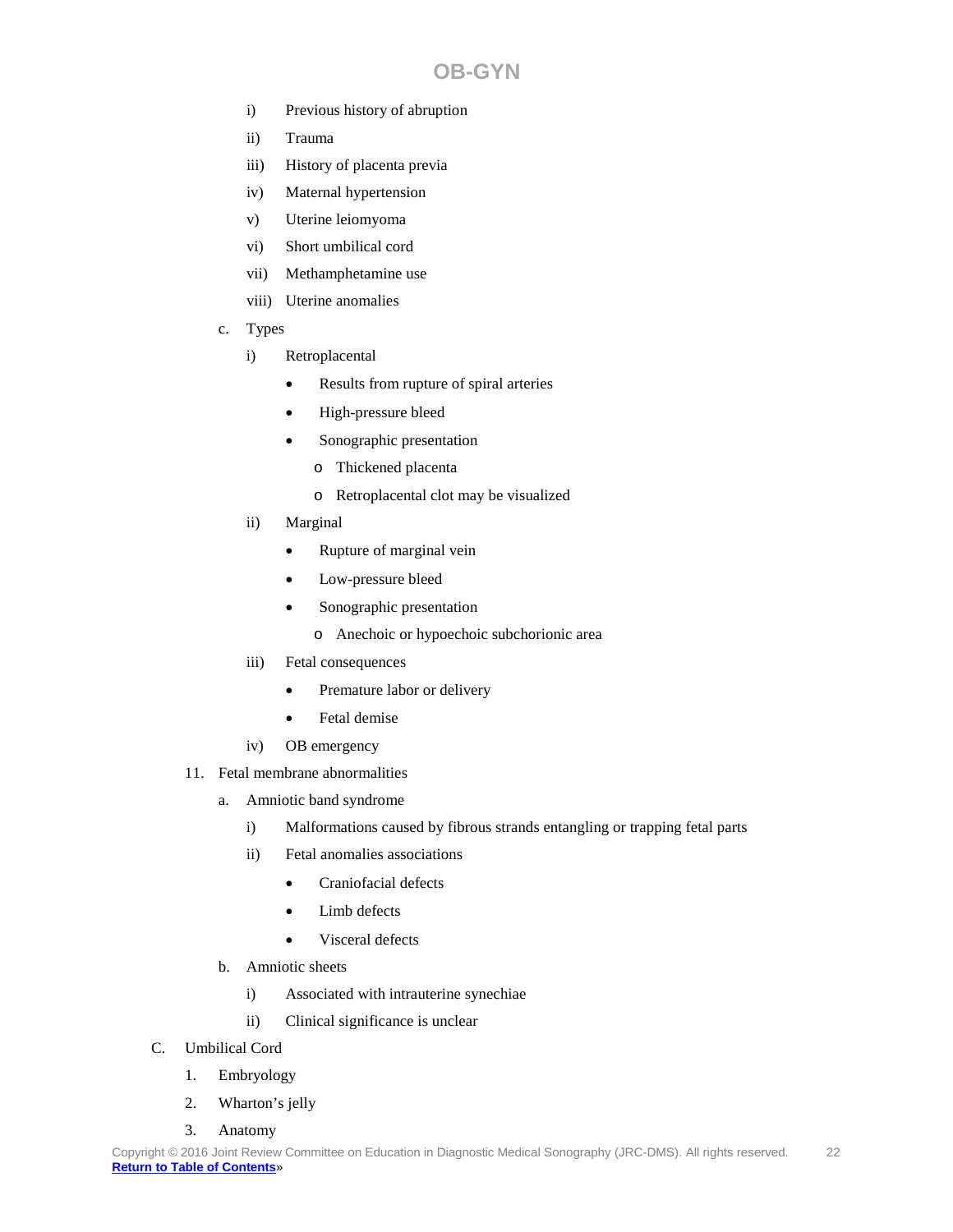- a. One umbilical vein
	- i) Function
- b. Two umbilical arteries
	- i) Derived from fetal internal iliac arteries
	- ii) Function
- c. Sonographic assessment
	- i) Transverse section of umbilical cord
	- ii) Arteries adjacent to fetal bladder
	- iii) Cord insertion into fetal abdomen
	- iv) Cord insertion into placenta
	- v) Coiling

## 4. Abnormalities

- a. Single umbilical artery
	- i) Sonographic presentation
		- Transverse view demonstrates two vessels
		- One umbilical artery lateral to fetal bladder
	- ii) Associations
		- Congenital anomalies
		- Chromosomal anomalies
		- Intrauterine growth restriction
		- Premature delivery
		- Perinatal death
- b. Short umbilical cord
	- i) Cord length less than 35 centimeters (cm)
	- ii) Associated with:
		- Oligohydramnios
		- Restricted amniotic space
		- Intrinsic fetal anomaly
		- Cord compression
		- Fetal distress
- c. Long umbilical cord
	- i) Cord length greater than 80 cm
	- ii) Associations
		- Polyhydramnios
		- Nuchal cord
		- True cord knots
		- Fetal distress
		- Cord stricture of torsion due to excessive fetal motion
- d. Cord masses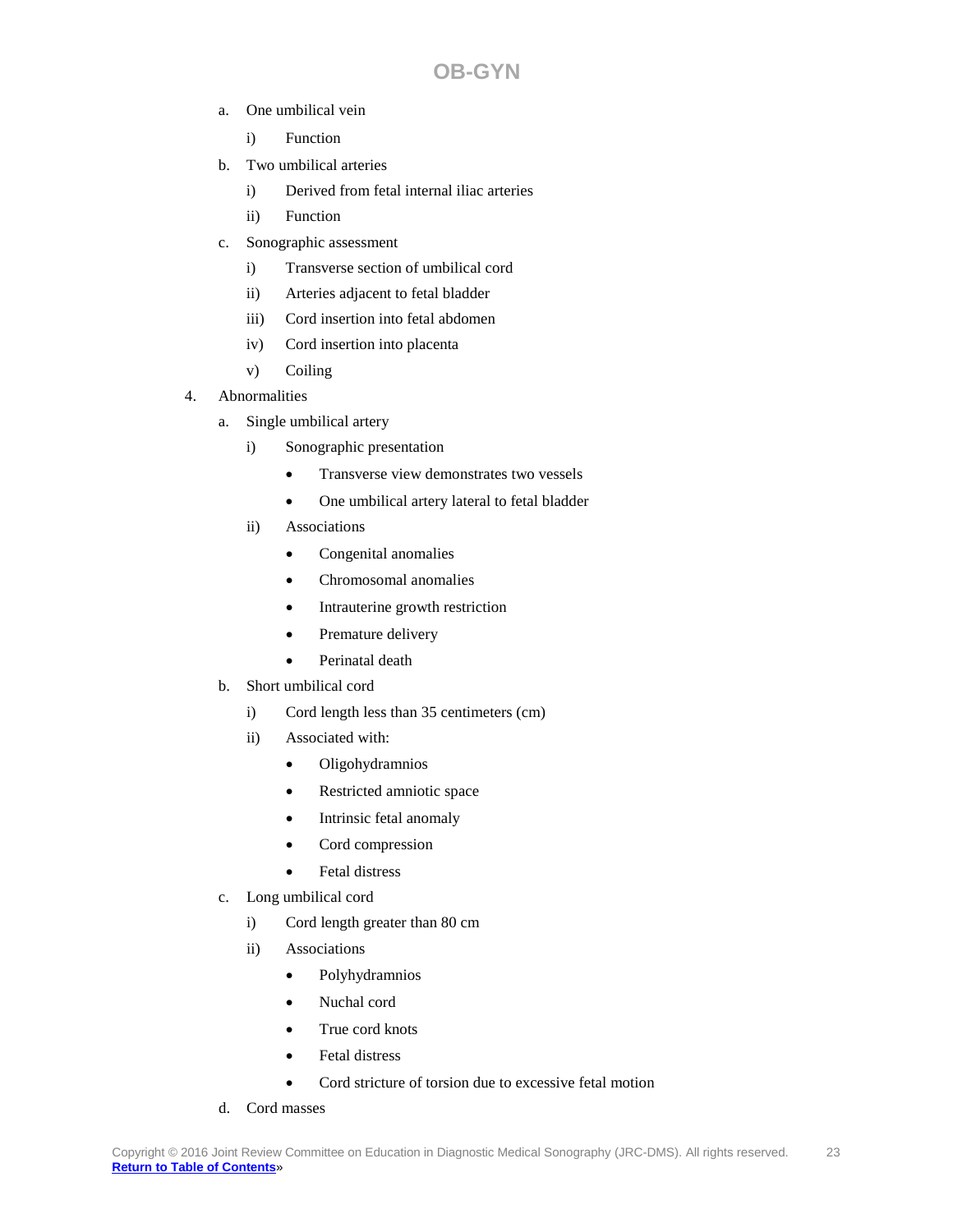- i) Omphalomesenteric cyst
- ii) Allantoic cyst
- iii) Hemangioma
- iv) Thrombosis
- v) Herniation
- e. Cord knots
	- i) True
	- ii) False
- f. Nuchal cord
- g. Vasa previa
	- i) Presence of umbilical cord vessels across internal os
	- ii) Risk factors
		- Abnormal fetal position
		- Long umbilical cord
		- Polyhydramnios
		- Velementous insertion of cord
		- Marginal insertion of cord into low-lying placenta
		- Succenturiate lobe
	- iii) Sonographic presentation
		- Presence of vessels in lower uterine segment
		- Color Doppler
	- iv) Fetal consequences
		- Fetal exsanguination with vaginal delivery
		- Premature rupture of membranes
- 5. Umbilical artery Doppler
	- a. Indications
		- i) Intrauterine growth restriction
		- ii) Abnormal biophysical profile
		- iii) Abnormal amniotic fluid index
		- iv) Multiple gestation
	- b. Sonographic technique
		- i) Color Doppler useful adjunct
		- ii) Pulsed wave Doppler/sample gate placement
		- iii) Waveform analysis
			- Diastolic component
				- o Low resistant
				- o Abnormal characteristics
					- ~ Decreased
					- ~ Absent
					- ~ Reversed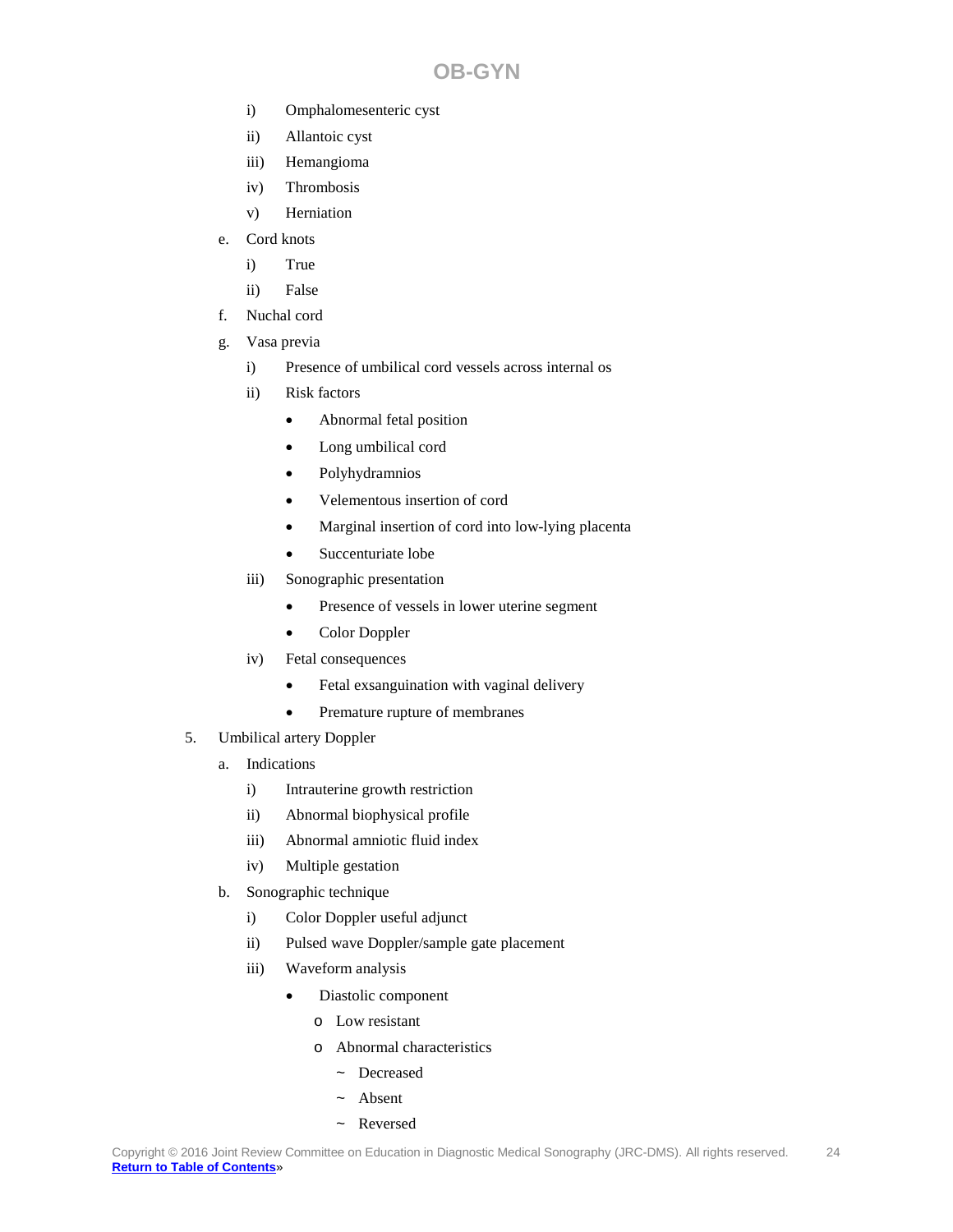- c. Calculations
	- i) Systolic /diastolic ratio
	- ii) Pulsatility index
	- iii) Resistive index
- D. Amniotic Fluid
	- 1. Structures responsible for production
		- a. Amniotic membrane
		- b. Umbilical cord
		- c. Lungs
		- d. Skin
		- e. Kidneys
	- 2. Functions
		- a. Cushion to protect fetus
		- b. Allows for activity and movement
		- c. Prevents adherence of amnion to embryo
		- d. Promotes lung growth
		- e. Regulates temperature
		- f. Reservoir for fetal metabolites
	- 3. Fluid regulation
		- a. First trimester
			- i) Membranes
			- ii) Lungs
			- iii) Skin
			- iv) Non-keratinization
		- b. Second and third trimesters
			- i) Urine
			- ii) Fetal swallowing
	- 4. Fluid volume
		- a. Correlation to gestational age
		- b. Qualitative assessment
			- i) Subjective evaluation by sonographer
				- Excessive fluid
				- Decreased fluid
		- c. Quantitative methods
			- i) Amniotic fluid index (AFI)
				- Sonographic technique
					- o Parallel to maternal sagittal plane
					- o Vertical fluid pocket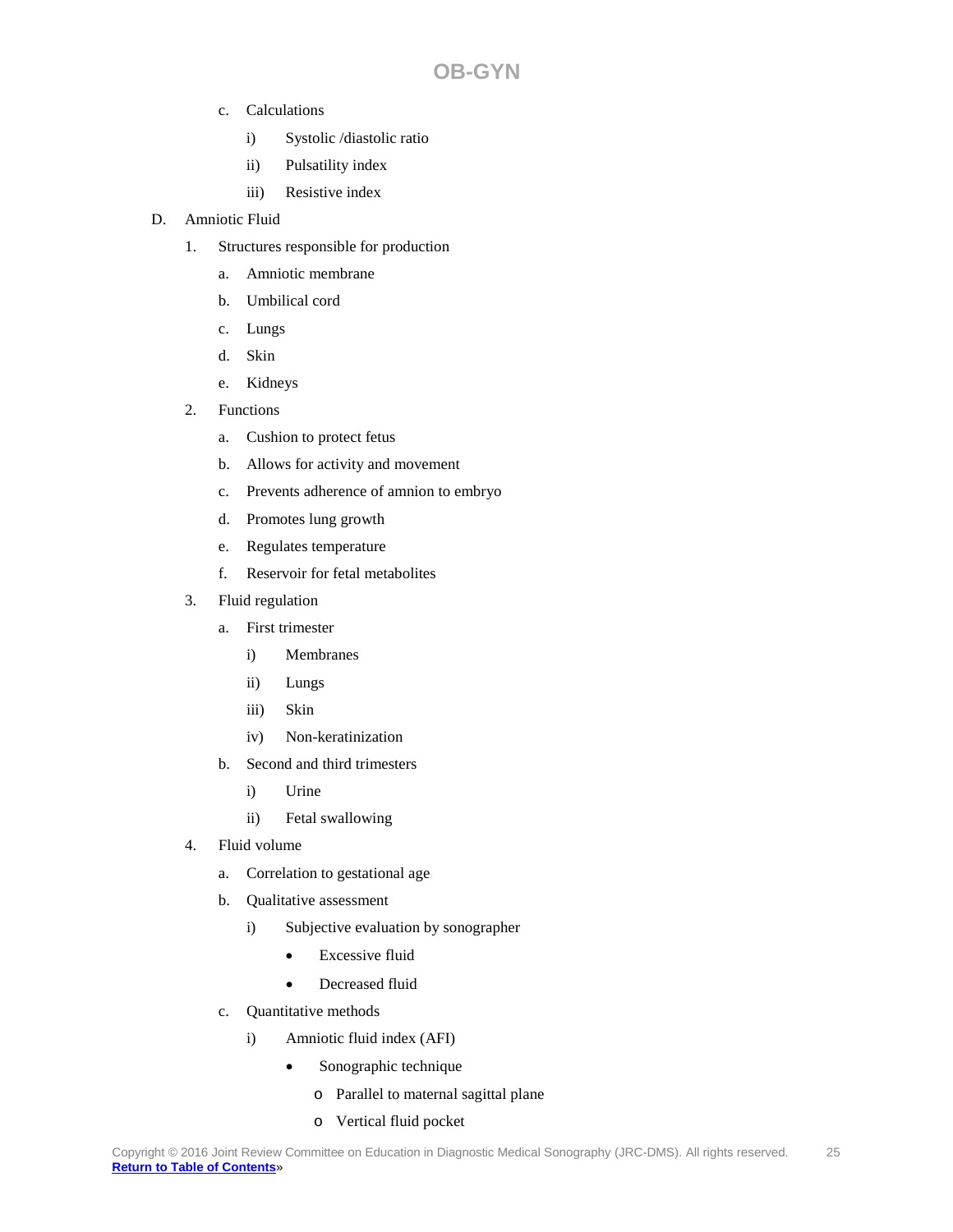- **OB-GYN**
- o Four quadrants
- Calculation
- Criteria for oligohydramnios and polyhydramnios
- Reproducibility
- Gestational age related
- ii) Single pocket assessment
	- Maximum vertical pocket (MVP)
	- Sonographic technique
		- o Parallel to maternal sagittal plane
	- Criteria for oligohydramnios and polyhydramnios
- 5. Abnormal fluid volume
	- a. Polyhydramnios
		- i) Defined as an amniotic fluid volume greater than 2000 ml
		- ii) Associated anomalies
			- Gastrointestinal
			- Central nervous system
			- Cardiovascular system
			- Twin-to-twin transfusion
			- Skeletal system
			- Respiratory system
			- Maternal diabetes
			- Chromosomal abnormalities
			- Other
	- b. Oligohydramnios
		- i) Reduction in amount of amniotic fluid
		- ii) Associated conditions
			- Abnormalities
			- Genitourinary
				- o Most common
			- Chromosomal anomalies
			- Intrauterine growth restriction (IUGR)
			- Ruptured membranes
			- Post-term pregnancy
			- Hypertension
		- iii) Fetal risks
			- Dependent on timing and severity of onset of oligohydramnios
			- Consequences may include: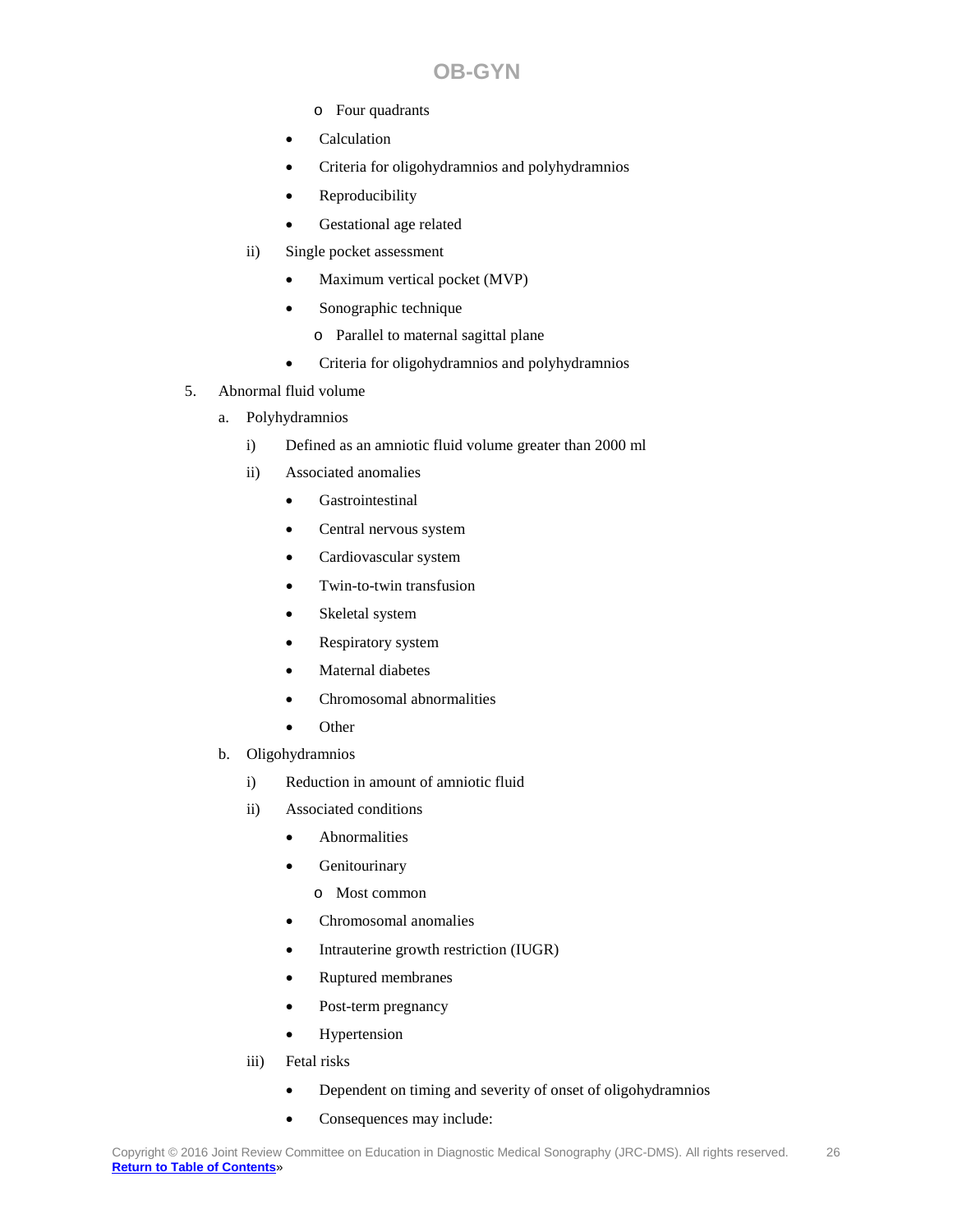- o Skeletal and facial deformities
- o Pulmonary hypoplasia
- Associated with fetal demise

# **Section IV: Assess Abnormal Fetal Growth**

- <span id="page-26-0"></span>1. Discuss clinical indications and manifestations of intrauterine growth restriction
- 2. Identify etiologies of intrauterine growth restriction
- 3. Differentiate sonographic findings of symmetric intrauterine growth restriction and asymmetric intrauterine growth restriction
- 4. Explain parameters evaluated during performance of a biophysical profile
- 5. Discuss role of Doppler in fetal well-being assessment

## **IV. Assess Abnormal Fetal Growth**

- A. Intrauterine Growth Restriction
	- 1. Defined as a fetal weight at or below 10th percentile for a given gestational age
	- 2. Clinical associations
		- a. Small for gestation age (SGA)
			- i) Discrepant fundal height
		- b. Maternal hypertension
		- c. Decreased fetal movement
	- 3. Types
		- a. Symmetric
			- i) Physical parameters are decreased in size
			- ii) Associated with severe insult in first trimester
			- iii) Etiology
				- Chromosomal abnormality
				- Fetal alcohol syndrome
				- Intrauterine infection
				- Severe maternal malnutrition
				- Intrauterine infection
				- Genetic defects
				- Chromosomal aberrations
				- **Microcephaly**
				- Skeletal dysplasias
				- Uncontrolled diabetes
		- b. Asymmetric
			- i) Etiologies and risk factors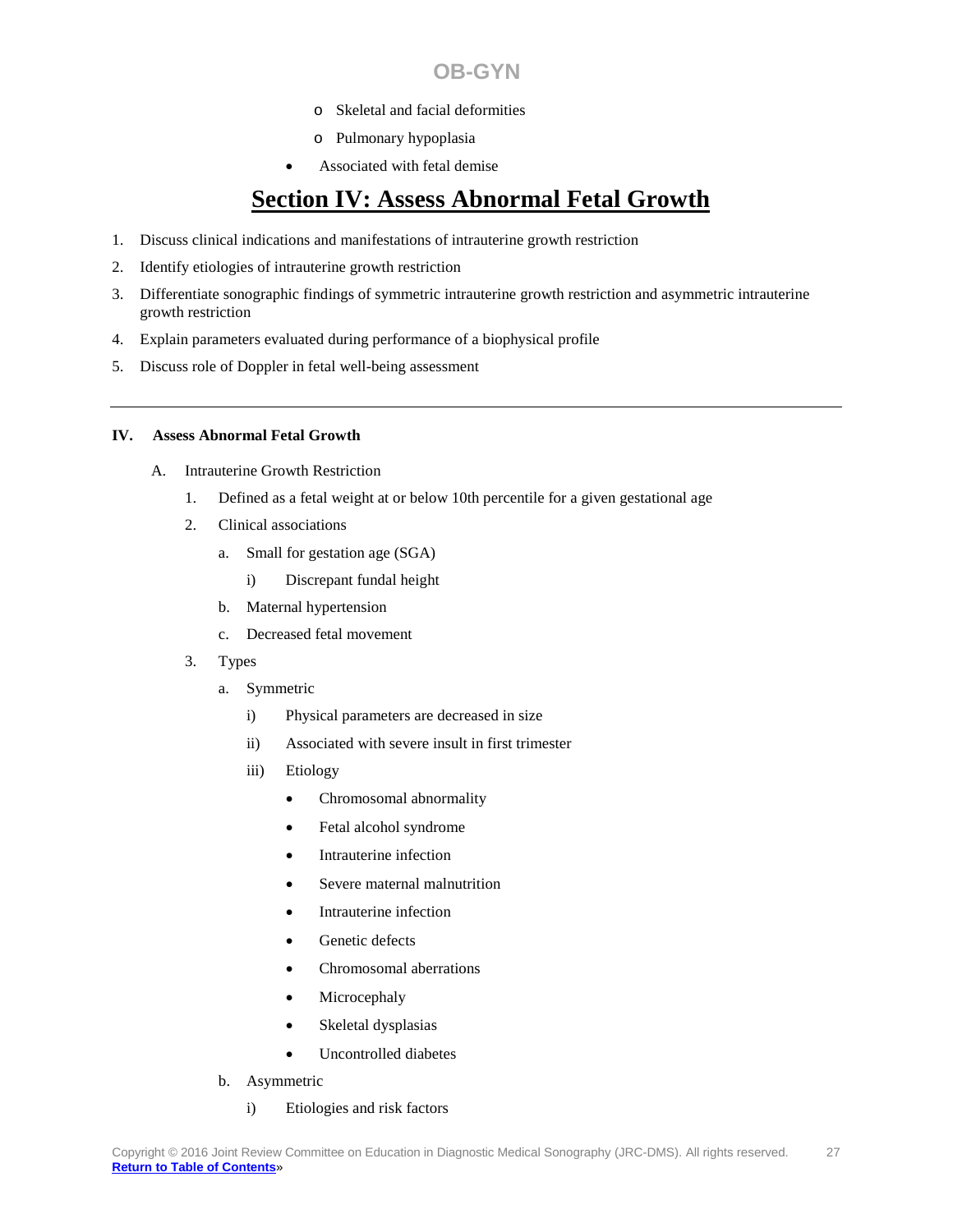- **Maternal** 
	- o Poor nutrition
	- o Adverse social-economic conditions
	- o Tobacco
	- o Drug use
	- o Alcoholism
	- o Heart condition
	- o Anemia
	- o Diabetes (Type I)
	- o History of small for gestational age (SGA)
	- o Post-maturity
	- o Irradiation
	- o High altitude
	- o Under age 17 and over age 35
	- o Chronic renal disease
- Placenta
	- o Placental insufficiency
	- o Abruption
	- o Infarcts
	- o Placental neoplasm(s)
- **Fetal** 
	- o Isoimmunization
	- o Multiple gestation
	- o Congenital anomalies
	- o Other
- c. Clinical associations
	- i) Small for uterine size (also known as size smaller than dates)
	- ii) Maternal hypertension
	- iii) Pre-eclampsia
- d. Sonographic assessment
	- i) Abdominal circumference small for gestational age
	- ii) Head circumference/ abdominal circumference ratio
		- Brain-sparing effect
	- iii) Doppler middle cerebral artery
		- Increased diastolic flow, lower resistive index and S/D ratio
	- iv) Fetal weight
	- v) Possible progression to symmetric IUGR
	- vi) Placenta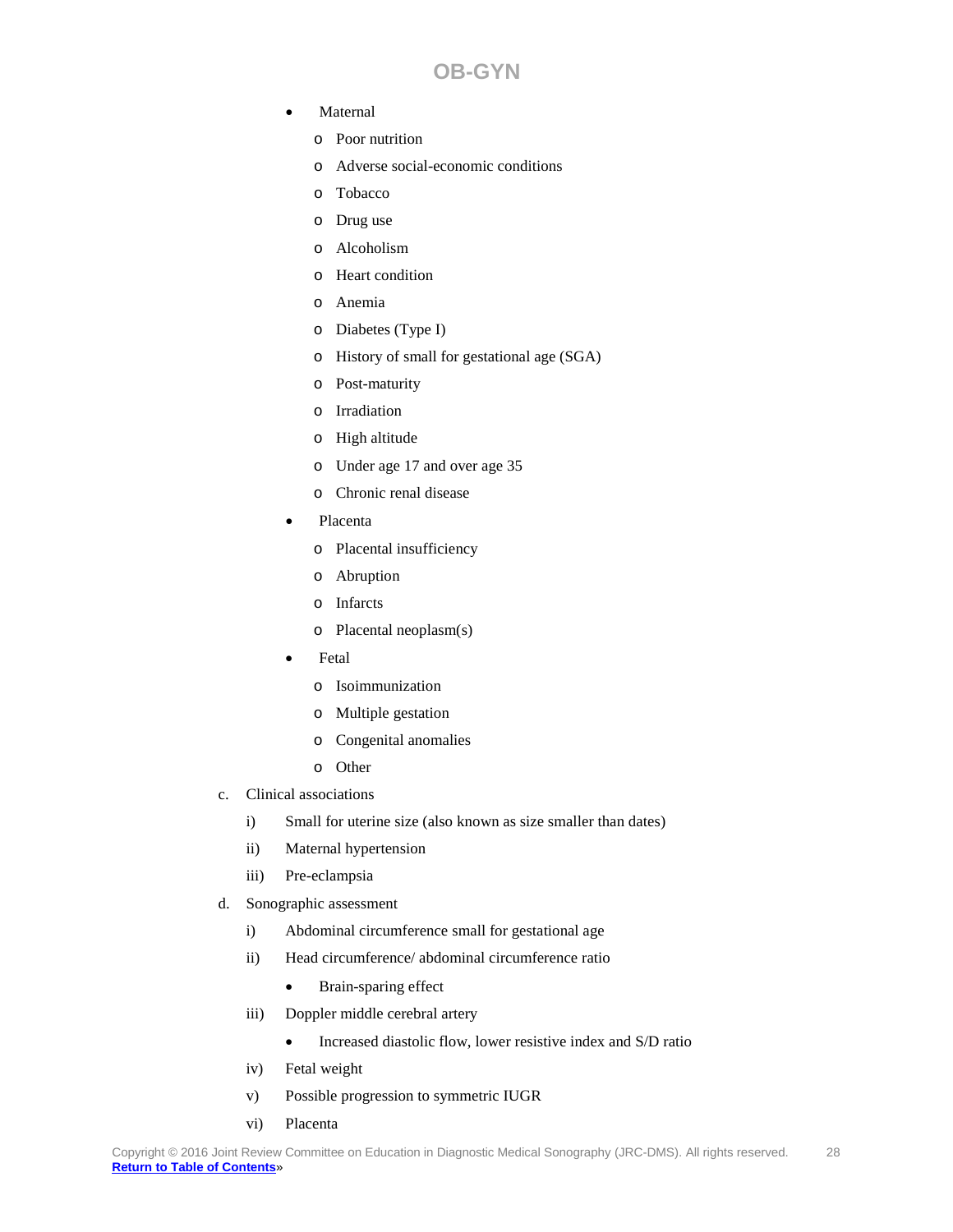- May be associated with thin placenta
- Advanced grade of placenta may be seen prematurely
- Amniotic fluid volume may be decreased
- vii) Serial examinations are required for accurate assessment with prior dating
- e. Postpartum risks and complications of fetus and neonate
	- i) Asphyxia
	- ii) Meconium aspiration
	- iii) Low birth weight
	- iv) Decreased Apgar score
	- v) Stillbirth
- B. Macrosomia
	- 1. Definitions
		- a. Estimated fetal weight greater than 4500 grams
		- b. Fetal weight calculation above 90th percentile for gestational age
	- 2. Risk factors
		- a. Gestational diabetes mellitus
		- b. Type 1 or type 2 diabetes
		- c. Multiparity
		- d. Advanced maternal age
		- e. Excessive maternal weight gain and/or obesity
		- f. Post-term delivery
		- g. History of large for gestational age (LGA) fetus
	- 3. Sonographic assessment
		- a. Abdominal circumference
			- i) Most reliable
		- b. BPD
			- i) Non-reliable predictor
		- c. Chest circumference
		- d. Overall sonographic prediction is poor
	- 4. Complications
		- a. Fetal shoulder dystocia
		- b. Increased mortality and morbidity
- C. Assessment of Fetal Well-Being
	- 1. Biophysical profile
		- a. Assessment of fetal well-being or fetal distress
		- b. Performance criteria
			- i) Gross body movement
			- ii) Fetal tone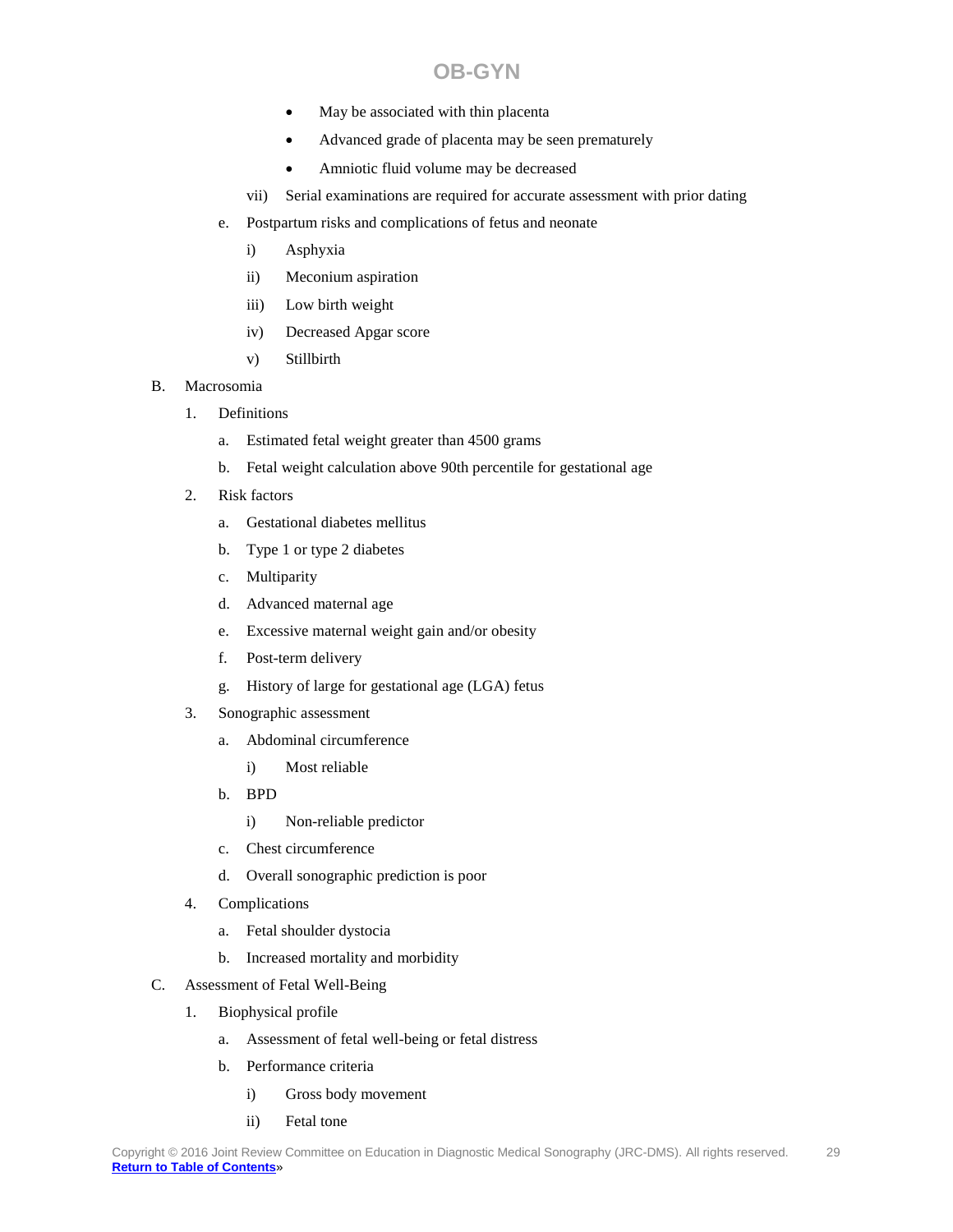- iii) Maximum vertical pocket (MVP) or AFI
- iv) Breathing (hiccups)
- v) Nonstress test
- c. Scoring method
- d. Time limit
- 2. Doppler flow studies
	- a. Umbilical artery
		- i) Systolic-to-diastolic ratio
		- ii) Resistive index
		- iii) Waveform analysis
	- b. Middle cerebral artery (MCA)
		- i) Indications
			- Fetal anemia
			- IUGR
			- Hydrops
			- Isoimmunization
		- ii) Sonographic technique
			- Axial plane
			- Color Doppler
			- Spectral Doppler
				- o Output power considerations
				- o Direction and waveform characteristics
				- o Spectral Doppler indices
				- o Pulsatility index
				- o Resistive index
				- o S/D ration
				- o Peak systolic velocity
	- c. Ductus venosus
		- i) Indications
			- Abnormal MCA Doppler
			- Venous pulsation in second and third trimester
		- ii) Sonographic technique
			- Color Doppler for identification
			- Spectral Doppler
				- o Venous pulsations
					- ~ First trimester
						- ⋅ Pulsations seen
				- o Second and third trimester
					- ~ Waveform transitions from pulsations to continuous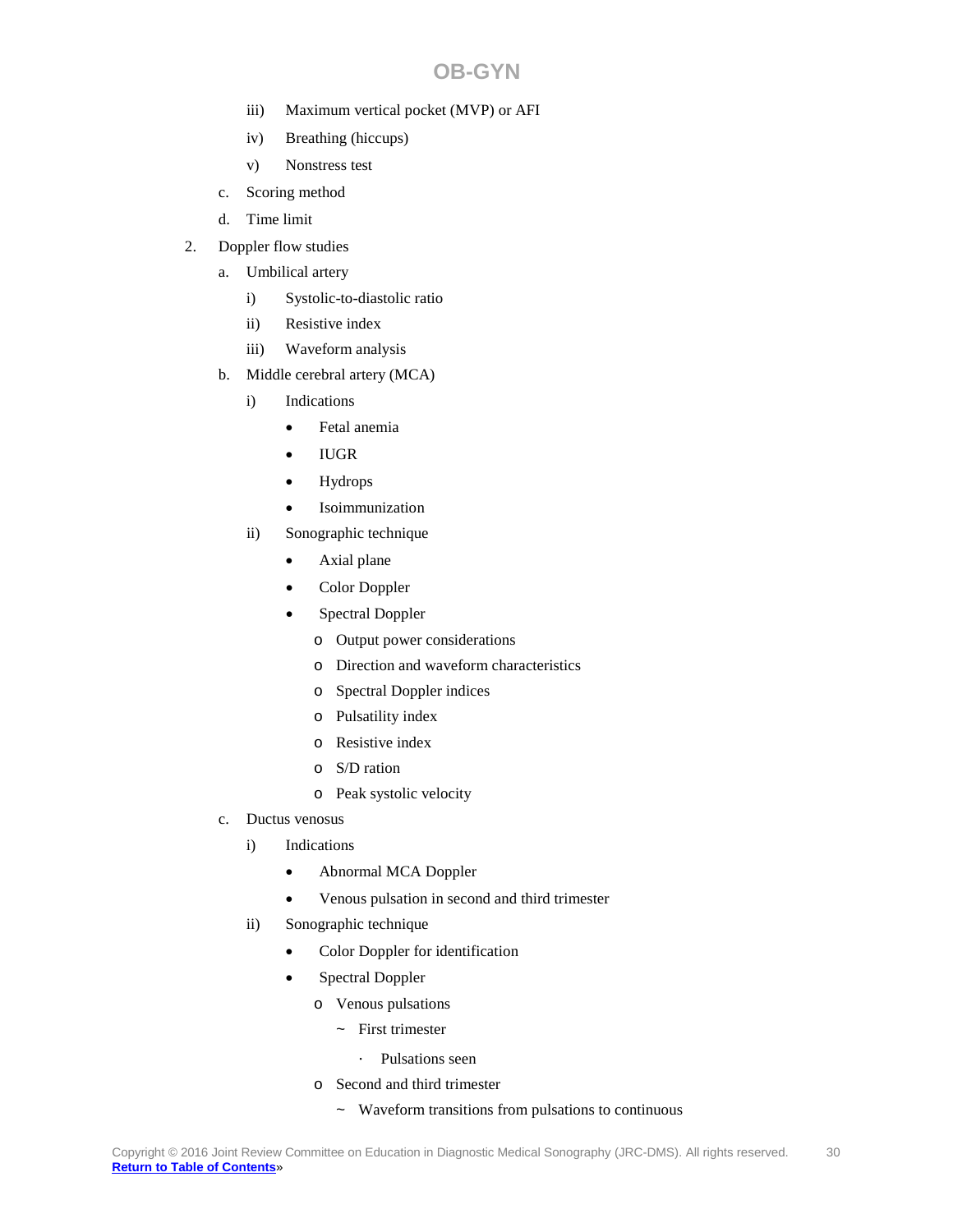- iii) Venous pulsations associations
	- IUGR
	- Congenital heart disease
	- Congestive heart failure
	- Increased mortality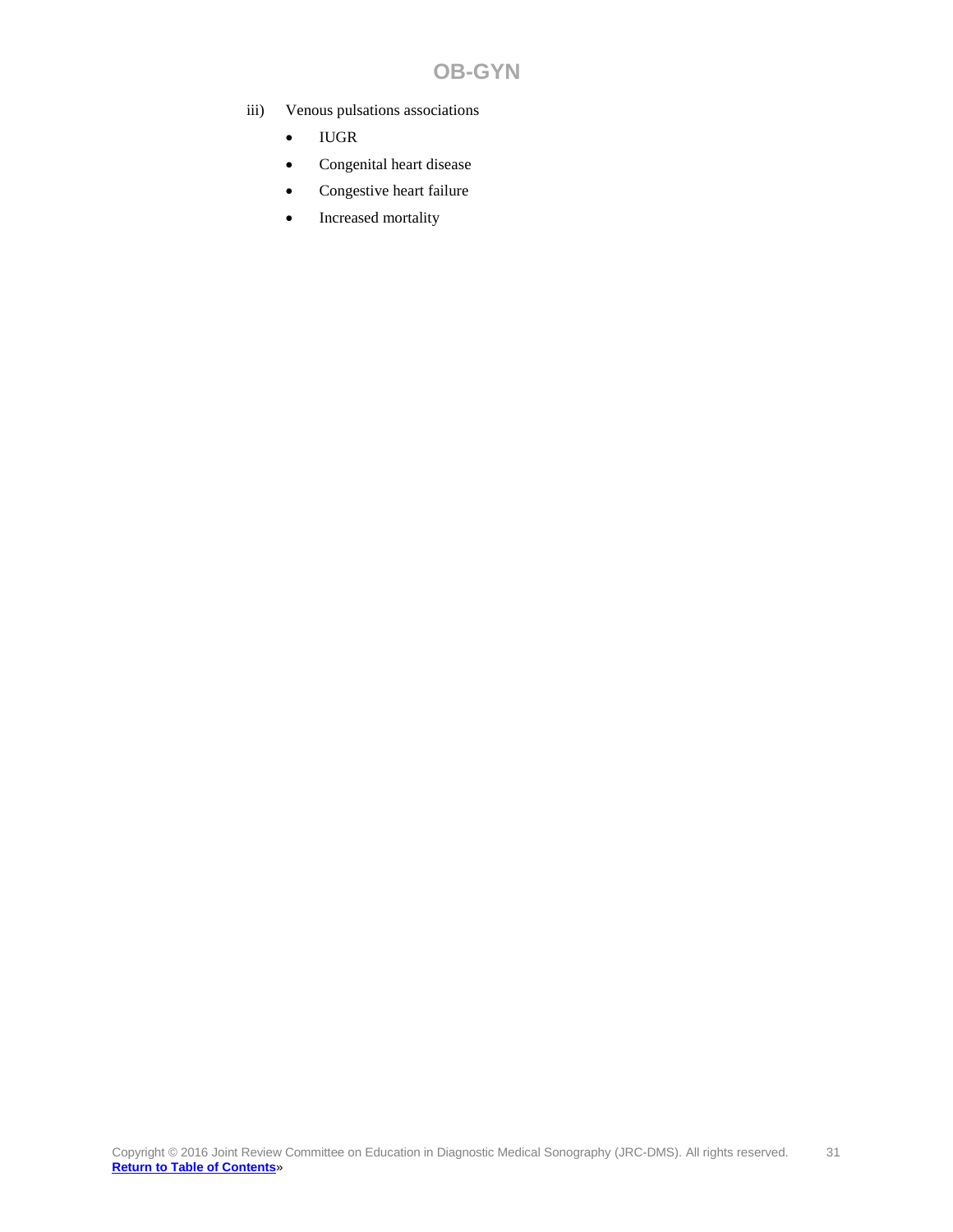# **Section V: High Risk Obstetrics**

- <span id="page-31-0"></span>1. Define terminology associated with multifetal fertilization and development
- 2. Discuss sonographic approach in assessment of multifetal gestations
- 3. Describe risks associated with individual classifications of zygocity
- 4. List risks to fetuses of mothers with maternal illnesses or diseases
- 5. Differentiate fetal risks between maternal diabetes mellitus and gestational diabetes

#### **V. High Risk Obstetrics**

- A. Multifetal Gestation
	- 1. Incidence of multiple gestation
		- a. Age
		- b. Race
		- c. Heredity
		- d. Assisted reproductive technology
		- e. Ovulation induction agents
	- 2. Clinical associations
		- a. Size greater than dates
		- b. Elevation of maternal serum alpha-fetoprotein (MSAFP)
	- 3. Terminology (twins)
		- a. Zygocity number of ovum fertilized
			- i) Monozygotic
			- ii) Dizygotic
		- b. Chorionicity number of placentas
			- i) Monochorinic
			- ii) Dichorionic
		- c. Amnionicity number of amniotic sacs
			- i) Monoamniotic
			- ii) Diamniotic
	- 4. Classifications
		- a. Monozygotic
			- i) Frequency of occurrence
			- ii) Development combinations
				- Diamniotic, dichorionic
					- o Division of zygote within first three days after conception
				- Diamniotic, monochorionic
					- o Division of zygote between day 4 and day 8 after conception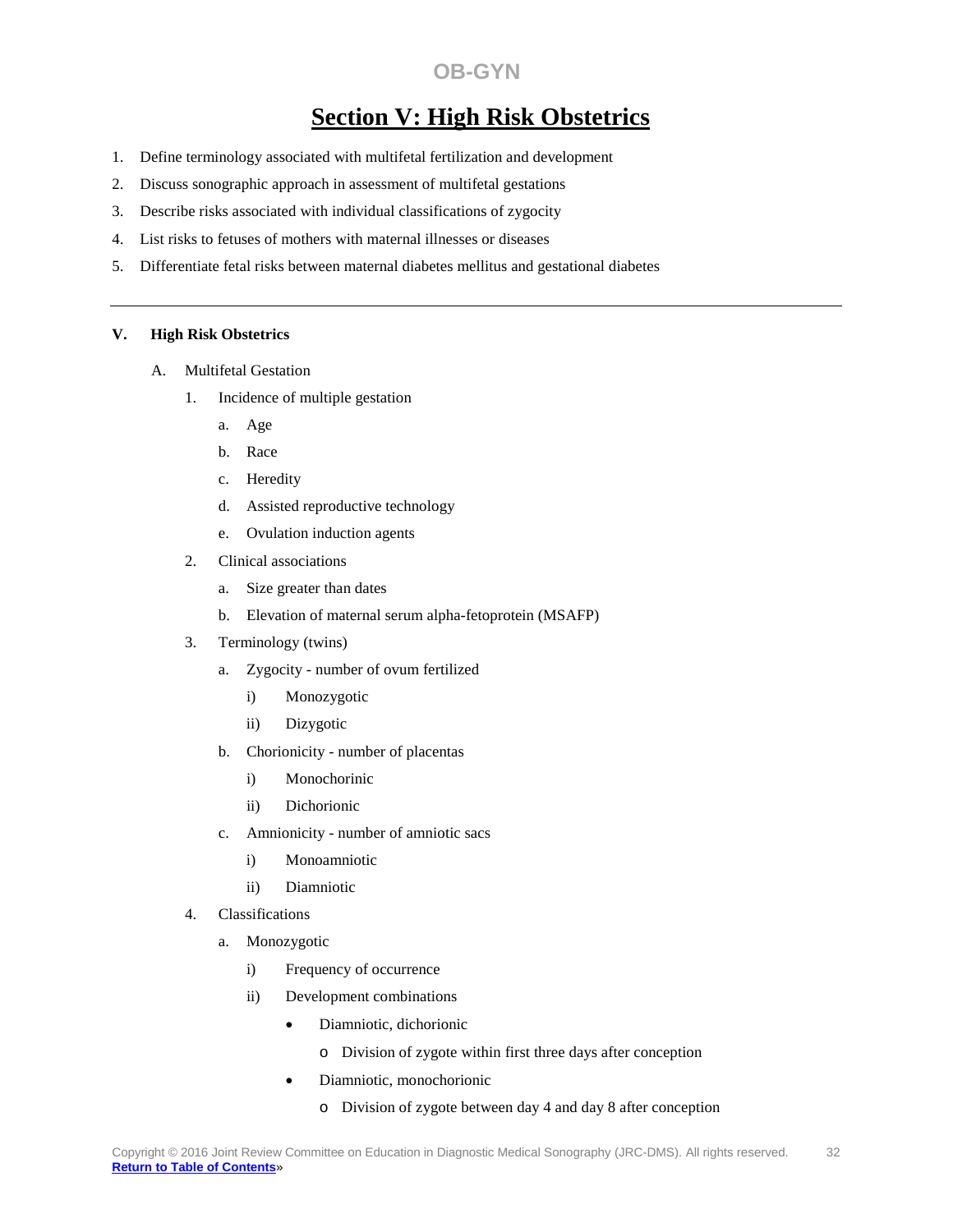- Monoamniotic, monochorionic
	- o Division of zygote after day 8 from conception
- **Conjoined** 
	- o Division of zygote after day 13 may result in conjoined twins
- b. Dizygotic gestations
	- i) Frequency of occurrence
	- ii) Non-identical fetuses
	- iii) Diamniotic, dichorionic development
- 5. Sonographic assessment for classification
	- a. First trimester
		- i) Number of gestational sacs and placenta(s)
		- ii) Twin-peak sign
			- Thick membranes
	- b. Second and third trimester
		- i) Membrane
		- ii) Number of placenta(s)
		- iii) Gender
- 6. Sonographic growth assessment of multifetal gestation
	- a. Number of fetuses
	- b. Fetal lie
	- c. Number of placentas
	- d. Presence or absence of membrane
	- e. Measurements obtained are same as with singletons
	- f. Evaluation of normal fetal growth parameters
	- g. Documentation of fetal heart rates
	- h. Qualitative assessment of amniotic fluid or MVP
	- i. Identification of bulging membrane
	- j. Discordance
		- i) Definition
		- ii) Calculation
		- iii) Significance
	- k. Principally similar for higher order multiple pregnancies
- 7. Risks and complications
	- a. Pregnancy induced hypertension
	- b. Premature rupture of membranes
	- c. Intrauterine growth restriction
	- d. Fetal papyraceous
	- e. Vanishing twin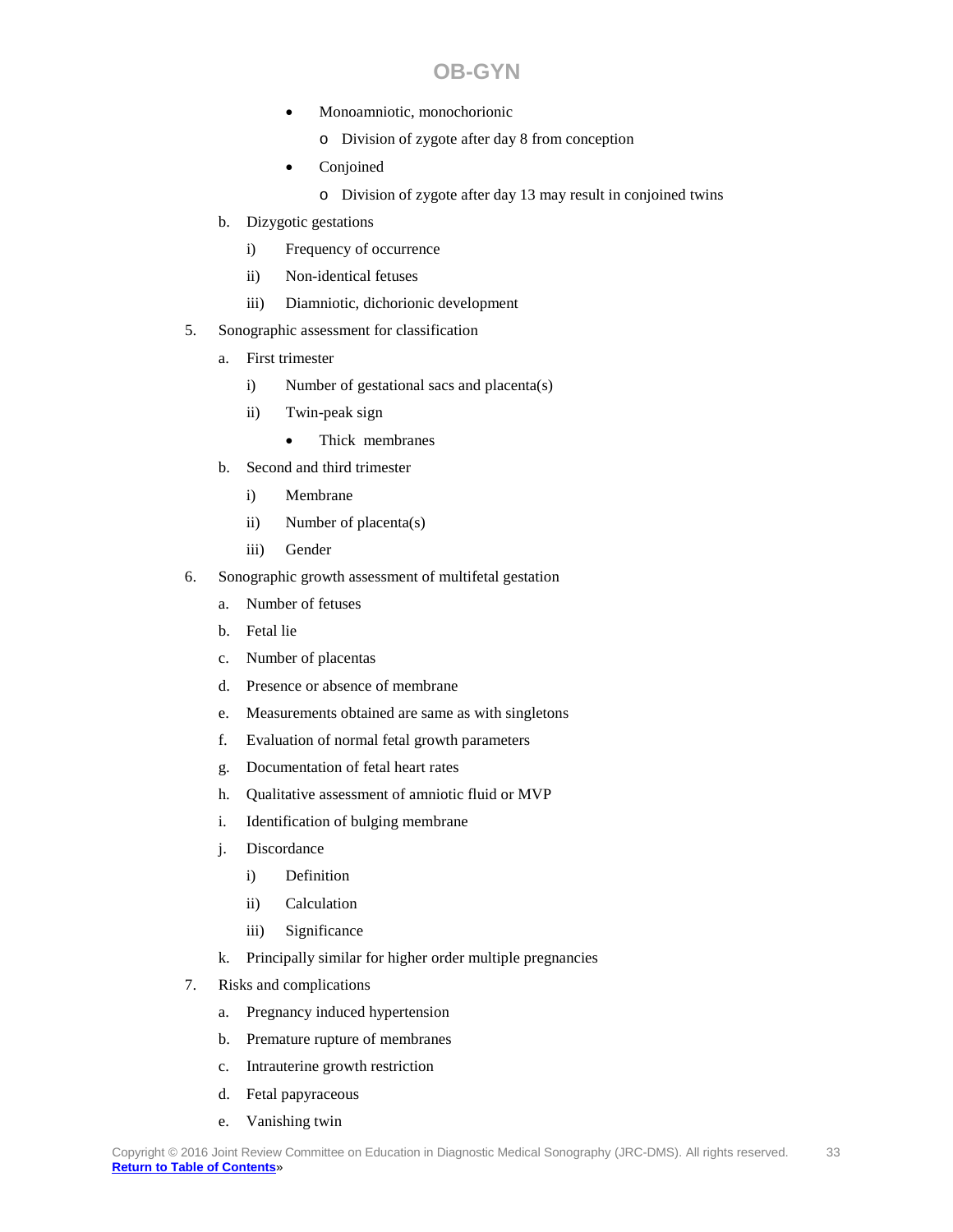- f. Monochorionic twin syndromes
	- i) Increased risk for fetal anomalies
	- ii) Increased risk for fetal demise
	- iii) Twin-to-twin transfusion syndrome (TTTS)
		- Abnormal arteriovenous shunt
		- Discordant growth
			- o Donor twin
			- o Recipient twin
		- **Treatment** 
			- o Amniotic fluid reduction
			- o Laser ablation of arterial venous communication
	- iv) Twin reverses arterial profusion (TRAP)
		- Acardiac twin
- g. Monoamniotic risks
	- i) Conjoined twins
		- Classifications
			- o Thoracopagus
			- o Omphalopagus
			- o Thoraco-omphalopagus
			- o Craniopagus
			- o Pygopagus
			- o Ischiopagus
	- ii) Cord Entanglement
		- High risk of fetal demise
- B. Maternal Illnesses
	- 1. Diabetes mellitus
		- a. Type I
		- b. Type 2
		- c. Associated fetal effects
			- i) Macrosomia
			- ii) Spontaneous abortion
			- iii) Polyhydramnios
			- iv) Placentamegaly
			- v) Congenital malformations
				- Cardiovascular
				- Caudal regression syndrome
				- Renal
				- **Gastrointestinal**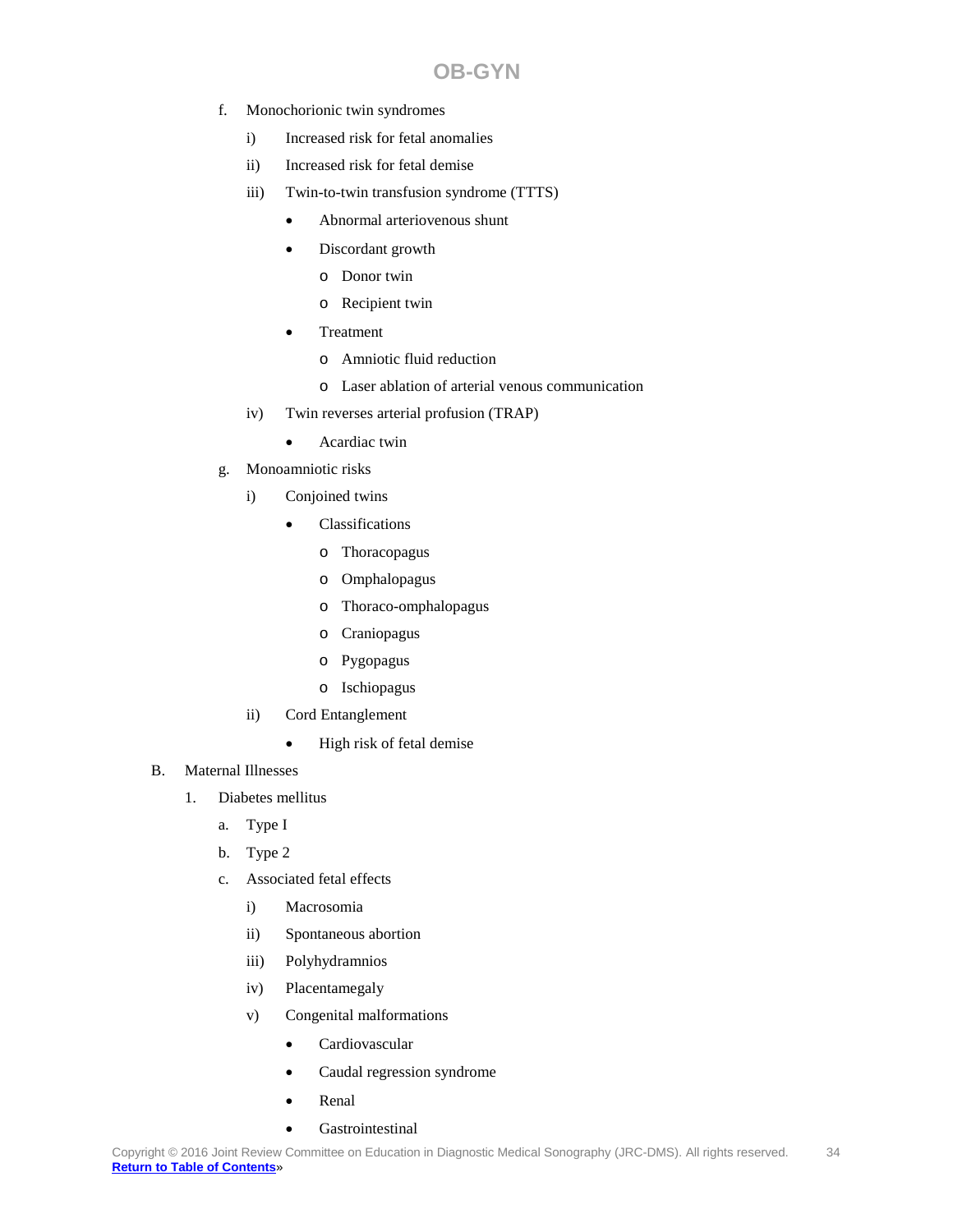- Neural tube defects
- vi) Stillbirth
- 2. Gestational diabetes
	- a. Onset with pregnancy
	- b. Diagnosis
	- c. Sonographic associations
		- i) Macrosomia
		- ii) Polyhydramnios
		- iii) Placentomegaly
- 3. Hypertension
	- a. Elevated blood pressure
		- i) Types
			- Chronic hypertension
			- Pregnancy induced
				- o Preeclampsia
					- ~ Edema
					- $~\sim~$  Rapid weight gain
					- ~ Proteinuria
					- ~ Hypertension
				- o Eclampsia
					- ~ Seizures
					- ~ Headaches
					- ~ Blurred vision
					- ~ Coma
					- ~ Death
	- b. Fetal associations
		- i) Oligohydramnios
		- ii) IUGR
		- iii) Premature labor
		- iv) Increased incidence of abruptio placenta
		- v) Placental infarcts
		- vi) Small or thin placenta
		- vii) Stillbirth
	- c. Treatment
		- i) Bedrest
		- ii) Medication for hypertension
- 4. TORCH

## a. Acronym for a group of maternal infections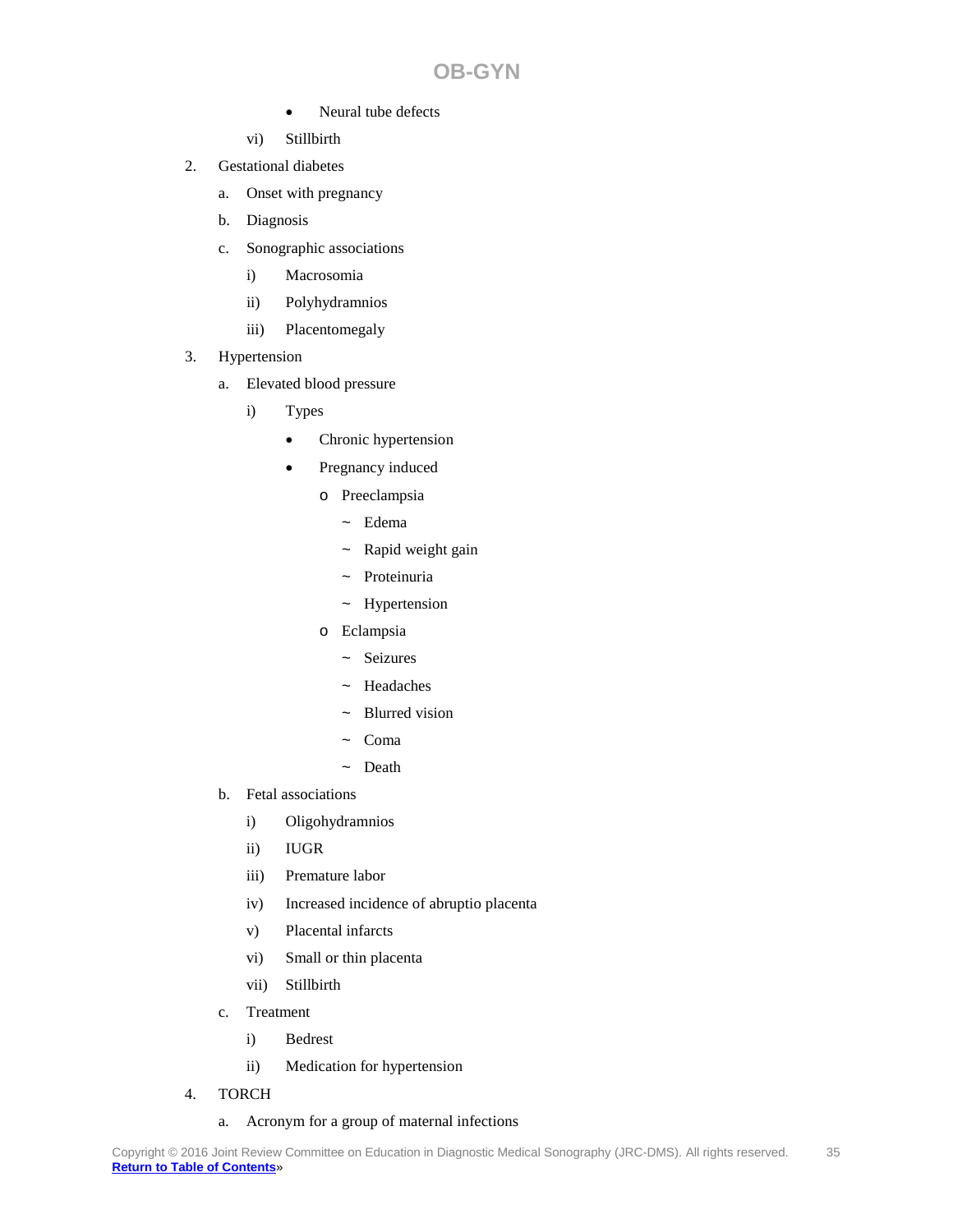- i) Toxoplasmosis
- ii) Others
- iii) Rubella
- iv) Cytomegalovirus
- v) Herpes simplex virus
- b. Role of sonography
	- i) Fetal growth assessment
	- ii) Amniotic fluid assessment
	- iii) Fetal well-being
	- iv) Calcifications
	- v) Hydrops
- 5. Isoimmunization
	- a. Etiology
		- i) Rh isoimmunization
		- ii) Rh- patient carrying an Rh+ fetus
		- iii) Fetal hemolysis
		- iv) First pregnancy versus subsequent pregnancies
			- RhoGAM
	- b. Fetal consequences
		- i) Fetal anemia
		- ii) Congestive heart failure
		- iii) Hydrops fetalis
	- c. Sonographic assessment
		- i) Percutaneous umbilical blood sampling (PUBS)
		- ii) Fetal hydrops
		- iii) Guidance for intrauterine transfusions
		- iv) MCA velocity
		- v) Amniocentesis
	- d. Treatment
		- i) Intra-uterine blood transfusion
- 6. Thrombophilias
	- a. Consequences
		- i) DVT
		- ii) Fetal loss
		- iii) Placental abruption
		- iv) IUGR
- 7. Other maternal infections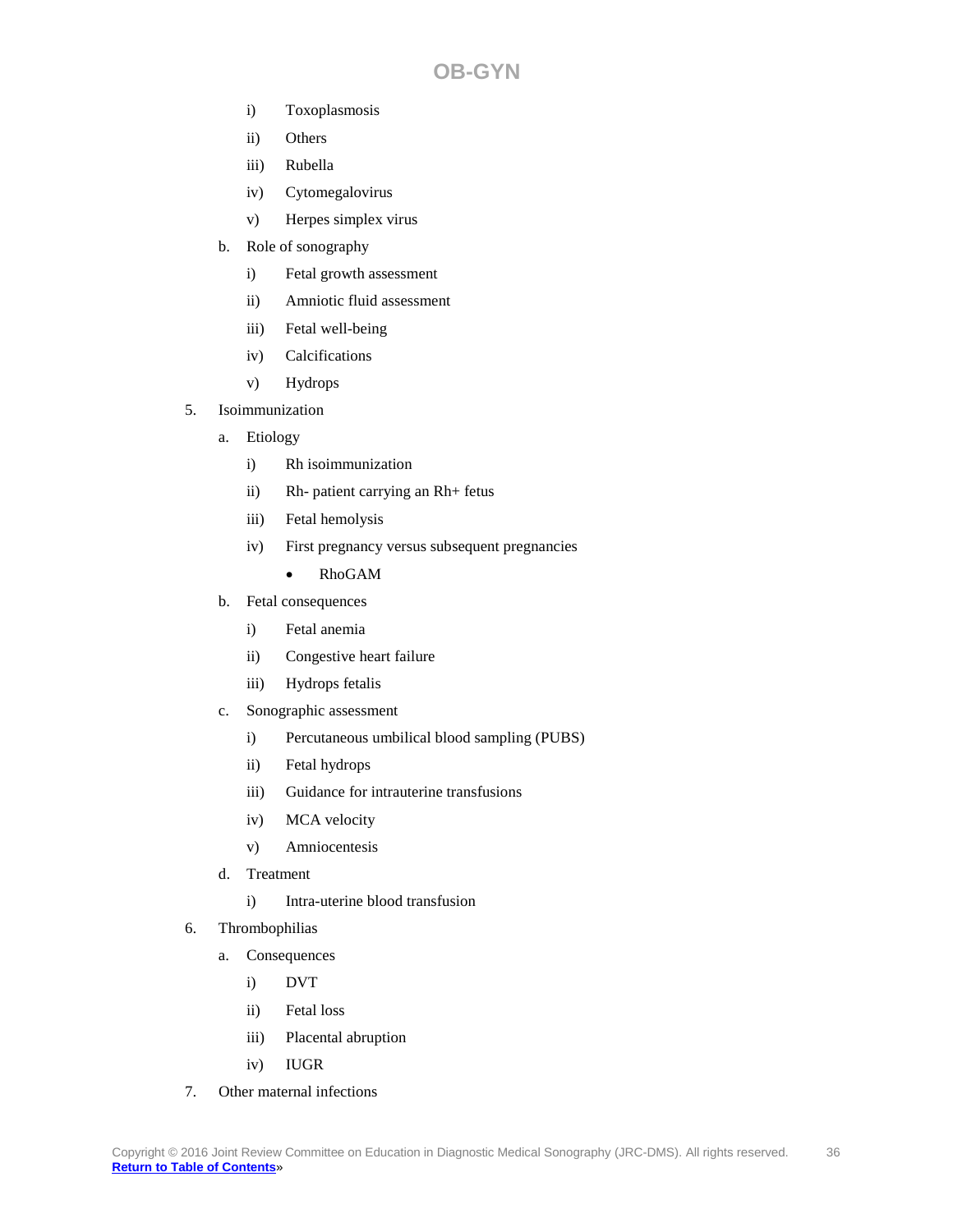# **Section VI: Fetal Structural Abnormalities**

- 1. Discuss various fetal abnormalities and their sonographic appearances
- 2. Define terminology and associations of fetal face abnormalities
- 3. Define terminology and associations of skeletal anomalies
- 4. Correlate clinical assessments with fetal abnormalities

#### **VI. Fetal Structural Abnormalities**

- A. Fetal Face
	- 1. Terminology and associations
		- a. Hypotelorism
			- i) Associated with holoprosencephaly
		- b. Hypertelorism
			- i) Associations
				- Cephaloceles
				- Craniosynostosis
				- Median cleft syndrome
				- Trisomy 18
		- c. Anophthalmia
		- d. Macroglossia
			- i) Associated with Trisomy 21
			- ii) Beckwith Wiedemann syndrome
		- e. Micronagthia
			- i) Associations
				- Pierre Robin syndrome
				- Trisomy 13
				- Trisomy 18
				- Musculoskeletal syndromes
	- 2. Cleft lip and palate
		- a. Most common facial abnormality
		- b. Two major groups
			- i) Upper lip and anterior maxilla with or without involvement of soft and/or hard palate
			- ii) Cleft involving hard and soft without cleft lip
			- iii) Bilateral versus unilateral
		- c. Association with other anomalies
			- i) Trisomy 13
			- ii) Anencephaly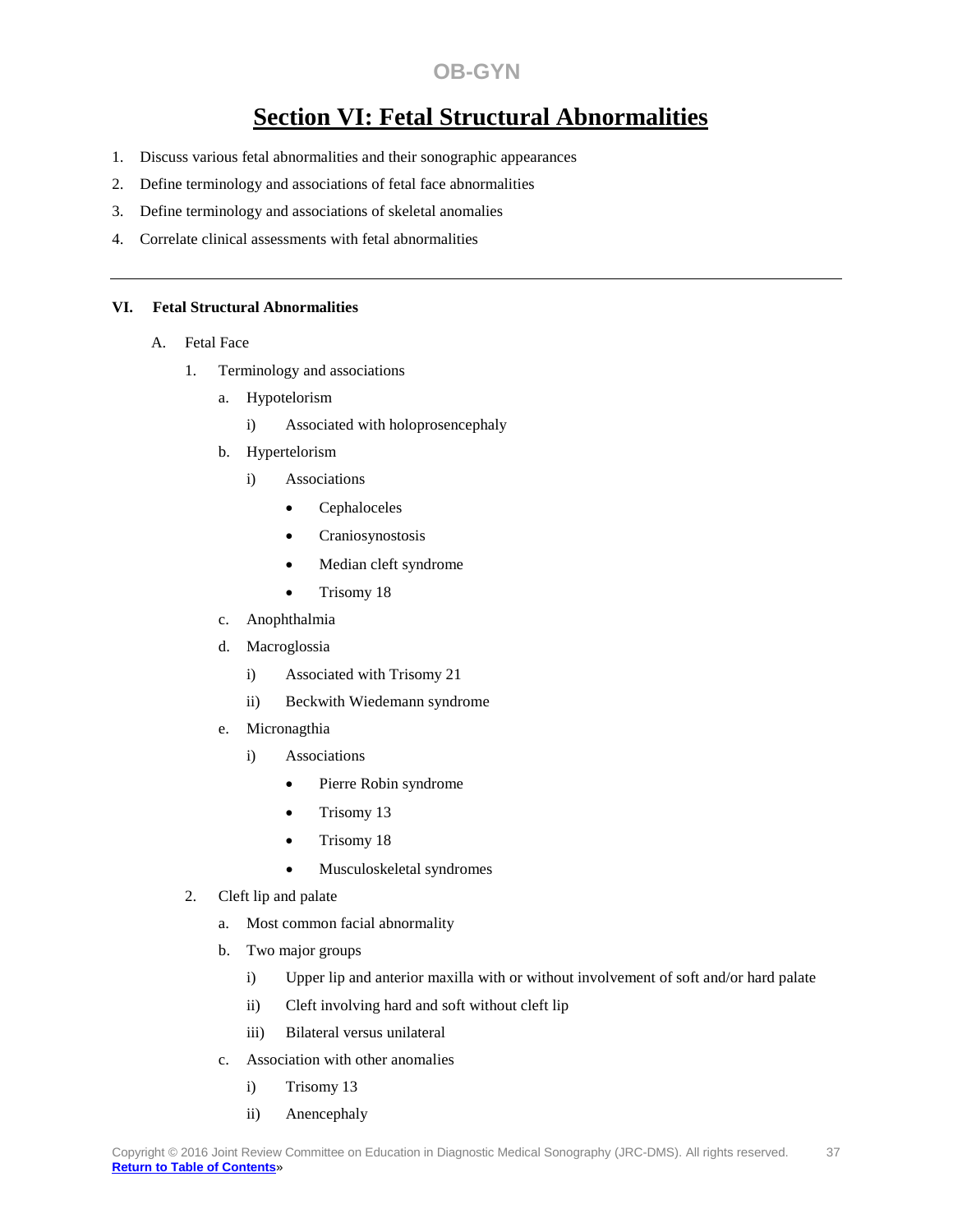- iii) Holoprosencephaly
- iv) Autosomal dominant syndromes
- v) Autosomal recessive syndromes
- d. Sonographic assessment
	- i) Cleft lip
	- ii) Cleft palate
	- iii) Role of 3-D
- B. Fetal Neck
	- 1. Cystic hygroma
		- a. Etiology
			- i) Lymphatic system
		- b. Locations
		- c. Associations
			- i) Chromosomal
				- Turner's syndrome
				- Down's syndrome
			- ii) Fetal
				- Congenital heart defects
				- Hydrops fetalis
				- Edema
		- d. Sonographic presentation
			- i) Cystic structure posterior neck
			- ii) Septations
			- iii) Size
			- iv) Potential regression
			- v) Oligohydramnios
			- vi) Presents at <20 weeks GA
- C. Fetal Head and Brain
	- 1. Clinical associations
		- a. Elevated maternal alpha-fetoprotein (MSAFP)
		- b. Increased fundal height
	- 2. Head shape abnormalities
		- a. Lemon shape
		- b. Strawberry shape
		- c. Brachycephaly
		- d. Dolichocephaly
		- e. Cloverleaf shape
	- 3. Ventriculomegaly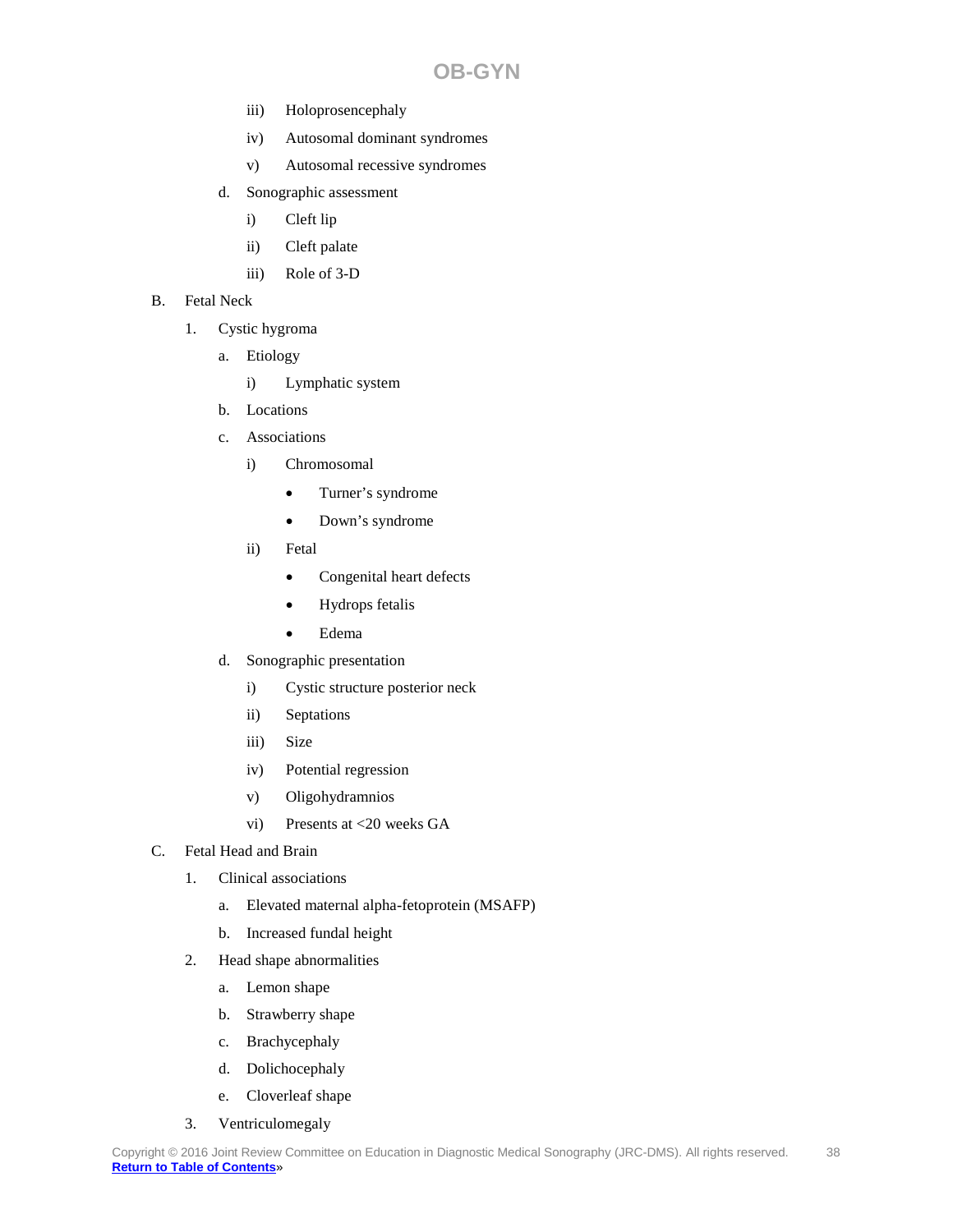- a. Measurement criteria
- b. Hydrocephalus
- c. Pathogenesis
	- i) Stenosis of aqueduct of Sylvius
	- ii) Excess cerebrospinal fluid production
	- iii) Decreased cerebrospinal absorption
	- iv) Cerebral atrophy
	- v) Primary failure of brain growth
	- vi) Communicating hydrocephalus
	- vii) Abnormal karyotypes
	- viii) Dandy-Walker syndrome
	- ix) Spinal abnormalities
- d. Sonographic criteria and findings
	- i) Presence of excess fluid in lateral and 3rd ventricles
	- ii) Evaluate brain texture
	- iii) Atria of lateral ventricle exceeds 10mm
	- iv) Associated findings may include:
		- Polyhydramnios
		- Abnormal fetal lie
		- Fetal hydrops
		- Meningomyelocele
		- Other cranial or spinal anomalies
- 4. Anencephaly and acrania
	- a. Description
		- i) Anencephaly is absence of skull and cerebral hemispheres
		- ii) Acrania is absence of skull
	- b. Sonographic considerations
		- i) Acrania
			- Absence of skull
			- Presence of brain
				- o Atrophic changes
		- ii) Anencephaly
			- Rudimentary brain tissue
			- Bulging fetal orbits giving a frog-like appearance
			- Presence of facial bones
		- iii) Polyhydramnios
		- iv) Increased fetal activity
- 5. Cephalocele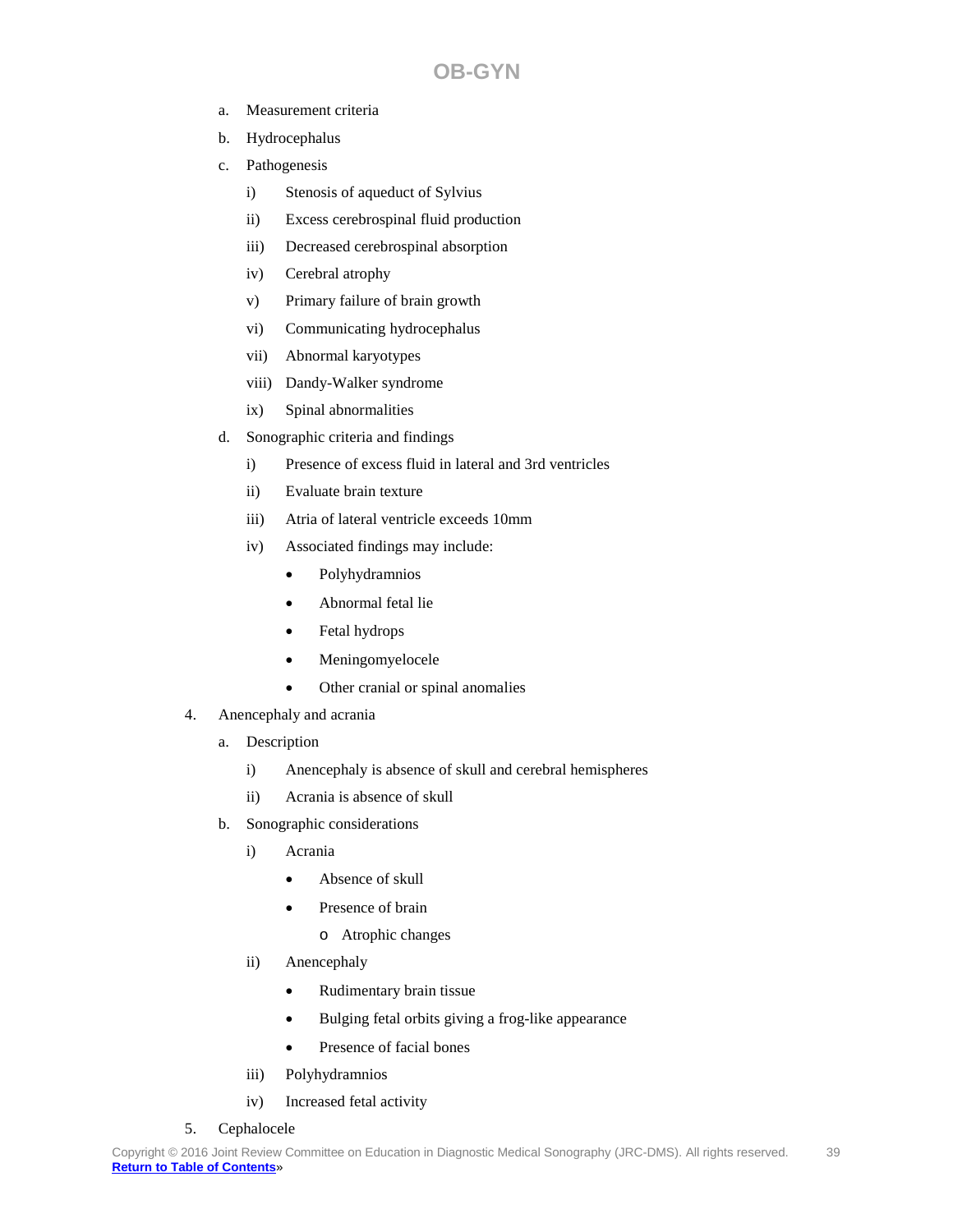- a. Description
	- i) Herniation of intracranial structures through a defect in cranium
- b. Terminology
	- i) Cranial meningocele
	- ii) Encephalocele
- c. Locations of defect
	- i) Posterior aspect of skull
		- Most common
	- ii) Parietal suture
	- iii) Frontal suture
- d. Anomaly associations
- e. Sonographic presentation
	- i) Bony defect in skull
	- ii) Extracranial mass
	- iii) Ventriculomegaly
	- iv) Microcephaly
- 6. Holoprosencephaly
	- a. Abnormality in development of forebrain
	- b. Chromosomal associations
		- i) Trisomy 13
	- c. Classifications
		- i) Alobar
		- ii) Semilobar
		- iii) Lobar holoprosencephaly
	- d. Sonographic appearance and associations
		- i) Large, midline, cystic space with peripheral cerebral tissue
		- ii) Absence of falx and corpus callosum
		- iii) Facial anomalies
			- Hypotelorism
			- Cyclopia
			- Midline facial clefts
		- iv) Hydrocephalus
		- v) Microcephaly
	- e. Prognosis
		- i) Dependent on classification and severity
- 7. Dandy-Walker Complex
	- a. Etiology

#### i) Dysgenesis of cerebellar vermis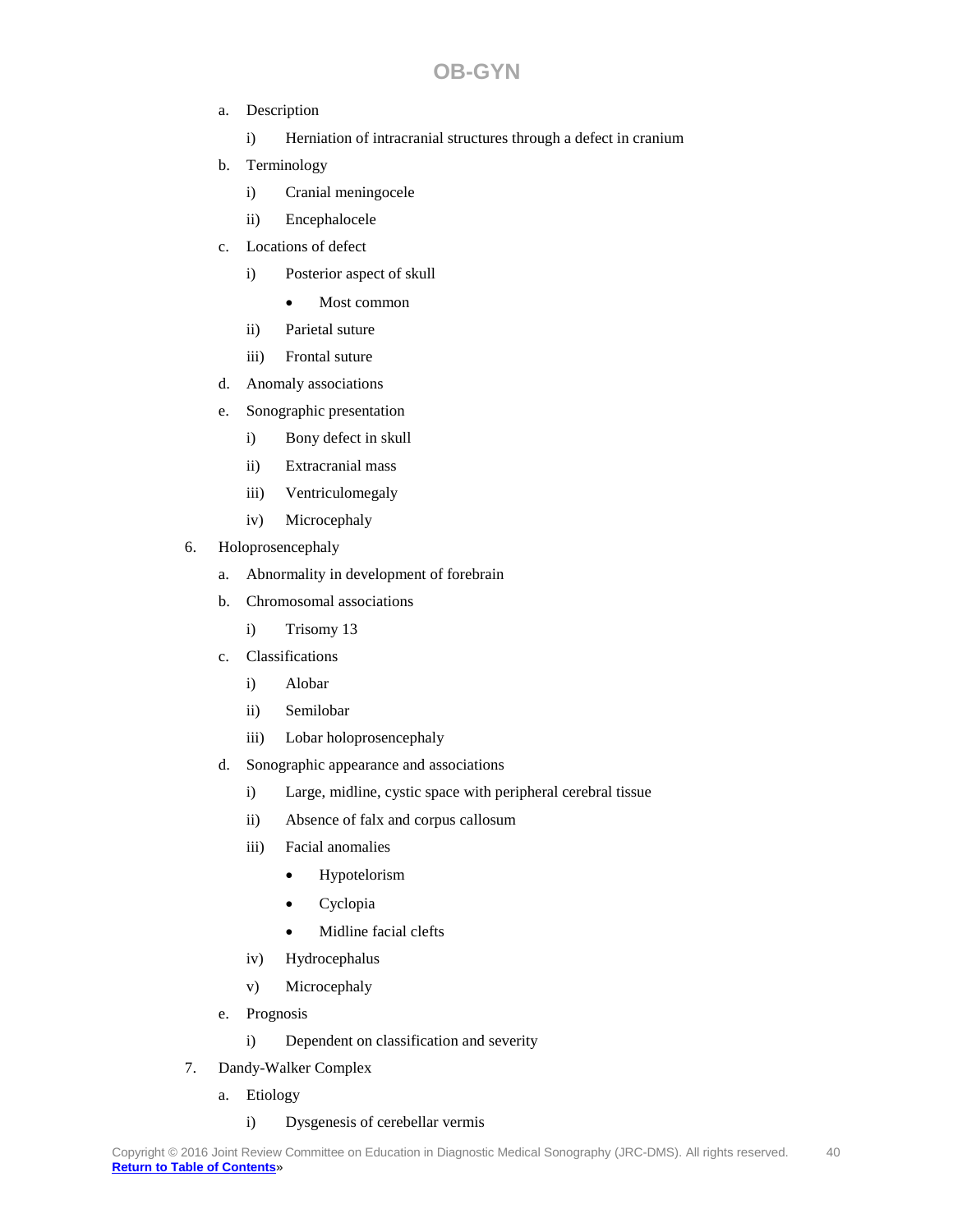- ii) Cisterna magna enlargement
- iii) Fourth ventricle is continuous with a cystic space
- b. Sonographic appearance
	- i) Large, cystic structure in posterior fossa
		- Continuous with enlarged fourth ventricle
	- ii) Enlargement of posterior fossa
	- iii) Cerebellar hemispheres may be separated and flattened
	- iv) Ventriculomegaly
	- v) Polyhydramnios
- 8. Arnold Chiari Type II malformation
	- a. Displacement of posterior fossa structures into cervical canal
		- i) Anatomic involvement
			- Pons
			- Fourth ventricle
			- Medulla
			- Cerebellum
	- b. Sonographic findings
		- i) Cerebellum and 4th ventricle displacement
		- ii) Cisterna magna obliteration
		- iii) Frontal horns of lateral ventricles
	- c. Associated with spinal dysraphia
- 9. Hydranencephaly
	- a. Etiology
		- i) Destructive insult to brain
	- b. Sonographic appearance
		- i) Macrocephaly
		- ii) Large anechoic area in cranial vault surrounding midbrain and basal ganglia
		- iii) Occasionally absent falx
		- iv) Variable presence of 3rd ventricle
		- v) Tentorium separating normal posterior fossa from anterior and middle cranial fossae
		- vi) Polyhydramnios
		- vii) Occasionally small portions of occipital lobes
		- viii) Differential diagnosis
- 10. Microcephaly
	- a. Definition
		- i) Small head with more than 3 standard deviations below normal
	- b. Associations

#### i) Intrauterine infections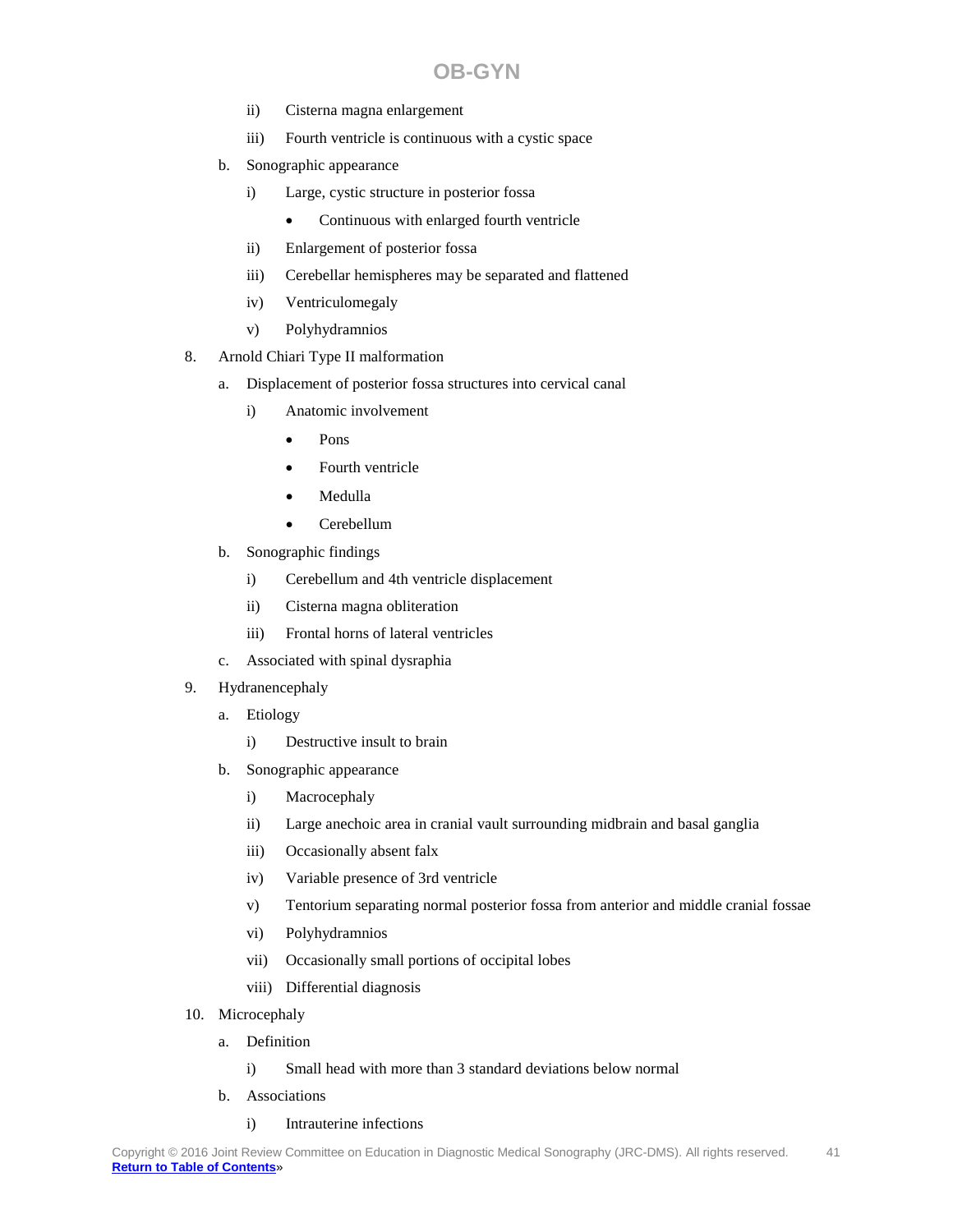- ii) Aneuploidy
- iii) Central nervous system anomalies
- c. Sonographic criteria
	- i) Small BPD (other parameters are normal)
	- ii) Increased or decreased HC/AC ratio
	- iii) Poor cranial growth on serial sonograms
	- iv) Abnormal intracranial architecture
	- v) High false positive rate
- 11. Agenesis of corpus callosum
	- a. Description
		- i) Failure of development of part or all of corpus callosum
	- b. Associated with:
		- i) Trisomy 13
		- ii) Trisomy 18
		- iii) Holoprosencepaly
		- iv) Median facial clefts
		- v) Dandy-Walker syndrome
	- c. Sonographic appearance
		- i) Absence of all or part of corpus callosum
		- ii) Absence of cavum septum pellucidum
		- iii) Elevation and dilation of 3rd ventricle
		- iv) Widely separated lateral ventricular frontal horns
		- v) Colpocephaly
		- vi) Ventricles may demonstrate teardrop shape
- 12. Vein of Galen aneurysm
	- a. Rare arteriovenous malformation
	- b. Sonographic assessment
		- i) Cystic space in midline of brain
		- ii) May be irregular in shape
		- iii) Color Doppler confirms vascular and turbulent nature
	- c. Associations
		- i) Cardiomegaly
		- ii) Nonimmune hydrops
		- iii) Ventriculomegaly
- 13. Schizencephaly
	- a. Characterized by clefts in cerebral cortex
	- b. Sonographic assessment
		- i) Fluid filled-cleft(s) in cerebral cortex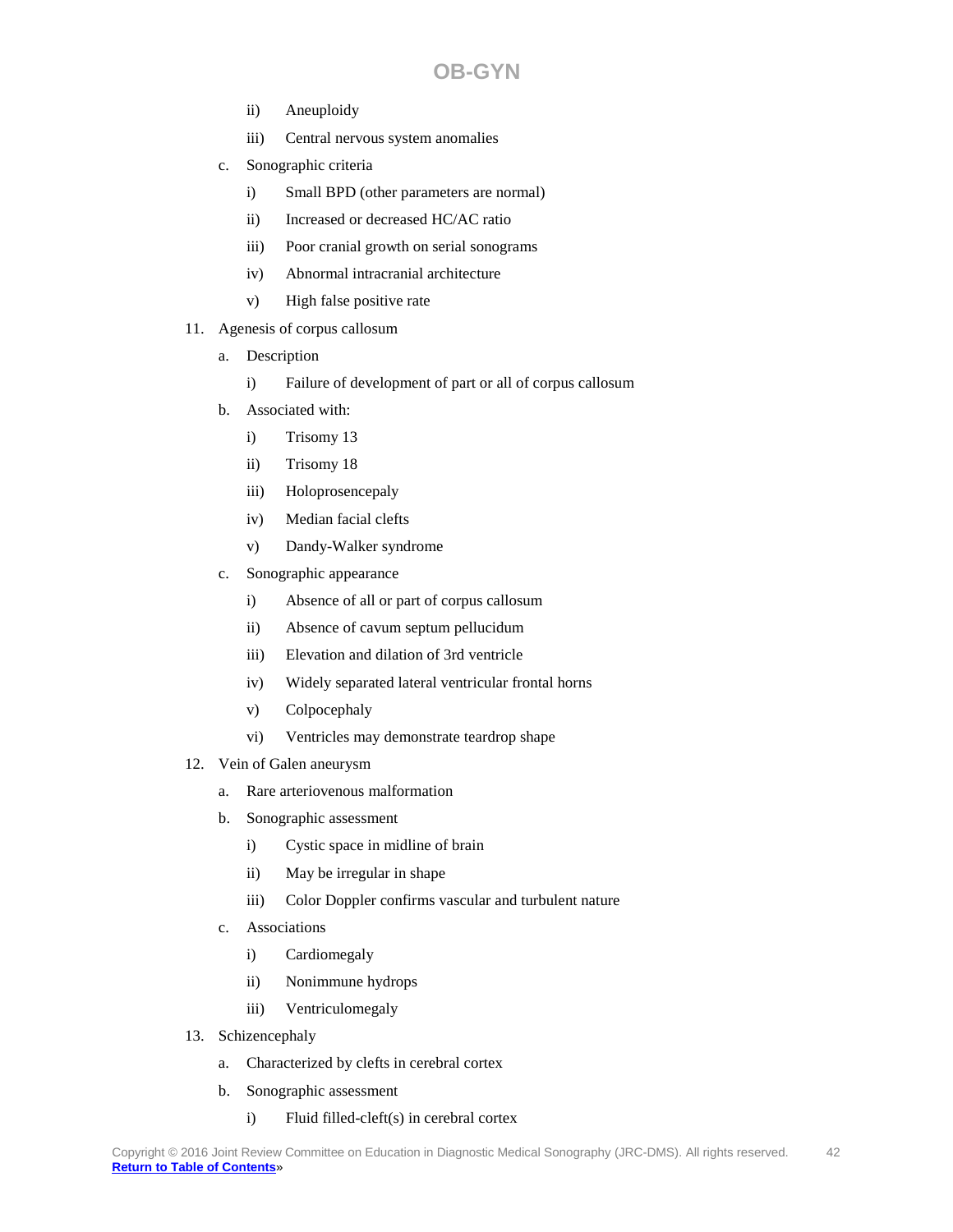- ii) Unilateral or bilateral
- iii) Associated with
	- Absence of cavum septum pellucidum
	- Absence of corpus callosum
- 14. Lissencephaly
	- a. Brain surface is smooth without normal sulci and gyri
	- b. Sonographic assessment
		- i) Difficult to diagnose until third trimester when sulci and gyri may be seen
		- ii) Ventriculomegaly
	- c. Associated with:
		- i) Agenesis of corpus callosum
		- ii) Dandy-Walker malformation
		- iii) Colpocephaly
		- iv) Other syndromes
- 15. Porencephalic cysts
	- a. Cysts filled with cerebrospinal fluid that communicate with ventricular system
	- b. Sonographic assessment
		- i) Cyst in brain parenchyma
		- ii) Cyst communicates with ventricular system or suarachnoid space
		- iii) May be asymptomatic
- D. Spinal Abnormalities
	- 1. Spina bifida
		- a. Terminology
			- i) Spina bifida
			- ii) Spina bifida occulta
			- iii) Meningocele
			- iv) Myelomeningocele
			- v) Rachischisis
		- b. Pathogenesis
			- i) Multifactorial genetic
			- ii) Folic acid deficiency
			- iii) Maternal diabetes
			- iv) Trisomy 18
		- c. Clinical associations
			- i) Elevated MSAFP
			- ii) Elevated acetyl cholinesterase (ACHE)
			- iii) May be large for gestational age if polyhydramnios is present
		- d. Sonographic assessment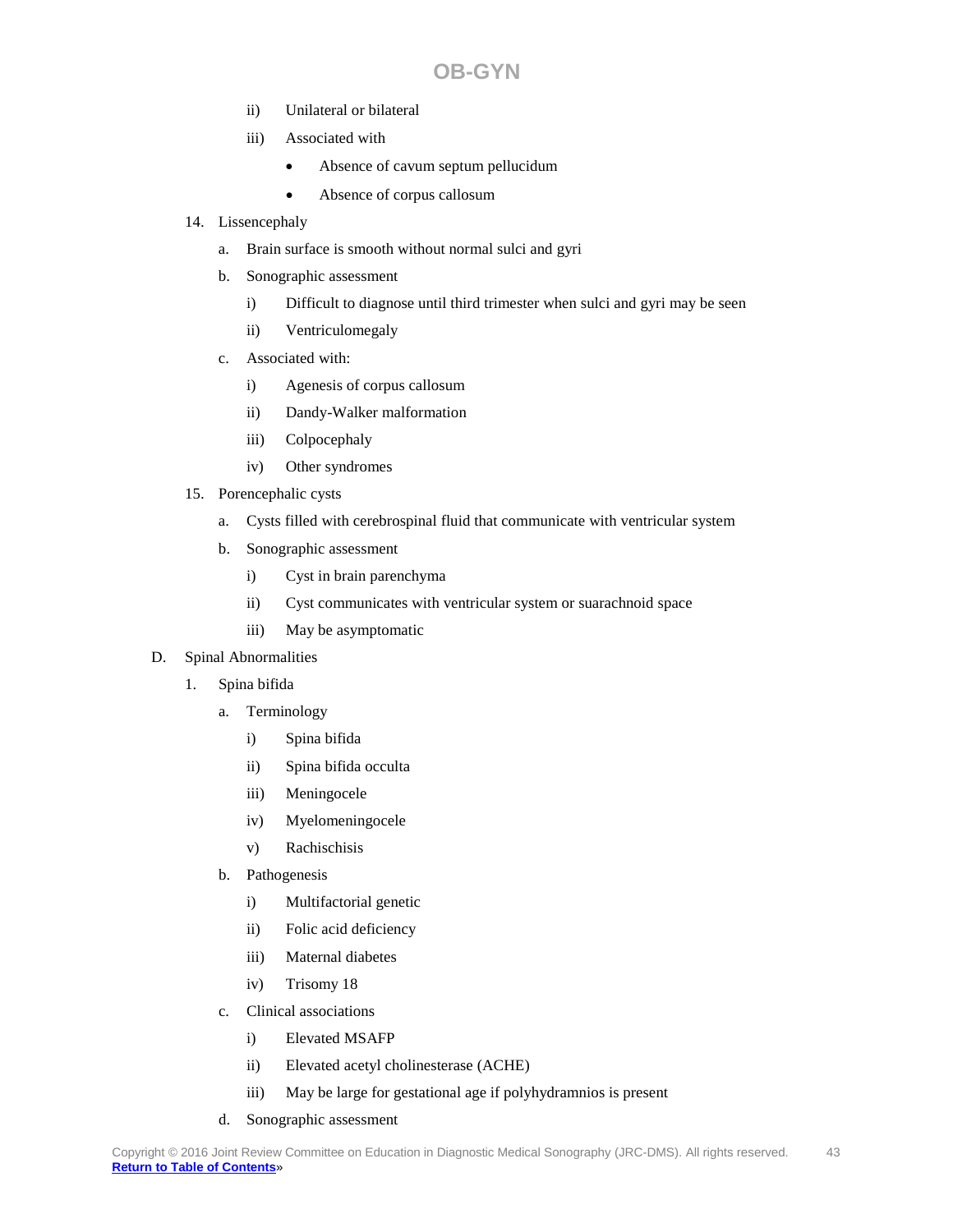- i) Lumbar region is most common
- ii) Posterior transaxial scan
- iii) Position of laminae and pedicles
- iv) Level of defect
- v) Cleft in skin
- vi) Mass extending of spine
- vii) Upper and lower limb movement
- viii) Evaluate fetal head for shape anomalies
	- Lemon sign
	- Banana sign
- ix) Evaluate skeletal system for talipas, leg movement
- e. Associated cranial anomalies
	- i) Hydrocephalus
	- ii) Encephalocele
	- iii) Arnold Chiari II malformation
- f. Fetal surgery may be an option
- 2. Scoliosis and kyphosis
	- a. Scoliosis
	- b. Kyphosis
	- c. Anomaly associations
		- i) Spina bifida
		- ii) Abdominal wall defects
		- iii) Skeletal dysplasia
	- d. Sonographic assessment
		- i) Scoliosis
			- Lateral longitudinal view
		- ii) Kyphosis
			- Coronal plane
			- Posterior longitudinal
- 3. Caudal regression
	- a. Sequence of anomalies
		- i) Femoral hypoplasia
		- ii) Leg anomalies
		- iii) Sacral agenesis
		- iv) Lumbar spine abnormalities
	- b. Associated with diabetes mellitus
	- c. Sonographic appearance
		- i) Short femurs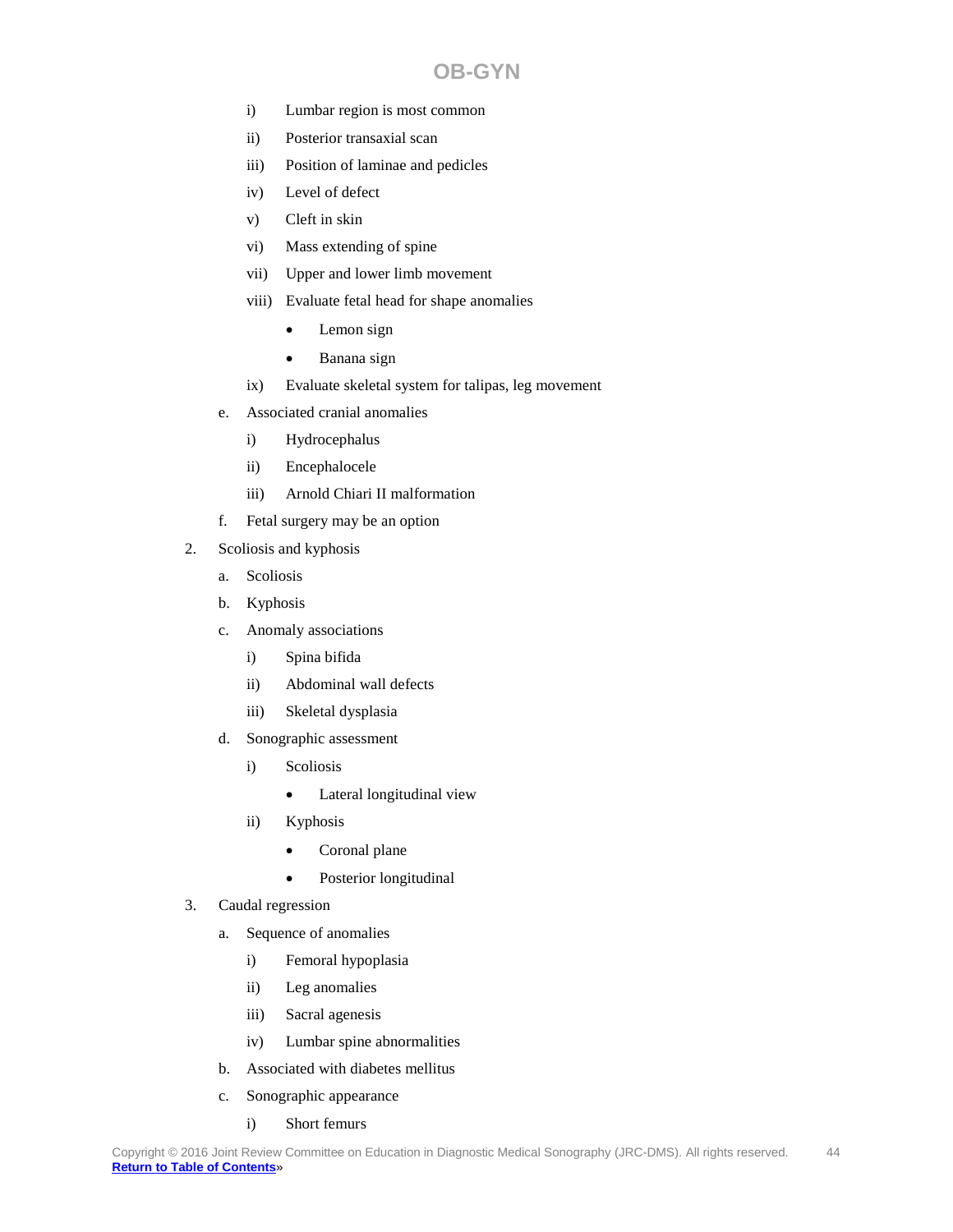- ii) Sacral agenesis
- iii) Legs may be flexed and abducted at hips
- 4. Sirenomelia
	- a. Pathogenesis
		- i) Arterial insufficiency to lower limbs
	- b. Fusion of legs with deformed or absent feet
		- i) Sonographic findings
		- ii) Oligohydramnios
		- iii) Fusion of legs
		- iv) Single foot or absence of feet
	- c. Prognosis
		- i) Usually fatal due to pulmonary hypoplasia sequential to oligohydramnios
- 5. Sacrococcygeal teratoma
	- a. Incidence
	- b. Gender tendency
	- c. Etiology
		- i) Contains all three germ layers
	- d. Sonographic assessment
		- i) Mass in buttocks area adjacent to spine
		- ii) Solid or complex appearance
		- iii) Calcifications frequently present
		- iv) External mass is most common presentation
		- v) Functional AV fistula
			- Hydrops
			- High flow
		- vi) Fetal surgery may be an option
- E. Fetal Thorax
	- 1. Congenital diaphragmatic hernia
		- a. Protrusion of abdominal contents into thorax through a defect in diaphragm
		- b. Pathophysiology
			- i) Results from failure of pleuroperitoneal membrane
			- ii) Usually occurs on left
			- iii) Loops of bowel or most of abdominal contents may herniate
			- iv) Compression of lung may cause pulmonary ipsilateral hypoplasia and respiratory distress
		- c. Sonographic appearance
			- i) Displaced heart
			- ii) Cystic mass (stomach) in thorax
			- iii) Absence of intraabdominal stomach
			- iv) Bowel in chest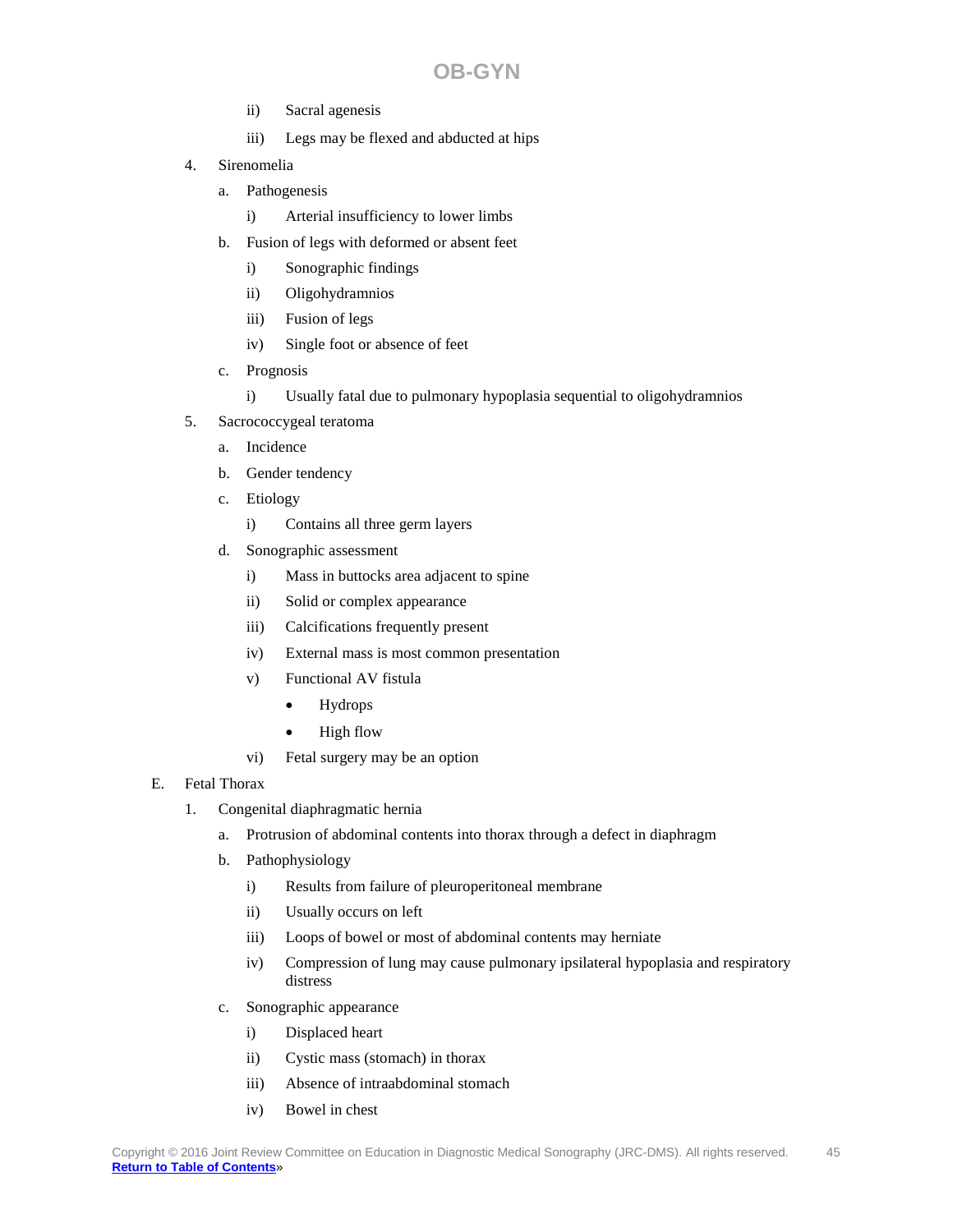- Hypoechoic or cystic in appearance
- Fetal surgery
- 2. Fetal hydrothorax
	- a. Pleural effusion
	- b. Common associations
		- i) Hydrops fetalis
		- ii) Congestive heart failure
		- iii) Chromosomal anomalies
	- c. Sonographic appearance
		- i) Anechoic area in one or both sides of chest
		- ii) Depending on size of effusion, compression of lung can result in pulmonary hypoplasia and displace heart
	- d. Fetal shunting
- 3. Cystic adenomatoid malformation (CAM)
	- a. Benign tumor of lung
	- b. Usually a unilateral finding involving a single lobe
	- c. Types and sonographic appearances
		- i) Type I
			- Single or multiple large cysts measuring 2 cms or greater
		- ii) Type II
			- Multiple small cysts less than 1 cm in diameter
		- iii) Type III
			- Multiple tiny cysts giving a bulky hyperechoic appearance
		- iv) May be spontaneous
	- d. Associated findings
		- i) Polyhydramnios
		- ii) Mediastinal shift
		- iii) Hydrops fetalis
- 4. Bronchopulmonary sequestration
	- a. Pulmonary mass separate from normal tracheobronchial tree
	- b. Sonographic appearance
		- i) Well-defined echogenic mass
		- ii) Usually triangular in shape
	- c. Differentials
		- i) CAM
		- ii) Mediastinal teratoma
- 5. Pulmonary hypoplasia
	- a. Underdevelopment of fetal lungs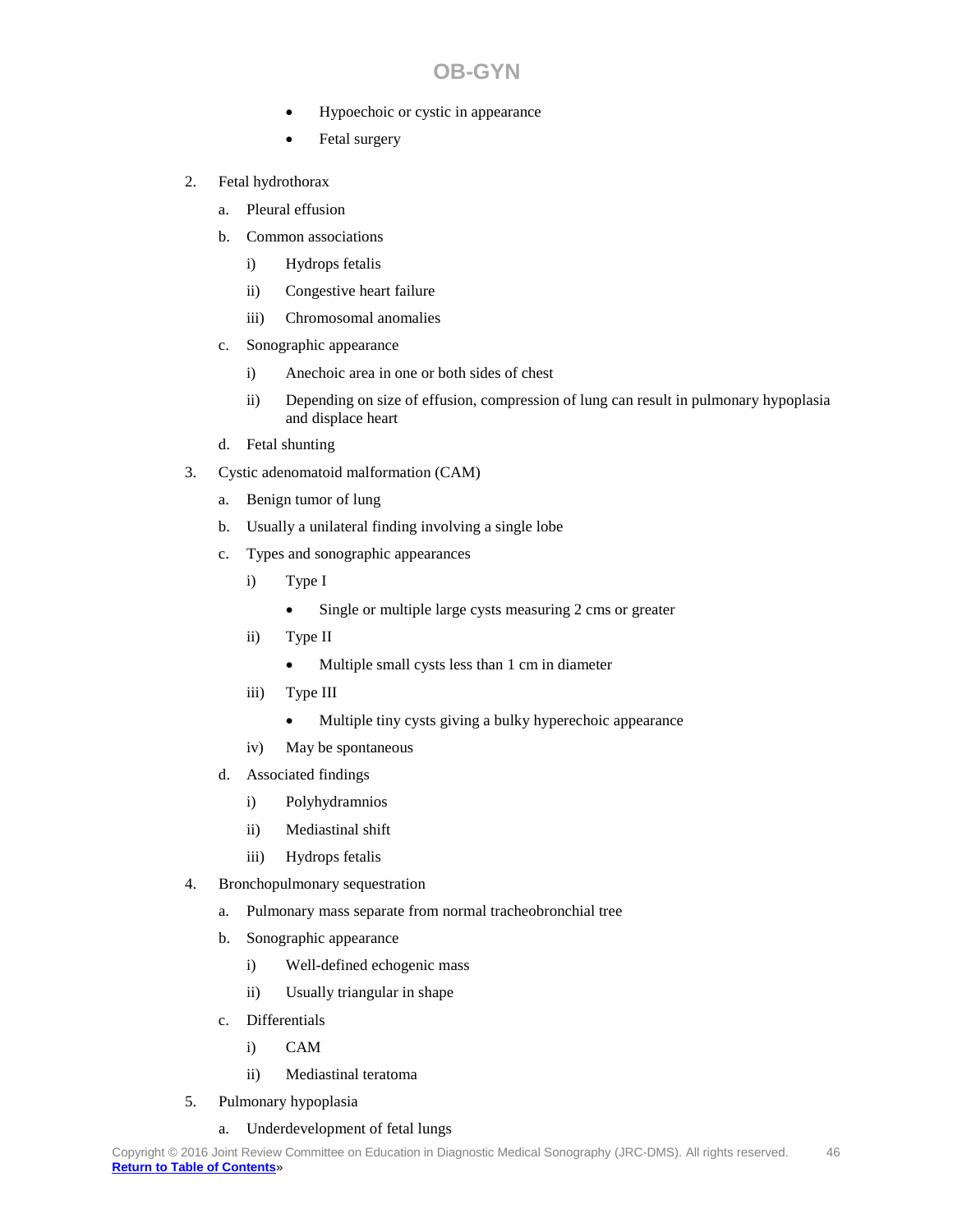- b. Factors associated with normal lung growth
	- i) Adequate amniotic fluid
	- ii) Adequate thoracic space
	- iii) Lung fluid
	- iv) Fetal breathing movements
- c. Manifestations of abnormal lung growth
	- i) Oligohydramnios
	- ii) Skeletal dysplasias
	- iii) Decreased chest circumferences
	- iv) Congenital diaphragmatic hernia
	- v) Pulmonary mass

#### F. Cardiac Anomalies

- 1. Most common major fetal anomaly
- 2. Can be an isolated finding or associated with other anomalies, particularly abnormal karyotypes
- 3. Congenital defects
	- a. Valvular
		- i) Epstein's anomaly
		- ii) Valvular atresia
	- b. Septal
		- i) Ventricular septal defect
		- ii) Atrial septal defect
		- iii) Atrioventricular septal defect
	- c. Great vessel
		- i) Transposition of great vessels
			- Great vessels may give a parallel appearance
		- ii) Truncus arteriosis
			- Single common arterial trunk
		- iii) Double outlet right ventricle
	- d. Tetralogy of Fallot
		- i) Most common form of cyanotic heart disease
		- ii) Criteria
			- Perimembranous ventricular septal defect
			- Outlet of conal ventricular defect
			- Pulmonic stenosis
			- Pulmonary artery hypoplasia
			- Right ventricular hypertrophy
	- e. Hypoplastic ventricle
		- i) Hypoplasia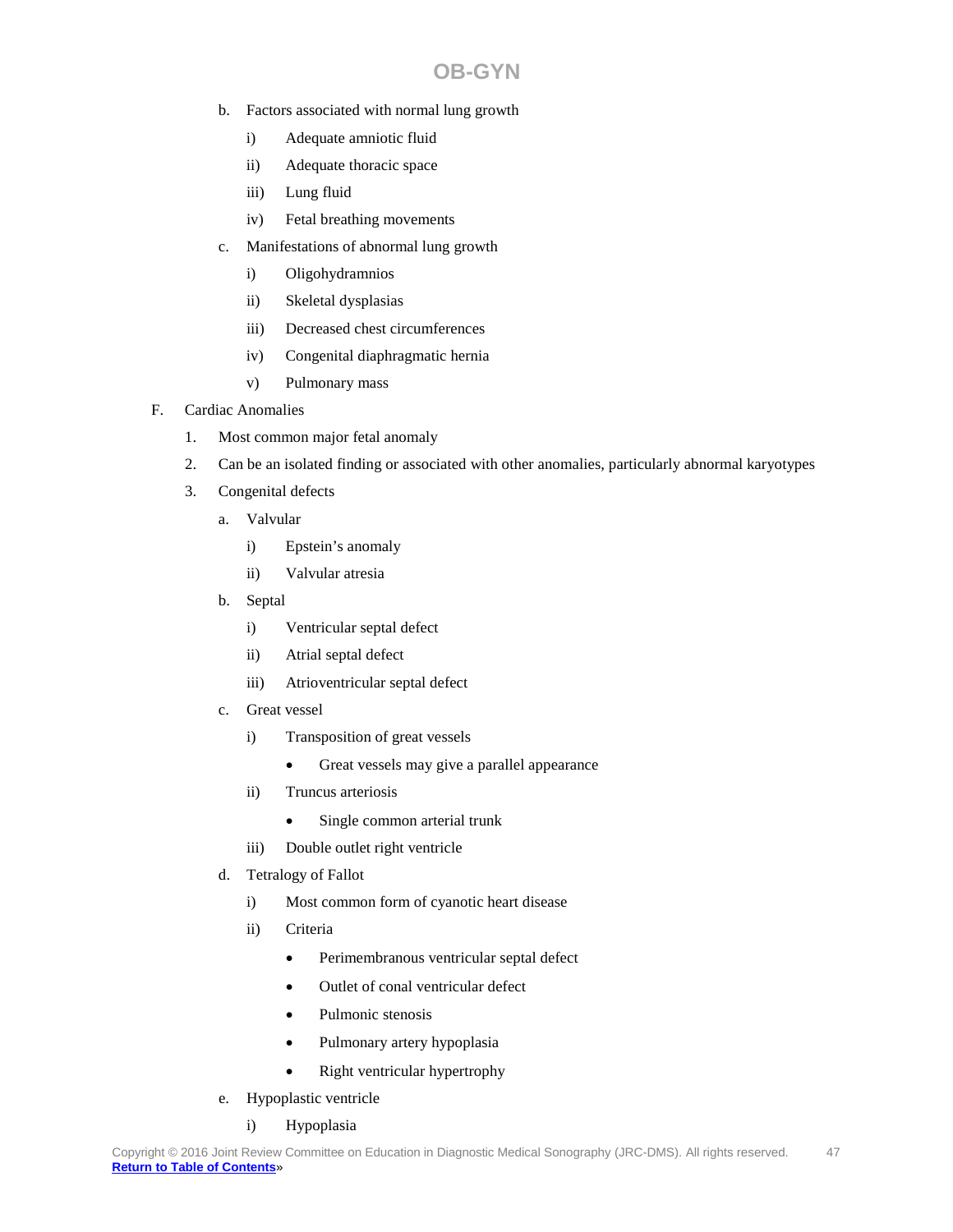- ii) Underdevelopment of either right or left ventricle
- iii) Results in a non-functional ventricle
- 4. Cardiac masses
	- a. Rhabdomyoma
		- i) Echogenic mass(es) within fetal heart
		- ii) May be associated with hydrops
		- iii) Etiology may be tuberous sclerosis
- 5. Arrhythmias
	- a. Types
		- i) Tachycardia
		- ii) Bradycardia
		- iii) Irregular
	- b. Sonographic assessment
		- i) M-Mode placement though atria and ventricle simultaneously
		- ii) Hydrops
- G. Fetal Abdominal Wall Defects
	- 1. Gastroschisis
		- a. Description
			- i) Defect of abdominal wall adjacent to insertion of umbilical cord
		- b. Pathogenesis
		- c. Sonographic appearance
			- i) Free-floating loops of bowel in amniotic fluid
			- ii) Defect adjacent to umbilical cord
				- Defect to right of umbilical cord most common
			- iii) Associated with IUGR and oligohydramnios
		- d. Prognosis
			- i) Usually good
			- ii) Isolated defect
	- 2. Omphalocele
		- a. Definition
			- i) Pathologic herniation of abdominal contents into umbilical cord
		- b. Pathogenesis
		- c. Association with chromosomal abnormalities or complexes
			- i) Trisomies
			- ii) Pentology of Cantrell
			- iii) Beckwith-Weidemann syndrome
		- d. Sonographic appearance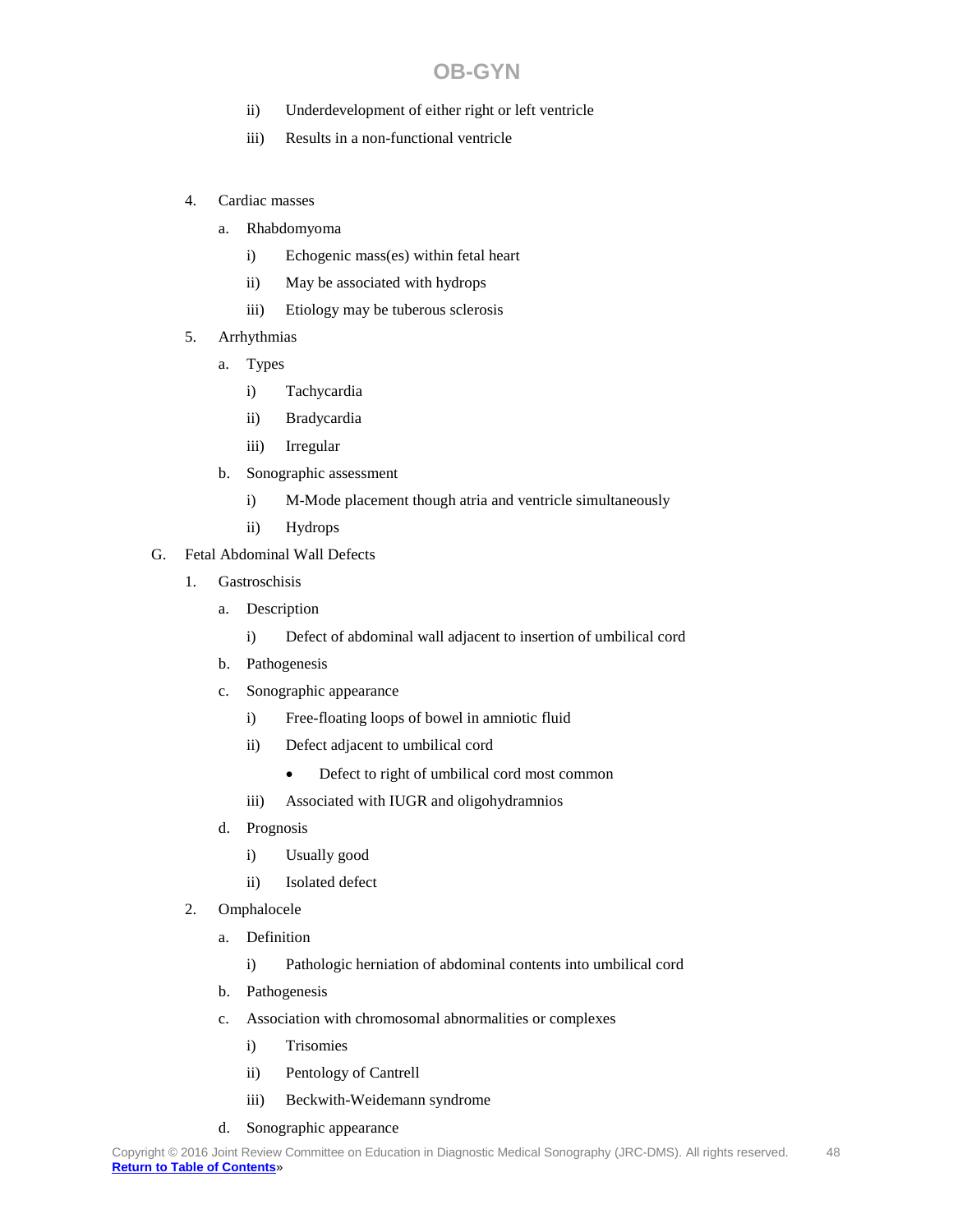- i) Herniated mass is contiguous with umbilical cord
- ii) Herniated contents are covered by membrane
- iii) Herniated abdominal contents may include:
	- Bowel
	- Liver
	- **Mesentary**
	- Omentum
	- Pancreas
	- Spleen
- e. Prognosis
	- i) Organ involvement
		- Bowel containing omphaloceles carry increased risk for chromosomal anomalies
		- Good when isolated
- 3. Pentalogy of Cantrell
	- a. Five abnormalities
		- i) Anterior diaphragmatic hernia
		- ii) Omphalocele
		- iii) Cardiac anomalies
		- iv) Defect of diaphragmatic pericardium
		- v) Lower sternal defect
			- Ectopia cordis
	- b. Prognosis
		- i) Universally fatal
- 4. Limb-body wall complex
	- a. Structures involved
		- i) Limb defects
		- ii) Anterior body defects
		- iii) Encephalocele
		- iv) Internal organ malformations
		- v) Very short or absent umbilical cord
	- b. Prognosis
		- i) Universally fatal
- 5. Bladder and cloacal exstrophy
	- a. Midline defects of infraumbilical anterior abdominal wall
	- b. Bladder exstrophy
		- i) Inappropriate eversion of bladder mucosa
		- ii) Usually isolated
		- iii) Sonographic findings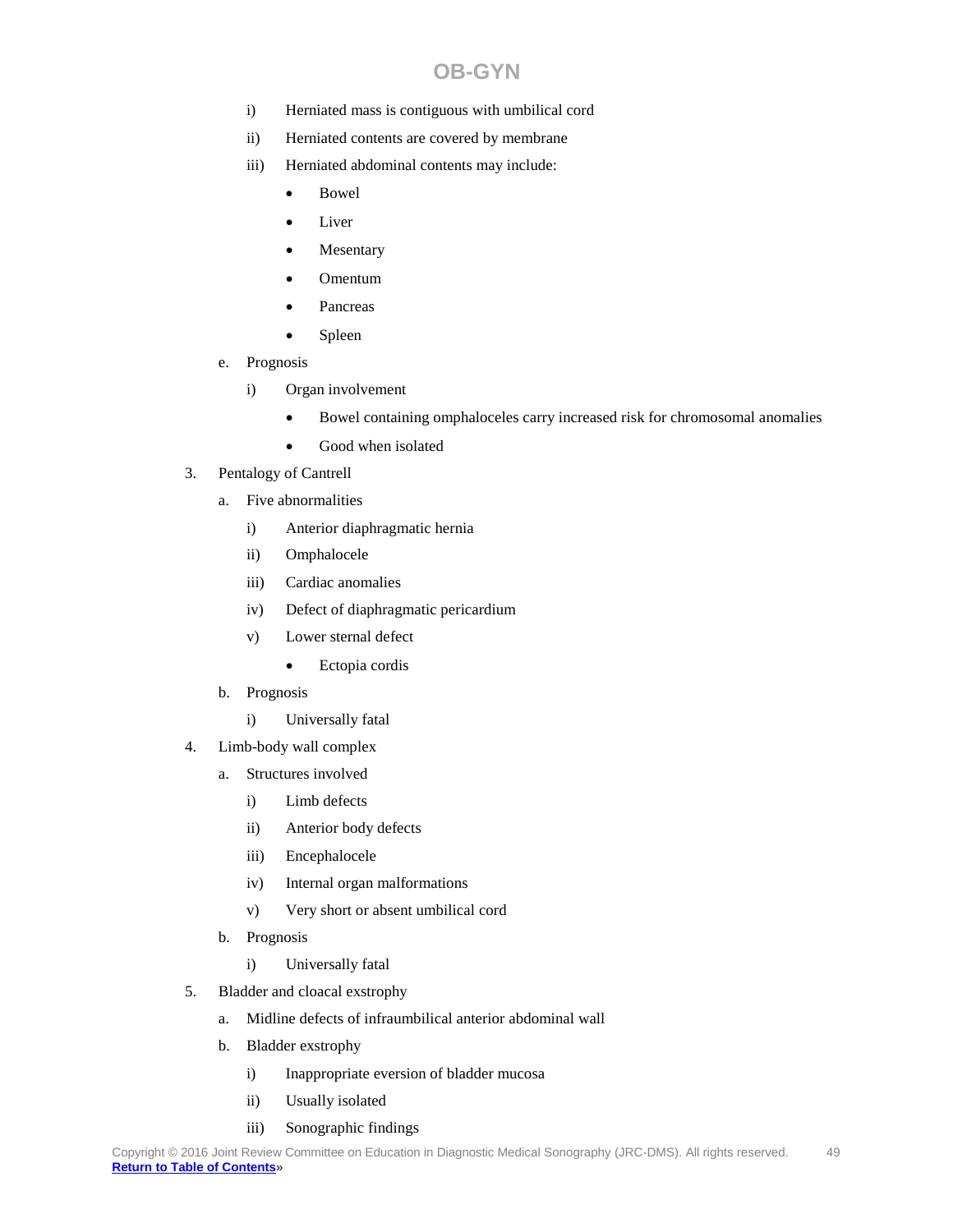- Inability to identify fetal bladder
- Lower anterior abdominal soft-tissue mass
- c. Cloacal exstrophy
	- i) More complex due to lack of separation of urogenital septum from rectum
	- ii) May result in two hemibladders
	- iii) Frequently associated with other anomalies
- H. Gastrointestinal Abnormalities
	- 1. Esophageal atresia
		- a. Congenital atresia of esophagus
		- b. Usually associated with a tracheo-esophageal fistula (TEF)
		- c. Types
			- i) Type A
				- Esophageal atresia without TEF
			- ii) Type B
				- Esophageal atresia with TEF at proximal esophageal segment
			- iii) Type C
				- Esophageal atresia with TEF to distal esophageal segment
				- Most common presentation
			- iv) Type D
				- Esophageal atresia with TEF to both proximal and distal esophageal segments
			- v) Type E
				- Tracheoesophageal fistula without esophageal atresia
		- d. Sonographic assessment
			- i) Visualization and size of stomach depends on presence of TEF
			- ii) Polyhydramnios
			- iii) Difficult diagnosis to make
	- 2. Duodenal atresia
		- a. Obstruction of duodenum of varied etiology
		- b. Sonographic appearance
			- i) Classic double-bubble sign representing stomach and proximal portion of duodenum
			- ii) Polyhydramnios
		- c. Association with Trisomy 21
	- 3. Meconium ileus
		- a. Obstruction due to impaction of meconium
		- b. Association with cystic fibrosis
		- c. Sonographic findings
			- i) Dilatation of small bowel
			- ii) Large bowel is decreased in size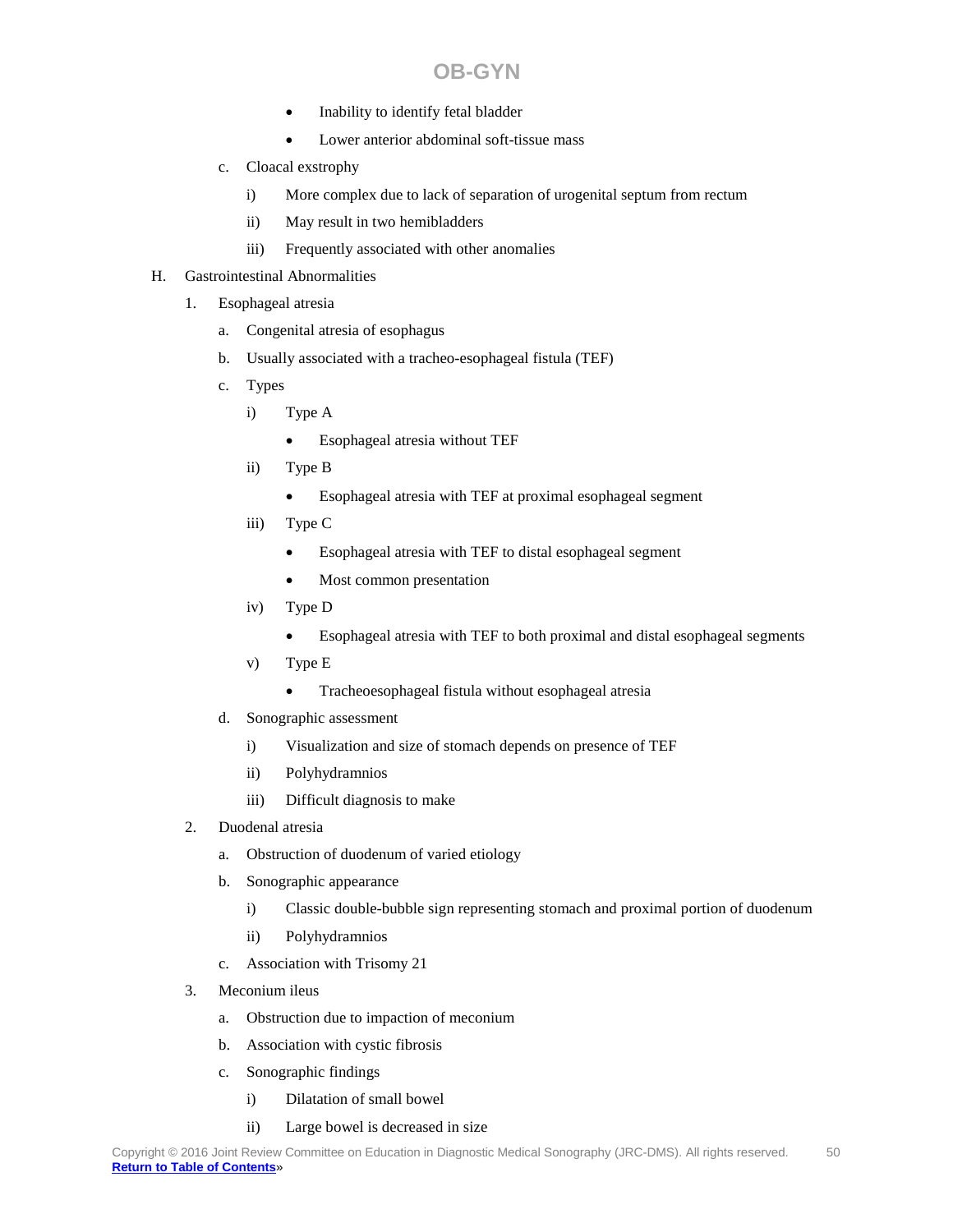- iii) Echogenic bowel
- 4. Hirschsprung's disease
	- a. Rare disorder of functional bowel obstruction
	- b. Sonographic findings
		- i) Multiple dilated loops of bowel
		- ii) Polyhydramnios
- I. Genitourinary Abnormalities
	- 1. Sonographic approach to evaluation of genitourinary abnormalities
		- a. Kidneys
			- i) Presence and number of kidneys
			- ii) Shape
			- iii) Size
			- iv) Echogenicity
			- v) Renal pelvis
				- Dilatation
		- b. Ureter
			- i) Non-visualized
			- ii) Dilated
		- c. Bladder
			- i) Presence or absence
			- ii) Size
		- d. Amniotic fluid volume
			- i) Normal versus oligohydramnios
		- e. Identification of fetal gender
	- 2. Renal agenesis
		- a. Bilateral
			- i) Associations
				- Oligohydramnios
				- Pulmonary hypoplasia
				- Facial anomalies
				- Mortality
		- b. Sonographic presentation
			- i) Severe oligohydramios after mid-second trimester
			- ii) Absent kidneys and bladder
			- iii) Fetal adrenals may mimic kidneys
			- iv) Color Doppler used to confirm absence of renal arteries
		- c. Unilateral
			- i) Sonographic findings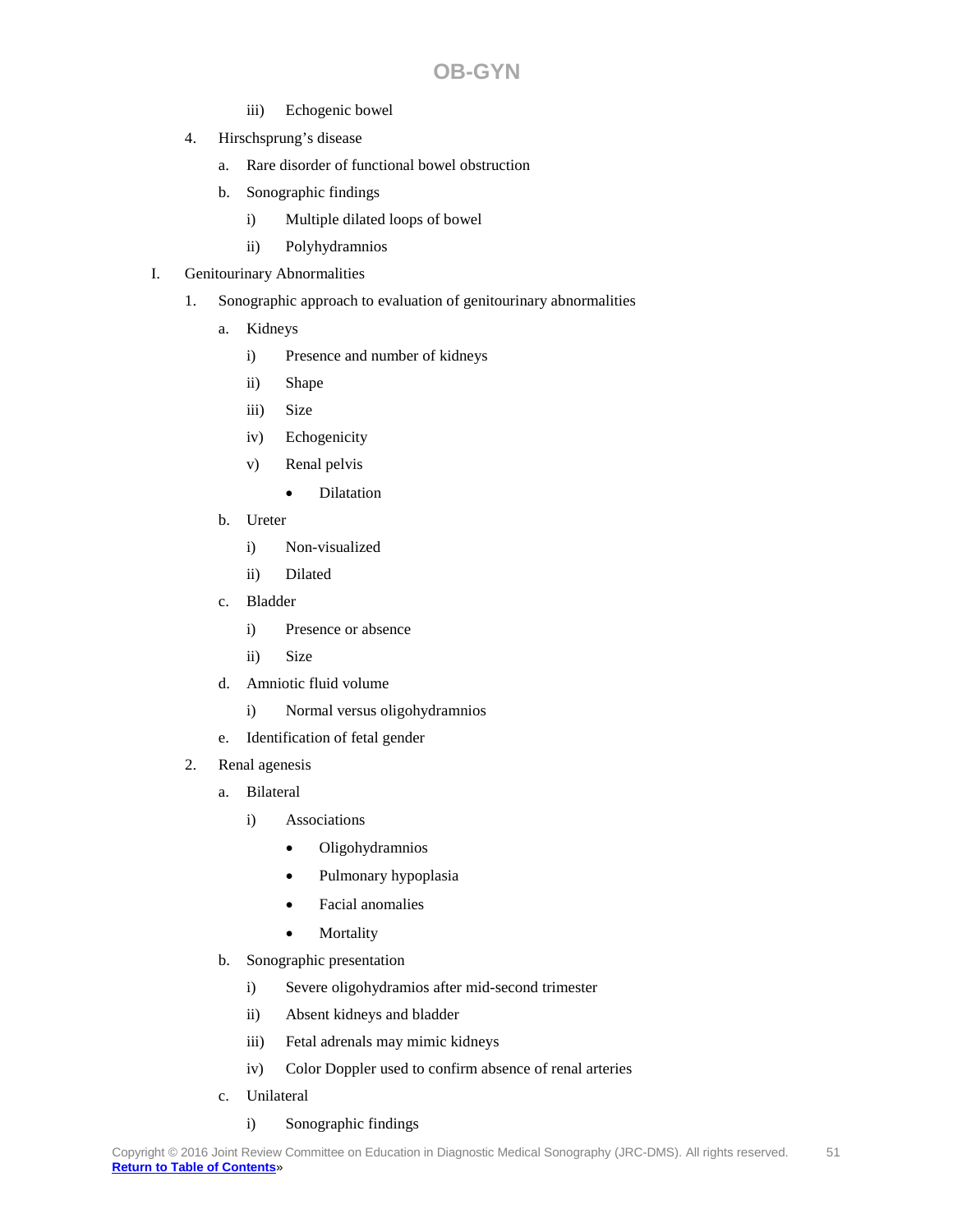- Presence of one kidney
- Normal bladder appearance
- Normal amniotic fluid volume
- 3. Potter's classifications
	- a. Type I: Infantile Polycystic Kidney Disease (ARPKD)
		- i) Autosomal recessive
		- ii) Sonographic presentation
			- Enlarged kidneys bilaterally
			- Increased echogenicity of kidneys with loss of corticomedullary differentiation
			- Bladder may be small or absent
			- Oligohydramnios
	- b. Type II: Multicystic Dysplastic Kidney (MCDK)
		- i) Incidence
			- Most common form of renal cystic disease in infants and neonates
		- ii) Sonographic appearance
			- Enlarged kidney with multiple cysts of varying size
			- If unilateral
				- o Normal bladder
				- o Normal amniotic fluid volume
			- If bilateral
				- o Non-functioning bladder
				- o Oligohydramnios
	- c. Type III: Adult Polycystic Kidney Disease (ADPKD)
		- i) Autosomal dominant
		- ii) Family history
		- iii) Sonographic findings
			- May have normal appearing kidneys
			- Can appear echogenic or enlarged
			- Bladder will be present
			- Normal amniotic fluid volume
	- d. Type IV: Obstructive Cystic Dysplasia
		- i) Etiology
			- Onset in first or early second trimester
			- Bladder obstruction
- 4. Obstructive urinary tract abnormalities
	- a. Terminology
		- i) Hydronephrosis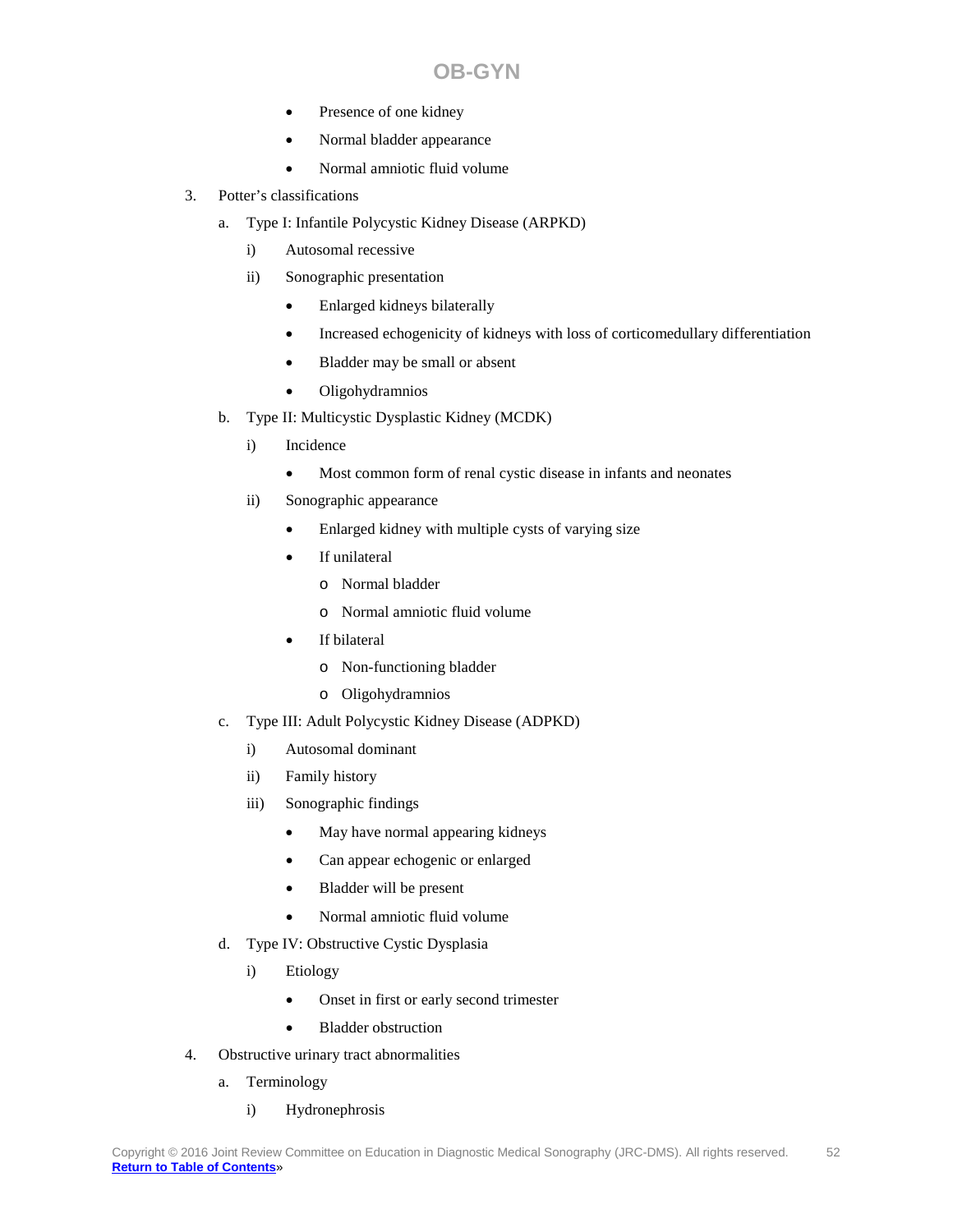- ii) Pyelectasis
- b. Ureteral obstruction
	- Ureteropelvic junction (UPJ)
	- ii) Renal pelvis will be dilated
	- iii) Ureterovesical junction (UVJ)
		- Renal pelvis and ureter will be dilated
- c. Bladder outlet obstruction
	- i) Bilateral hydronephrosis and dilated ureters
	- ii) Posterior urethral valve (PUV)
		- Most common male fetus
	- iii) Bladder dilatation with a keyhole resembling appearance
	- iv) Oligohydramnios
- d. Sonographic assessment
	- i) Amniotic fluid volume
		- Indirect assessment of renal function
		- Pulmonary hypoplasia
	- ii) Renal pelvis measurements
	- iii) Level of obstruction
	- iv) Fetal gender
	- v) Bladder appearance
	- vi) Renal parenchyma
	- vii) Fetal therapy proposed
- 5. Prune Belly syndrome
	- a. Complex malformation
		- i) Anterior abdominal wall distension
		- ii) Urinary tract obstruction
		- iii) Cryptorchidism
	- b. Pathophysiology
	- c. Sonographic appearance
- 6. Testicular hydrocele
	- a. Description
		- i) Accumulation of fluid in tunica vaginalis
	- b. Sonographic criteria
		- i) Fluid surrounds entire testicle
- 7. Ovarian cyst
	- a. Functional
	- b. Sonographic appearance
- J. Musculoskeletal Abnormalities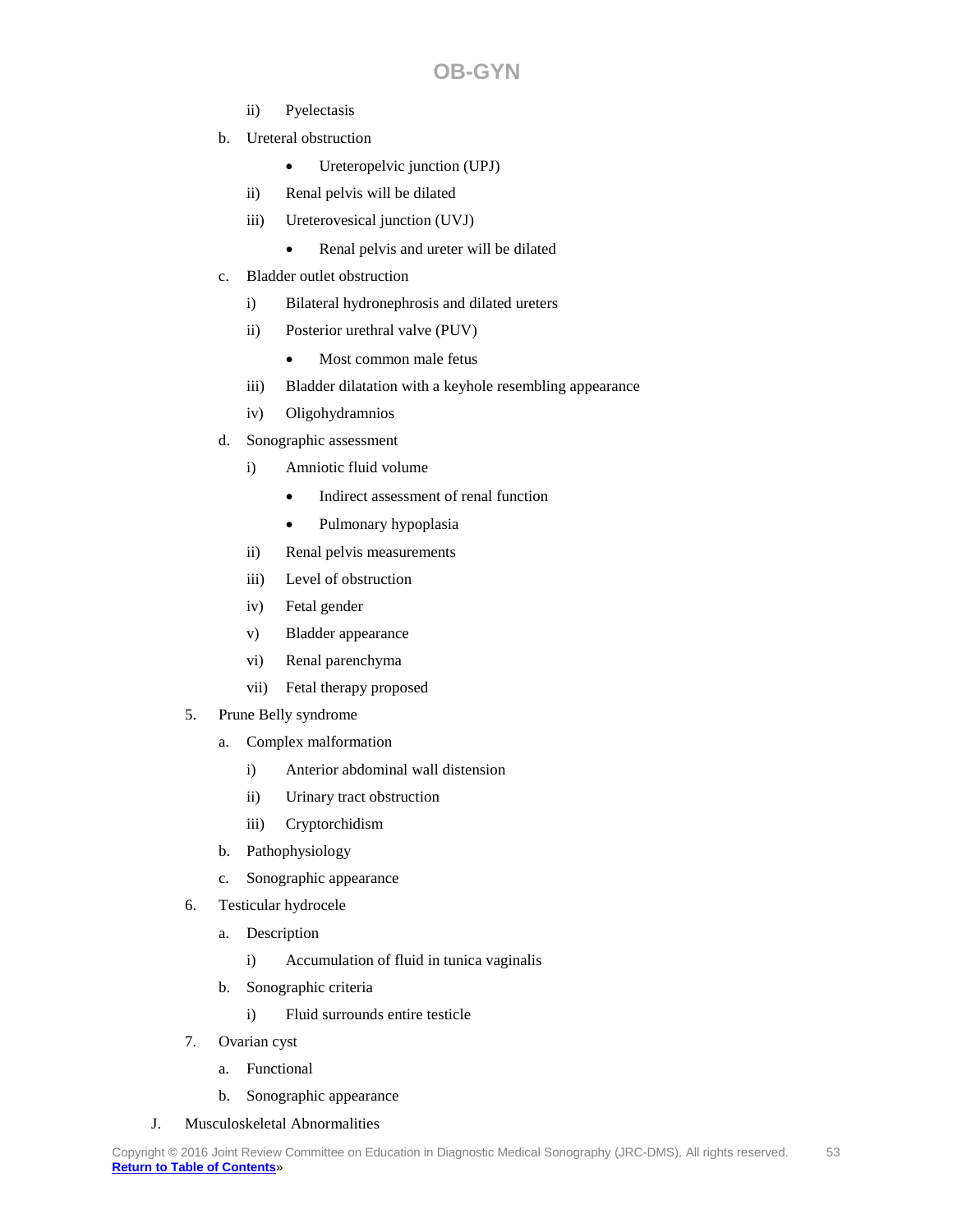- 1. Abnormalities of cartilage and/or bone growth and development
- 2. Most common types
	- a. Achondrogenesis
	- b. Thanatophoric dysplasia
	- c. Camptomelic dysplasia
	- d. Osteogenesis imperfecta
	- e. Achondroplasia
	- f. Talipes
	- g. Many others
		- i) Isolated to bone
		- ii) Associated anomalies
	- h. Many genetic
		- i) Dominant
		- ii) Recessive
- 3. Terminology
	- a. Rhizomelia
	- b. Mesomelia
	- c. Micromelia
	- d. Acromelia
	- e. Talipes equinovarus
	- f. Syndactyly
	- g. Polydactyly
- 4. Clinical management
	- a. Family history
	- b. Serial sonograms for growth
- 5. Sonographic assessment
	- a. Amniotic fluid volume
	- b. Limb length
		- i) Proximal segments
		- ii) Distal bone segments
	- c. Bone mineralization
	- d. Bone appearance
		- i) Fractures
		- ii) Curvature
		- iii) Bowing
	- e. Skull shape
		- i) Kleeblattschädel
		- ii) Craniosynostosis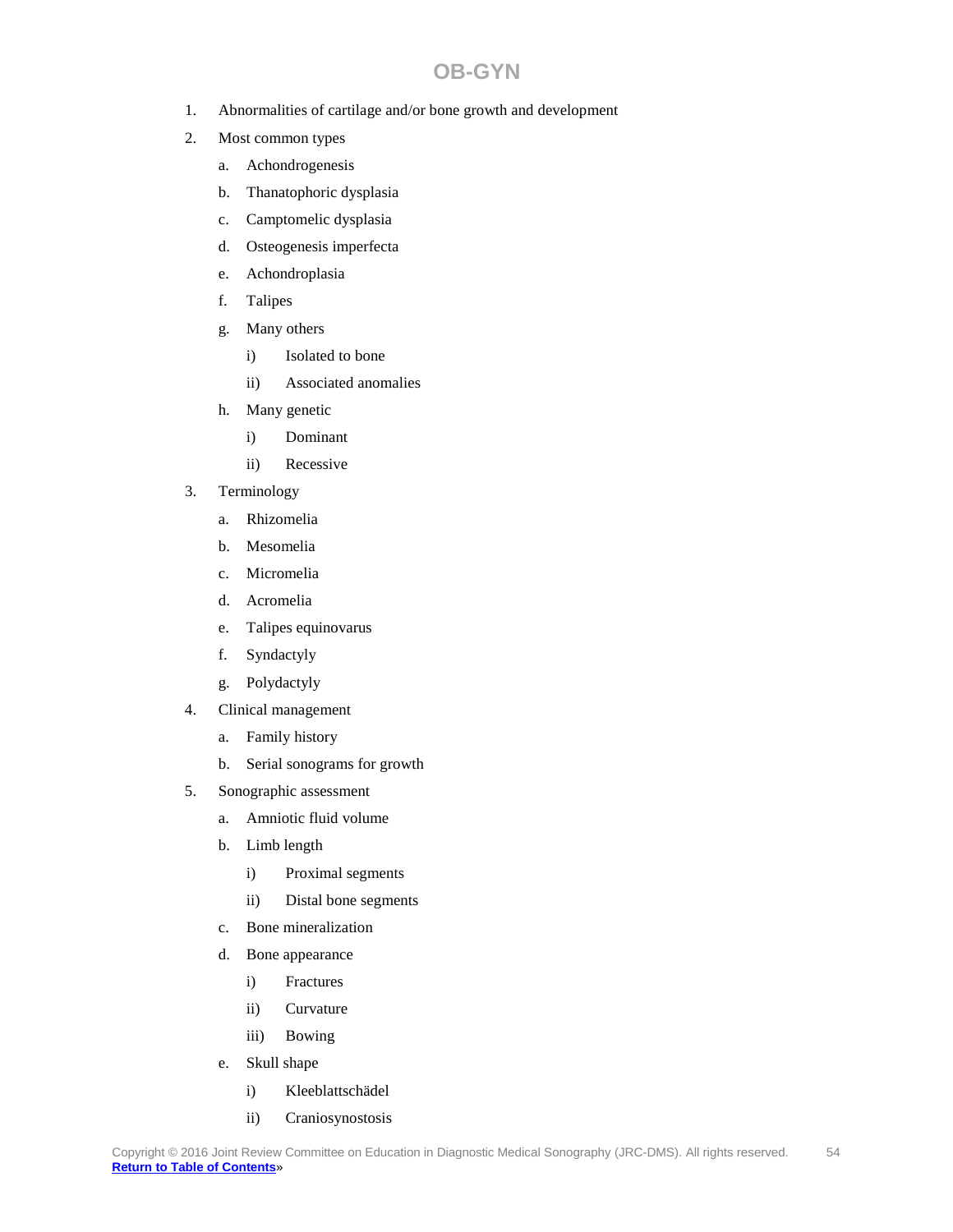- iii) Frontal bossing
- iv) Facial features
- f. Thorax
	- i) Size
		- Pulmonary hypoplasia
	- ii) Rib length
- 6. Skeletal dysplasias
	- a. Thanatophoric dysplasia (two types)
		- i) Key features
			- Rhizomelia
			- Bowed long bones
			- Narrow thorax
			- Normal trunk length
			- Large head size
			- Severely flattened vertebral bodies
			- Association with pathologic anomalies
				- o Horseshoe kidney
				- o Atrial septal defects
				- o Imperforate anus
				- o Cloverleaf skull
		- ii) Sonographic appearance
			- Short-limbed dwarfism
			- Cloverleaf skull
			- Hypoplastic thorax
			- Polyhydramnios
		- iii) Prognosis
			- Lethal
			- Dominant
	- b. Achondrogenesis
		- i) Failure of ossification process
		- ii) Two types
			- Type I (Parenti-Fraccaro)
				- o Key features
					- ~ Incomplete ossification of skull
					- $\sim$  Rib fractures
					- ~ Extreme dwarfism
					- ~ Arms extremely short and stubby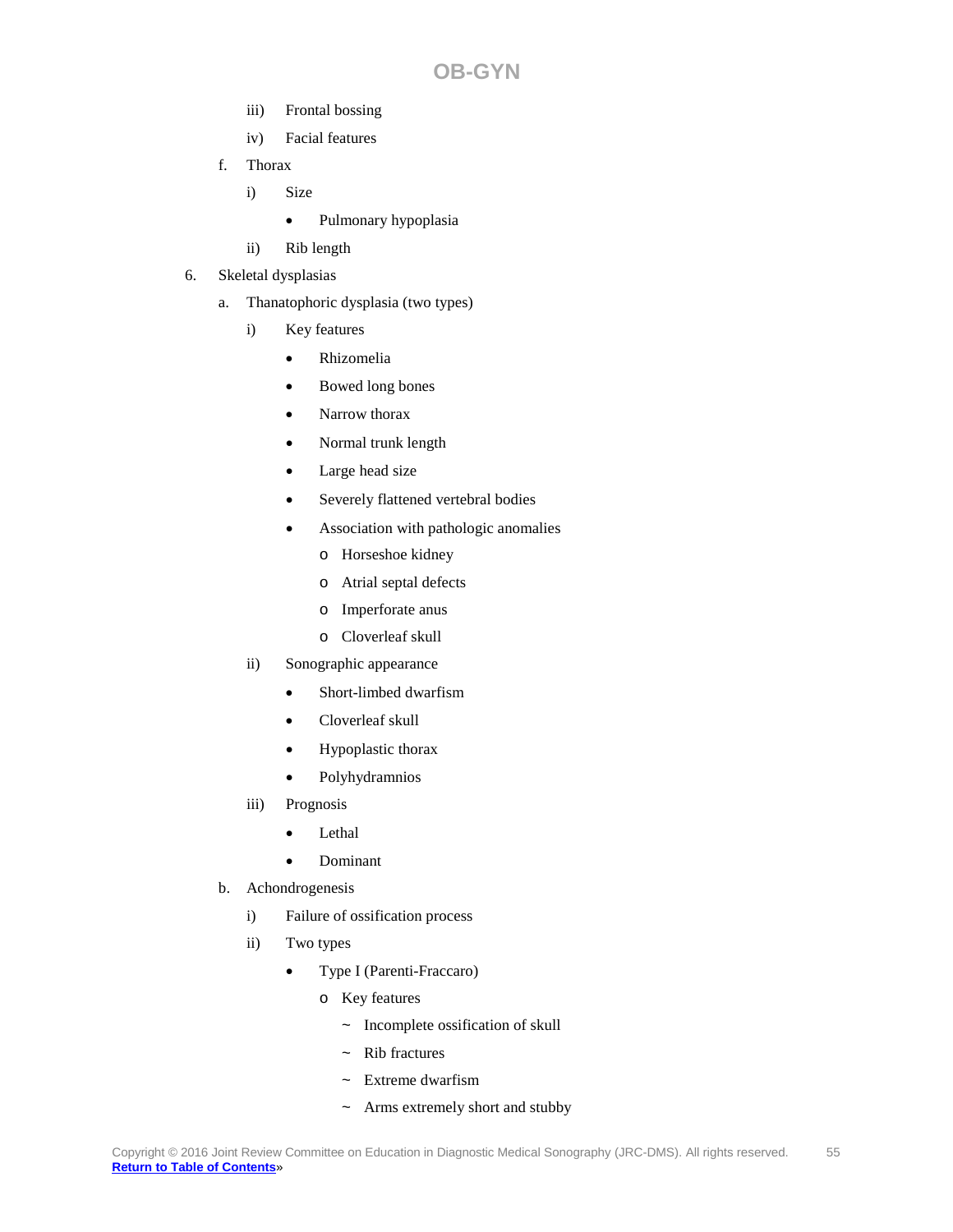- ~ Head proportional to trunk
- Type II (Langer-Saldino)
	- o Key features
		- ~ Head large compared to body
		- ~ Prominent skin folds over a short neck
		- $\sim$  Small chest
		- ~ Distended abdomen
		- ~ Short limbs held away from body
- iii) Sonographic appearance
	- Severely shortened limbs
	- Lack of vertebral ossification
	- Large head with normal to slightly decreased ossification of cranium
- iv) Prognosis
	- Lethal
	- Recessive type I; type II dominant
- c. Achondroplasia
	- i) Types
	- ii) Sonographic appearance
		- Rhizomelia
		- **Macrocephaly**
		- Trident hands
		- Depressed nasal bridge
		- Frontal bossing
		- Presents in mid-to-late second trimester
	- iii) Prognosis
		- Non-lethal
		- Dominant
- d. Osteogenesis Imperfecta
	- i) Pathophysiology
		- Disorder of production, secretion or function of collagen
		- Hypomineralization
	- ii) Multiple types exist
		- Type I
			- o Autosomal dominant
			- o Normal to decreased bone echogenicity
			- o Innumerable fractures
			- o Severe bone shortening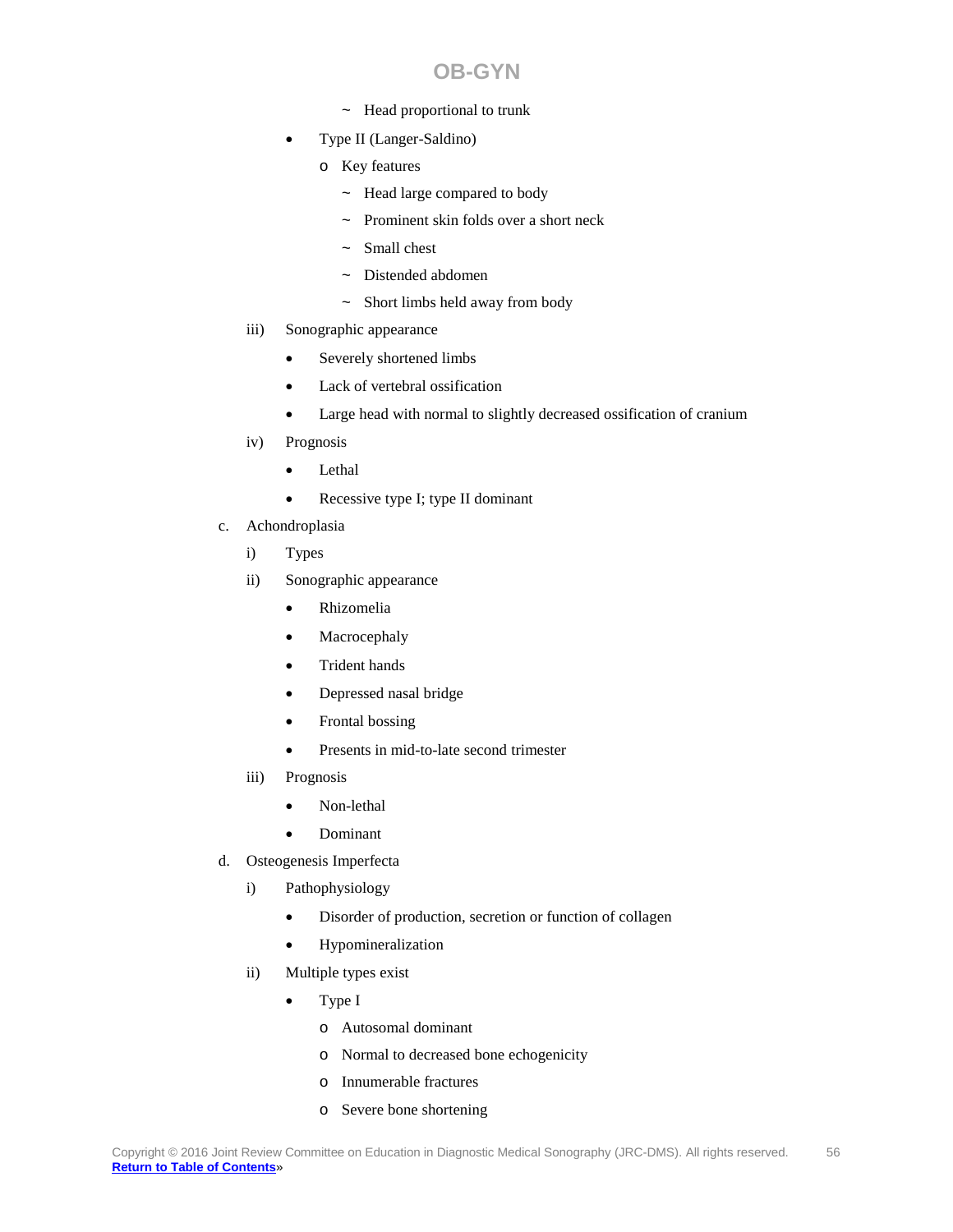- Type IIB
	- o Autosomal recessive
	- o Normal bone echogenicity
	- o Numerous fractures
	- o Moderate femur shortening
- Type IIC
	- o Autosomal recessive
	- o Normal bone echogenicity
	- o Numerous fractures
	- o Moderate shortening of all extremity bones
- Type III
	- o Autosomal recessive
	- o Decreased bone echogenicity
	- o Numerous fractures
	- o Moderate femur bone shortening
	- o Severe handicaps
- Type IV
	- o Autosomal dominant
	- o Normal bone echogenicity
	- o Isolated fractures
	- o Absence of bone shortening
- iii) Prognosis
	- Lethal
		- o Types IIB, IIC
- e. Camptomelic dysplasia
	- i) Characterized by bent or bowed limbs
	- ii) Associated anomalies
		- Congenital heart disease
		- Hydronephrosis
		- Hydrocephalus
	- iii) Sonographic appearance
		- Bowing of long bones
			- o Lower limb most commonly affected
		- IUGR
		- Female genitalia with XY karyotype
- f. Dysostosis
	- i) Absence or malformation of individual bones
	- ii) Prenatal diagnosis is difficult except in cases of cloverleaf skull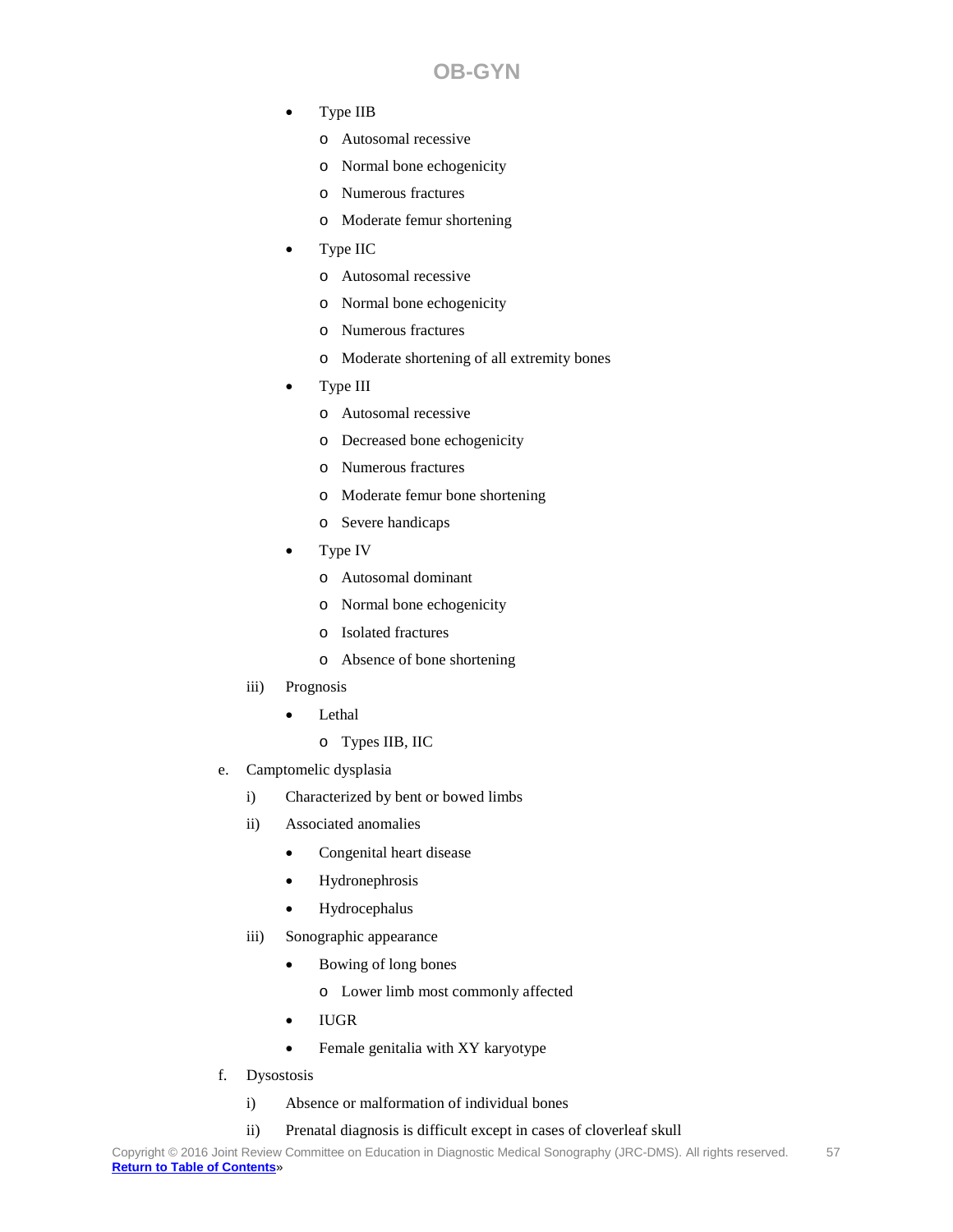- g. Talipes (equinovarus)
	- i) Inversion of foot and flexion of sole
	- ii) Causes
		- Oligohydramnios
		- Amniotic band syndrome
		- Uterine tumors
		- Spina bifida
		- Chromosomal abnormalities
		- Isolated
		- Other
	- iii) Sonographic appearance
		- Orientation of foot and leg bones
- 7. Postural/movement abnormalities

#### K. Other

- 1. Fetal hydrops
	- a. Definition
		- i) Condition characterized by excessive fluid accumulation in fetal extravascular compartments, body cavities, and subcutaneous tissues
	- b. Other findings
		- i) Polyhydramnios
		- ii) Enlarged fetal liver and/or spleen
		- iii) Subcutaneous edema and thickening
		- iv) Enlarged cord
	- c. Types
		- i) Nonimmune hydrops fetalis pathology associations
			- Fetal anomalies
				- o Cystic hygromas
				- o Diaphragmatic hernia
				- o Neoplasms
				- o Fetal anemia
				- o Chromosomal anomalies
				- o Cardiovascular malformations
				- o Infections
				- o Cardiac failure
				- o Arrythmias
			- Placental abnormalities
				- o Chorioangioma
				- o Twin to twin transfusion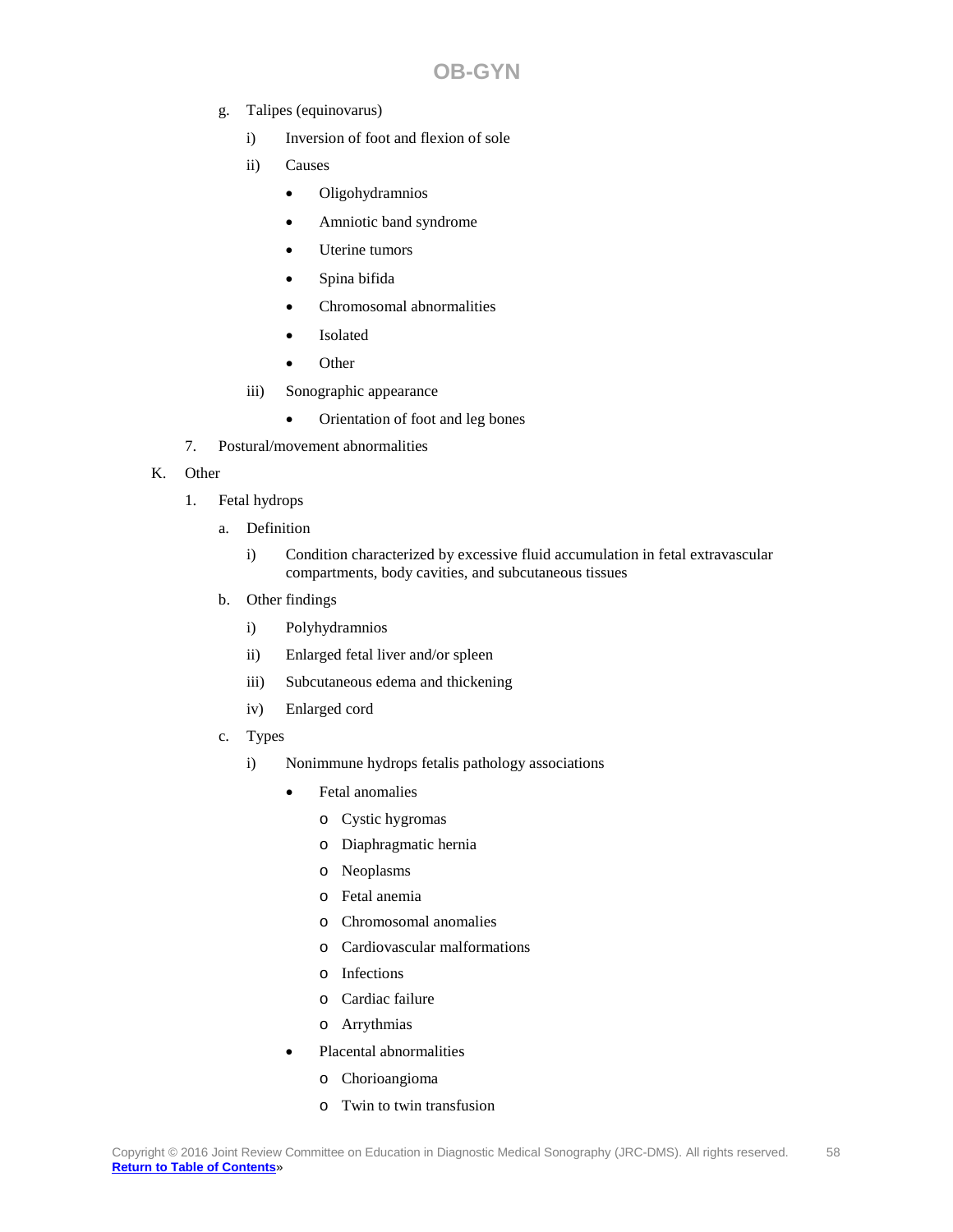- Other
- ii) Immune hydrops fetalis
	- Erythroblastosis fetalis
	- Caused by immunologic response
	- **Isoimmunization** 
		- o Rhesus (Rh)
		- o Other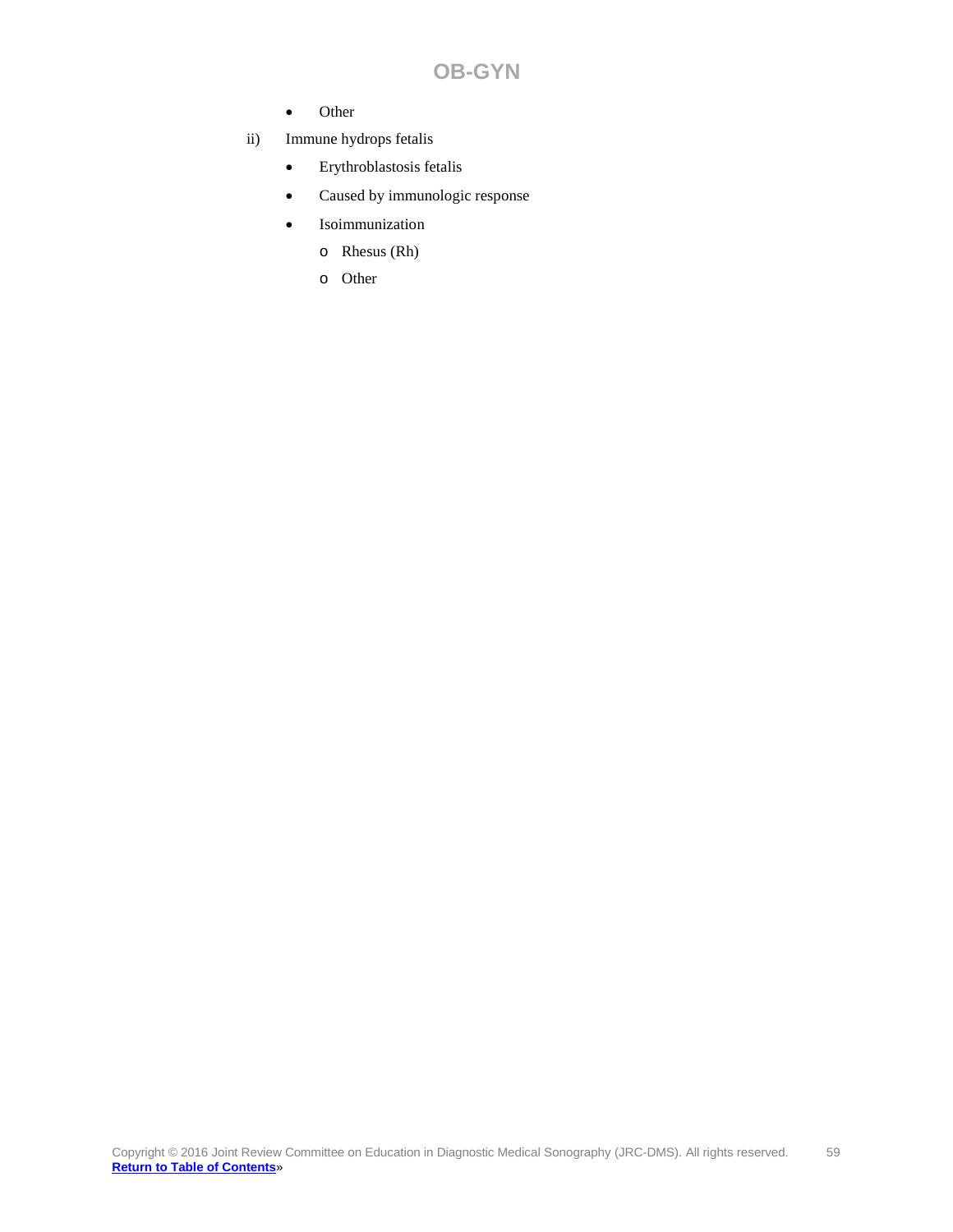# **Section VII: Genetic Abnormalities and Syndromes**

- 1. List maternal serum markers associated with chromosomal anomalies
- 2. Characterize sonographic findings with genetic syndromes

#### **VII. Genetic Abnormalities and Syndromes**

- A. Maternal Serum Markers for Screening
	- 1. Alpha fetoprotein (AFP)
	- 2. Triple screen
	- 3. Quad screen
	- 4. First trimester
- B. Genetics
	- 1. Terminology
		- a. Karyotype
		- b. Autosomal recessive
		- c. Autosomal dominant
		- d. Mosaicism
		- e. Translocation
		- f. Multifactorial
- C. Sonographic Markers
	- 1. Nuchal translucency
		- a. Measurement technique
			- i) Gestational age
		- b. Abnormal criteria
		- c. Associations
			- i) Aneuploidy
			- ii) Fetal cardiac anomalies
			- iii) Cystic hygroma
	- 2. Second trimester Trisomy 21 markers
		- a. Nuchal fold
		- b. Absent or hypoplastic nasal bone
		- c. Echogenic bowel
		- d. Pylectasis
		- e. Shortened long bones
		- f. Echogenic intra-cardiac focus
		- g. Absent or hypoplastic middle phalanx of 5th digit
	- 3. Second trimester neural tube defect (NTD) findings
		- a. Elevated MSAFP if open defect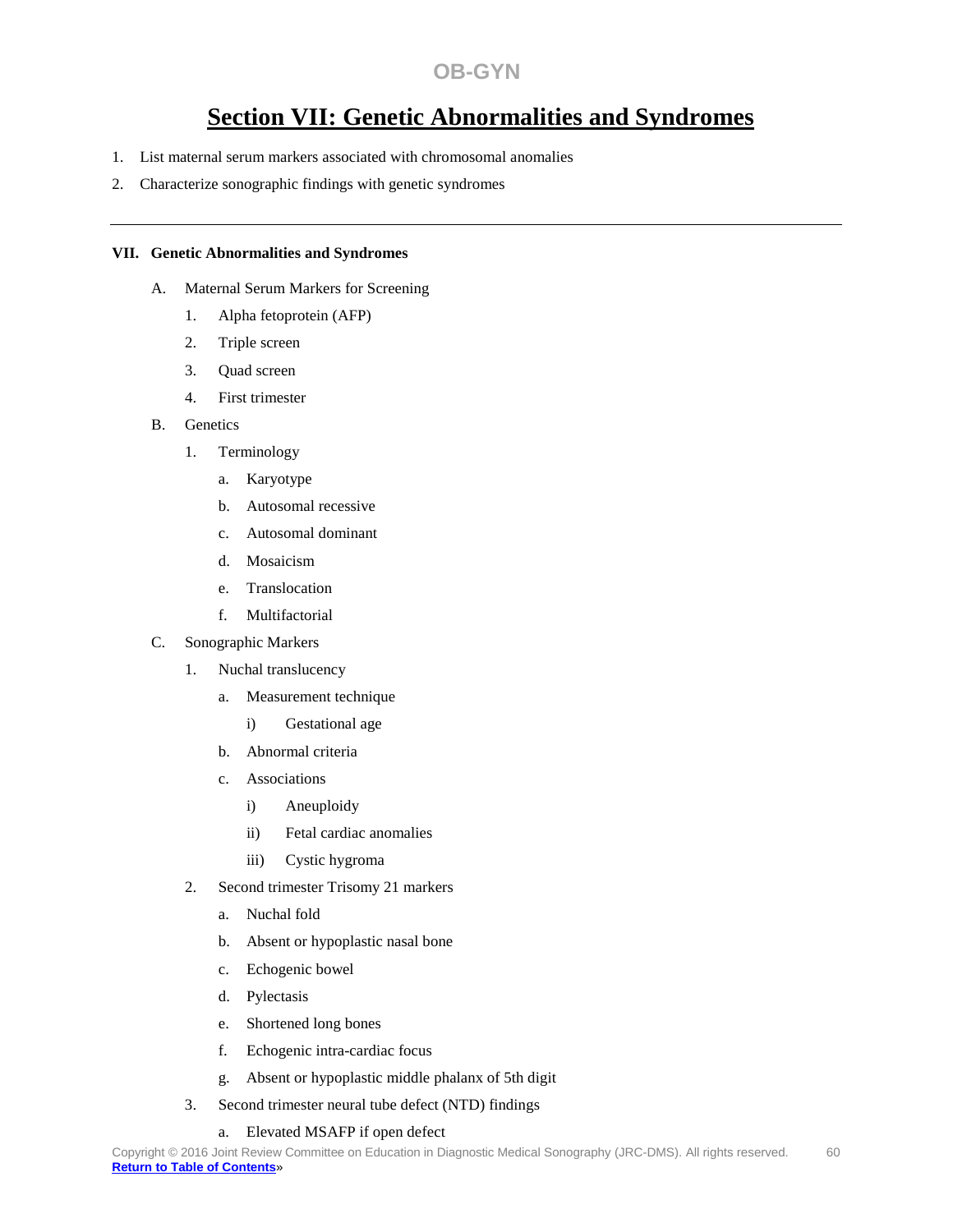- b. Ventral wall defect
- c. Absent or reduced fetal extremity movements
- D. Chromosomal anomalies
	- 1. Trisomy 21
		- a. Down's syndrome
		- b. Sonographic associations
			- i) Sonographic markers as listed above
			- ii) Duodenal atresia (third trimester)
			- iii) Heart defects
				- Ventricular septal defect
				- Atrioventricular canal defect
			- iv) Mild ventriculomegaly
	- 2. Trisomy 18
		- a. Edward's syndome
		- b. Sonographic associations
			- i) Heart defects
			- ii) Clenched hands
			- iii) Omphalocele
			- iv) Micrognathia
			- v) Talipes
			- vi) Choroid plexus cysts
			- vii) Renal anomalies
			- viii) Cleft lip and palate
			- ix) Congenital diaphragmatic hernia
			- x) Cerebellar hypoplasia
			- xi) Meningomyelocele
			- xii) SUA
		- c. IUGR and hydramnios
	- 3. Trisomy 13
		- a. Patau's syndrome
		- b. Sonographic associations
			- i) Heart defects
			- ii) Omphalocele
			- iii) Polydactyly
			- iv) Talipes
			- v) Cleft lip and palate
			- vi) Renal anomalies
			- vii) Meningomyelocele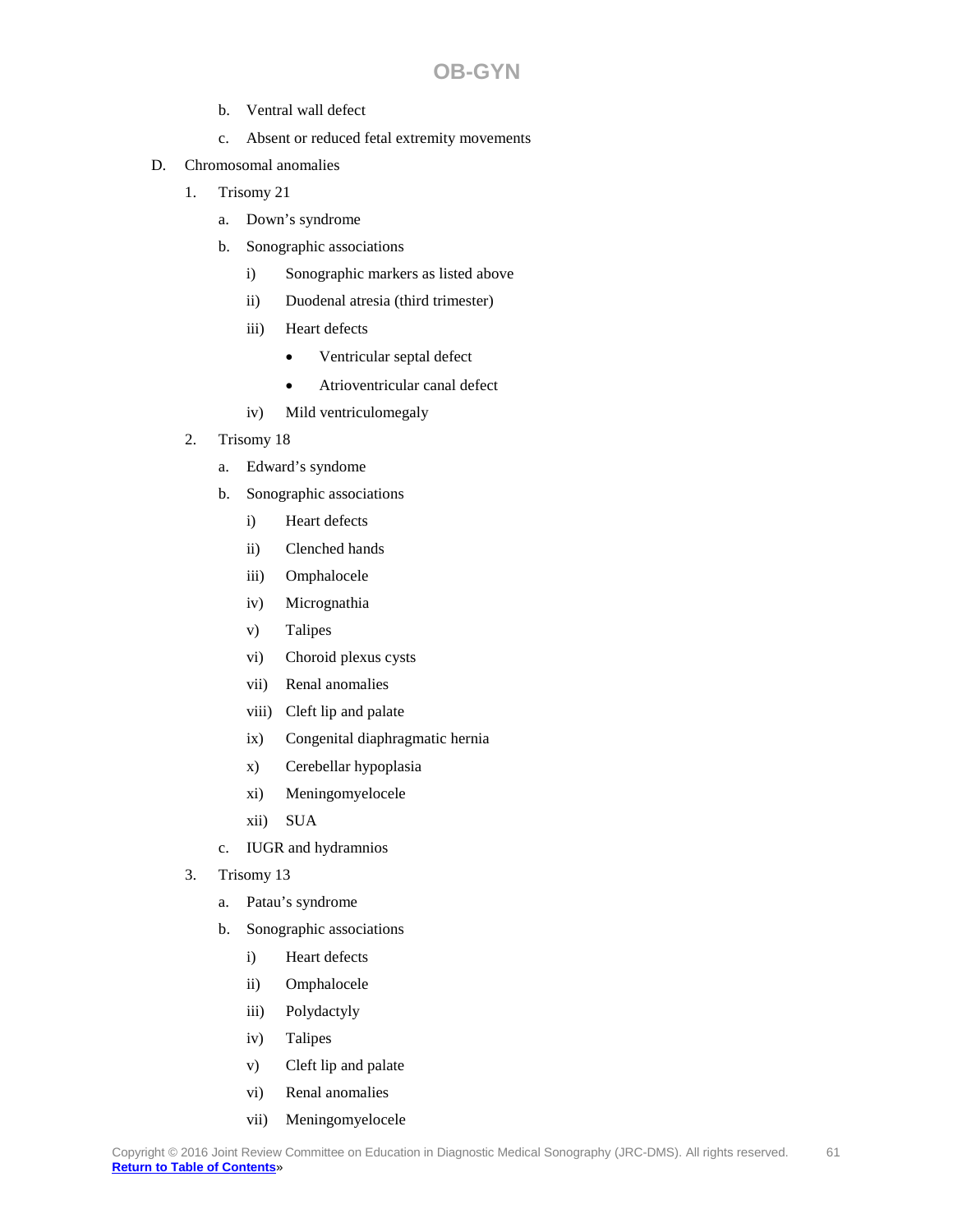- viii) Micrognathia
- ix) Holoprosencephaly
- 4. Turner's syndrome
	- a. XO syndrome
	- b. Occurs in females only
	- c. Sonographic associations
		- i) Cystic hygroma
		- ii) Heart defects
			- Coarctation of aorta
		- iii) Hydrops
		- iv) Renal anomalies
	- d. Prognosis
		- i) High risk for in utero demise
		- ii) Survivors have ovarian dysgenesis and short stature
- 5. Triploidy
	- a. Complete extra set of chromosomes
	- b. Vast majority spontaneously abort prior to 20 weeks
	- c. Sonographic associations
		- i) Heart defects
		- ii) Omphalocele
		- iii) Renal anomalies
		- iv) Cranial defects
		- v) Facial defects
- 6. VACTERL
	- a. Grouping of complex anomalies
		- i) Vertebral defects
		- ii) Anal atresia
		- iii) Cardiac anomalies
		- iv) Tracheoesophageal fistula
		- v) Renal anomalies
		- vi) Limb dysplasia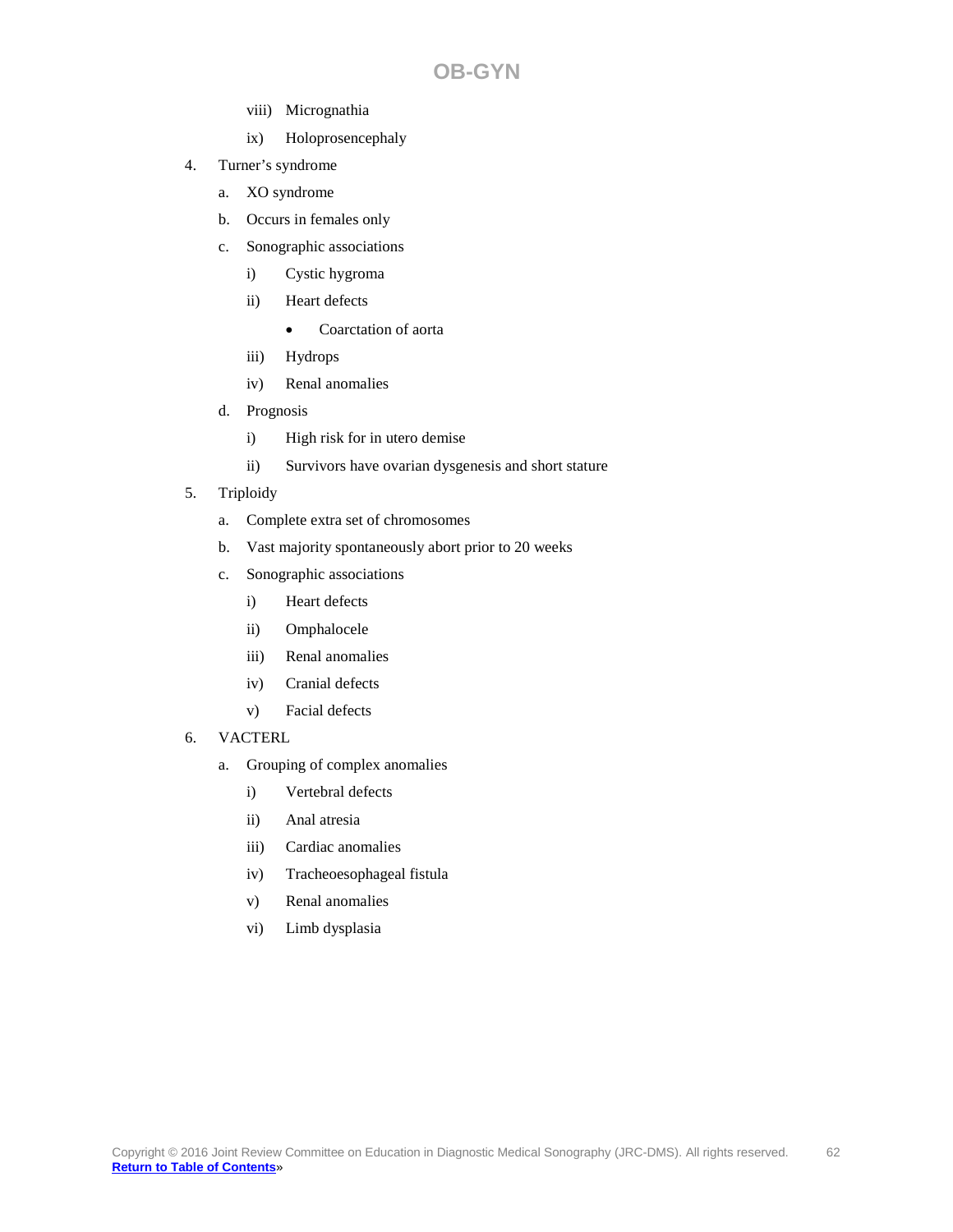# **Section VIII: Interventional Procedures**

- 1. List invasive and interventional techniques utilized in obstetrics
- 2. Discuss indications for invasive diagnostic procedures utilized in obstetrics
- 3. Discuss role of sonography with interventional procedures

#### **VIII. Interventional Procedures**

- A. Chorionic Villus Sampling (CVS)
	- 1. Biopsy of chorionic villi or placenta
	- 2. Indications
		- a. Increased risk of diagnosable genetic disorders
		- b. Advanced maternal age
	- 3. Risk associations
		- a. Transcervical approach increases risk of infection
		- b. Slightly higher fetal loss as compared to amniocentesis
		- c. Possible limb reduction if performed earlier than 8-10 weeks
	- 4. Sonographic assessment
		- a. Gestational age criteria
		- b. Transabdominal approach
		- c. Transcervical approach
		- d. Placental localization

#### B. Amniocentesis

- 1. Indications
	- a. Genetic assessment
		- i) Performed after 14 weeks gestation
		- ii) Advanced maternal age
		- iii) History of fetal karyotype abnormality
		- iv) Abnormal prenatal genetic screening
		- v) Either parent with known balanced rearrangement
	- b. Lung maturity
		- i) Performed in mid to late third trimester
		- ii) Indicated when premature delivery is contemplated
	- c. Fetal infections
	- d. Isoimmunization
- 2. Risk associations
- 3. Technique
	- a. Sonography is performed before amniocentesis to confirm
		- i) Gestational age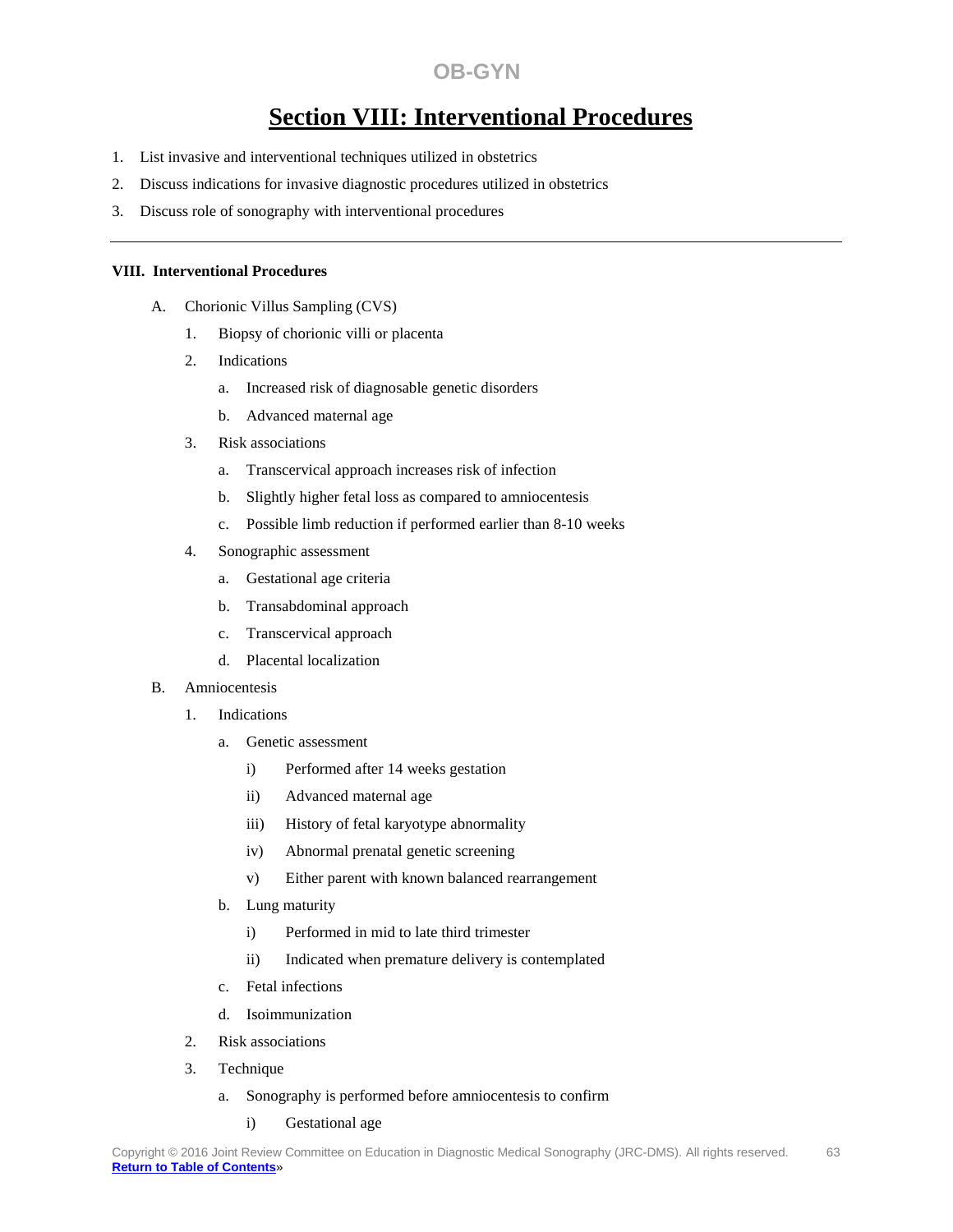- ii) Fetal viability
- iii) Position of placenta
- iv) Localize amniotic fluid pocket to avoid placenta, fetus and cord
- b. Sonography during procedure
	- i) Localize pocket of fluid with sonography under sterile technique
	- ii) Visualize needle for insertion and placement into amniotic fluid
	- iii) For genetic testing 20-30 cc of fluid is removed and sent for cell culture, karyotyping and biochemical analysis
- c. Sonography after procedure
	- i) Fetal heart-rate
- C. Percutaneous Umbilical Blood Cord Sampling (PUBS)
	- 1. Cordocentesis
		- a. Sonography-guided sampling of umbilical cord blood in utero
	- 2. Indications
		- a. Diagnostic
			- i) Evaluation of fetal hematocrit
			- ii) Genetic testing
			- iii) Fetal blood analysis
		- b. Therapeutic
			- i) Blood transfusion
			- ii) Administration of fetal drugs in utero
		- c. Risks
			- i) Risks greater than with CVS or amniocentesis
			- ii) Fetal maternal hemorrhage
			- iii) Trauma
			- iv) Infection
			- v) Premature rupture of membranes
			- vi) Premature labor
			- vii) Fetal distress
		- d. Technique
			- i) Sterile technique
			- ii) Localization for needle insertion site
			- iii) Post-procedure monitoring
- D. Advanced in utero treatments can be performed for
	- 1. Bladder obstruction
	- 2. Fetal thoracentesis
	- 3. Laser ablation for twin-to-twin transfusion syndrome (TTTS)
	- 4. Shunt placement
	- 5. Open neural tube defects
	- 6. Congenital diaphragmatic hernia
	- 7. Other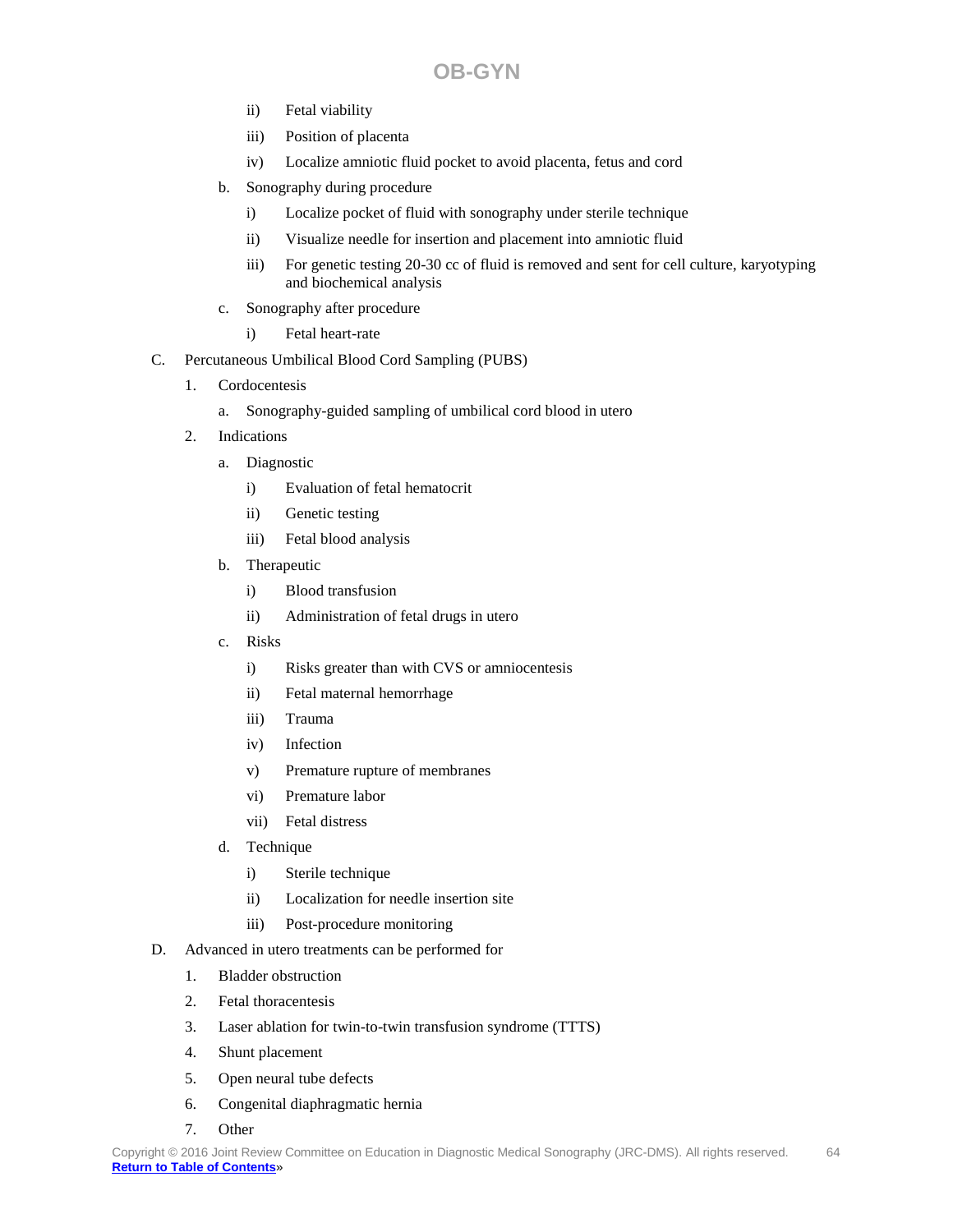# **Section IX: Post-Partum Complications**

- 1. Discuss role of sonography in post-partum period
- 2. Discuss role of sonography in post-partum infection
- 3. List causes for post-partum hemorrhage

#### **IX. Post-Partum Complications**

#### A. Hemorrhage

- 1. Causes
	- a. Abnormal attachment of placenta to myometrium
		- i) Placental accreta
		- ii) Placental increta
		- iii) Placental percreta
	- b. Lacerations of vagina and cervix
	- c. Retained products of conception
		- i) Sonographic appearance
	- d. Uterine atony
	- e. Coagulopathy
- 2. Risks
	- a. Decreased hematocrit
	- b. Hypotension
	- c. Hysterectomy
	- d. Renal failure
	- e. Shock
	- f. Death
- B. Infection
	- 1. Increased risk with Cesarean section delivery
	- 2. Endometritis
		- a. Description
			- i) Infection of endometrium with potential extension into myometrium and parametrial tissues
		- b. Clinical associations
			- i) Fever
			- ii) Uterine tenderness
			- iii) Abnormal bleeding
			- iv) Odorous lochia
		- c. Sonographic appearance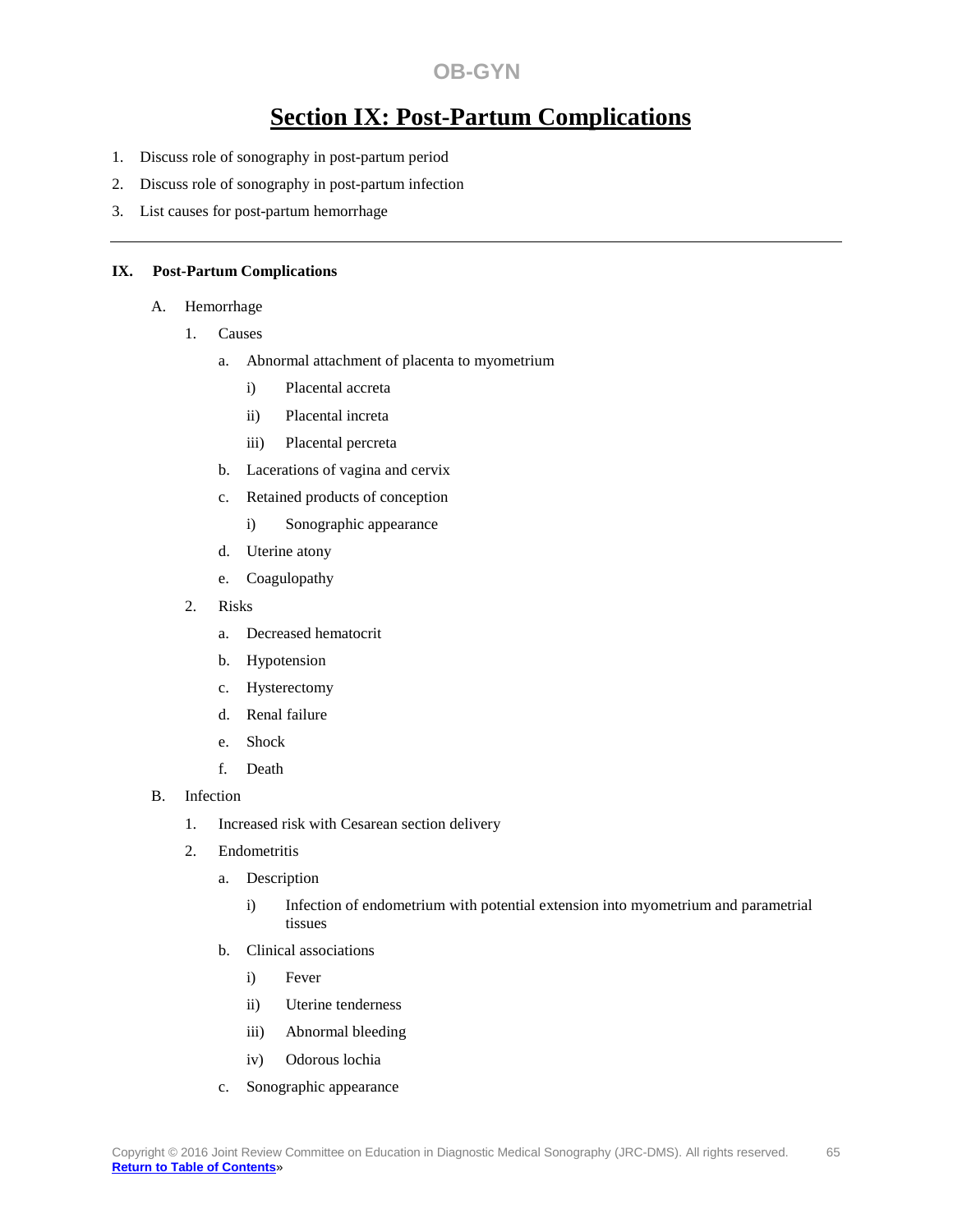# **Section X: Prudent Use**

- 1. Discuss mechanisms to use sonography prudently in obstetrics
- 2. Describe emerging technologies used in obstetrics

#### **X. Prudent Use**

- A. Prudent Use and Bioeffects
	- 1. Equipment presets
		- a. Output power
			- i) Relative intensities of 2-D versus Doppler
			- ii) Mechanical index (MI)
			- iii) Thermal index (TI)
		- b. Fetal heart rate and documentation
			- i) Relative intensities of M-Mode versus Doppler
			- ii) Spectral and color Doppler
				- Not recommended for first trimester
				- Indications for performance in 2nd and 3rd trimesters
				- Benefits outweighs risk
		- c. As low as reasonably achievable (ALARA)
			- i) Time efficiency
			- ii) Diagnostic indications only
	- 2. Professional organization position statements
- B. Emergent Technologies
	- 1. 3-D
		- a. Multi-planar concepts
		- b. Advantages
		- c. Diagnostic role
	- 2. 4-D
		- a. Surface rendering techniques
		- b. Skeletal (amplitude)
		- c. Image manipulation
	- 3. Extended field of view
		- a. Placental location
		- b. Fetal presentation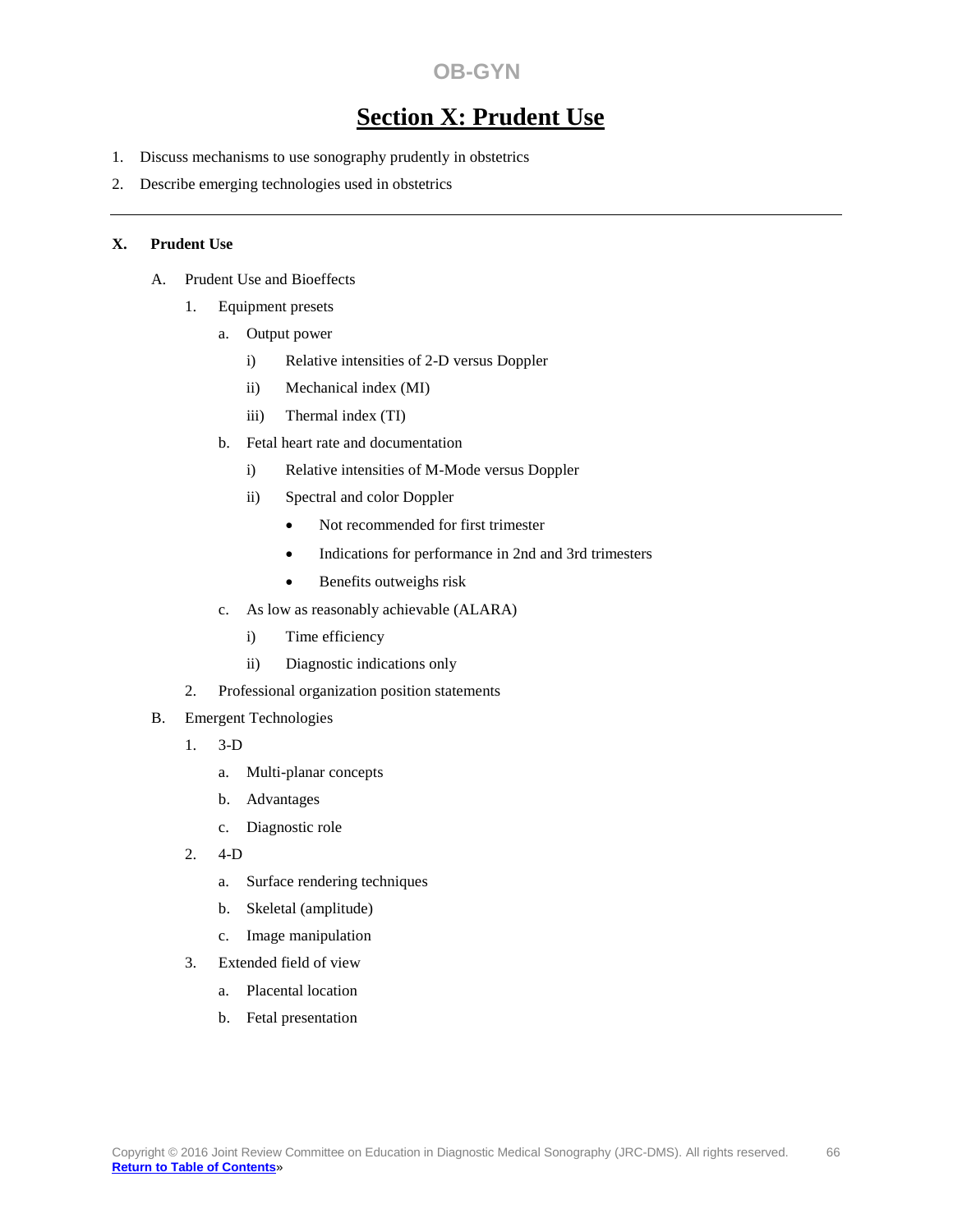# **Section XI: Performance Standards and Documentation**

- 1. Discuss minimum requirements in performance of obstetrical sonograms specific to first trimester, second and third trimesters
- 2. A clinical history and indications for examination should be documented for all examinations

#### **XI. Performance Standards and Documentation**

- A. First Trimester
	- 1. Sonograms can be performed either transabdominal approach, endovaginal approach, or use of both techniques
		- a. Anatomy should be evaluated and documented
			- i) Visualization and location of gestation sac
			- ii) Presence or absence of yolk sac
			- iii) Identification of embryo
			- iv) Presence or absence of cardiac activity
				- M-Mode for heart rate
				- Color Doppler to confirm absent cardiac activity
			- v) Gestational age determination
				- Mean sac diameter if no embryo present
				- Crown-rump length
			- vi) In multiple gestation: fetal number, chorionicity and amnionicity
			- vii) Uterine, adnexal, and cul-de-sac assessment
- B. Second and Third Trimester
	- 1. Fetal number
	- 2. Fetal position
	- 3. Fetal viability and M-Mode for heart rate
	- 4. Fetal measurements for size and growth
		- a. Biparietal diameter
		- b. Head circumference
		- c. Abdominal circumference
		- d. Femur length
		- e. Estimated fetal weight (EFW)
	- 5. Fetal anatomy
		- a. Lateral ventricle
		- b. Choroid plexus
		- c. Cisterna magna
		- d. Cerebellum
		- e. Nuchal fold (up to 25 wks)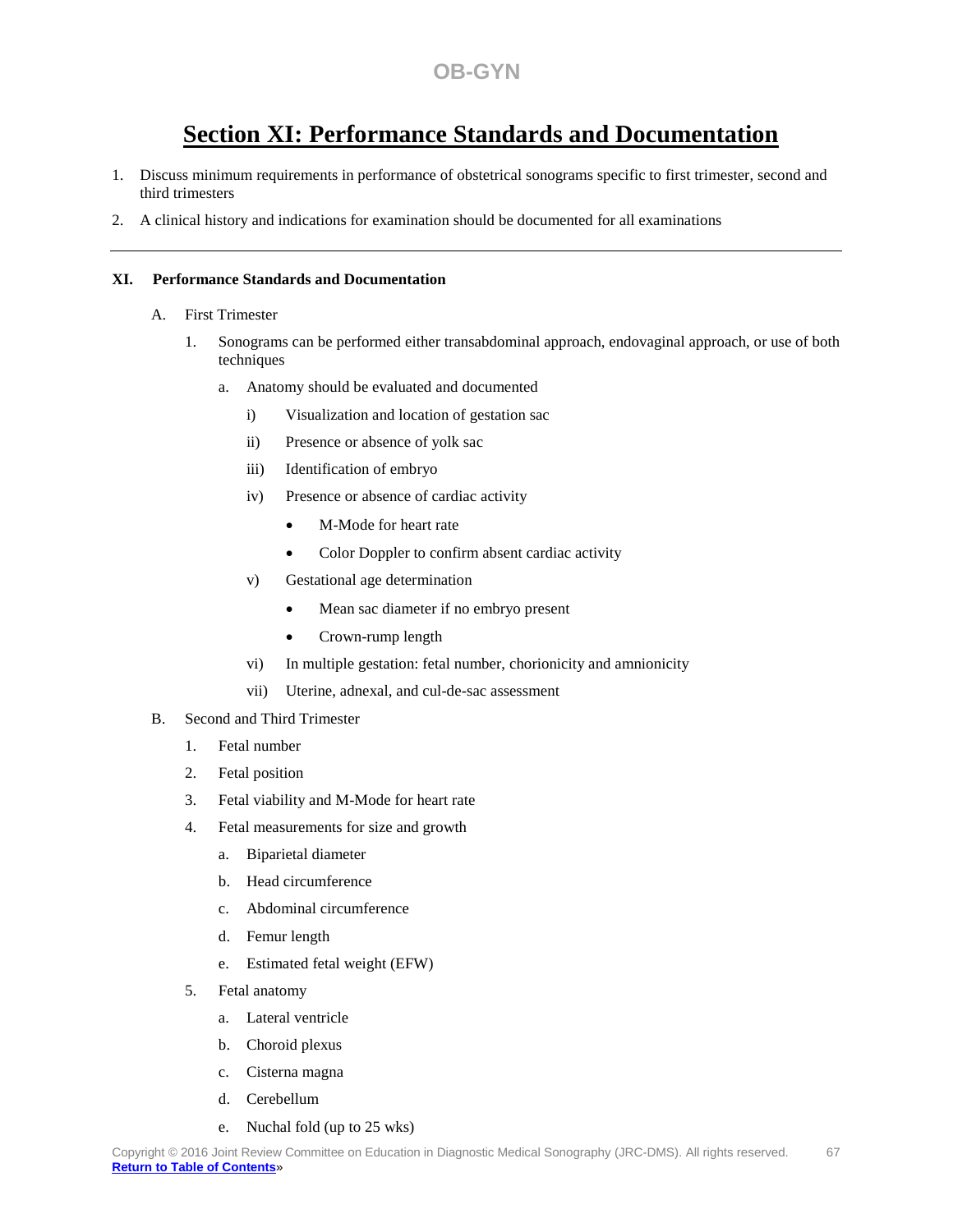- f. Upper lip
- g. Face profile
- h. Midline falx
- i. Cavum septum pellucidum
- j. Spine
- k. Heart
	- i) 4-chamber
	- ii) outflow tracts
- l. Stomach
- m. Kidneys
- n. Bladder
- o. Umbilical cord insertion
	- i) Number of vessels
- p. All extremities
- q. Lower leg/foot position
- 6. Gender, if medically indicated
- 7. Placenta
	- a. Position
	- b. Appearance
	- c. Relationship to internal os
	- d. Cord insertion to placenta
- 8. Amniotic fluid
	- a. Subjective <24 weeks
	- b. Quantitative AFI or MVP >24 weeks
- 9. Maternal anatomy
	- a. Uterus
	- b. Adnexa
	- c. Cervix
		- i) Color Doppler if low placenta (r/o vasa previa)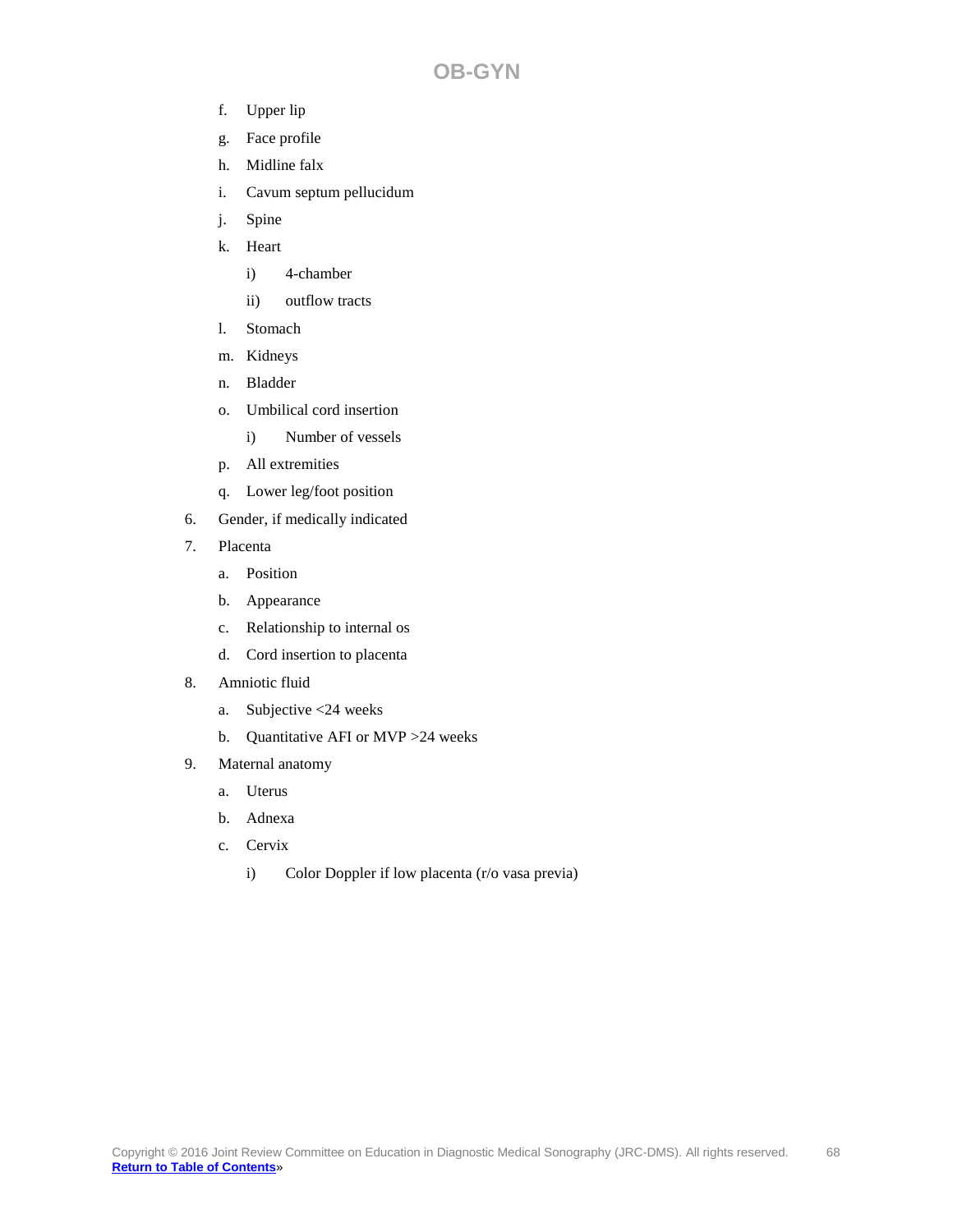# **Section XII: Gynecology – Anatom , Physiology, and Pathology**

**Rationale**: Accurate assessment and performance of gynecologic/female pelvis sonograms requires sonographers to assemble a comprehensive knowledge of the anatomy, physiology, pathophysiology, and sonographic appearances of the female reproductive system. An understanding of the embryologic development, pre-menarchal, menarchal, and postmenopausal female reproductive system is essential for the performance of high quality examinations.

- 1. Describe the embryology, anatomy, function and normal sonographic appearances of the female pelvis
- 2. Discuss the sonographic techniques, including emerging technologies, used to evaluate the female pelvis
- 3. Identify the clinical indications and laboratory values associated with abnormalities and diseases of the female reproductive system
- 4. Describe congenital abnormalities and pathology in terms of sonographic appearance, sequelae, and associated pathologies

#### **XII. Anatomy, Physiology, and Pathology**

- A. Normal Pelvic Anatomy
	- 1. Embryology
		- a. Uterus, fallopian tubes and vagina formed by fusion of Mullerian ducts
		- b. Ovaries develop from external cortex of gonadal ridge
	- 2. Uterus
		- a. Hollow, pear-shaped muscular organ with a network of arteries and veins
			- i) Cervix
				- Proximal portion of uterus
			- ii) Isthmus
				- Narrow portion connecting body/corpus with cervix
			- iii) Corpus
				- Largest portion of the uterus
			- iv) Fundus
				- Distal portion containing cornua housing interstitial portion of fallopian tubes
		- b. Tissue layers
			- i) Serosa
				- Surrounds uterus
				- Not sonographically distinct
			- ii) Myometrium
				- Muscular middle layer
				- Junctional zone
			- iii) Endometrium
				- Innermost layer; highly vascular
				- Consists of basal and functional layers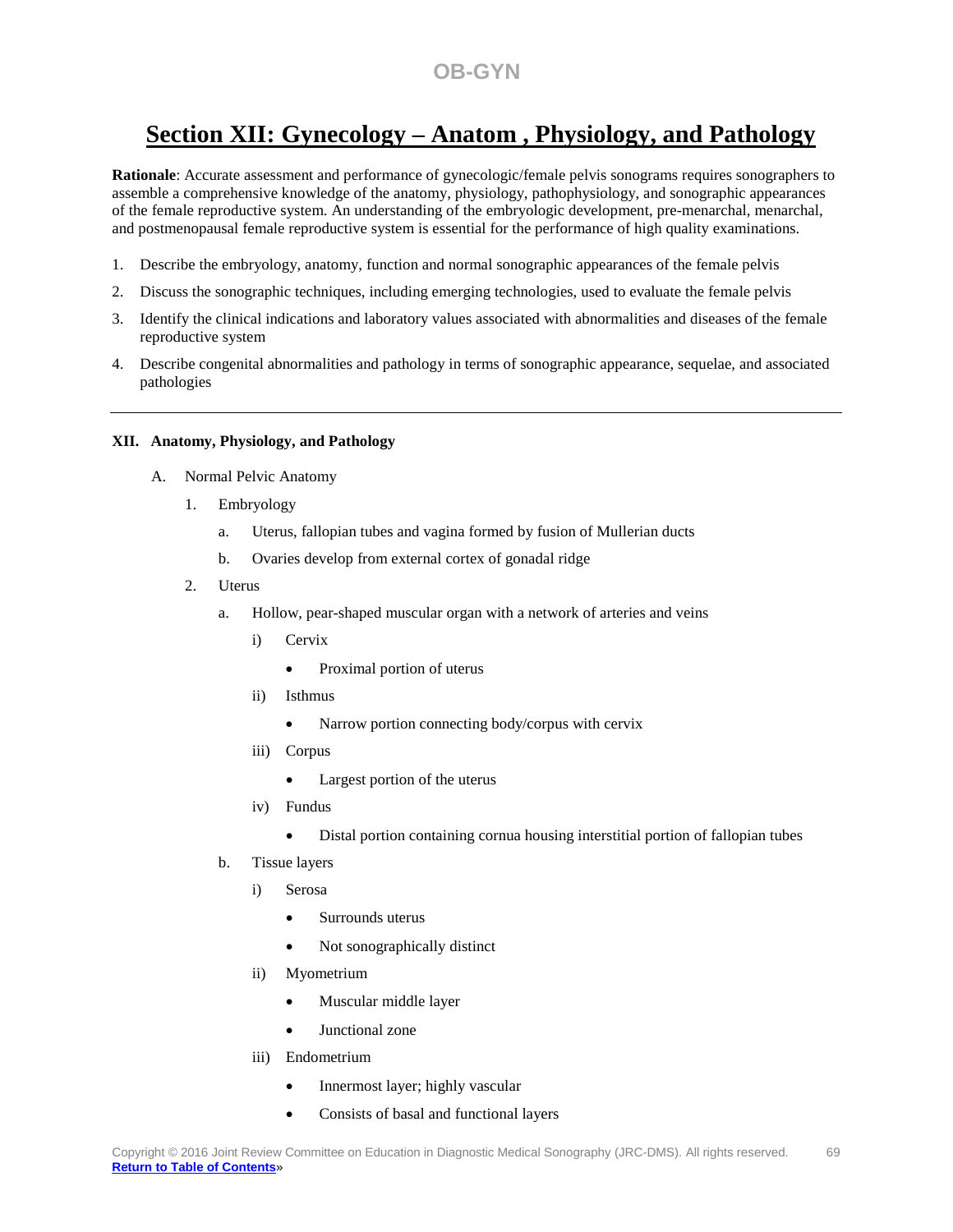- Endometrial canal contiguous with vagina and fallopian tubes
- c. Location
	- i) In true pelvis posterior to urinary bladder and anterior to rectum
	- ii) Aligned with mid-sagittal plane
	- iii) Body and fundus are loosely held in place by broad and round ligaments
	- iv) Uterosacral ligaments hold cervix in place
- d. Size
	- i) Related to age, menstrual status, and parity status
	- ii) Measure length, width, height
- e. Positions of the uterus
	- i) Most common axis is anterverted/anteflexed with non-distended bladder
	- ii) Variations in uterine position
		- Retroverted
		- Retroflexed
		- **Dextroposition**
		- Levoposition
		- Dextroflexed
		- Levoflexed
- f. Sonographic appearance
	- i) Myometrium
		- Typically homogeneous
		- Mid-level gray echogenicity
		- Peripheral anechoic structures (vessels)
	- ii) Endometrium
		- Varies in echogenicity and thickness cyclically
		- Varies in thickness with menopausal status and hormone replacement therapy
		- Measurement of thickness
- 3. Vagina
	- a. Vagina extends from vulva to the uterus
	- b. Consists of muscular layers and inner mucosa
	- c. Relational anatomy
	- d. Sonographic appearance
		- i) Highly reflective
- 4. Ovaries
	- a. Location
		- i) Lateral to uterus
		- ii) Posterior and distal to fallopian tubes
		- iii) Posterior to broad ligament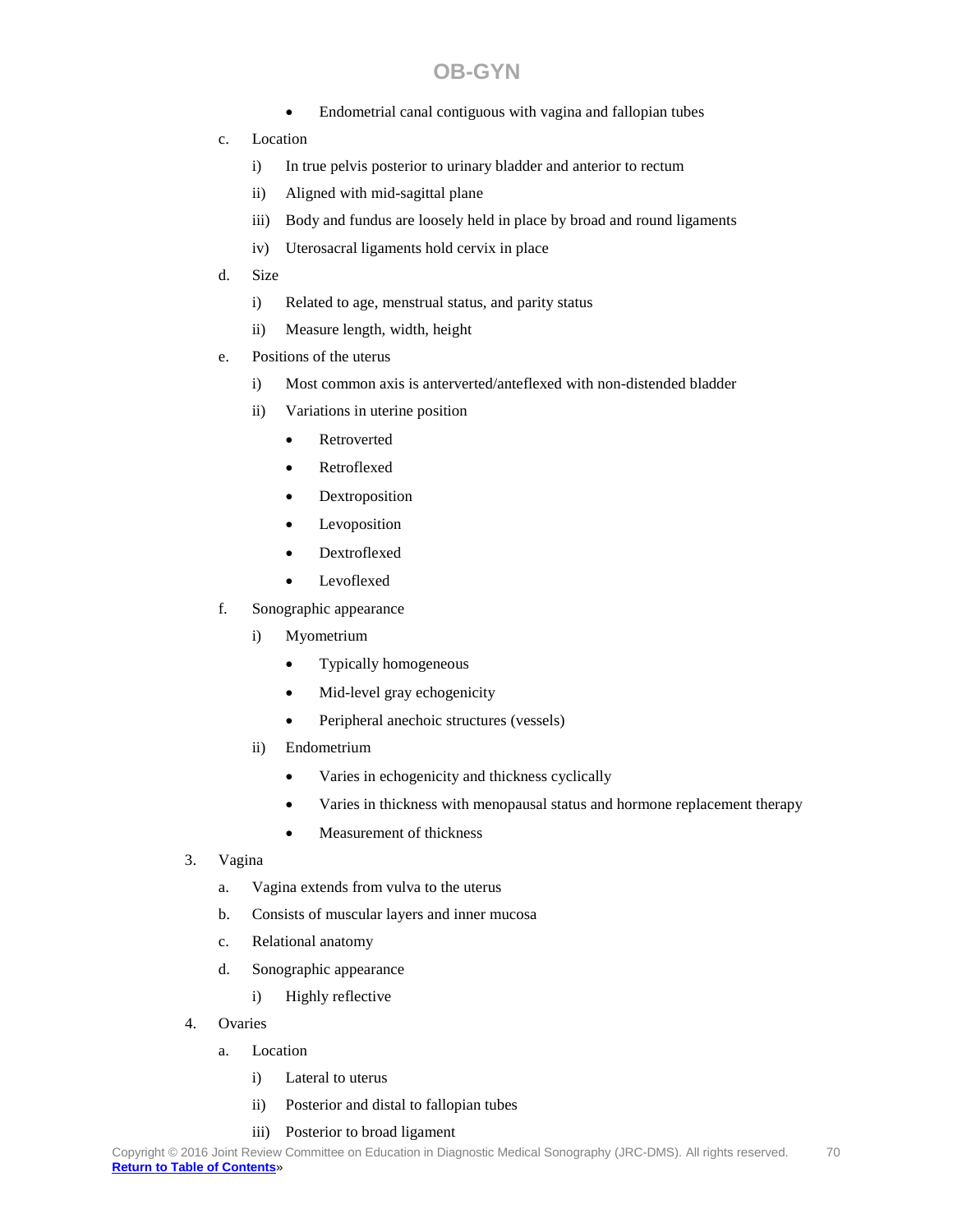- iv) Not covered by peritoneum
- v) Anterior/medial to internal iliac vessels
- b. Connections
	- i) Mesovarium ligament to broad ligament
	- ii) Inferior to uterus by utero-ovarian ligament
	- iii) To fallopian tube by fimbriae ovarica
	- iv) Lateral pelvis by suspensory ligaments
	- v) Medial, lateral, and posterior borders of each ovary are free
- c. Description
	- i) Oval/almond-shaped structures
	- ii) May assume more elongated or rounded shape
	- iii) Outer cortex and inner medulla
	- iv) Surface smooth early in life, becoming markedly pitted or puckered with years of ovulatory activity
	- v) Atrophy following menopause
- d. Size
	- i) Length, width, depth
	- ii) Volume
		- Premenarchal
		- Menarchal
		- Postmenopausal
- e. Sonographic appearance
	- i) Solid structure with peripheral anechoic follicles
	- ii) Low to medium-level echogenicity
	- iii) Dominant follicle (graafian follicle) identified prior to ovulation
- 5. Fallopian tubes
	- a. Description
		- i) Paired muscular tubular structures
		- ii) Extends from cornua of uterus laterally
	- b. Size
		- i) Length
		- ii) Diameter
	- c. Divisions
		- i) Interstitial
		- ii) Isthmus
		- iii) Ampulla
		- iv) Infundibulum
			- Contains fimbriae (includes fimbriae ovarica)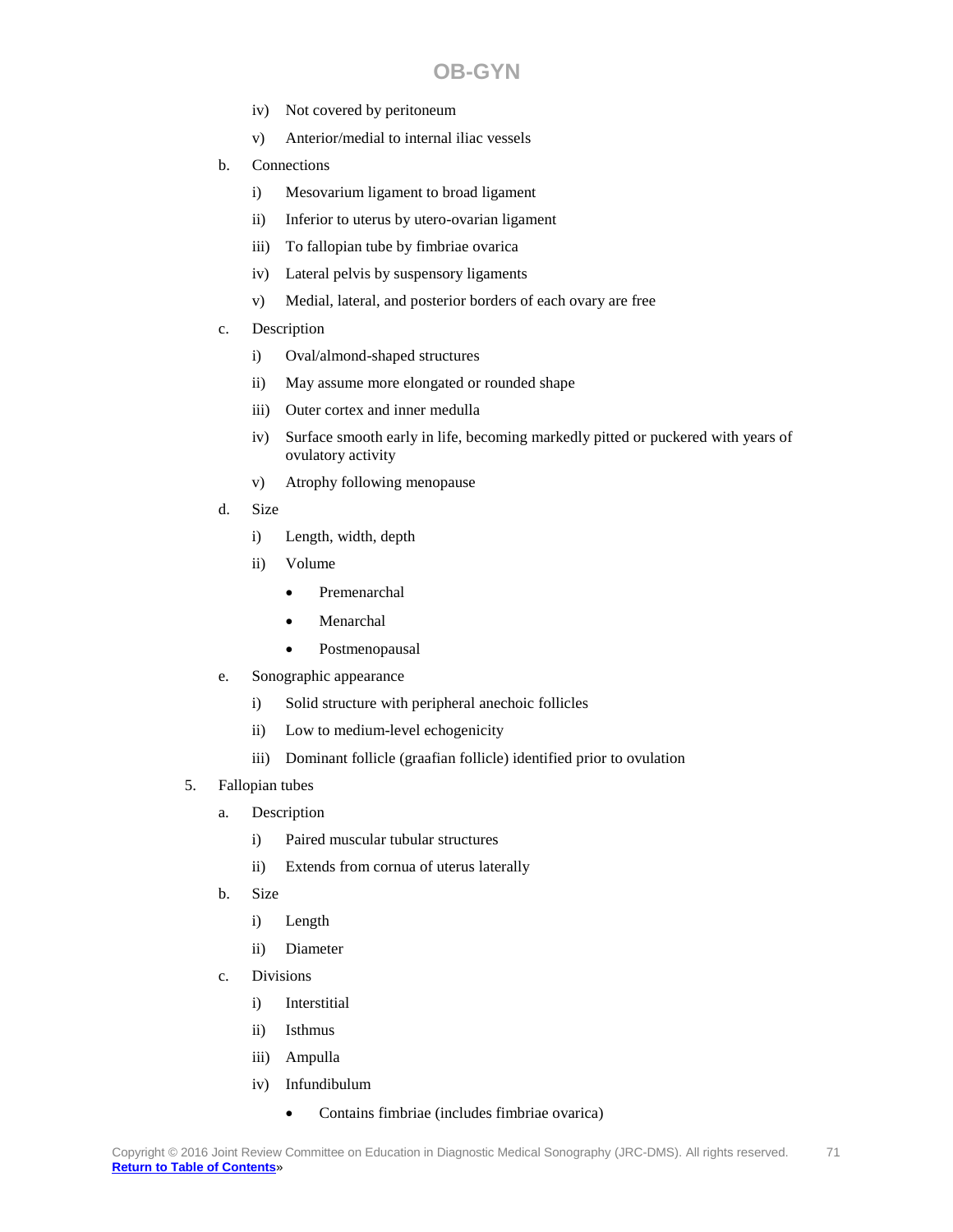- d. Layers
	- i) Serosa
	- ii) Middle muscular layer
	- iii) Internal circular layer of muscular fibers
- e. Sonographic appearance
	- i) Normal fallopian tube not visualized
- 6. Supporting pelvic structure
	- a. Bones
		- i) Sacrum
		- ii) Coccyx
		- iii) Two innominate bones
			- Ilium
			- Pubis
			- Ischium
	- b. Regions
		- i) Greater or false pelvis
		- ii) Lesser or true pelvis
	- c. Ligaments
		- i) Broad ligament
		- ii) Round ligament
		- iii) Cardinal ligament
		- iv) Uterosacral ligament
- 7. Pelvic musculature
	- a. Psoas major muscle
	- b. Iliopsoas muscle
	- c. Obturator internus
	- d. Piriformis
	- e. Levator ani
	- f. Rectus abdominis muscle
- 8. Potential spaces
	- a. Posterior cul-de-sac/rectouterine pouch
	- b. Anterior cul-de-sac/vesicouterine pouch
- 9. Pelvic vasculature
	- a. Abdominal aorta bifurcates into right and left common iliac arteries
		- i) Bifurcate into external and internal iliac arteries
	- b. External iliac artery is in the false pelvis
		- i) Becomes femoral artery
	- c. Internal iliac artery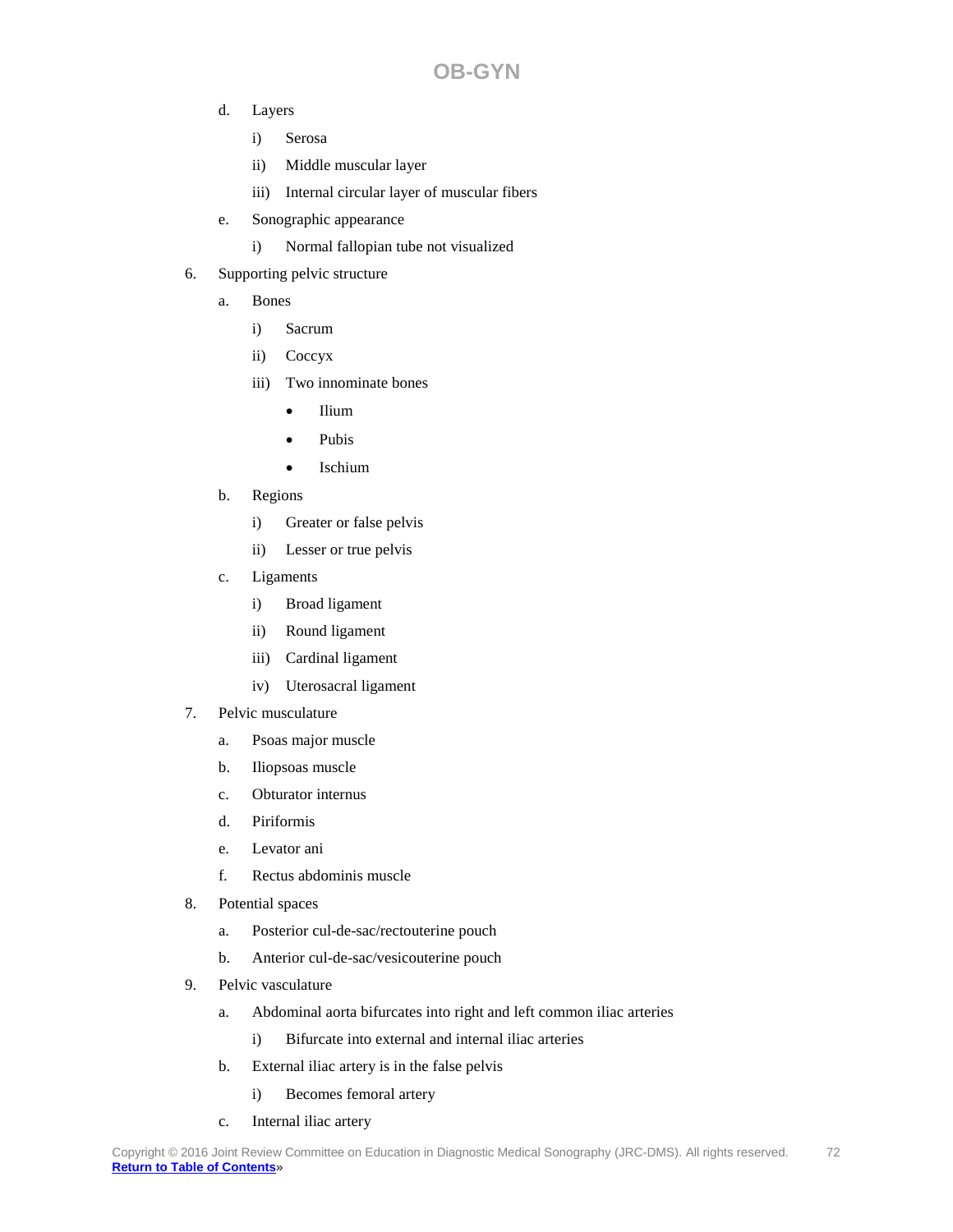- i) Also known as hypogastric artery
- ii) Subdivides into varying number of branches including uterine and ovarian arteries
- d. Uterine vasculature
	- i) Venous drainage of uterus is analogous with arterial supply
	- ii) Uterine arteries
		- Arises from internal iliac artery
	- iii) Arcuate arteries
	- iv) Radial arteries
		- Penetrate myometrium
	- v) Straight arteries
		- Basal layer of endometrium
	- vi) Spiral arteries
- e. Ovarian arterial supply comes from abdominal aorta
	- i) Ovarian/gonadal arteries
	- ii) Branch of uterine artery
	- iii) Ovary has dual blood supply
- f. Ovarian venous drainage
	- i) Right ovarian vein drains into IVC
	- ii) Left ovarian vein drains into left renal vein
- g. Vaginal blood supply
	- i) Vaginal branches of uterine artery
	- ii) Venous drainage is analogous to arterial supply
- h. Fallopian tubes are supplied by anastamosed ovarian and uterine branches
- 10. Doppler evaluation
	- a. Endovaginal imaging
	- b. Angle independent waveform analyses
		- i) S/D ratio (also referred to as A/B ratio)
		- ii) Resistive index (RI)
		- iii) Pulsatility index (PI)
	- c. Normal uterine Doppler
		- i) Demonstrates high resistance flow
	- d. Reproductive age female
		- i) Ovarian arterial flow varies with menstrual cycle
- 11. Related imaging studies
	- a. Abdominal sonography
	- b. Computed tomography (CT)
	- c. Magnetic resonance imaging (MRI)
	- d. Radiographic procedures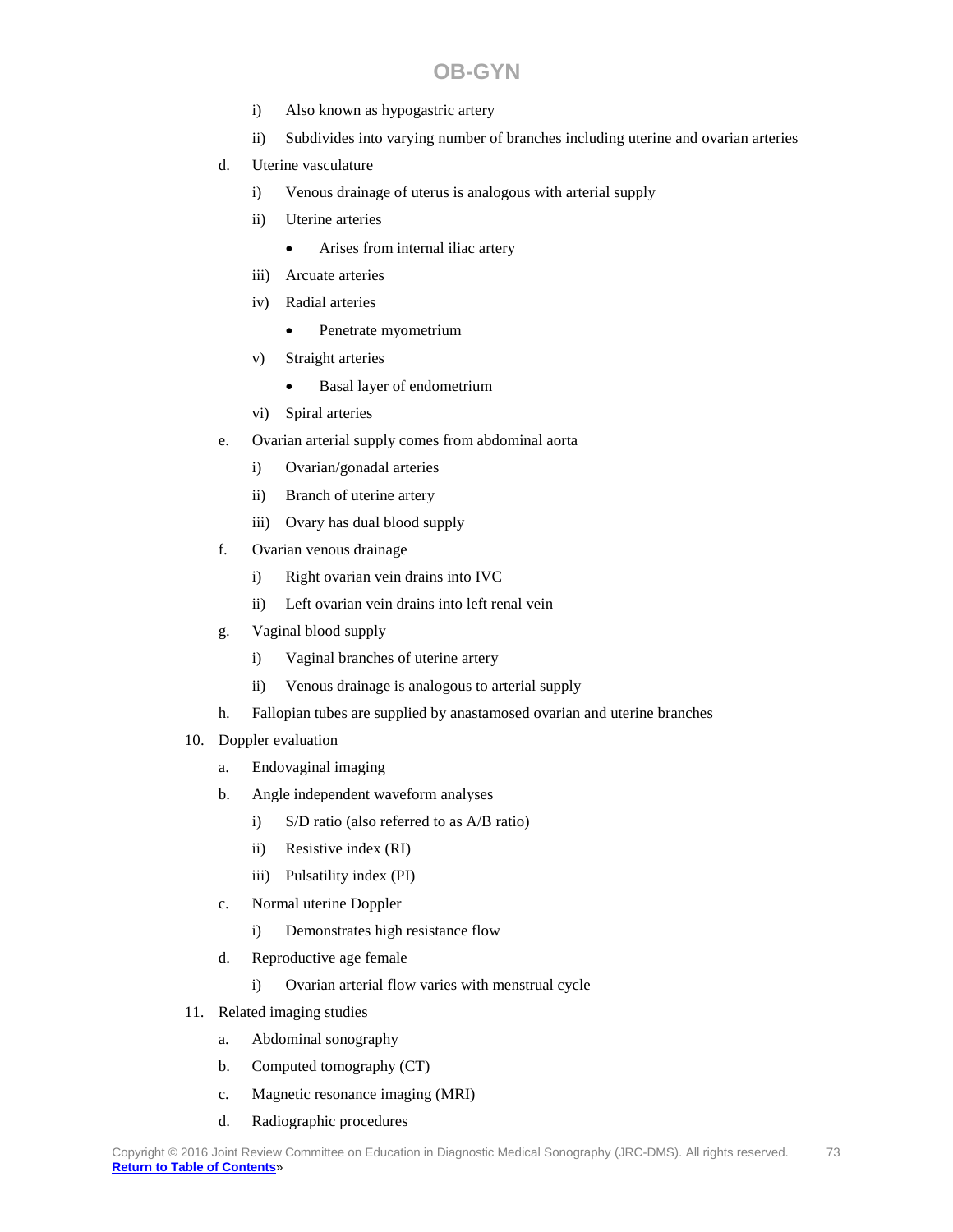- i) Intravenous pyelography (IVP)
- ii) Voiding cystourethrogram (VCUG)
- iii) Barium studies
- iv) Hysterosalpingography (HSG)
- B. Physiology
	- 1. Endocrine cycle
		- a. Menstrual cycle, ovarian cycle, and endometrial changes
			- i) Controlled by hormones
		- b. Menstrual cycle depends on functional integrity of three endocrine sources
			- i) Hypothalamus
				- Produces follicle stimulating hormone releasing factor (FSHRF) and luteinizing hormone releasing factor (LHRF)
			- ii) Pituitary gland
				- Produces follicle stimulating hormone (FSH) and luteinizing hormone (LH)
					- o FSH responsible for ripening of graafian follicle
					- o LH induces ovulation
			- iii) Ovarian axis
				- Secretes estrogen and progesterone
				- Contributes to the amount of FSH and LH produced and secreted by pituitary
		- c. Estrogen
			- i) Principle modulator of hypothalamus-pituitary activity
			- ii) Stimulates endometrial growth
			- iii) Sensitizes the muscle to induce rhythmic contractions of fallopian tubes
			- iv) Stimulates cervical mucous secretion
			- v) Induces proliferation of vaginal epithelium
			- vi) Stimulates growth of breast duct system
			- vii) Responsible for development of female body contours
		- d. Progesterone
			- i) Increases rapidly after ovulation
			- ii) Peaks about seven days post ovulation
			- iii) Is secreted by the corpus luteum during second half of cycle
				- Corpus luteum regresses without fertilization
				- Progesterone level decreases
					- o Decreased estrogen and progesterone leads to disintegration of endometrial lining and menstruation occurs
			- iv) Functions
				- Induction of secretory activity in endometrial glands
				- Desensitizes myometrium to oxytocic activity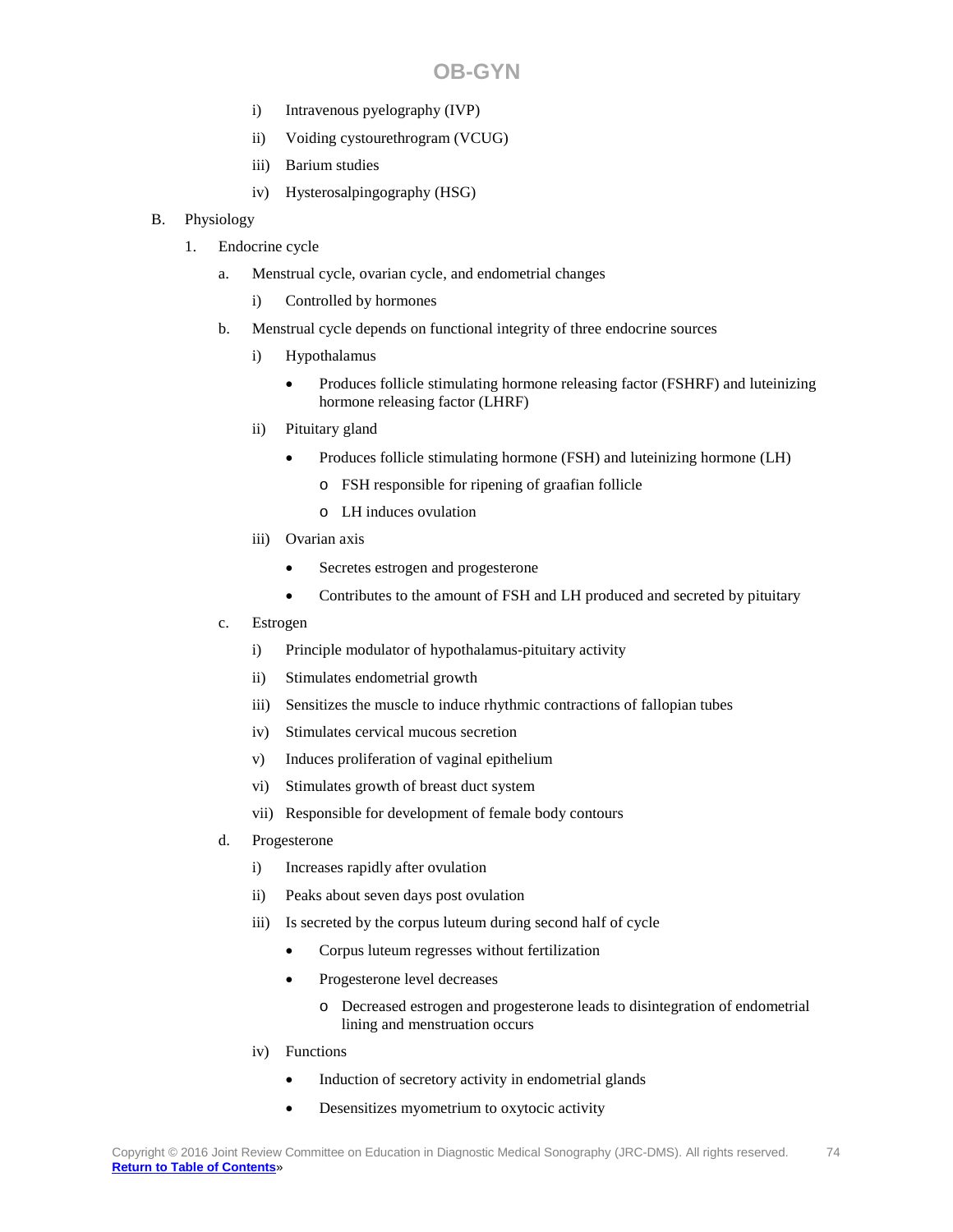- Modifies histological appearance of vaginal epithelium
- Inhibits secretory activity of cervical glands
- Increases basal body temperature
- Stimulates development of alveolar system
- Inhibits secretion of LH, thus inhibiting ovulation
- 2. Ovarian cycle
	- a. At birth, each ovary contains approximately 200,000 primary follicles
	- b. Around first day of menstrual cycle four or five primary follicles begin to grow
		- i) Follicle growth produces low levels of estrogen and minute amounts of progesterone
	- c. At approximately fourth to fifth day, one follicle develops into secondary follicle
	- d. Preovulatory phase
		- i) Day six to thirteen
		- ii) Secondary follicle matures into graafian follicle
		- iii) Other maturing follicles undergo atresia
	- e. Ovulation occurs approximately on day 14
		- i) Mature ovum is expulsed
		- ii) Ruptured graafian follicle is healed by capillary bleeding and is absorbed
	- f. Luteal phase
		- i) Day 15 to day 28
		- ii) Follicular cells transform into a golden-colored body called corpus luteum
			- Corpus luteum grows for seven to eight days
			- Secretes estrogen and increasing amount of progesterone
			- Prepares endometrium to receive fertilized ovum
			- Without fertilization corpus luteum regresses
				- o Menstruation occurs
				- o Cycle is repeated
- 3. Menstrual and/or endometrial cycle
	- a. Periodic discharge of blood, mucous, tissue, fluid and epithelial cells
	- b. Rhythmic cycle based on approximately 28 days
		- i) Menses
			- Days 1 to 5
		- ii) Postmenstrual phase
			- $\bullet$  Days 6 to 9
			- Thin endometrium
		- iii) Proliferative phase
			- Days 6 to 13
			- Increased thickness of the mucosa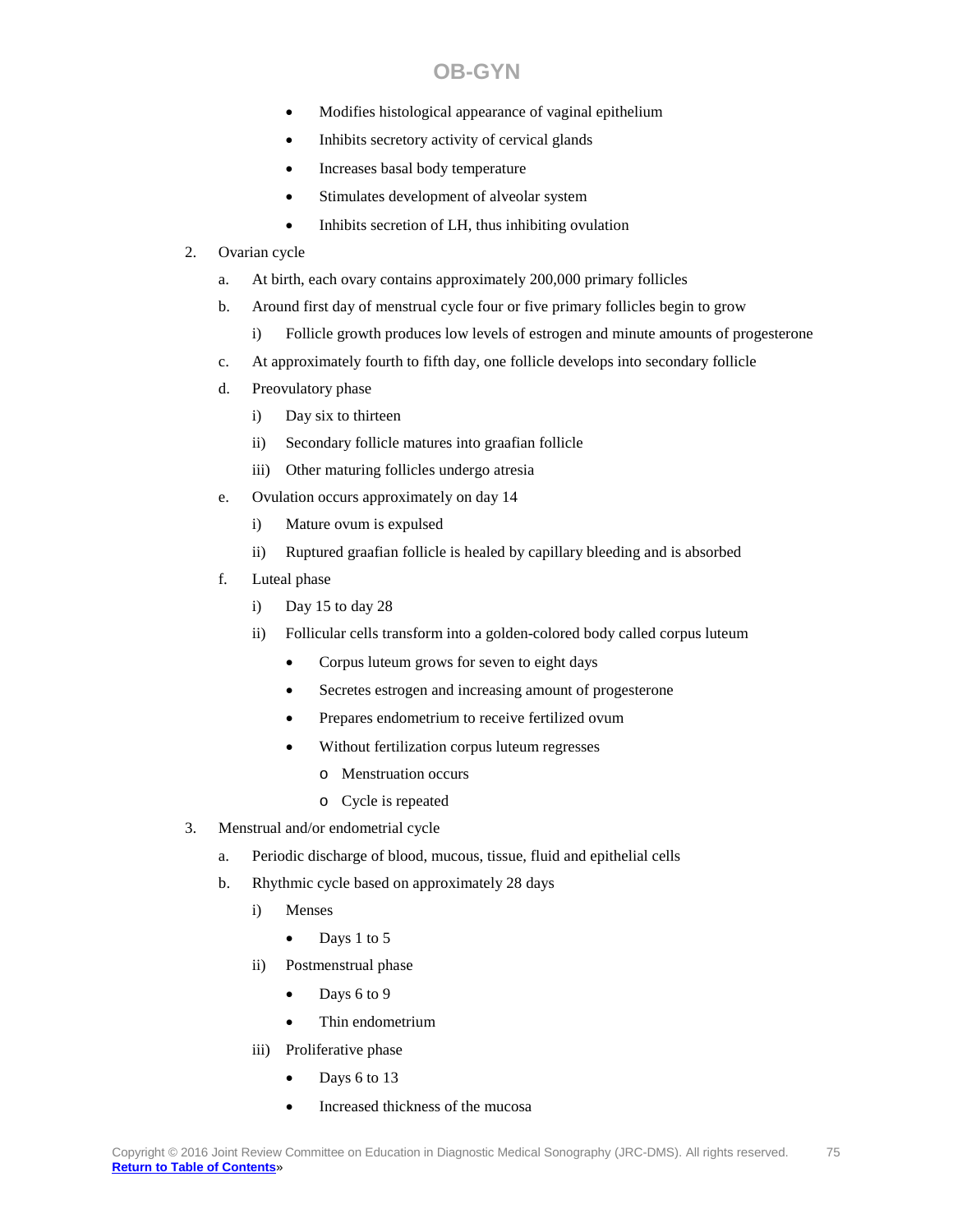- iv) Secretory phase
	- Days 13 to 28
	- Thickening of endometrium
- 4. Pregnancy test
	- a. Beta human chorionic gonadotropin (β-hCG)
	- b. Derived from trophoblast
	- c. Urine pregnancy test
		- i) False negatives
		- ii) False positives
	- d. Serum pregnancy test
		- i) More sensitive than urine
		- ii) Use when considering ectopic pregnancy
		- iii) Standards for reporting β-hCG Milli-international units (mIU)
			- International reference preparation (IRP)
			- Second international standard (2nd IS)
		- iv) Sonographic correlation with β-hCG levels
- 5. Human chorionic gonadotropin (hCG)
	- a. Produced by trophoblast
	- b. Forms basis of most pregnancy tests
	- c. Rises rapidly after  $6<sup>th</sup>$  week of gestation
	- d. Peaks at  $10^{th}$  to  $12^{th}$  week
	- e. Decreases and plateaus at 8-10 weeks
	- f. Levels diminish following parturition
- 6. Fertilization
	- a. Sperm motility
	- b. Sperm dissolves portion of ovum membrane
	- c. Fertilization usually occurs in distal portion of the fallopian tube
	- d. Fertilized ovum develops zona pellucida
		- i) The fertilized ovum is called a zygote
	- e. Zygote
	- f. Cleavage
	- g. Morula
	- h. Blastocyst
		- i) Differentiation
	- i. Implantation
- C. Infertility/Endocrinology
	- 1. Methods of contraception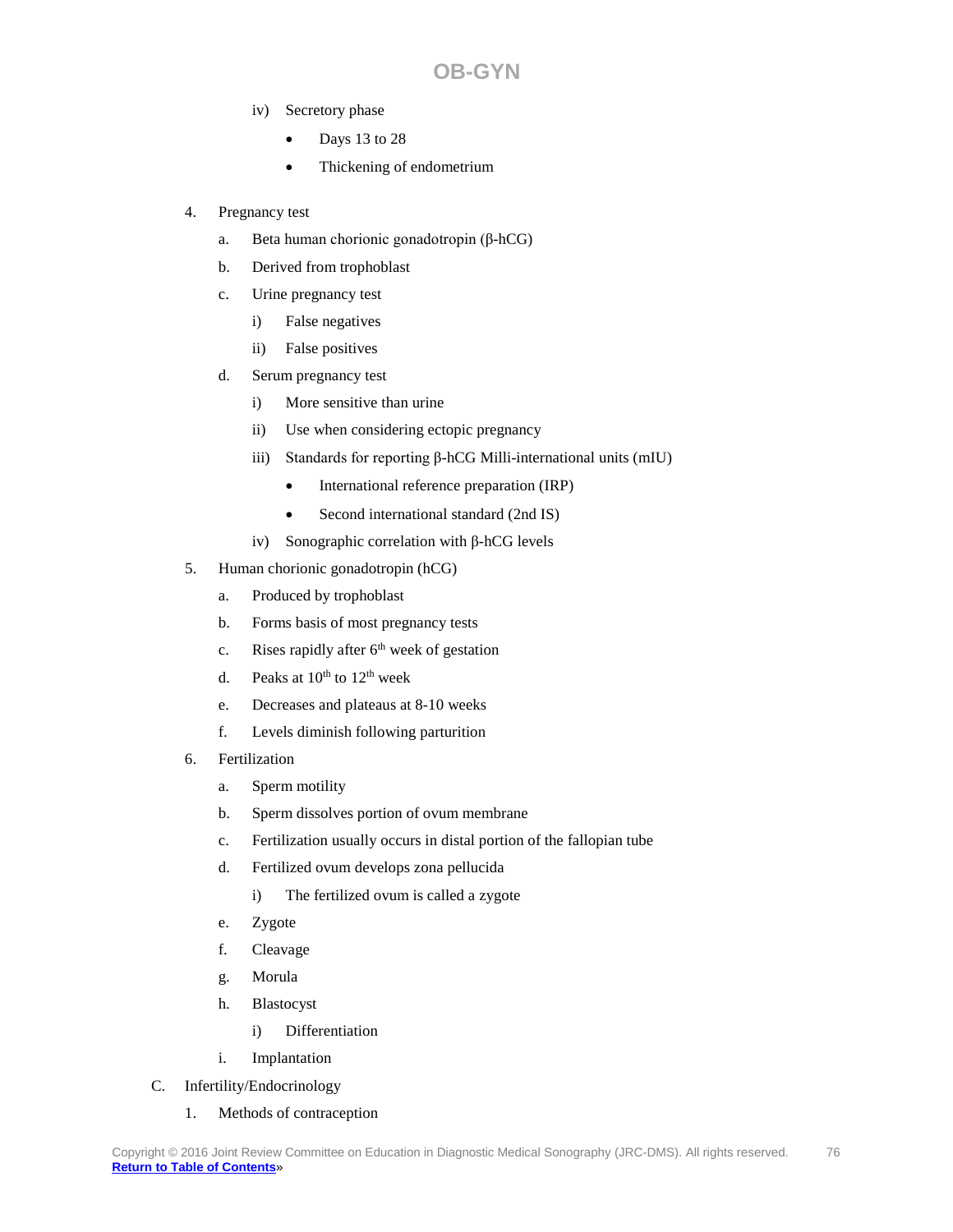- a. Hormonal
	- i) Oral contraceptives
	- ii) Depo-medroxyprogesterone acetate
	- iii) Levonorgestrel implants
	- iv) Post-coital hormonal contraception
- b. Barrier method
	- i) Diaphragm
	- ii) Cervical cap
	- iii) Condoms
- c. Intrauterine contraceptive device (IUD)
	- i) Foreign body (usually T-shaped) placed in fundal portion of endometrial cavity
	- ii) Ovulation and corpus luteum formation are not impaired
	- iii) Risks
	- iv) Sonographic appearance
		- Highly reflective structure
		- Entrance-exit reflections
		- Posterior shadowing
		- Radiograph may be performed when not identified sonographically
- d. Vaginal ring
- 2. Surgical fertility control
	- a. Bilateral tubal ligation
	- b. Hysterectomy
	- c. Elective abortion
	- d. Micro-inserts into fallopian tubes
- 3. Infertility
	- a. Definition
		- i) Pregnancy does not result after one year of normal sexual activity without contraception
	- b. Incidence
	- c. Causes
	- d. Patient management
	- e. Medications
	- f. Assisted reproductive technology (ART) and sonographic guidance
		- i) Techniques
			- Gamete Intrafallopian Transfer (GIFT)
			- Zygote Intrafallopian Tube Transfer (ZIFT)
			- In Vitro Fertilization (IVF)
		- ii) Patient physiologic changes
		- iii) Sonographic role of monitoring of ART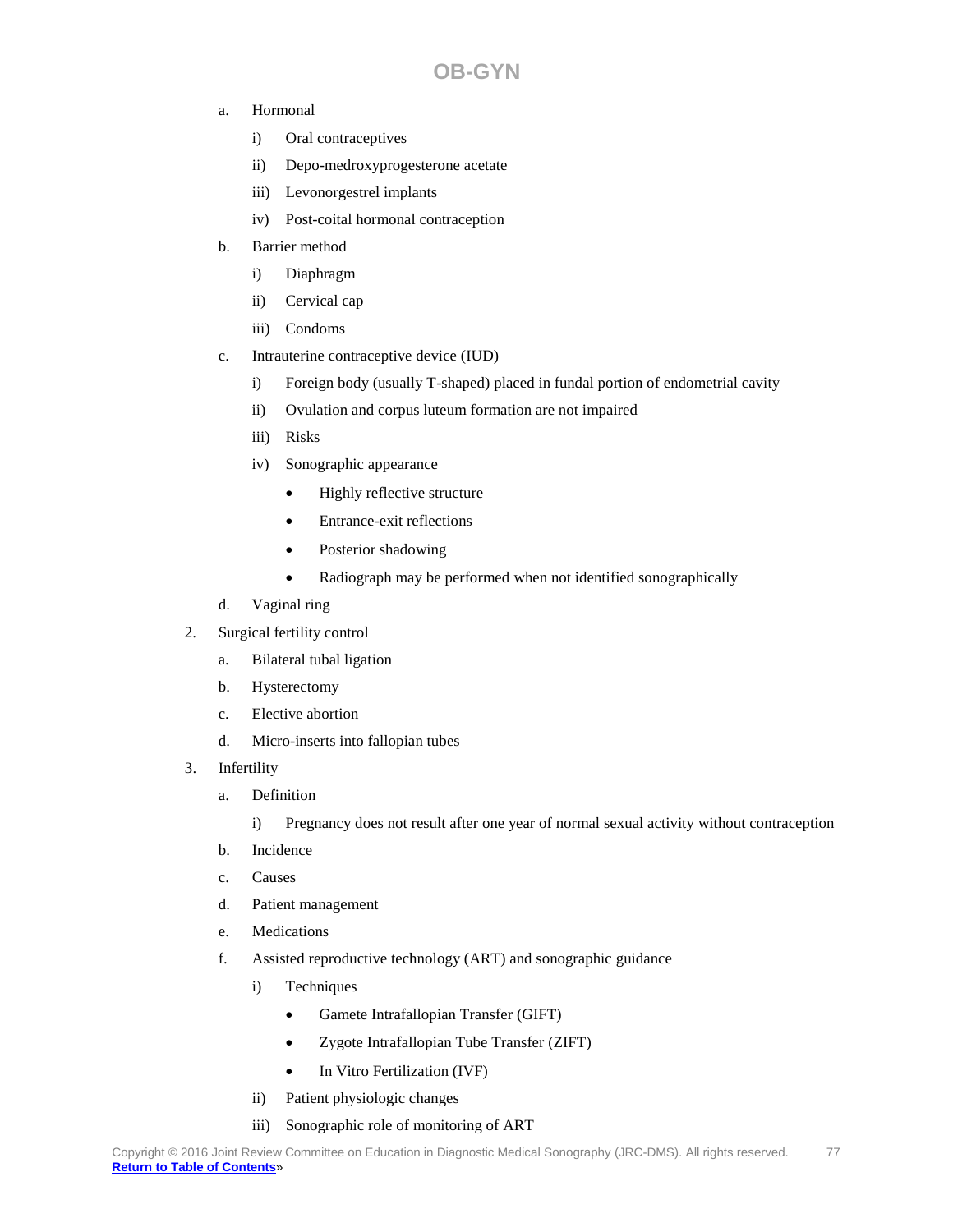- Follicular study
- D. Postmenopausal
	- 1. Appearance
		- a. Uterus decreases in size
		- b. Ovaries decrease in size
	- 2. Hormonal changes due to estrogen deficiency
		- a. Vagina loses rugosity
		- b. Endocervical cells produce less cervical mucous
		- c. Hormone replacement therapy
			- i) Estrogen
			- ii) Progesterone
- E. Pelvic Pathology
	- 1. Uterus
		- a. Pediatric pelvis
			- i) Precocious puberty
				- Abnormal early development of sexual maturity
				- Sonographic appearance
					- o Adult shape uterus
					- o Ovarian volume greater that 1 cm3
			- ii) Abnormal fluid collections due to obstruction of genital tract
				- Hydrometra
					- o Abnormal collection of fluid within uterine cavity
					- o Occurs most commonly in premenarchal patients
					- o Etiology
						- ~ Imperforate vaginal hymen
						- ~ Congenital vaginal atresia
				- Pyometra
					- o Fluid collection that is mucinous and infectious
				- Hydrometrocolpos
					- o Fluid accumulation in vagina and uterus
				- Hematometrocolpos
					- o After menarche, the menses accumulate within vagina and uterine cavity
					- o Older women may experience fluid and/or menses accumulation within uterine cavity secondary to cervical obstruction due to malignancy or cervical stenosis
				- Symptoms
					- o Vague pelvic discomfort
					- o Pain with defecation and/or urination
					- o May be asymptomatic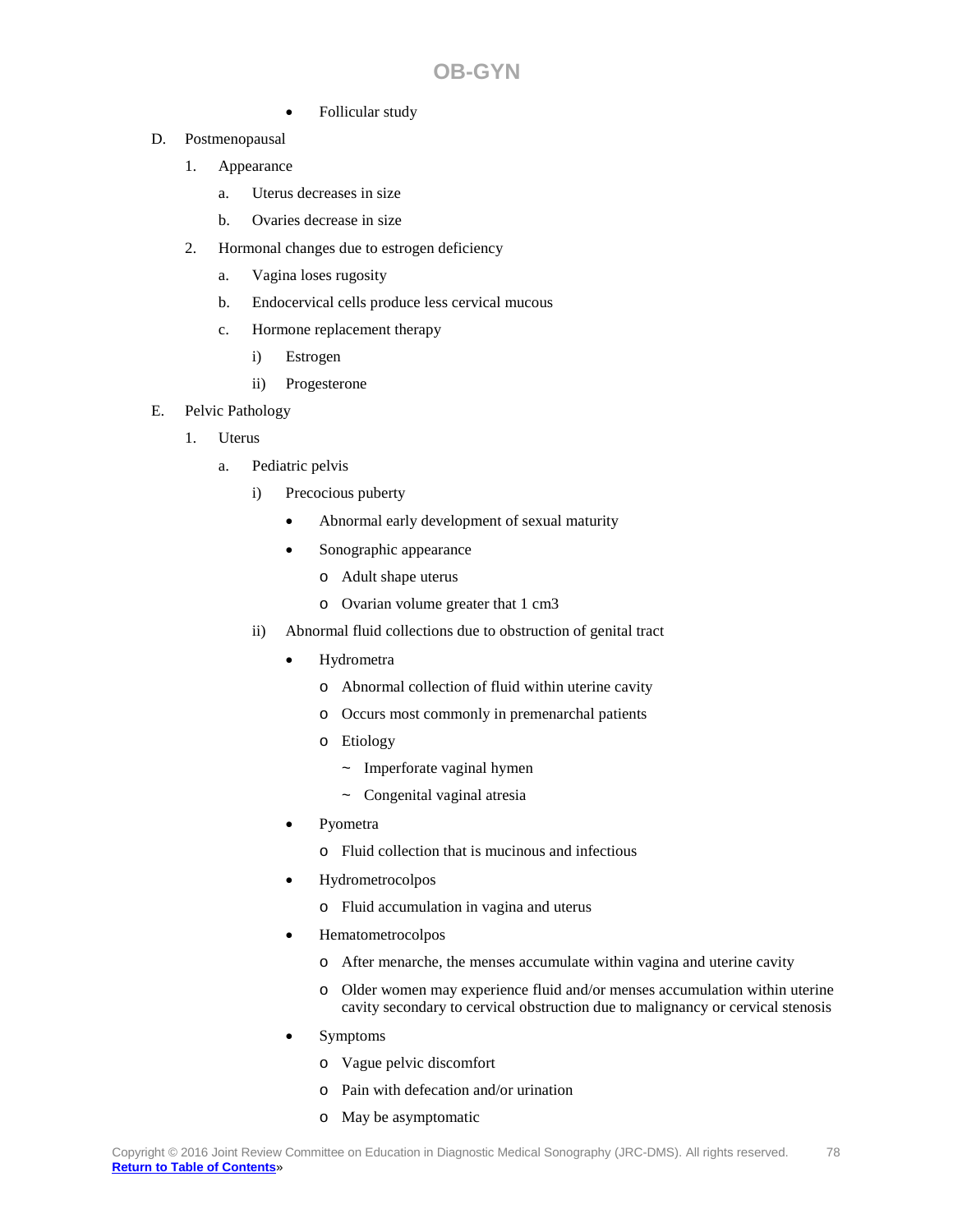- Sonographic appearance
	- o Anechoic and distended uterine cavity and cervical canal
	- o With hematometra or pyometra, cavity may contain echogenic fluid-debris levels
- iii) Sexual ambiguity
	- **Etiology** 
		- o Male pseudohermaphroditism (46, XY)
		- o Female pseudohermaphroditism (46, XX)
		- o True hermaphroditism (46, XX or 46, XY)
		- o Chromosomal abnormalities
		- o Ambiguous genitalia
	- Treatment
	- Congenital uterine anomalies (may have associated renal anomalies)
- iv) Uterus didelphys
- v) Bicornuate uterus
	- Uterus bicornuate bicollis
	- Uterus bicornuate unicollis
- vi) Uterus septus
	- Subsubseptus
- vii) Uterus unicornuate
- viii) Uterine aplasia
- b. Endometrial hyperplasia
	- i) Abnormal thickening of endometrium due to estrogen over-stimulation
	- ii) Associated with tamoxifen
	- iii) Clinical symptoms
		- Uterine bleeding
	- iv) Sonographic appearance
		- Thickened endometrium with or without cystic changes
- c. Endometrial polyps
	- i) Overgrowth of endometrial tissue
	- ii) Clinical symptoms
		- Abnormal vaginal bleeding
	- iii) Sonographic appearance
		- Diffuse or focal endometrial thickening
- d. Endometrial carcinoma
	- i) Associated with estrogen stimulation
	- ii) Clinical symptoms
		- Postmenopausal vaginal bleeding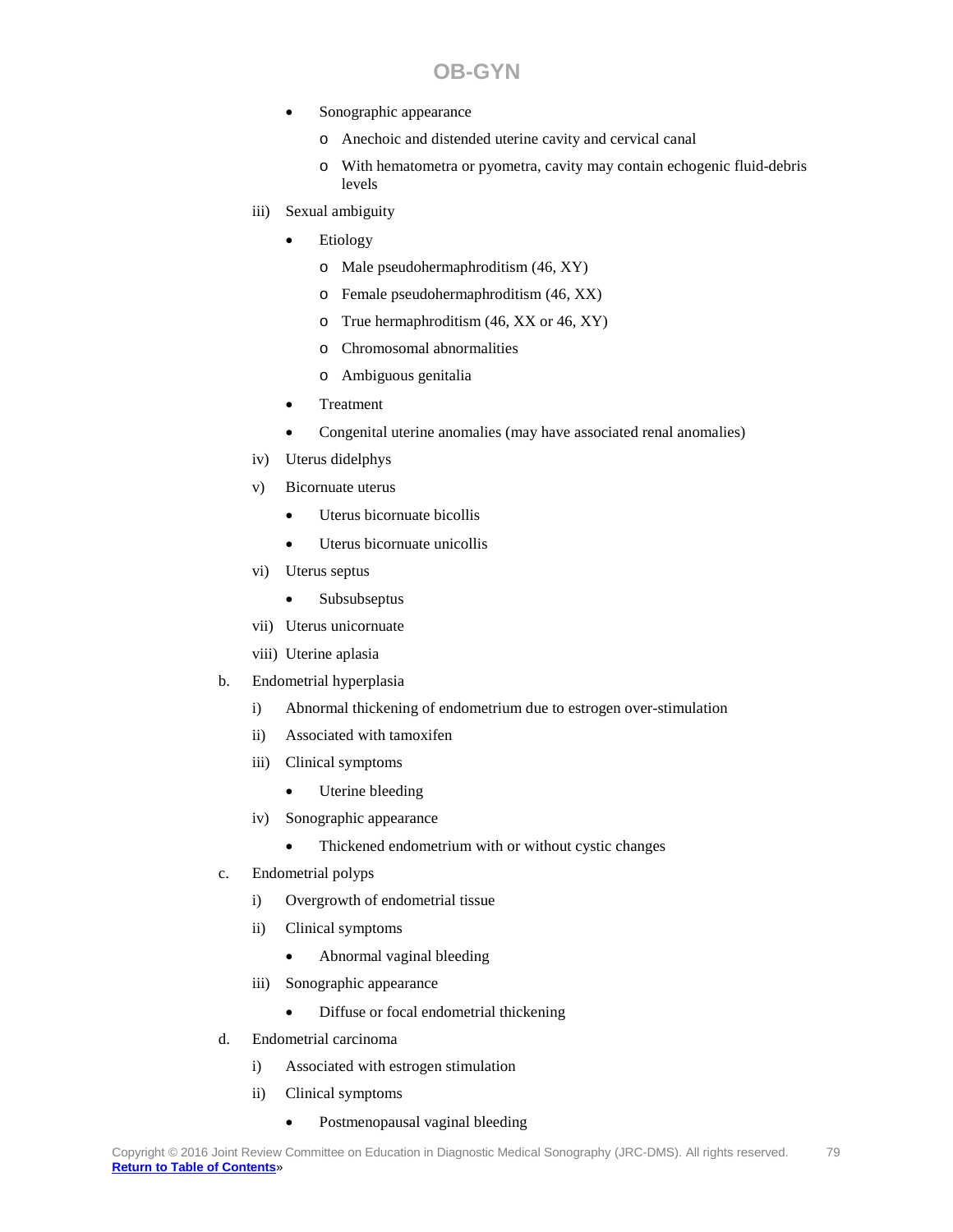- iii) Sonographic appearance
	- Normal endometrium (rare)
	- Thickened endometrium with or without focal irregularity
	- Enlarged uterus with endometrium demonstrating a mixed echogenicity in later stages
	- Endometrial adhesions
		- o Synechiae/Asherman syndrome
		- o Bands of endometrial tissue associated with trauma or surgery
- e. Leiomyoma
	- i) Most common benign gynecological tumor
		- Single or multiple
		- Degeneration
		- May enlarge over time
	- ii) Signs and symptoms
		- Asymptomatic
		- Pelvic pain
		- Menorrhagia
		- Enlarged uterine size
		- Menstrual irregularity
	- iii) Classifications
		- Intramural
		- Subserosal
		- Submucosal
		- Pedunculated
	- iv) Sonographic appearance
		- Variable echogenicity
			- o Hypoechoic
			- o Homogeneous
			- o Heterogeneous
		- **Shadowing**
		- Well-defined borders
		- Solid
		- Doppler
			- o Stalk flow
- f. Adenomyosis
	- i) Endometrial implants lie within myometrium
	- ii) Signs and symptoms
		- Pelvic cramping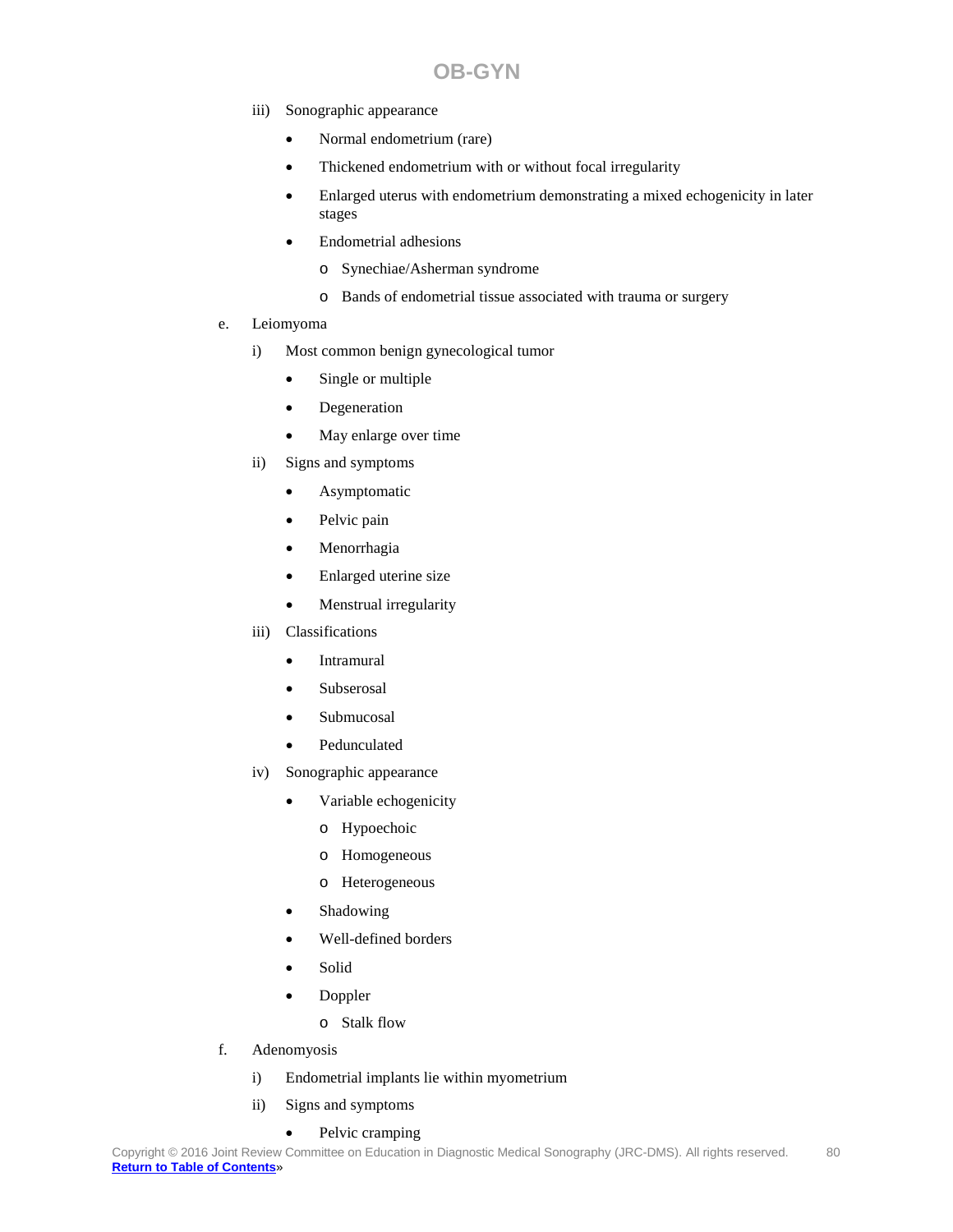- Dysmenorrhea
- Uterine enlargement
- iii) Sonographic appearance
	- Hypoechoic uterus
	- Heterogeneous myometrium
	- Diffusely enlarged
	- Myometrial cysts
- g. Nabothian cyst
	- i) Benign cervical cyst
- h. Cervical carcinoma
	- i) Etiology
		- Mostly related to HPV infection
	- ii) Risk factors
		- Early sexual encounters
		- Multiple sexual partners
		- Sexually transmitted infection
		- Exposure to human papilloma virus (HPV)
	- iii) Peak incidence post-pubescent women
	- iv) Squamous cell carcinoma most common
	- v) Signs and symptoms
		- Vaginal discharge
		- Bleeding
		- Malodorous discharge
		- Palpable pelvic mass
	- vi) Sonographic appearance
		- Normal
		- Enlarged, bulky cervix
		- Solid mass in cervix
		- Hematometra or pyometra with cervical stenosis
		- Extension of disease to pelvic sidewalls, bladder, and rectum
- i. Leiomyosarcoma
	- i) Rare malignant tumor
	- ii) Signs and symptoms
		- Asymptomatic
		- Uterine bleeding
	- iii) Sonographic appearance
		- Similar to leiomyoma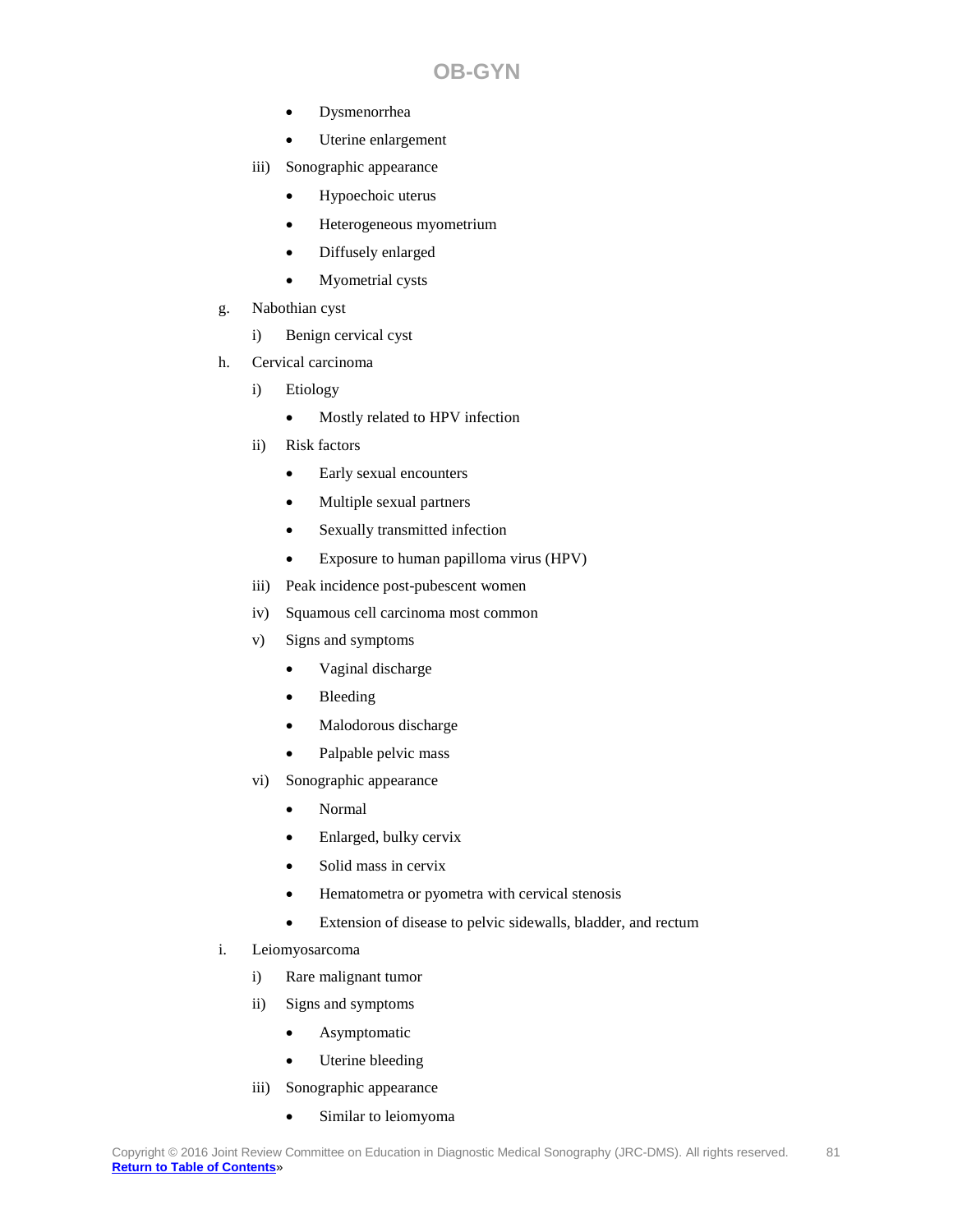- Cystic degeneration
- Inhomogeneous uterine mass
- Local invasion or distant metastases
- 2. Ovarian
	- a. Functional masses
		- i) Follicular cyst
			- Occurs when dominant follicle fails to ovulate
			- May lead to menstrual irregularities
			- Sonographic appearance
				- o Anechoic
				- o Thin wall
				- o Posterior enhancement
		- ii) Corpus luteum cyst
			- Forms after the dominant follicle ruptures and ova is expelled
				- o Hemorrhage occurs at rupture site
			- Signs and symptoms
				- o Pelvic pain
				- o Nausea and vomiting
				- o Enlarged, tender ovary
			- Sonographic appearance
				- o Complex cyst
			- Corpus luteum cyst of pregnancy
				- o Supports early pregnancy
				- o Sonographic appearance
					- ~ Thin-walled
					- ~ Unilateral
					- $\sim$  Fluid in posterior cul-de-sac with rupture
		- iii) Theca lutein cysts
			- Develop with high levels of human chorionic gonadotropin (hCG)
			- **Associations** 
				- o Gestational trophoblastic neoplasia
				- o Ovarian hyperstimulation syndrome
				- o Multiple pregnancy and singleton gestations
			- Sonographic appearance
				- o Bilateral
				- o Large, multilocular cysts
	- b. Benign
		- i) Paraovarian cysts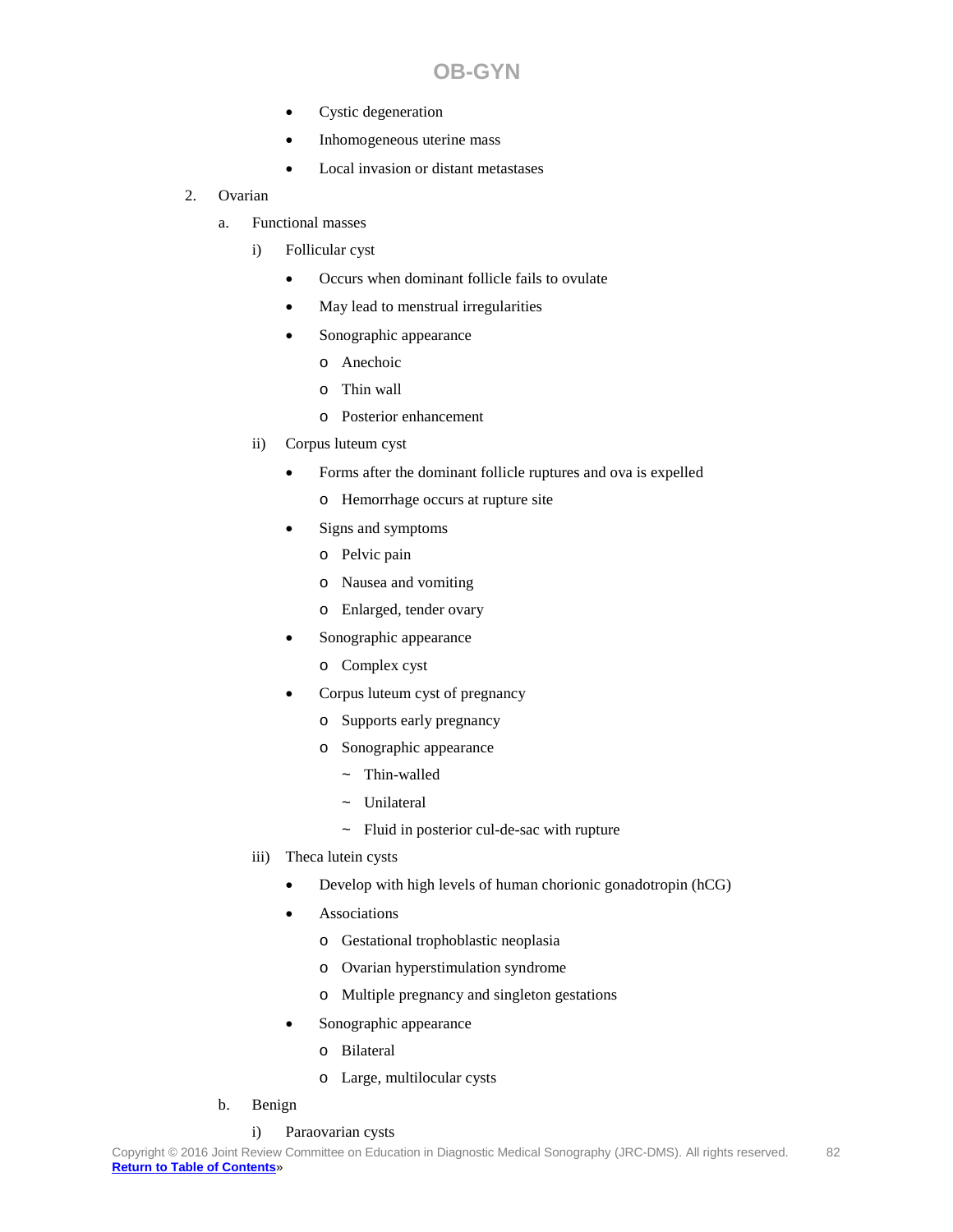- Arise from Gartner's duct remnants or from hydatid of Morgagni
- Found within broad ligament
- Sonographic appearance
- Thin-walled
- **Anechoic**
- Variable size
- ii) Serous cystadenoma ree
	- Common, benign epithelial tumor
	- Sonographic appearance
		- o Unilateral
		- o Cystic structure with low-level debris
		- o Smooth walls
		- o May contain septae
- iii) Mucinous cystadenoma
	- Benign epithelial tumor
	- Sonographic appearance
		- o Multi-septate tumor
		- o Large
		- o Mid-level echoes
- iv) Mature cystic teratoma
	- Commonly termed dermoid
	- Germ cell tumor
	- Usually seen in young women of reproductive age
	- Signs and symptoms
		- o Mild to acute pain
		- o Adnexal fullness
		- o Pressure symptoms
	- Sonographic appearance
		- o Cystic to complex
		- o Calcification with shadowing
- v) Fibroma
	- Stromal tumor
	- Associated with Meigs' syndrome
		- o Pelvic mass
		- o Hydrothorax
		- o Ascites
	- Signs and symptoms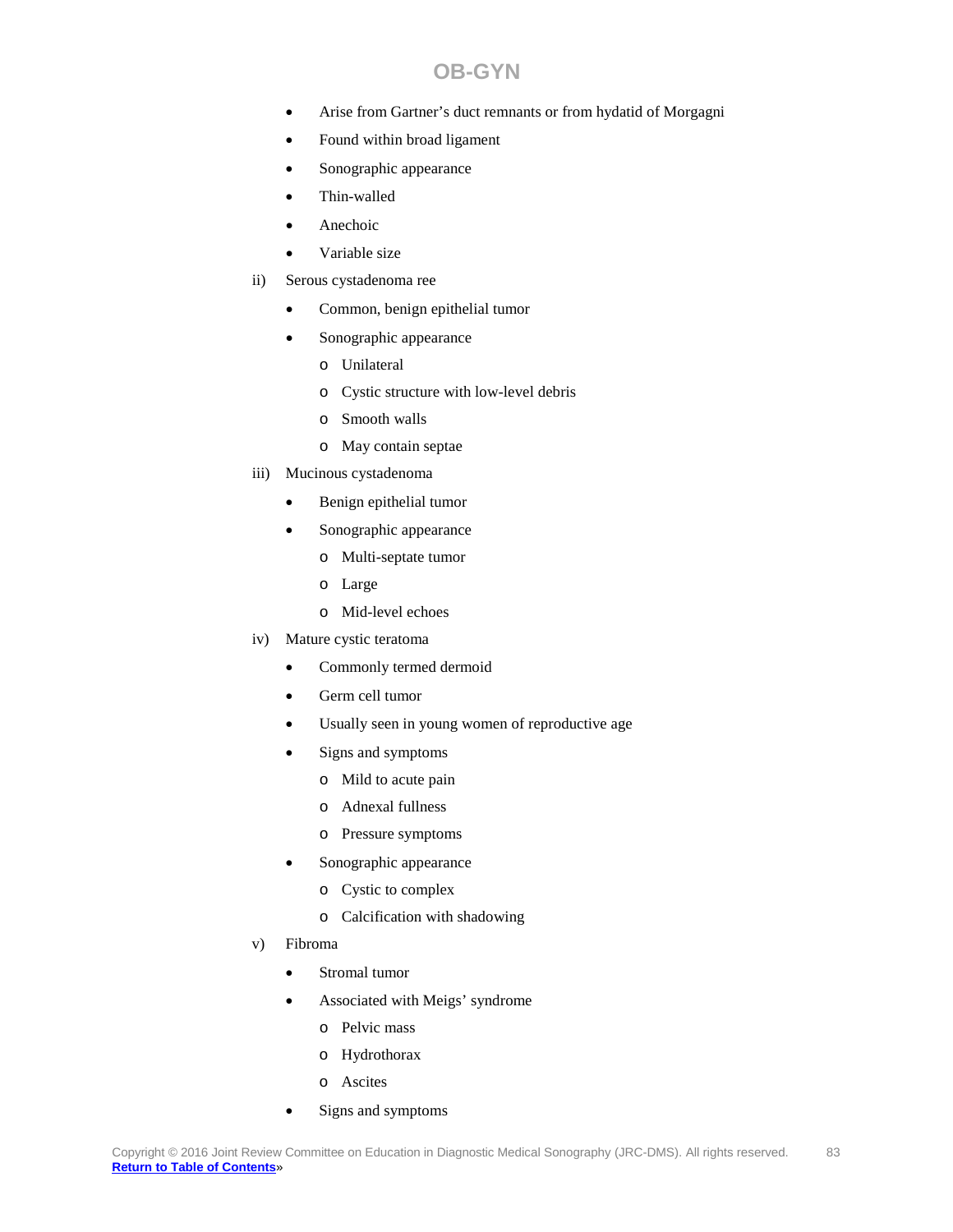- o Local pelvic pain
- o Pressure symptoms when large
- o Asymptomatic when small
- Sonographic appearance
	- o Solid
	- o Hyperechoic
- vi) Theca cell tumor
	- Benign, solid, unilateral mass most commonly found in menopausal or postmenopausal women
	- Signs and symptoms
		- o Pelvic pain
		- o Pressure
	- Sonographic appearance
		- o Ovarian enlargement
		- o Solid
		- o Attenuating
		- o Calcifications may be seen
		- o Cystic degeneration may occur
- vii) Brenner tumor
	- Uncommon, solid mass
	- May be associated with Meigs' syndrome
	- Rarely malignant
- viii) Endometrioma
	- Large cysts filled with dark brown fluid
	- Occurs with endometriosis
		- o Ectopic endometrial tissue found on structures within abdominal-pelvic cavity
	- Signs and symptoms
		- o Dyspareunia
		- o Metromenorrhagia
		- o Dysmenorrhea
	- Sonographic appearance
		- o Well defined
		- o Low-level echogenicity
		- o Cystic mass filled with low-level echoes
		- o Punctate calcifications
- c. Malignant
	- i) Epithelial ovarian cancer
		- Most common type of ovarian cancer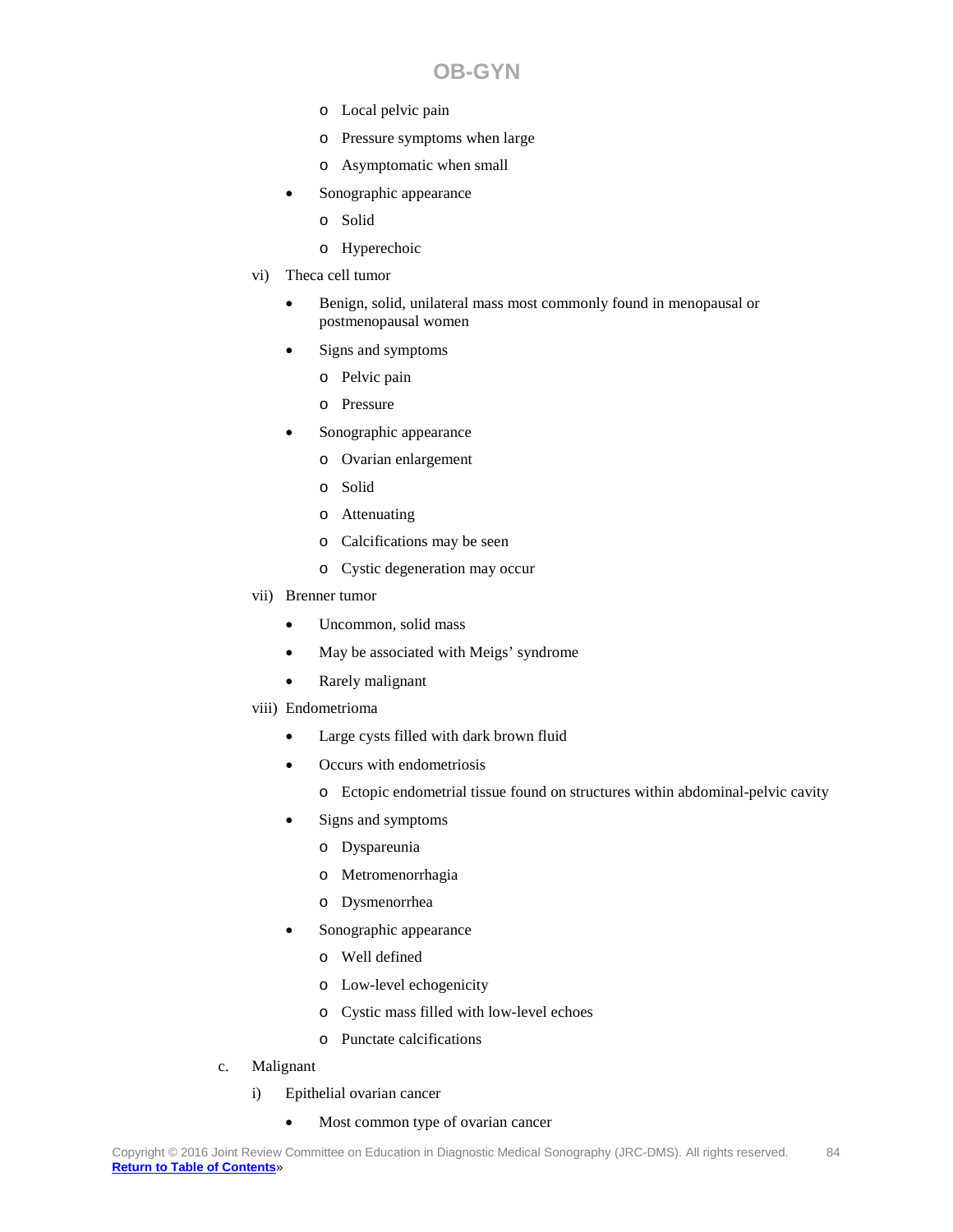- More common in postmenopausal women
- Risk factors
	- o Age
	- o Family history of ovarian or breast cancer
	- o Nulliparity
	- o Infertility
	- o Late menopause
	- o Prolonged ovulatory activity
- Clinical signs and symptoms
	- o Abdominal pain
	- o GI symptoms
	- o Pressure
	- o Vaginal bleeding
	- o Weight change
	- o Endocrine imbalance
	- o Elevated CA 125
- Sonographic appearance
	- o Ovarian mass
	- o Cystic components
	- o Thick septations
	- o Mural nodules
	- o Calcifications with or without shadowing
	- o Low-level echoes within cystic component
	- o Decreased vascular impedance
	- o Extra-ovarian findings
- ii) Germ cell
	- Dysgerminoma
		- ~ Frequency of occurrence
			- ⋅ Rare, malignant epithelial tumor
		- o Sonographic appearance
			- ~ Solid
			- ~ Homogeneous
			- ~ Irregularly defined
			- ~ May see cystic degeneration
	- Immature/malignant teratoma
		- o Frequency of occurrence
			- ~ Rare malignant tumor
			- $\sim$  Occurring more frequently in children and young adults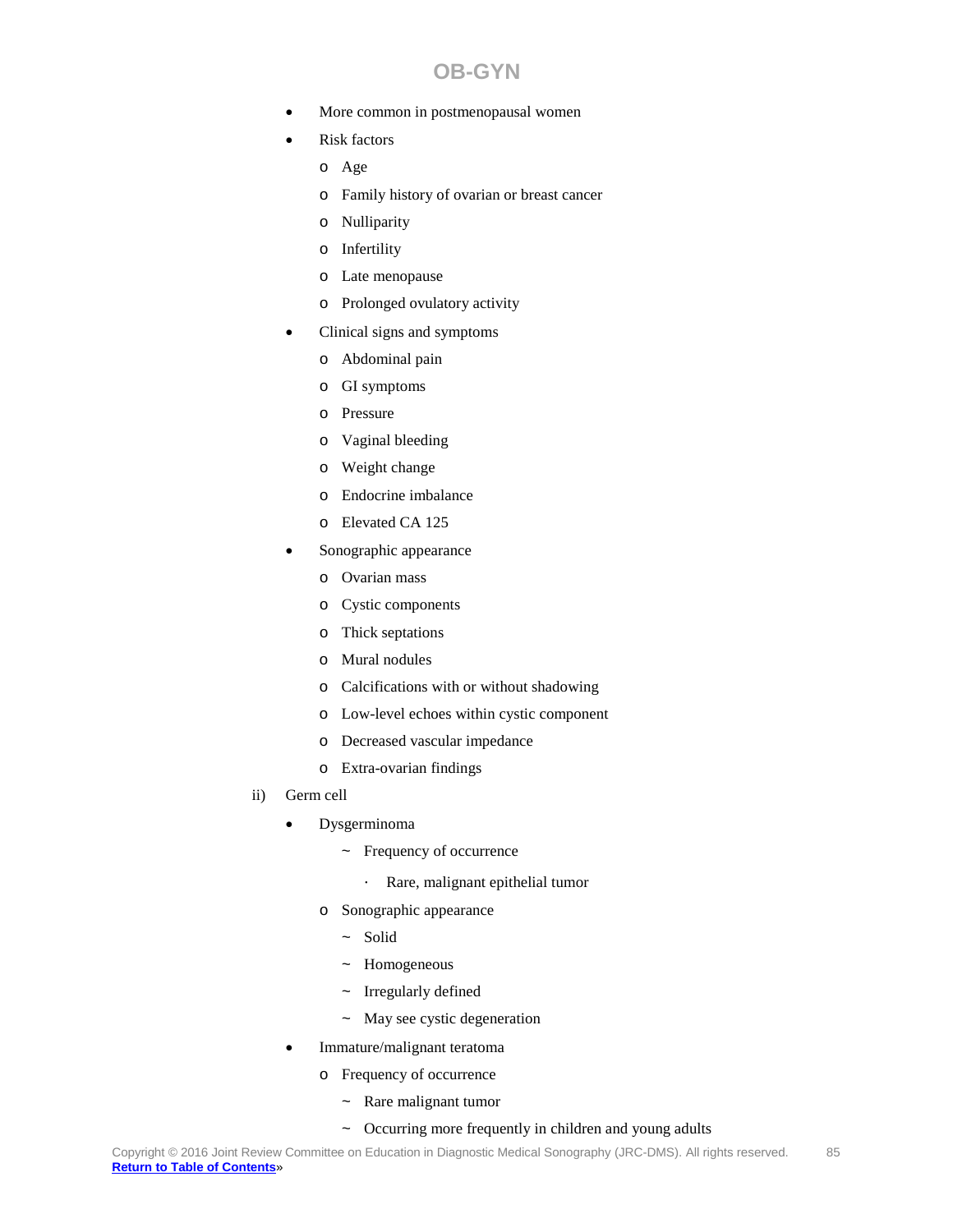- o Sonographic appearance
	- ~ Unilateral
	- ~ Solid
	- ~ Well-defined
	- ~ Variable echogenicity
	- $\sim$  Cystic degeneration may be seen
- iii) Sex cord stromal tumors
- iv) Metastasis
	- Krukenburg's tumor
		- o Secondary ovarian carcinoma from primary neoplasm of gastrointestinal tract
- d. Ovarian torsion
	- i) Partial or complete rotation of pedicle secondary to ovarian mass or cyst
		- Occlusion or decrease of blood inflow and outflow
	- ii) Signs and symptoms
		- Sudden onset of severe pelvic pain
		- Nausea, vomiting
		- Palpable adnexal mass
	- iii) Sonographic appearance
		- Ovarian enlargement
		- Hyperechoic ovary
		- Heterogeneous
		- Dilated vessels on periphery of ovary
		- Doppler may demonstrate absent or decreased blood flow
- e. Polycystic ovarian disease
	- i) Identified in young women
	- ii) Stein-Leventhal syndrome
		- Polycystic ovaries
		- **Hirsutism**
		- Amenorrhea
		- Enlarged ovaries
		- Obesity
		- Impaired fertility
	- iii) Sonographic appearance
		- Bilaterally, mildly enlarged ovaries
		- Multiple peripheral small cysts
- 3. Pelvic inflammatory disease (PID)
	- a. Inflammatory condition of uterus, cervix, ovaries, fallopian tubes and peritoneal surfaces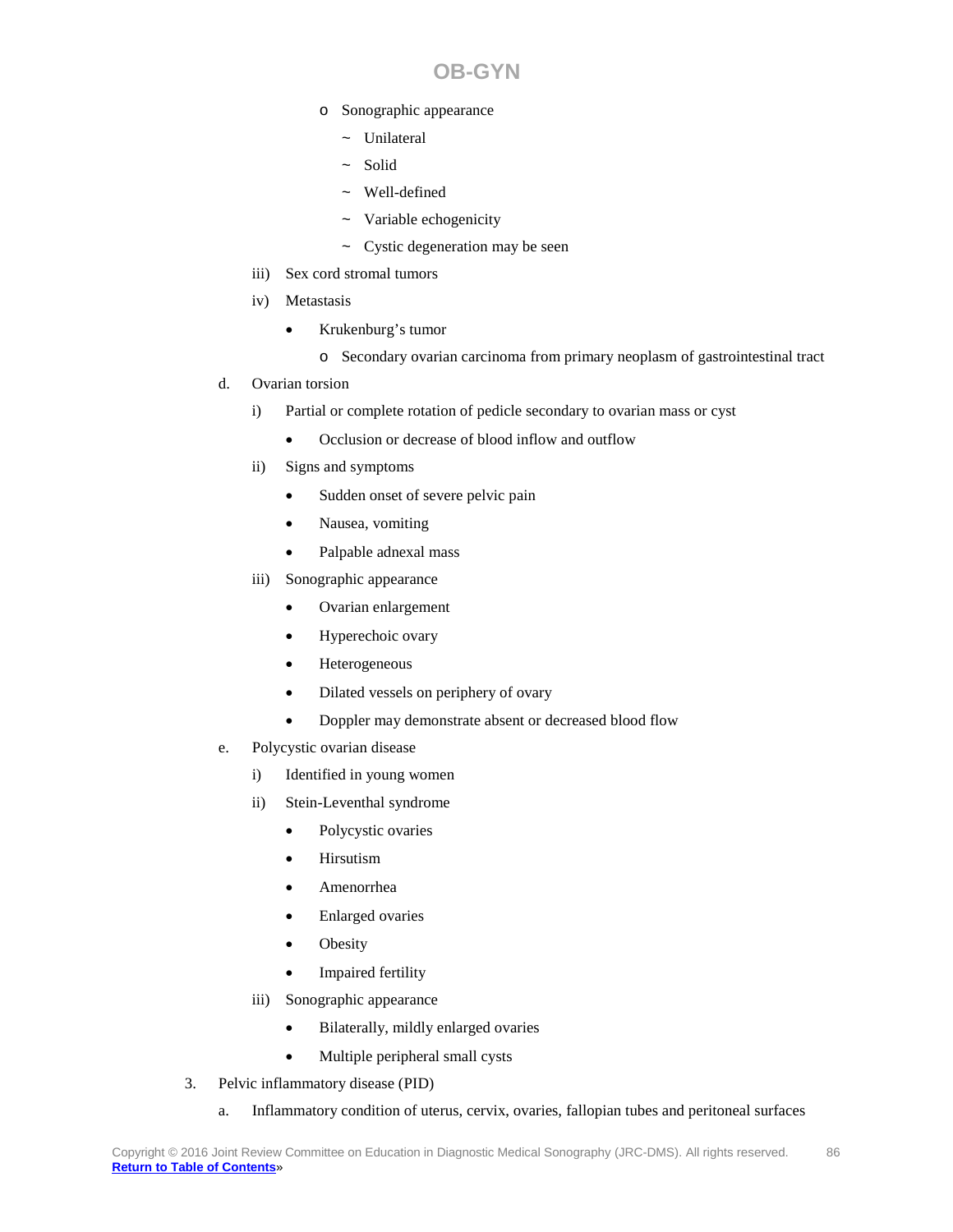- b. Etiology
	- i) Sexually-transmitted infection (STI)
	- ii) Intrauterine device (IUD) use
	- iii) Extension of lower abdominal and/or pelvic abscesses
	- iv) Complication of postabortion or childbirth
- c. Classifications
	- i) Acute
	- ii) Chronic
- d. Signs and symptoms
	- i) Severe pelvic pain
	- ii) Fever
	- iii) Shaking/chills
	- iv) Leukocytosis
	- v) Vaginal discharge
	- vi) Irregular vaginal bleeding
	- vii) Rebound tenderness
	- viii) Pain with cervical manipulation
	- ix) Dyspareunia
- e. Complications
	- i) Endometritis
		- Sonographic appearance
			- o Normal
			- o Thickened endometrium
			- o Air or fluid in endometrial cavity
			- o Increased vascularity
	- ii) Salpingitis
		- Sonographic appearance
			- o Distended fallopian tubes with thickened walls and pyosalpinx in acute phase
			- o Hydrosalpinx in chronic phase
	- iii) Tubo-ovarian abscess (TOA)
		- Result of very severe pelvic infection
		- Signs and symptoms
			- o High fever
			- o Elevated WBC
			- o High erythrocyte sedimentation (ESR)
			- o Severe lower abdominal pain
			- o Nausea and vomiting
			- o RUQ pain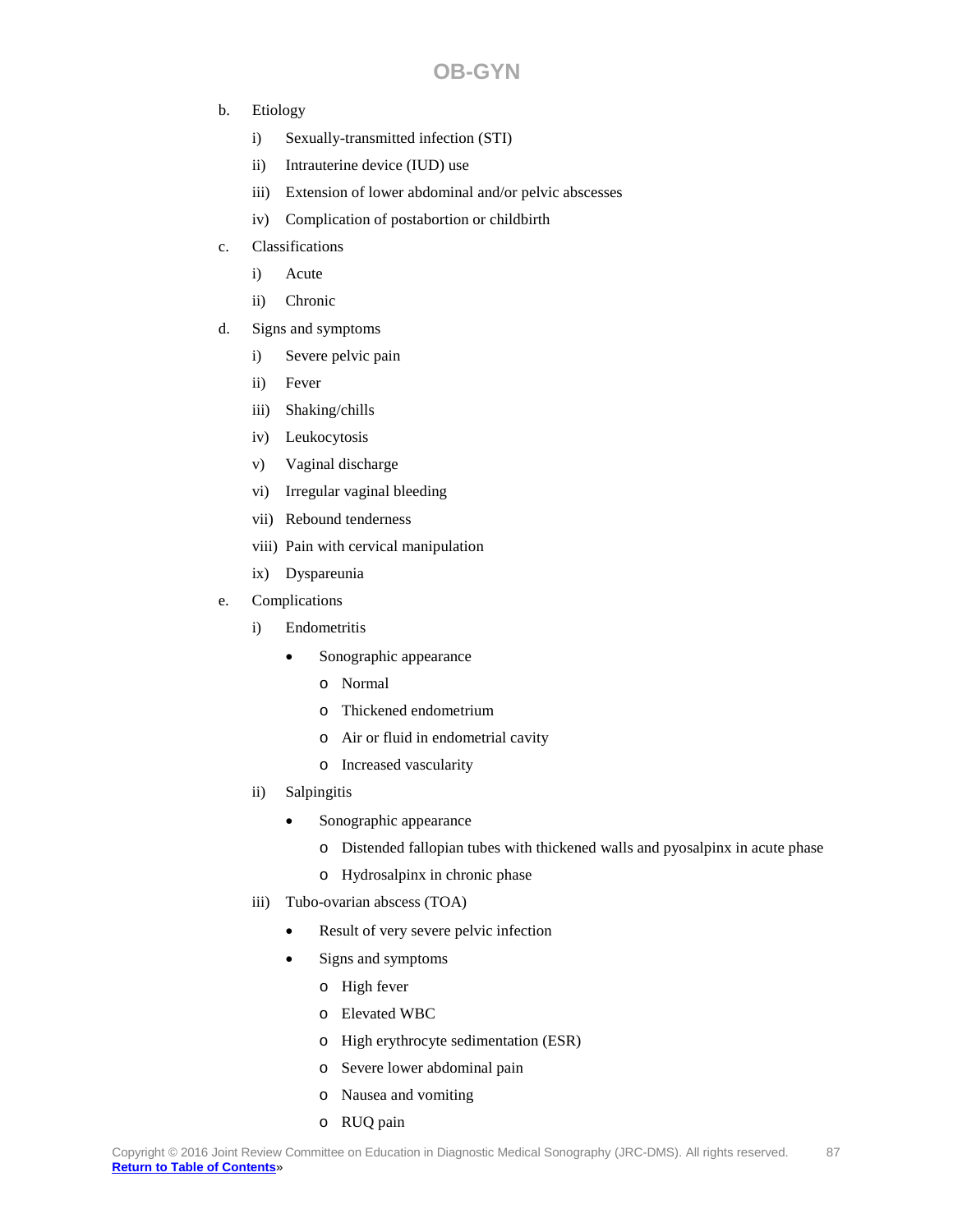- o Possible peritonitis
- o Fitz-Hugh-Curtis syndrome
- iv) Doppler flow studies
	- Uterine artery Doppler
		- o Uterine neoplasms
	- Ovarian Doppler
		- o Ovarian neoplasms
	- Endometrial
- v) Correlative and/or prior imaging
	- Radiographic procedures
		- o Fluoroscopic studies
		- o Intravenous urogram (IVU) or Intravenous pyelography (IVP)
		- o Voiding cystourethrogram (VCUG)
	- Computed tomography (CT)
	- Magnetic resonance (MRI)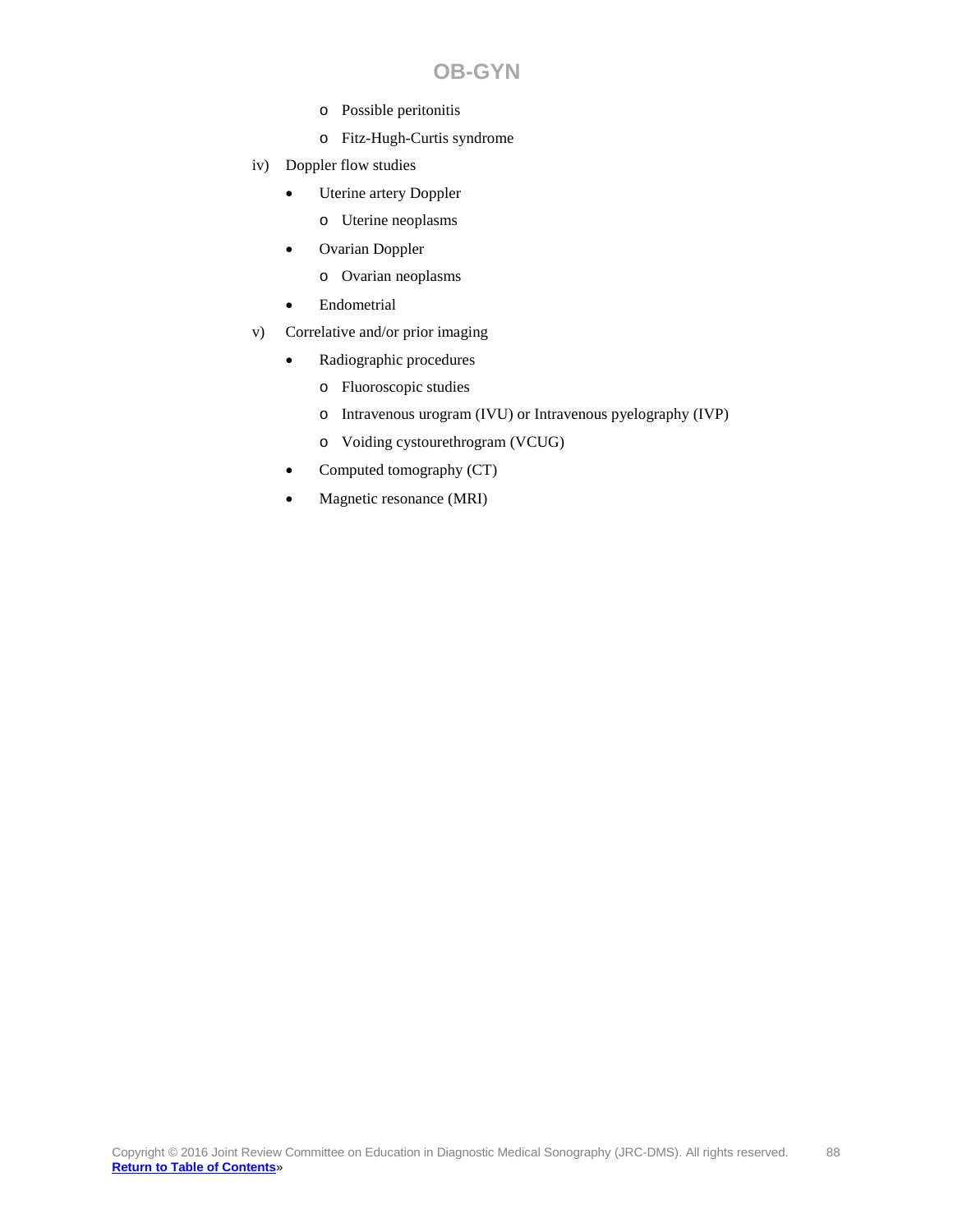## **Section XIII: Gynecology – Patient Care and Imaging Techniques**

- 1. List pertinent information derived from the patient interview and/or review of medical chart that is obtained prior to the sonogram
- 2. Describe the sonographic techniques, including emerging technologies, used to evaluate the female pelvis
- 3. Describe the protocol and procedure for transabdominal and endovaginal female pelvis sonograms

#### **XIII. Patient Care and Imaging Techniques**

- A. Patient Assessment
	- 1. Patient history
		- a. Menstrual history
			- i) Implantation break-through bleeding
		- b. History of pain/fever
		- c. Pregnancy test and type of test
		- d. History of vaginal bleeding
		- e. Abdominal and pelvic surgeries
		- f. IUD usage
		- g. Reason for referral
		- h. History of smoking and alcohol use
		- i. Medications
		- j. Pertinent laboratory tests
		- k. Palpable pelvic mass
		- l. Obstetrical history
		- m. History of disease and/or anomaly
		- n. History of assisted reproduction
			- i) Pertinent family history
- B. Scanning Techniques
	- 1. Transperineal scanning
	- 2. Transabdominal imaging
		- a. Adequate filling of urinary bladder
		- b. Patient supine
		- c. Transducer selection
	- 3. Endovaginal imaging
		- a. Empty urinary bladder
		- b. Lithotomy position
		- c. Transducer selection and disinfection
		- d. Transducer covers
			- i) Latex
			- ii) Non-latex
		- e. Lubricants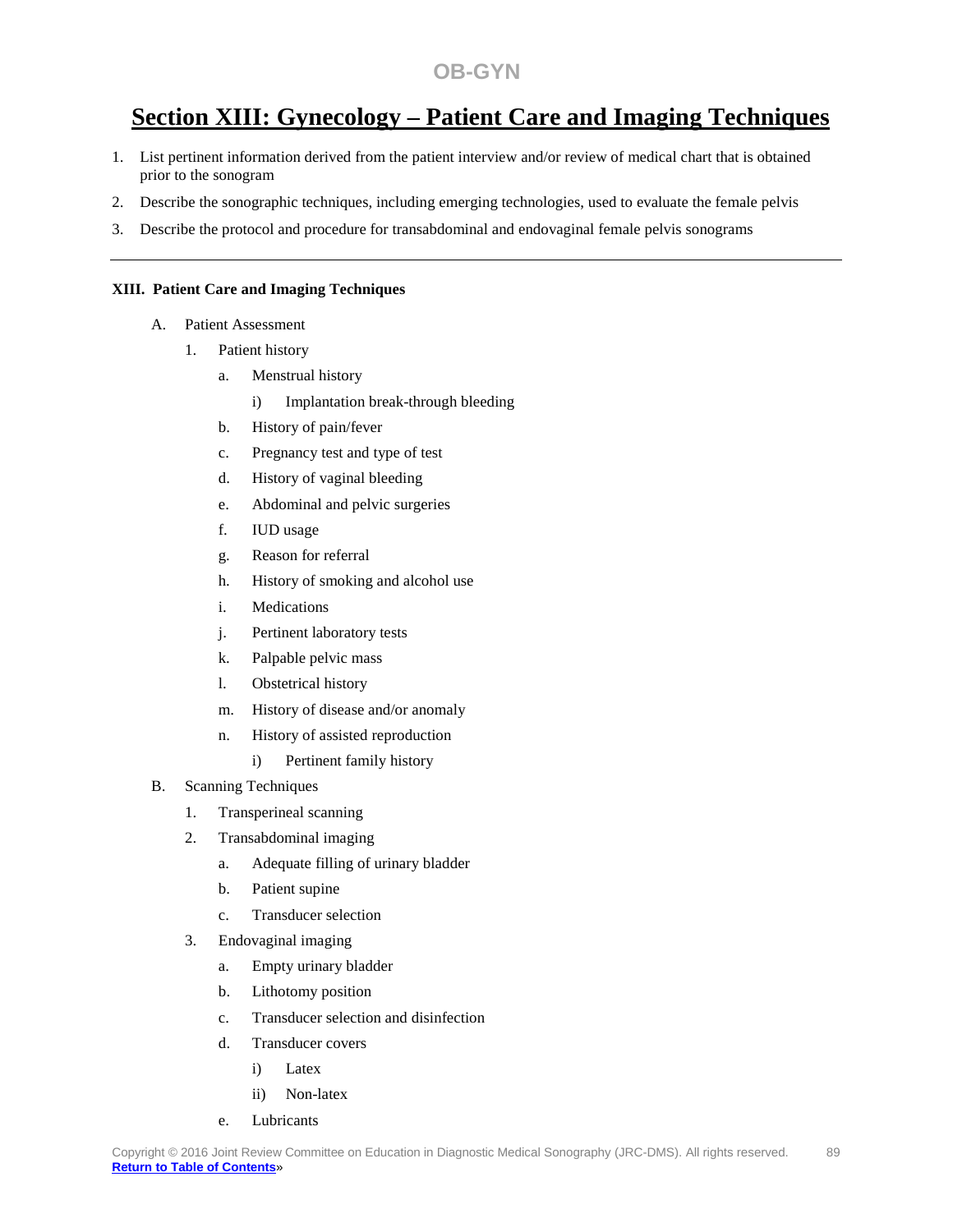- 4. Anatomical evaluation and documentation
	- a. Gynecologic examination
		- i) Bladder
			- Anechoic
			- Size, shape
			- Bladder wall
			- Distention
		- ii) Uterus
			- Endometrium
			- Myometrium
			- **Borders**
			- **Position**
			- **Echogenicity**
			- **Measurements** 
				- o Length
				- o Width
				- o Height
			- Cervix
		- iii) Ovaries
			- Echogenicity
			- Location
			- Size
			- Measurements (length, width, depth)
			- Adjacent adnexa
		- iv) Potential spaces
		- v) Evaluation of anomalies
			- Location
			- Size
			- **Borders**
			- Contents
			- Presence of ascites
			- Evaluate kidneys if needed
- C. Procedures
	- 1. Sonohysterography
	- 2. Follicular aspiration
	- 3. Abscess drainage
- D. Adjunctive Technologies
	- 1. 3-D imaging
	- 2. Volume rendering
	- 3. Focused ultrasonic ablation of tumors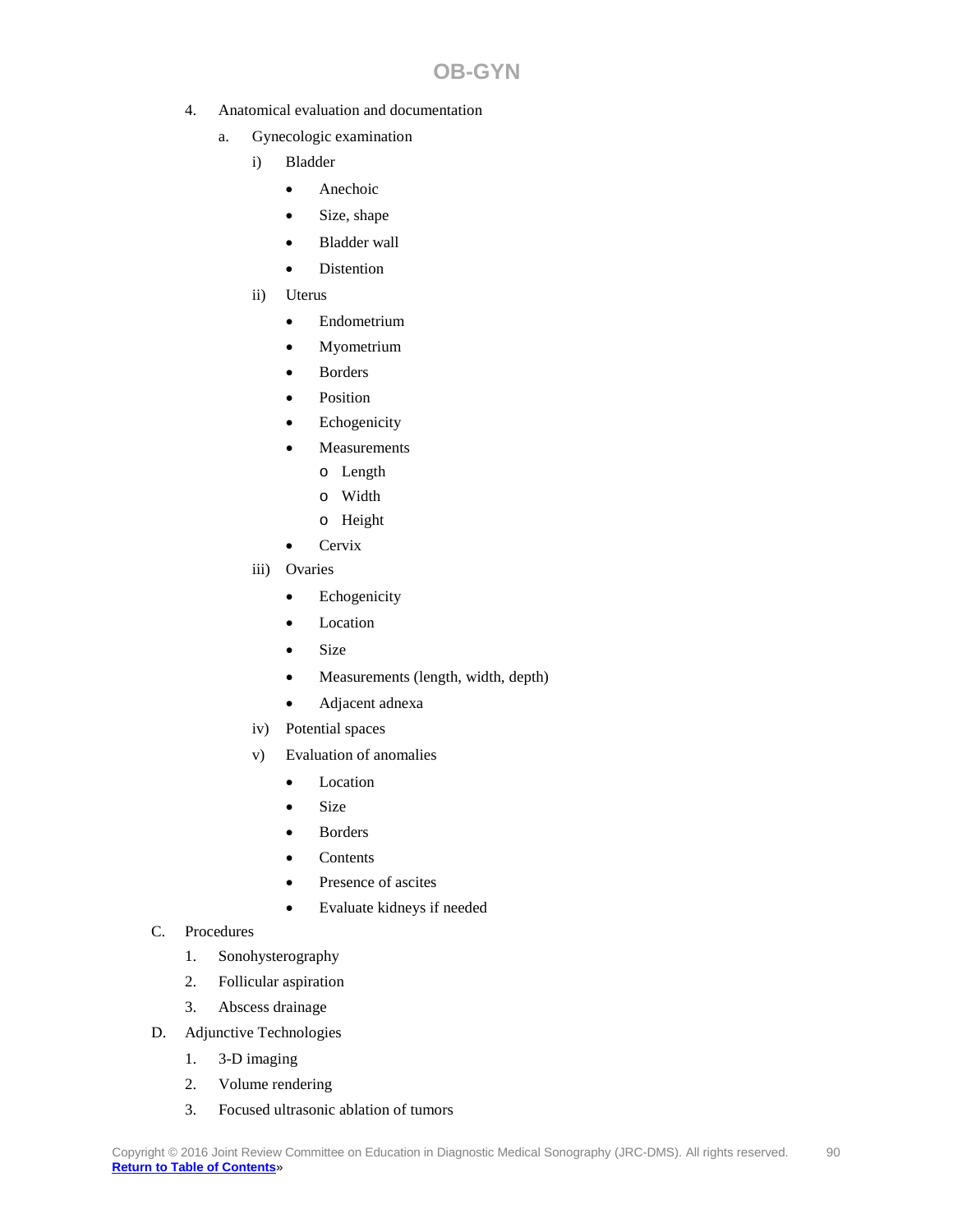4. Guidance for cryoablation

# **Abbreviations**

| $\overline{\mathbf{A}}$<br>AC<br>AFI<br><b>AFP</b><br><b>ALARA</b><br><b>ADPKD</b><br><b>ART</b>            | <b>Abdominal Circumference</b><br>Amniotic Fluid Index<br>Alpha Feto Protein<br>As Low As Reasonably Achievable<br>Adult Dominant Polycystic Kidney Disease<br><b>Assisted Reproductive Technology</b>                                                                             |
|-------------------------------------------------------------------------------------------------------------|------------------------------------------------------------------------------------------------------------------------------------------------------------------------------------------------------------------------------------------------------------------------------------|
| в<br>$\beta$ -hCG<br><b>BPD</b>                                                                             | Beta-Human Chorionic Gonadotropin<br><b>Biparietal Diameter</b>                                                                                                                                                                                                                    |
| $\overline{\mathbf{C}}$<br>CAM<br>CI<br><b>CRL</b><br><b>CT</b>                                             | Cystic Adenomatoid Malformation<br>Cephalic Index<br>Crown Rump Length<br>Computerized Tomography                                                                                                                                                                                  |
| E<br><b>ESR</b><br><b>EFW</b>                                                                               | <b>Erythrocyete Sedimentation Rate</b><br><b>Estimated Fetal Weight</b>                                                                                                                                                                                                            |
| $\frac{\text{F}}{\text{FL}}$<br><b>FSH</b><br><b>FSHRF</b>                                                  | Femur Length<br>Follicle Stimulating Hormone<br>Follicle Stimulating Hormone Releasing Factor                                                                                                                                                                                      |
| $\overline{\mathbf{G}}$<br><b>GA</b><br><b>GIFT</b><br><b>GTN</b><br><b>GTT</b>                             | <b>Gestational Age</b><br>Gamete Intrafallopian Transfer<br><b>Gestational Trophoblastic Neoplasia</b><br><b>Glucose Tolerance Test</b>                                                                                                                                            |
| н<br>hCG<br>HPV<br><b>HSG</b>                                                                               | Human Chorionic Gonadotropin<br>Human Papilloma Virus<br>Hysterosalpingography                                                                                                                                                                                                     |
| 1<br>IOD<br><b>IRP</b><br><b>IRPKD</b><br><b>IUD/IUCD</b><br><b>IUGR</b><br><b>IVC</b><br><b>IVF</b><br>IVU | <b>Inner Orbital Diameter</b><br><b>International Reference Preparation</b><br>Infantile Recessive Polycystic Kidney Disease<br>Intrauterine Contraceptive Device<br><b>Intrauterine Growth Restriction</b><br>Inferior Vena Cava<br>In Vitro Fertilization<br>Intravenous Urogram |
| L<br><b>LGA</b><br>LH<br><b>LHRF</b><br><b>LMP</b>                                                          | Large for Gestation Age<br>Luteinizing Hormone<br>Luteinizing Hormone Releasing Factor<br><b>Last Menstrual Period</b>                                                                                                                                                             |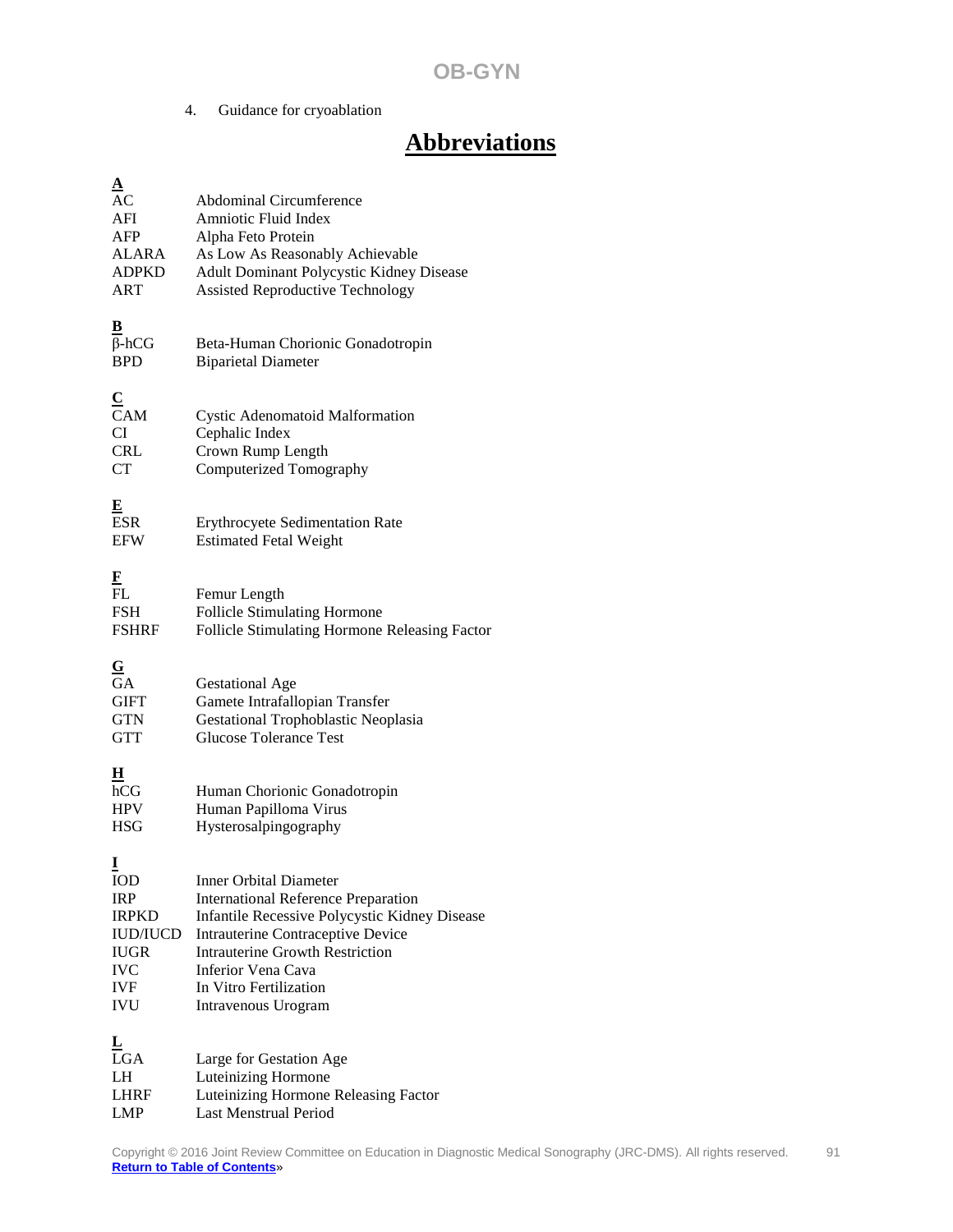| М                                                                                               |                                                                                                                                                                                                                                        |
|-------------------------------------------------------------------------------------------------|----------------------------------------------------------------------------------------------------------------------------------------------------------------------------------------------------------------------------------------|
| MA<br><b>MCDK</b><br>MHz<br>MI<br>MIU<br><b>MRI</b><br><b>MSAFP</b><br><b>MSD</b><br><b>MVP</b> | Menstrual Age<br>Multicystic Dysplastic Kidney<br>Megahertz<br>Mechanical Index<br>Milli-International Units<br>Magnetic Resonance Imaging<br>Maternal Serum Alpha-Feto Protein<br>Mean Sac Diameter<br><b>Maximum Vertical Pocket</b> |
| <u>o</u><br><b>OFD</b><br><b>OOD</b>                                                            | Occipital Frontal Diameter<br><b>Outer Orbital Diameter</b>                                                                                                                                                                            |
| ${\bf P}$<br>PI<br>PID<br><b>PUBS</b><br><b>PUV</b>                                             | Pulsatility Index<br>Pelvic Inflammatory Disease<br>Percutaneous Umbilical Blood Sampling<br>Posterior Urethral Valve                                                                                                                  |
| $\overline{\mathbf{R}}$<br>RI                                                                   | Resistive Index                                                                                                                                                                                                                        |
| S<br>2ndIS<br>SGA<br>S/D ratio<br>SHG<br>STI<br><b>SUA</b><br><b>SVC</b>                        | <b>Second International Standard</b><br>Small for Gestation Age<br>Systolic/Diastolic Ratio<br>Sonohysterography<br><b>Sexually Transmitted Infection</b><br>Single Umbilical Artery<br>Superior Vena Cava                             |
| т<br>TI<br><b>TOA</b><br><b>TRAP</b><br><b>TTTS</b>                                             | Thermal Index<br>Tubo-Ovarian Abscess<br>Twin Reversed Arterial Perfusion<br>Twin-to-Twin Transfusion Syndrome                                                                                                                         |
| $\underline{\mathtt{U}}$<br><b>UPJ</b><br><b>UVJ</b>                                            | Ureteropelvic Junction<br><b>Ureterovesical Junction</b>                                                                                                                                                                               |
| $\frac{V}{VCUG}$                                                                                | Voiding Cystourethrogram                                                                                                                                                                                                               |
| $\frac{\mathbf{Z}}{\mathbf{ZIFT}}$                                                              | Zygote Intrafallopian Tube Transfer                                                                                                                                                                                                    |